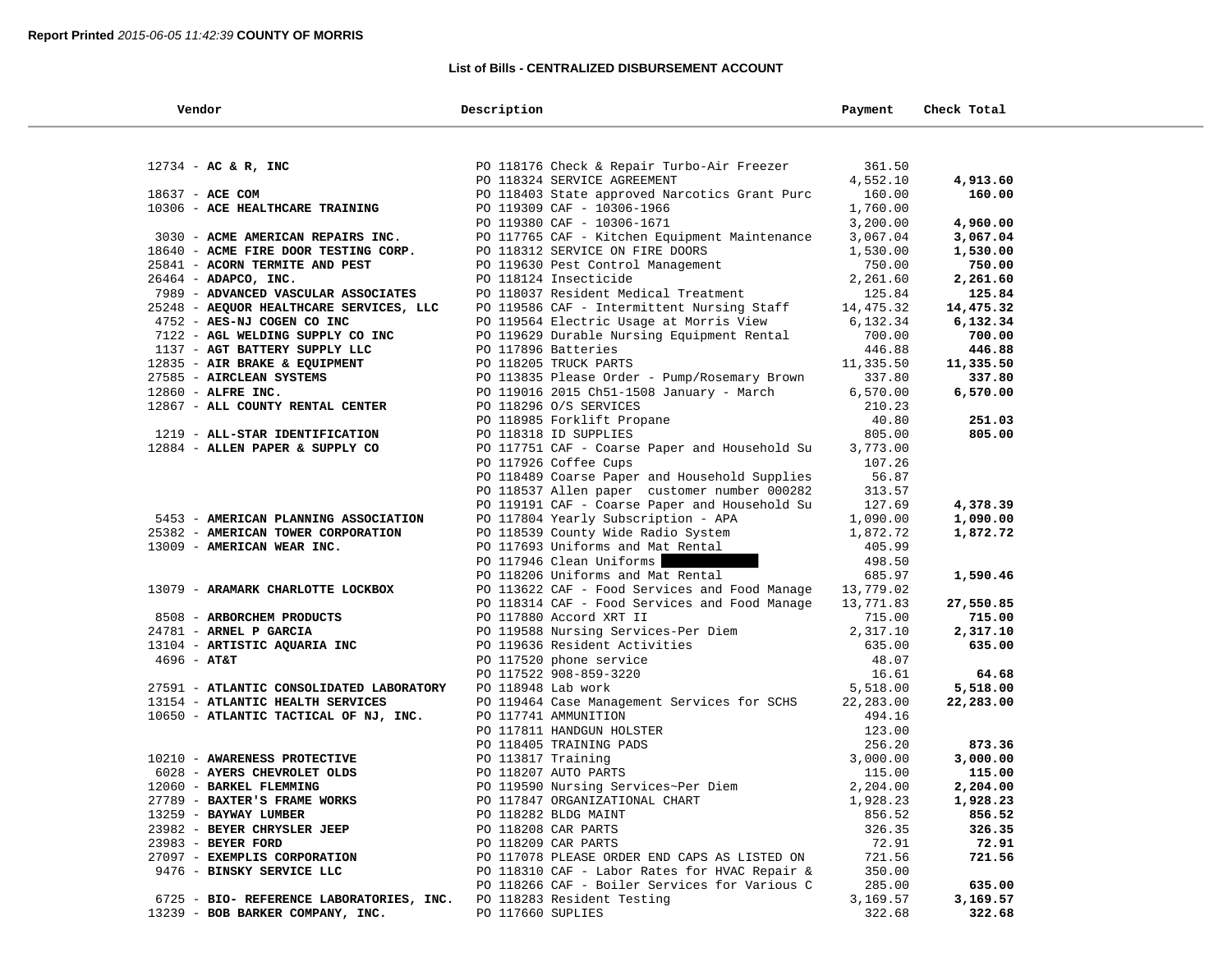| 13413 - <b>BOONTON AUTO PARTS</b><br>2485 - <b>BOROUGH OF BUTLER</b><br>2769 - <b>BOROUGH OF BUTLER</b><br>27843 - <b>BOROUGH OF BUTLER</b><br>27843 - <b>BRIGHT WHITE PAPER CO.</b><br>27843 - <b>BRIGHT WHITE PAPER CO.</b><br>27843 - <b>BRIGHT WHITE PAPER CO.</b><br>2794 |                   |                                                                                                                                           |                      | 126.17                 |
|--------------------------------------------------------------------------------------------------------------------------------------------------------------------------------------------------------------------------------------------------------------------------------|-------------------|-------------------------------------------------------------------------------------------------------------------------------------------|----------------------|------------------------|
|                                                                                                                                                                                                                                                                                |                   |                                                                                                                                           |                      | 661.54                 |
|                                                                                                                                                                                                                                                                                |                   |                                                                                                                                           |                      | 1,125.27               |
|                                                                                                                                                                                                                                                                                |                   |                                                                                                                                           |                      | 3,472.91               |
|                                                                                                                                                                                                                                                                                |                   |                                                                                                                                           |                      | 33.95                  |
|                                                                                                                                                                                                                                                                                |                   |                                                                                                                                           |                      | 1,061.20               |
|                                                                                                                                                                                                                                                                                |                   |                                                                                                                                           |                      | 419.75                 |
|                                                                                                                                                                                                                                                                                |                   |                                                                                                                                           |                      | 4,650.27               |
|                                                                                                                                                                                                                                                                                |                   |                                                                                                                                           |                      | 67.70                  |
| 24595 - CAPOZZI OVERHEAD DOORS, INC.<br>2695 - CAPOZZI OVERHEAD DOORS, INC.<br>2696 - CARLO N DURAN PO 119589 Nursing Services~Per Diem 925.00<br>2646 - CAROL STOLZ PO 119154 MILEAGE REIMBURSMENT 64.85<br>26474 - CARRELLE L CALIXT                                         |                   |                                                                                                                                           |                      | 1,226.80               |
|                                                                                                                                                                                                                                                                                |                   |                                                                                                                                           |                      | 925.00                 |
|                                                                                                                                                                                                                                                                                |                   |                                                                                                                                           |                      | 64.85                  |
|                                                                                                                                                                                                                                                                                |                   |                                                                                                                                           |                      | 2,943.50               |
| 5603 - CARRIER CORPORATION DO 114495 CAF - Maintenance of HVAC System 12,131.97<br>25462 - CASTLE PRINTING PO 118414 Business Cards 45.00                                                                                                                                      |                   |                                                                                                                                           |                      | 12,131.97              |
|                                                                                                                                                                                                                                                                                |                   |                                                                                                                                           |                      | 45.00                  |
|                                                                                                                                                                                                                                                                                |                   |                                                                                                                                           |                      | 100.31                 |
|                                                                                                                                                                                                                                                                                |                   |                                                                                                                                           |                      | 2,300.00               |
|                                                                                                                                                                                                                                                                                |                   |                                                                                                                                           |                      | 1,582.00               |
|                                                                                                                                                                                                                                                                                |                   |                                                                                                                                           |                      | 2,464.00               |
|                                                                                                                                                                                                                                                                                |                   |                                                                                                                                           |                      | 3,611.00               |
|                                                                                                                                                                                                                                                                                |                   |                                                                                                                                           |                      | 3,271.00               |
|                                                                                                                                                                                                                                                                                |                   |                                                                                                                                           |                      | 2,990.00               |
|                                                                                                                                                                                                                                                                                |                   |                                                                                                                                           |                      | 2,613.00               |
|                                                                                                                                                                                                                                                                                |                   |                                                                                                                                           | 2,613.00<br>4,545.00 | 4,545.00               |
|                                                                                                                                                                                                                                                                                |                   |                                                                                                                                           |                      |                        |
|                                                                                                                                                                                                                                                                                |                   |                                                                                                                                           |                      | 885.00                 |
|                                                                                                                                                                                                                                                                                |                   |                                                                                                                                           |                      |                        |
|                                                                                                                                                                                                                                                                                |                   |                                                                                                                                           |                      | 5,557.88               |
| $10055$ - CHRIS KLEIN                                                                                                                                                                                                                                                          |                   | PO 119283 REIMBURSEMENT                                                                                                                   | 503.33               | 503.33                 |
| 12545 - CHRISTINE HELLYER                                                                                                                                                                                                                                                      |                   | PO 119685 Tuition reimbursement                                                                                                           |                      |                        |
|                                                                                                                                                                                                                                                                                |                   | PO 119685 Tuition reimbursement 3,393.00<br>PO 119686 Spring 2015 tuition reimbursement 3,393.00<br>And Meeting & Travel E 654.84         |                      | 6,786.00               |
| 1682 - CHRISTINE MARION                                                                                                                                                                                                                                                        |                   | PO 119686 Spring 2015 tuition reimpursement<br>PO 119155 Membership Fees, Meeting & Travel E<br>PO 119282 Atlantic City Transaction Conf. |                      | 654.84                 |
| 18340 - CHRISTOPHER J. VITZ                                                                                                                                                                                                                                                    |                   |                                                                                                                                           | 204.20               | 204.20                 |
| 26531 - CLARKE MOSQUITO CONTROL PO 117938 Dippers                                                                                                                                                                                                                              |                   |                                                                                                                                           | 133.50               | 133.50                 |
| 8454 - CLIFTON ELEVATOR SERVICE CO INC                                                                                                                                                                                                                                         |                   |                                                                                                                                           |                      |                        |
|                                                                                                                                                                                                                                                                                |                   | PO 117051 CAF - Elevatior Maintenance & Inspe 5,415.00<br>PO 118058 CAF - Elevatior Maintenance & Inspe 1,400.00                          |                      | 6,815.00               |
| 24252 - COFFEE LOVERS COFFEE SERVICE                                                                                                                                                                                                                                           |                   | PO 118086 Supplies                                                                                                                        | 428.10               | 428.10                 |
| 27037 - COLLETE K NYANARO                                                                                                                                                                                                                                                      |                   |                                                                                                                                           | 291.56               | 291.56                 |
| 6435 - COLOPLAST CORP                                                                                                                                                                                                                                                          |                   | PO 119606 Nursing Services~Per Diem<br>PO 113108 Nursing Supplies<br>PO 118505 SECURITY EQUIP                                             | 3,115.80             | 3,115.80               |
| 9486 - COMPLETE SECURITY SYSTEMS, INC.                                                                                                                                                                                                                                         |                   | PO 118505 SECURITY EQUIP                                                                                                                  | 95.00                |                        |
|                                                                                                                                                                                                                                                                                |                   | PO 118556 CAF - Security System Upgrades for 3,895.00                                                                                     |                      |                        |
|                                                                                                                                                                                                                                                                                |                   | PO 119229 CAF - Historical Structure Report/M 19,271.25                                                                                   |                      | 3,990.00               |
| 27297 - CONNOLLY & HICKEY HISTORICAL                                                                                                                                                                                                                                           |                   |                                                                                                                                           |                      | 19,271.25              |
| $13969$ - CONROY'S                                                                                                                                                                                                                                                             |                   | PO 118449 Flower Arrangement for 13th Basic C                                                                                             | 85.99                | 85.99                  |
| 13976 - CONSOLIDATED STEEL                                                                                                                                                                                                                                                     |                   | PO 115344 GATE REPAIR                                                                                                                     | 1,450.00             | 1,450.00               |
| 21326 - COOL THREADS SCREEN PRINTNG                                                                                                                                                                                                                                            | PO 119457 Jackets | PO 118949 Operation of Adult Day Care 16,108.14                                                                                           | 80.00                | 80.00                  |
| 14644 - CORNERSTONE FAMILY PROGRAMS                                                                                                                                                                                                                                            |                   |                                                                                                                                           |                      |                        |
|                                                                                                                                                                                                                                                                                |                   | PO 119020 CAF - 2015 Chapter 51 CH51-1520 1st 6,814.10<br>PO 119220 CAF - Prinitng Services                                               | 15,914.00            | 22,922.24<br>15,914.00 |
| 14029 - COUNTY COLLEGE OF MORRIS                                                                                                                                                                                                                                               |                   | PO 119221 1st Half 6/15 Operating Budget                                                                                                  |                      |                        |
| 14022 - COUNTY COLLEGE OF MORRIS                                                                                                                                                                                                                                               |                   |                                                                                                                                           | 568,256.75           | 568,256.75             |
| 14027 - COUNTY COLLEGE OF MORRIS                                                                                                                                                                                                                                               |                   | PO 119556 Expenditures in connection with maj 240,443.20                                                                                  |                      | 240,443.20             |
| 14031 - COUNTY CONCRETE CORP.                                                                                                                                                                                                                                                  | PO 118554 MASON   |                                                                                                                                           | 51.90                | 51.90                  |
| 13 - COUNTY OF MORRIS                                                                                                                                                                                                                                                          |                   | PO 119444 4th Qtr. Fringe benefits                                                                                                        | 124,540.09           | 124,540.09             |
| 13 - COUNTY OF MORRIS                                                                                                                                                                                                                                                          |                   | PO 119445 1st Qtr. Fringe Benefits                                                                                                        | 140,512.79           | 140,512.79             |
| 13 - COUNTY OF MORRIS                                                                                                                                                                                                                                                          |                   | PO 119658 2ND HALF 5/15 METERED MAIL                                                                                                      | 6,924.78             | 6,924.78               |
| 13 - COUNTY OF MORRIS                                                                                                                                                                                                                                                          |                   | PO 119661 2ND HALF 5/15 METERED MAIL                                                                                                      | 259.34               | 259.34                 |
| 13 - COUNTY OF MORRIS                                                                                                                                                                                                                                                          |                   | PO 119694 John A. Jones (EE on Workers Comp)                                                                                              | 826.01               | 826.01                 |
| 13 - COUNTY OF MORRIS                                                                                                                                                                                                                                                          |                   | PO 119695 John A. Jones (EE on Workers Comp)                                                                                              | 721.90               | 721.90                 |
| 14041 - COUNTY WELDING SUPPLY CO                                                                                                                                                                                                                                               |                   | PO 117036 welding materials                                                                                                               | 21.50                |                        |
|                                                                                                                                                                                                                                                                                |                   | PO 117300 welding materials                                                                                                               | 35.40                | 56.90                  |
| 25373 - CREATING WITH CLAY LLC                                                                                                                                                                                                                                                 |                   | PO 119640 Resident Activities                                                                                                             | 200.00               | 200.00                 |
| 1214 - CREATIVE FORECASTING INC.                                                                                                                                                                                                                                               |                   | PO 118288 Trade Subscription                                                                                                              | 60.00                | 60.00                  |
| 24317 - CURTIS JAMES                                                                                                                                                                                                                                                           |                   | PO 119275 Education, School, Training                                                                                                     | 1,690.77             | 1,690.77               |
| 14102 - CY DRAKE LOCKSMITHS, INC.                                                                                                                                                                                                                                              |                   | PO 117737 PADLOCKS                                                                                                                        | 137.40               |                        |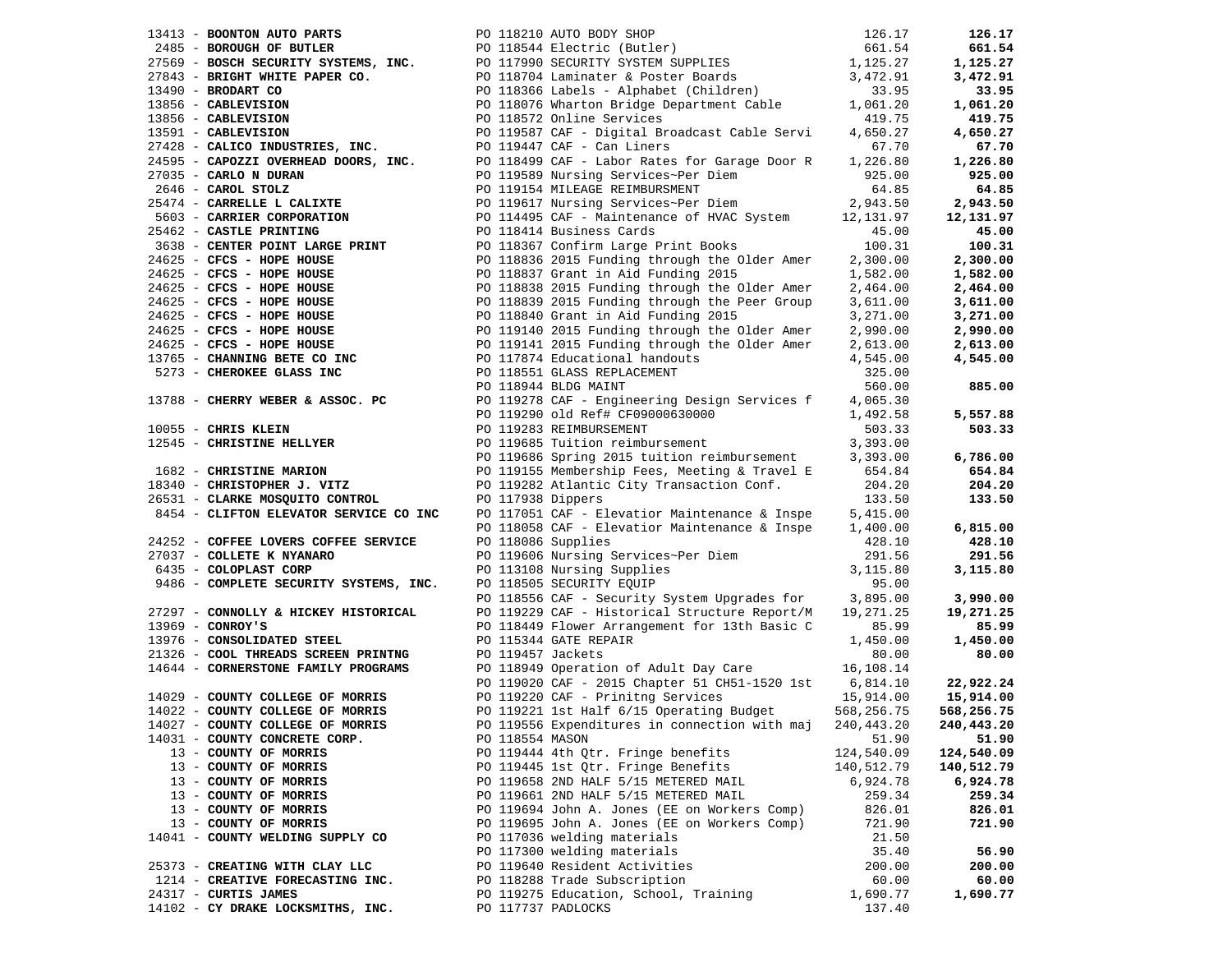| 1840 - CYBERPATROL LIC FOR 11893 REYS ARYSTAND (1983) 2021, 00<br>1849 - CYBERPATROL LIC FOR 1189324 CVEHENIC INTO PARTS<br>1968 - D. C. EXPRESS INC FOR 118930 CVE - Delivery of Voting Nachines a<br>1968 - D. C. EXPRESS INC FOR |                    |                                               |           |           |
|-------------------------------------------------------------------------------------------------------------------------------------------------------------------------------------------------------------------------------------|--------------------|-----------------------------------------------|-----------|-----------|
|                                                                                                                                                                                                                                     |                    |                                               |           |           |
|                                                                                                                                                                                                                                     |                    |                                               |           |           |
|                                                                                                                                                                                                                                     |                    |                                               |           |           |
|                                                                                                                                                                                                                                     |                    |                                               |           |           |
|                                                                                                                                                                                                                                     |                    |                                               |           |           |
|                                                                                                                                                                                                                                     |                    |                                               |           |           |
|                                                                                                                                                                                                                                     |                    |                                               |           |           |
|                                                                                                                                                                                                                                     |                    |                                               |           |           |
|                                                                                                                                                                                                                                     |                    |                                               |           |           |
|                                                                                                                                                                                                                                     |                    |                                               |           |           |
|                                                                                                                                                                                                                                     |                    |                                               |           |           |
|                                                                                                                                                                                                                                     |                    |                                               |           |           |
|                                                                                                                                                                                                                                     |                    |                                               |           |           |
|                                                                                                                                                                                                                                     |                    |                                               |           |           |
|                                                                                                                                                                                                                                     |                    |                                               |           |           |
|                                                                                                                                                                                                                                     |                    |                                               |           |           |
|                                                                                                                                                                                                                                     |                    |                                               |           |           |
|                                                                                                                                                                                                                                     |                    |                                               |           |           |
|                                                                                                                                                                                                                                     |                    |                                               |           |           |
|                                                                                                                                                                                                                                     |                    |                                               |           |           |
|                                                                                                                                                                                                                                     |                    |                                               |           |           |
|                                                                                                                                                                                                                                     |                    |                                               |           |           |
|                                                                                                                                                                                                                                     |                    |                                               |           |           |
|                                                                                                                                                                                                                                     |                    |                                               |           |           |
|                                                                                                                                                                                                                                     |                    |                                               |           |           |
|                                                                                                                                                                                                                                     |                    |                                               |           |           |
|                                                                                                                                                                                                                                     |                    |                                               |           |           |
|                                                                                                                                                                                                                                     |                    |                                               |           |           |
|                                                                                                                                                                                                                                     |                    |                                               |           |           |
|                                                                                                                                                                                                                                     |                    |                                               |           |           |
|                                                                                                                                                                                                                                     |                    |                                               |           |           |
|                                                                                                                                                                                                                                     |                    |                                               |           |           |
|                                                                                                                                                                                                                                     |                    |                                               |           |           |
|                                                                                                                                                                                                                                     |                    |                                               |           |           |
|                                                                                                                                                                                                                                     |                    |                                               |           |           |
| 2638 - DEMITRIE 1.425 - 114146 - 114146 - 11426 - 11428 - 1243 - 1243 - 1243 - 1243 - 1243 - 1243 - 1243 - 1243 - 1243 - 1243 - 1243 - 1243 - 1243 - 1243 - 1243 - 1243 - 1243 - 1243 - 1243 - 1243 - 1243 - 1243 - 1243 - 1        |                    |                                               |           |           |
|                                                                                                                                                                                                                                     |                    |                                               |           |           |
|                                                                                                                                                                                                                                     |                    |                                               |           |           |
|                                                                                                                                                                                                                                     |                    |                                               |           |           |
|                                                                                                                                                                                                                                     |                    |                                               |           |           |
|                                                                                                                                                                                                                                     |                    |                                               |           |           |
|                                                                                                                                                                                                                                     |                    |                                               |           |           |
|                                                                                                                                                                                                                                     |                    |                                               |           |           |
|                                                                                                                                                                                                                                     |                    |                                               |           |           |
|                                                                                                                                                                                                                                     |                    |                                               |           |           |
|                                                                                                                                                                                                                                     |                    |                                               |           |           |
|                                                                                                                                                                                                                                     |                    |                                               |           |           |
|                                                                                                                                                                                                                                     |                    |                                               |           |           |
| 27135 - ELIZABETH VILLASENOR                                                                                                                                                                                                        |                    | PO 119611 Nursing Services~Per Diem           | 2,987.75  | 2,987.75  |
| 14505 - ELIZABETHTOWN GAS COMPANY                                                                                                                                                                                                   |                    | PO 118864 NATURAL GAS - LONG VALLEY           | 258.64    | 258.64    |
| 17157 - EMERALD PROFESSIONAL                                                                                                                                                                                                        |                    | PO 119592 Adult Briefs                        | 17,394.00 | 17,394.00 |
| 26918 - ERIN DARVALICS                                                                                                                                                                                                              |                    | PO 119319 travel voucher - PO# 117587 - disal | 48.33     | 48.33     |
| 20265 - EVELYN TOLENTINO                                                                                                                                                                                                            |                    | PO 119603 Nursing Services~Per Diem           | 1,285.75  | 1,285.75  |
| 5820 - FAIRLEIGH DICKINSON UNIVERSITY                                                                                                                                                                                               |                    | PO 119086 CAF - 5820-2018                     | 544.17    | 544.17    |
| 12515 - FASTENAL COMPANY                                                                                                                                                                                                            |                    | PO 118495 BLDG MAINT                          | 208.00    | 208.00    |
| 24129 - FBI NATIONAL ACADEMY                                                                                                                                                                                                        |                    | PO 118411 Dues - Richard Wal                  | 90.00     | 90.00     |
| $14668$ - FEDEX                                                                                                                                                                                                                     |                    | PO 117897 Express Mail                        | 69.73     |           |
|                                                                                                                                                                                                                                     |                    | PO 117951 Express Freight                     | 198.71    |           |
|                                                                                                                                                                                                                                     | PO 118045 Shipping |                                               | 190.08    |           |
|                                                                                                                                                                                                                                     | PO 119158 Shipping |                                               | 99.48     |           |
|                                                                                                                                                                                                                                     |                    |                                               |           |           |
|                                                                                                                                                                                                                                     |                    | PO 119641 Express Shipping                    | 47.30     | 605.30    |
| 9388 - FF1 PROFESSIONAL SAFETY SERVICES                                                                                                                                                                                             | PO 112279 Clothing |                                               | 197.72    |           |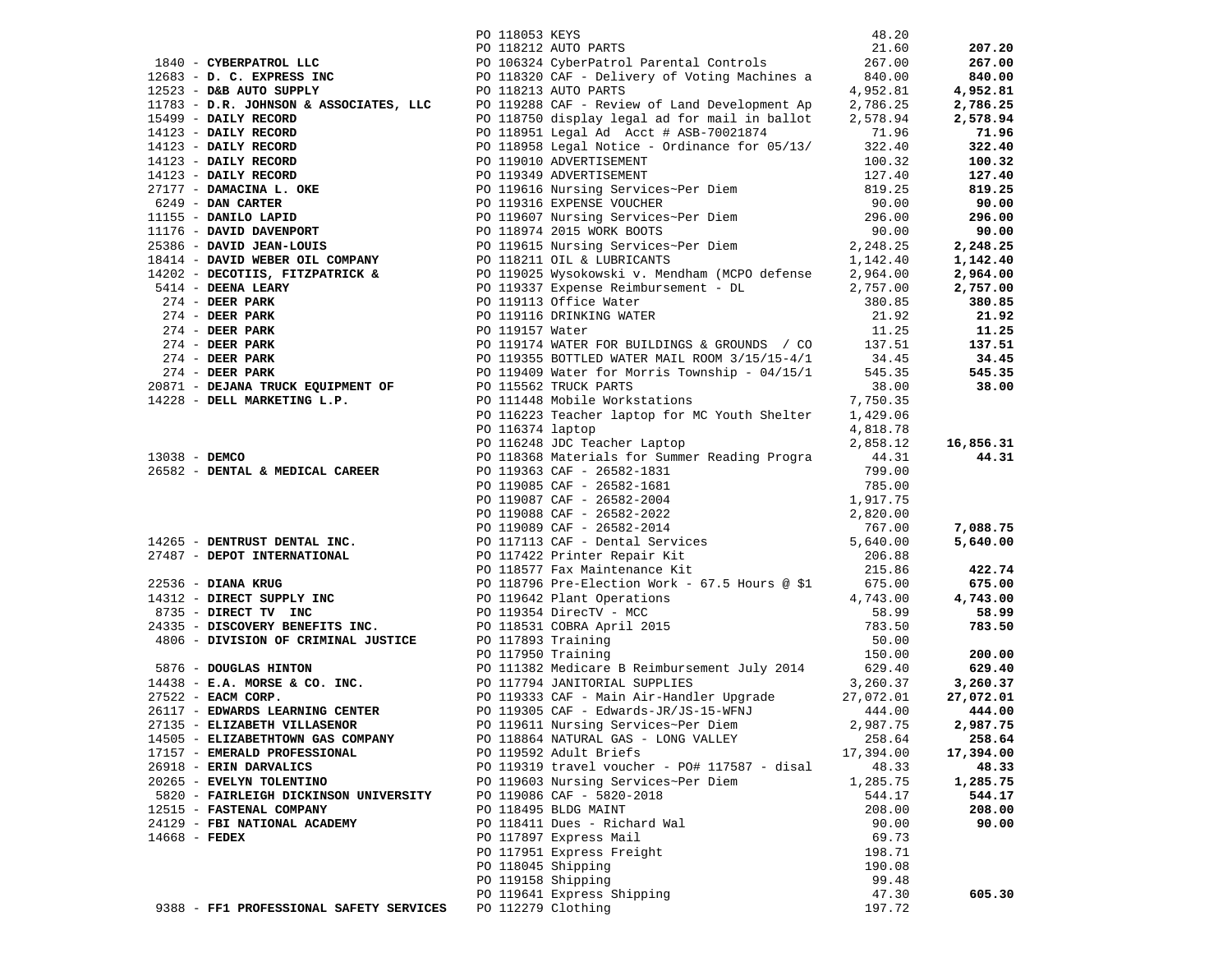|                                 | 14702 - FIRE FIGHTERS EQUIPMENT CO INC 1550 clubsing Face 15.5, 05.30<br>164.50 - 1792 - FARE PARTING CONTRIBUTE CONTROL 1645.00 - 17976 SCHA CAP- NISCAR AGS61 SCRA CYLINDRES A 13.000.00 18,360.00<br>27167 - FAREIMPOON CHRYST |          |           |
|---------------------------------|-----------------------------------------------------------------------------------------------------------------------------------------------------------------------------------------------------------------------------------|----------|-----------|
|                                 |                                                                                                                                                                                                                                   |          |           |
|                                 |                                                                                                                                                                                                                                   |          |           |
|                                 |                                                                                                                                                                                                                                   |          |           |
|                                 |                                                                                                                                                                                                                                   |          |           |
|                                 |                                                                                                                                                                                                                                   |          |           |
|                                 |                                                                                                                                                                                                                                   |          |           |
|                                 |                                                                                                                                                                                                                                   |          |           |
|                                 |                                                                                                                                                                                                                                   |          |           |
|                                 |                                                                                                                                                                                                                                   |          |           |
|                                 |                                                                                                                                                                                                                                   |          |           |
|                                 |                                                                                                                                                                                                                                   |          |           |
|                                 |                                                                                                                                                                                                                                   |          |           |
|                                 |                                                                                                                                                                                                                                   |          |           |
|                                 |                                                                                                                                                                                                                                   |          |           |
|                                 |                                                                                                                                                                                                                                   |          |           |
|                                 |                                                                                                                                                                                                                                   |          |           |
|                                 |                                                                                                                                                                                                                                   |          |           |
|                                 |                                                                                                                                                                                                                                   |          |           |
|                                 |                                                                                                                                                                                                                                   |          |           |
|                                 |                                                                                                                                                                                                                                   |          | 62,685.75 |
|                                 |                                                                                                                                                                                                                                   |          |           |
|                                 |                                                                                                                                                                                                                                   |          |           |
|                                 |                                                                                                                                                                                                                                   |          |           |
|                                 |                                                                                                                                                                                                                                   |          |           |
|                                 |                                                                                                                                                                                                                                   |          |           |
|                                 |                                                                                                                                                                                                                                   |          |           |
|                                 |                                                                                                                                                                                                                                   |          |           |
|                                 |                                                                                                                                                                                                                                   |          |           |
|                                 |                                                                                                                                                                                                                                   |          |           |
|                                 |                                                                                                                                                                                                                                   |          |           |
|                                 |                                                                                                                                                                                                                                   |          |           |
|                                 |                                                                                                                                                                                                                                   |          |           |
|                                 |                                                                                                                                                                                                                                   |          |           |
|                                 |                                                                                                                                                                                                                                   |          |           |
|                                 |                                                                                                                                                                                                                                   |          |           |
|                                 |                                                                                                                                                                                                                                   |          |           |
|                                 |                                                                                                                                                                                                                                   |          |           |
|                                 |                                                                                                                                                                                                                                   |          |           |
|                                 |                                                                                                                                                                                                                                   |          |           |
|                                 |                                                                                                                                                                                                                                   |          |           |
|                                 |                                                                                                                                                                                                                                   |          |           |
|                                 |                                                                                                                                                                                                                                   |          |           |
|                                 |                                                                                                                                                                                                                                   |          |           |
|                                 |                                                                                                                                                                                                                                   |          |           |
|                                 |                                                                                                                                                                                                                                   |          |           |
|                                 |                                                                                                                                                                                                                                   |          |           |
| 4592 - INFORMATION & TECHNOLOGY | PO 119090 CAF - 4592-1715                                                                                                                                                                                                         | 828.17   |           |
|                                 | PO 119091 CAF - 4592-1755                                                                                                                                                                                                         | 1,067.84 |           |
|                                 | PO 119092 CAF - 4592-1749                                                                                                                                                                                                         | 2,000.00 |           |
|                                 | PO 119093 CAF - 4592-1883                                                                                                                                                                                                         | 1,173.84 |           |
|                                 | PO 119094 CAF - 4592-1795                                                                                                                                                                                                         | 1,110.00 |           |
|                                 | PO 119095 CAF - 4592-1799                                                                                                                                                                                                         | 150.00   |           |
|                                 | PO 119096 CAF - 4592-1817                                                                                                                                                                                                         | 180.00   |           |
|                                 | PO 119097 CAF - 4592-1794                                                                                                                                                                                                         | 1,140.00 | 7,649.85  |
| 4592 - INFORMATION & TECHNOLOGY | PO 119098 CAF - 4592-1845                                                                                                                                                                                                         | 120.00   |           |
|                                 | PO 119099 CAF - 4592-1792                                                                                                                                                                                                         | 990.00   |           |
|                                 | PO 119100 CAF - 4592-1798                                                                                                                                                                                                         | 1,110.00 |           |
|                                 | PO 119117 CAF - 4592-1915                                                                                                                                                                                                         | 1,707.04 |           |
|                                 | PO 119118 CAF - 4592-1793                                                                                                                                                                                                         | 1,140.00 |           |
|                                 | PO 119119 CAF - 4592-1791                                                                                                                                                                                                         | 570.00   |           |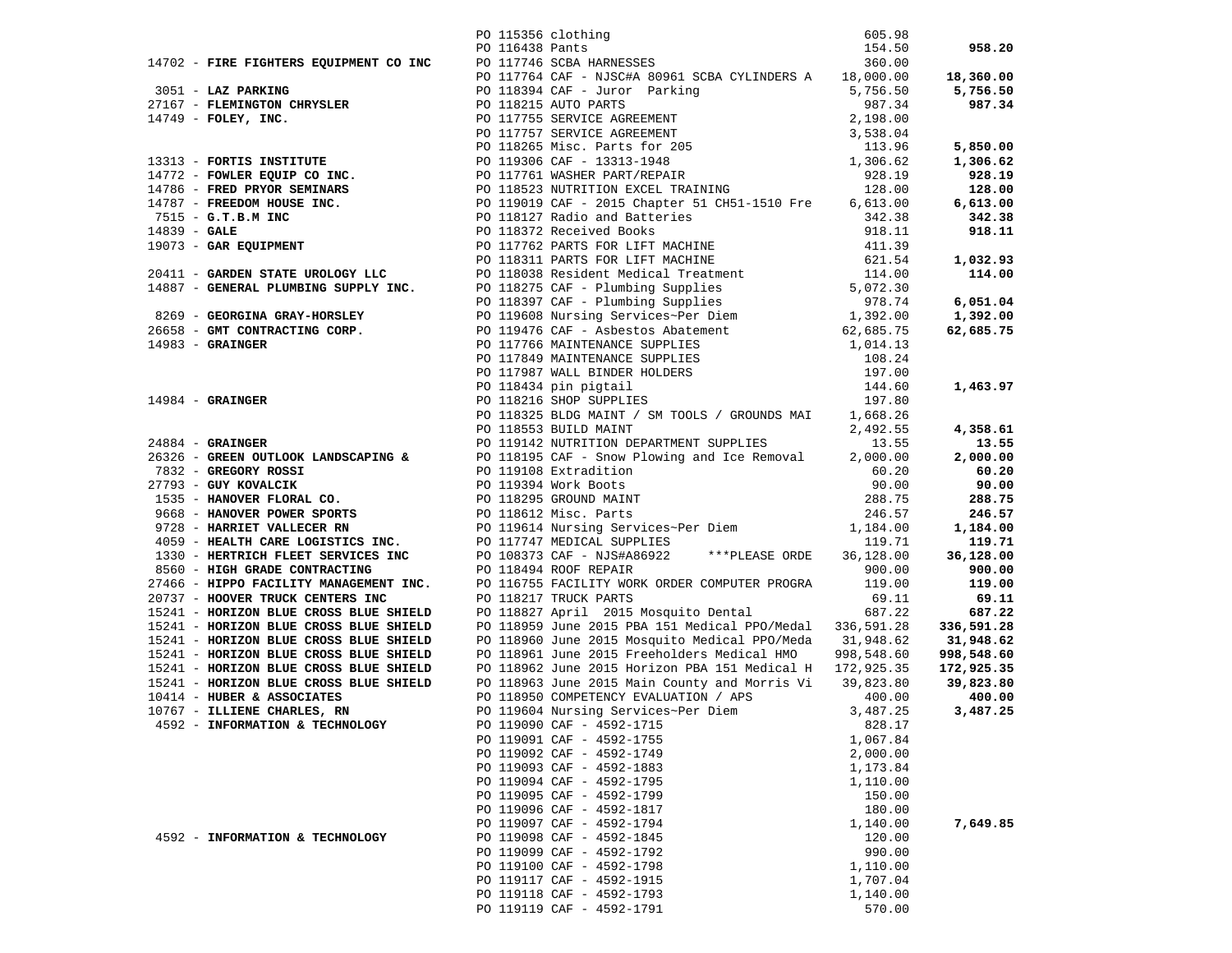| 960 - JERSEY CENTRAL POWER & LIGHT<br>960 - JERSEY CENTRAL POWER & LIGHT<br>960 - JERSEY CENTRAL POWER & LIGHT<br>960 - JERSEY CENTRAL POWER & LIGHT | 46.07<br>PO 119329 ELECTRIC - COMM CENTER<br>PO 119329 ELECTRIC - COMM CENTER<br>PO 119330 ELECTRIC - WARRANTS<br>PO 119391 JCP&L<br>PO 119392 JCP&L<br>PO 119392 JCP&L<br>PO 119413 JCP&L<br>PO 119414 JCP&L<br>PO 119415 JCP&L<br>PO 119415 JCP&                                             |            |               |
|------------------------------------------------------------------------------------------------------------------------------------------------------|------------------------------------------------------------------------------------------------------------------------------------------------------------------------------------------------------------------------------------------------------------------------------------------------|------------|---------------|
|                                                                                                                                                      |                                                                                                                                                                                                                                                                                                |            |               |
|                                                                                                                                                      |                                                                                                                                                                                                                                                                                                |            |               |
| 960 - JERSEY CENTRAL POWER & LIGHT                                                                                                                   |                                                                                                                                                                                                                                                                                                |            |               |
| 960 - JERSEY CENTRAL POWER & LIGHT                                                                                                                   |                                                                                                                                                                                                                                                                                                |            |               |
|                                                                                                                                                      |                                                                                                                                                                                                                                                                                                |            |               |
|                                                                                                                                                      |                                                                                                                                                                                                                                                                                                |            |               |
|                                                                                                                                                      |                                                                                                                                                                                                                                                                                                |            |               |
|                                                                                                                                                      |                                                                                                                                                                                                                                                                                                |            |               |
|                                                                                                                                                      |                                                                                                                                                                                                                                                                                                |            |               |
|                                                                                                                                                      |                                                                                                                                                                                                                                                                                                |            |               |
|                                                                                                                                                      | 960 <b>- JERSEY CENTRAL POWER &amp; LIGHT</b><br>960 <b>- JERSEY CENTRAL POWER &amp; LIGHT</b><br>960 <b>- JERSEY CENTRAL POWER &amp; LIGHT</b><br>960 <b>- JERSEY CENTRAL POWER &amp; LIGHT</b><br>960 <b>- JERSEY CENTRAL POWER &amp; LIGHT</b><br>960 <b>- JERSEY CENTRAL POWER &amp; L</b> |            |               |
|                                                                                                                                                      |                                                                                                                                                                                                                                                                                                |            |               |
|                                                                                                                                                      |                                                                                                                                                                                                                                                                                                |            |               |
|                                                                                                                                                      |                                                                                                                                                                                                                                                                                                |            |               |
|                                                                                                                                                      |                                                                                                                                                                                                                                                                                                |            |               |
|                                                                                                                                                      |                                                                                                                                                                                                                                                                                                |            |               |
|                                                                                                                                                      |                                                                                                                                                                                                                                                                                                |            |               |
|                                                                                                                                                      |                                                                                                                                                                                                                                                                                                |            |               |
|                                                                                                                                                      |                                                                                                                                                                                                                                                                                                |            |               |
|                                                                                                                                                      |                                                                                                                                                                                                                                                                                                |            |               |
|                                                                                                                                                      |                                                                                                                                                                                                                                                                                                |            |               |
|                                                                                                                                                      |                                                                                                                                                                                                                                                                                                |            |               |
|                                                                                                                                                      |                                                                                                                                                                                                                                                                                                |            |               |
| 8556 - JOSE AVELAR                                                                                                                                   | PO 119223 2015 WORK BOOTS - NIGHT CREW                                                                                                                                                                                                                                                         |            | $90.00$ 90.00 |
| 27878 - KATHY ANN KRISINSKI                                                                                                                          | PO 119584 Employee Reimbursement                                                                                                                                                                                                                                                               | 173.93     | 173.93        |
| 15565 - KELLER & KIRKPATRICK                                                                                                                         | PO 119289 CAF - Construction Inspection Servi                                                                                                                                                                                                                                                  | 936.00     | 936.00        |
| 15587 - KEYSTONE PUBLIC SAFETY INC.                                                                                                                  | PO 118560 CAF - Licensing/maintenance of prop                                                                                                                                                                                                                                                  | 235,949.00 | 235,949.00    |
| 17948 - KIDDE FIRE TRAINERS, INC.                                                                                                                    | PO 118157 Smoke Fluid for Fire Training                                                                                                                                                                                                                                                        | 1,200.00   | 1,200.00      |
| 15596 - KILBOURNE & KILBOURNE                                                                                                                        | PO 118035 Employee Recognition                                                                                                                                                                                                                                                                 | 148.40     |               |
|                                                                                                                                                      | PO 118036 Employee Recognition                                                                                                                                                                                                                                                                 | 151.40     | 299.80        |
| 10430 - KLEIZA ENTERPRISES INC                                                                                                                       | PO 118728 PLUMBING                                                                                                                                                                                                                                                                             | 300.00     | 300.00        |
| 15799 - LAKE MUSCONETCONG REG PLAN BD                                                                                                                | PO 119383 CAF - Freeholder Special Projects                                                                                                                                                                                                                                                    | 4,883.00   | 4,883.00      |
| 5932 - LARRY PETERS                                                                                                                                  | PO 118286 OEM Supplies                                                                                                                                                                                                                                                                         | 164.50     | 164.50        |
| $10665$ - LEO VINCENT                                                                                                                                | PO 118891 Travel Expense                                                                                                                                                                                                                                                                       | 42.70      | 42.70         |
| 857 - LEVITT'S LLC                                                                                                                                   | PO 118123 Misc. Equipment                                                                                                                                                                                                                                                                      | 101.45     | 101.45        |
| 5855 - LEXIS NEXIS                                                                                                                                   | PO 118354 Monthly Online Service - March 01,                                                                                                                                                                                                                                                   | 174.00     | 174.00        |
| 5068 - LEXIS NEXIS/MATTHEW BENDER                                                                                                                    | PO 117676 Admin code title 4A Civil Service a                                                                                                                                                                                                                                                  | 216.81     | 216.81        |
|                                                                                                                                                      |                                                                                                                                                                                                                                                                                                |            |               |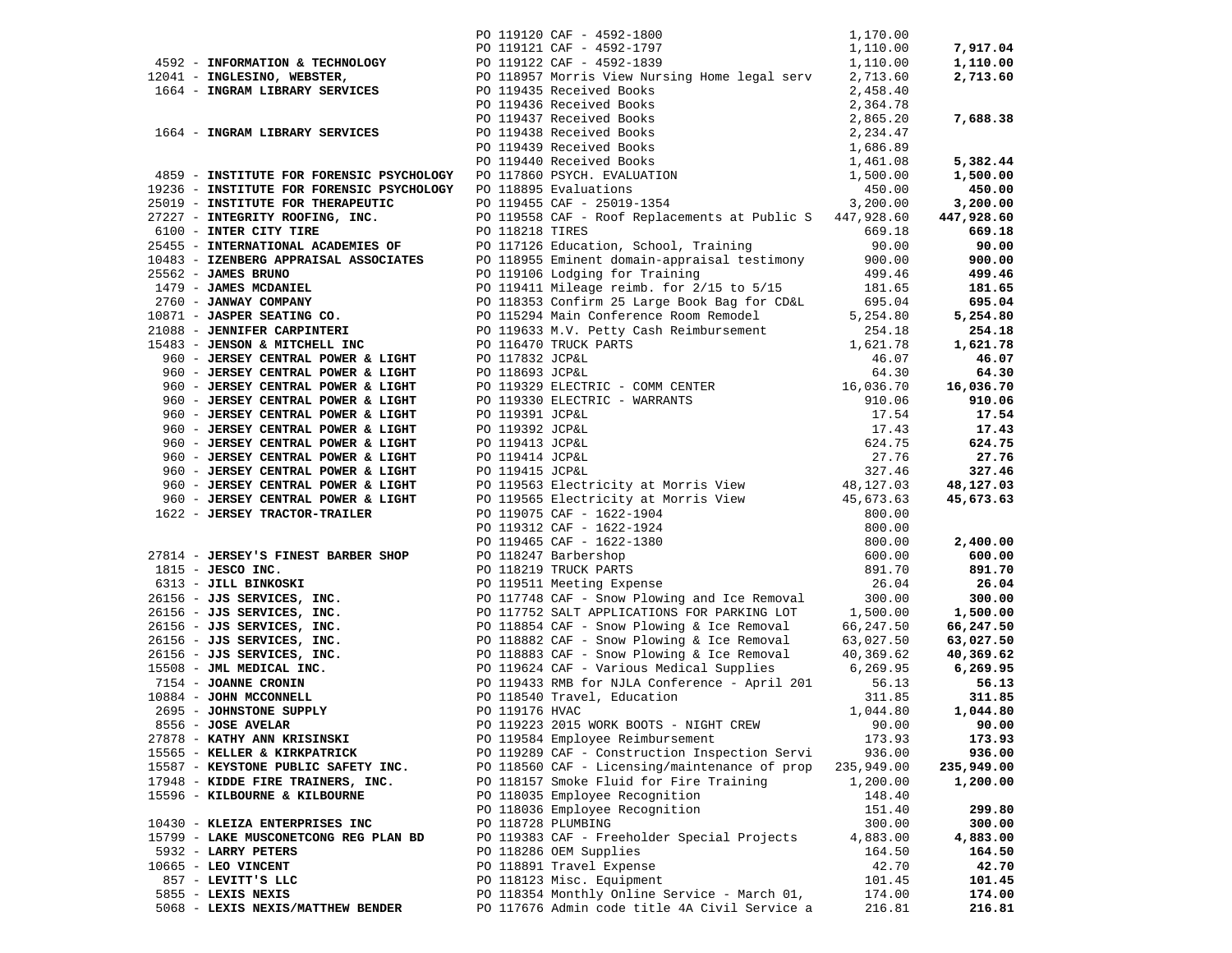|                                        | 1971 - A comparison and the state of the state of the state of the state of the state of the state of the state of the state of the state of the state of the state of the state of the state of the state of the state of th |           |           |
|----------------------------------------|-------------------------------------------------------------------------------------------------------------------------------------------------------------------------------------------------------------------------------|-----------|-----------|
|                                        |                                                                                                                                                                                                                               |           |           |
|                                        |                                                                                                                                                                                                                               |           |           |
|                                        |                                                                                                                                                                                                                               |           |           |
|                                        |                                                                                                                                                                                                                               |           |           |
|                                        |                                                                                                                                                                                                                               |           |           |
|                                        |                                                                                                                                                                                                                               |           |           |
|                                        |                                                                                                                                                                                                                               |           |           |
|                                        |                                                                                                                                                                                                                               |           |           |
|                                        |                                                                                                                                                                                                                               |           |           |
|                                        |                                                                                                                                                                                                                               |           |           |
|                                        |                                                                                                                                                                                                                               |           |           |
|                                        |                                                                                                                                                                                                                               |           |           |
| 26488 - MORRISTOWN CAR WASH            | PO 118690 MAPS CAR WASH BOOKS                                                                                                                                                                                                 | 1,000.00  | 1,000.00  |
| 16321 - MORRISTOWN LUMBER &            | PO 117767 MAINTENANCE SUPPLIES                                                                                                                                                                                                | 82.92     |           |
|                                        | PO 117850 MAINTENANCE SUPPLIES                                                                                                                                                                                                | 12.98     |           |
|                                        | PO 118308 BLDG MAINT / SM TOOLS                                                                                                                                                                                               | 371.27    |           |
|                                        | PO 118702 Misc. Supplies                                                                                                                                                                                                      | 80.82     | 547.99    |
| 16323 - MORRISTOWN MEDICAL CENTER      | PO 119509 SAFE COMMUNITIES JAN - MAR 2015                                                                                                                                                                                     | 27,388.72 | 27,388.72 |
| 16327 - MORRISTOWN MEMORIAL HOSPITAL   | PO 119145 Morque Use                                                                                                                                                                                                          | 1,410.00  | 1,410.00  |
| 16343 - MORRISTOWN POSTMASTER          | PO 119340 PO Box 900 Service Fee, 7/1/15-6/30                                                                                                                                                                                 | 1,240.00  | 1,240.00  |
| 27295 - MORTON SALT, INC.              | PO 116751 CAF - Rock Salt                                                                                                                                                                                                     | 28,704.52 | 28,704.52 |
| 26584 - MOTION PICTURE LICENSING CORP. | PO 118356 Renewal Movie License                                                                                                                                                                                               | 284.76    | 284.76    |
| 26376 - MR. DRIVING SCHOOL INC.        | PO 119076 CAF - 26376-1665                                                                                                                                                                                                    | 778.00    | 778.00    |
| 26376 - MR. DRIVING SCHOOL INC.        | PO 119310 CAF - 26376-1775                                                                                                                                                                                                    | 2,316.00  | 2,316.00  |
| 19501 - MSC INDUSTRIAL SUPPLY CO.      | PO 117722 SHOP SUPPLIES                                                                                                                                                                                                       | 561.98    |           |
|                                        |                                                                                                                                                                                                                               |           |           |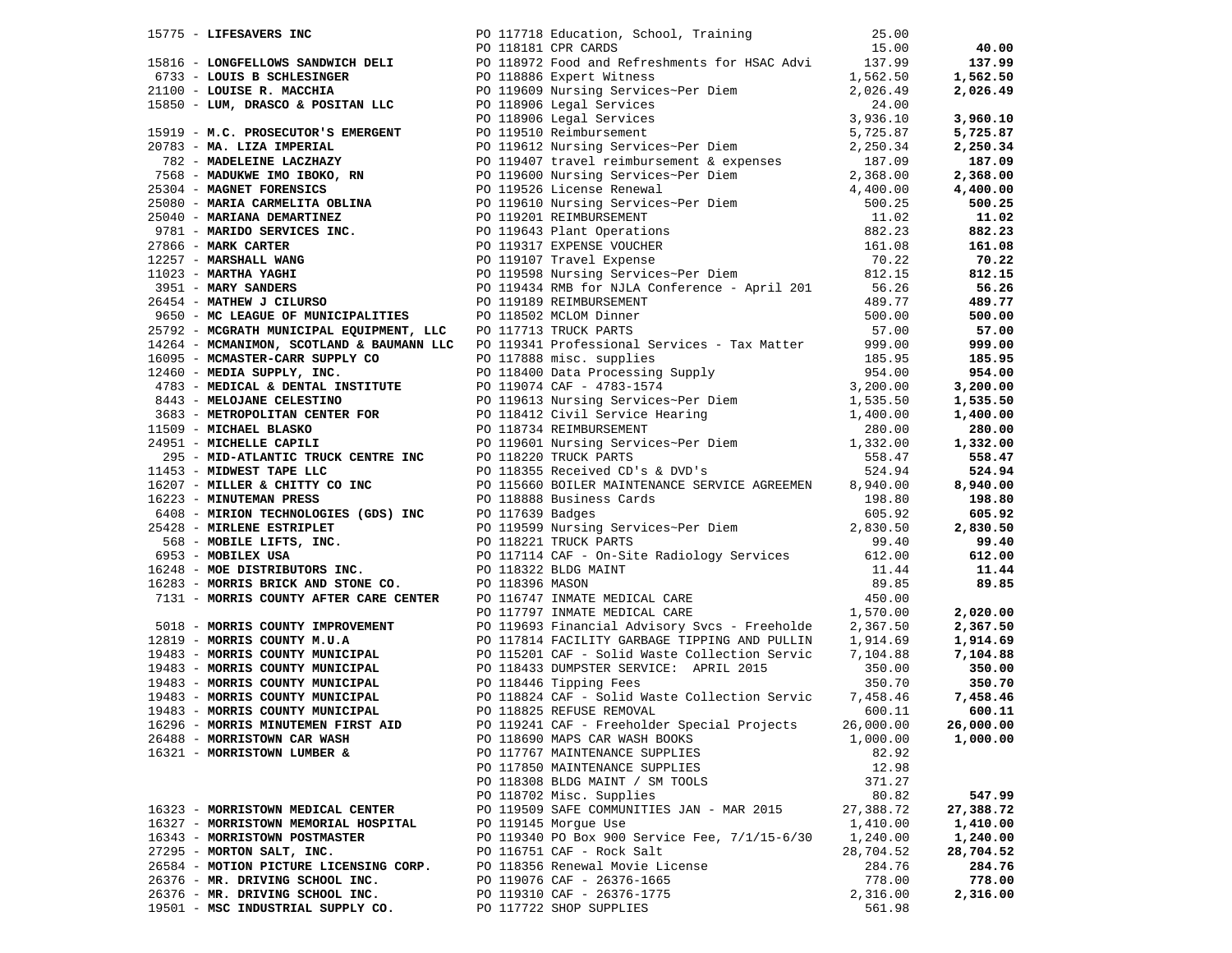|                                     | PO 118222 SHOP SUPPLIES                       | 292.35   |          |
|-------------------------------------|-----------------------------------------------|----------|----------|
|                                     |                                               |          |          |
|                                     |                                               |          |          |
|                                     |                                               |          |          |
|                                     |                                               |          |          |
|                                     |                                               |          |          |
|                                     |                                               |          |          |
|                                     |                                               |          |          |
|                                     |                                               |          |          |
|                                     |                                               |          |          |
|                                     |                                               |          |          |
|                                     |                                               |          |          |
|                                     |                                               |          |          |
|                                     |                                               |          |          |
|                                     |                                               |          |          |
|                                     |                                               |          |          |
|                                     |                                               |          |          |
|                                     |                                               |          |          |
|                                     |                                               |          |          |
|                                     |                                               |          |          |
|                                     |                                               |          |          |
|                                     |                                               |          |          |
|                                     |                                               |          |          |
|                                     |                                               |          |          |
|                                     |                                               |          |          |
|                                     |                                               |          |          |
|                                     |                                               |          |          |
|                                     |                                               |          |          |
|                                     |                                               |          |          |
|                                     |                                               |          |          |
|                                     |                                               |          |          |
|                                     |                                               |          |          |
|                                     |                                               |          |          |
|                                     |                                               |          |          |
|                                     |                                               |          |          |
|                                     |                                               |          |          |
|                                     |                                               |          |          |
|                                     |                                               |          |          |
|                                     |                                               |          |          |
|                                     |                                               |          |          |
|                                     |                                               |          |          |
|                                     |                                               |          |          |
|                                     |                                               |          |          |
|                                     |                                               |          |          |
|                                     |                                               |          |          |
|                                     |                                               |          |          |
|                                     |                                               |          |          |
|                                     |                                               |          |          |
|                                     |                                               |          |          |
|                                     |                                               |          |          |
|                                     |                                               |          |          |
|                                     |                                               |          |          |
|                                     |                                               |          |          |
|                                     |                                               |          |          |
|                                     |                                               |          |          |
|                                     |                                               |          |          |
| 21565 - OCLC ONLINE COMPUTER        | PO 118360 Cataloging & ILL for NWM (ONLY Morr | 2,039.20 | 2,039.20 |
| 26726 - OFFICE CONCEPTS GROUP, INC. | PO 118236 supplies                            | 40.58    |          |
|                                     | PO 118575 office supplies                     | 189.78   |          |
|                                     | PO 118977 OFFICE SUPPLIES                     | 958.40   |          |
|                                     | PO 119175 OFFICE SUPPLIES                     | 105.97   | 1,294.73 |
| 4654 - OFFICE TEAM                  | PO 118352 Temporary employee-Kimberly Johnson | 639.45   | 639.45   |
| 4654 - OFFICE TEAM                  | PO 118529 Temporary employee-Kimberly Johnson | 639.45   | 639.45   |
| 4654 - OFFICE TEAM                  | PO 118534 J.Morris w/e 5/1/15                 | 871.13   | 871.13   |
| 26657 - ON TIME AMBULANCE, INC.     | PO 119623 Medical Transport                   | 422.00   | 422.00   |
| 8687 - ON TIME TRANSPORT INC.       |                                               |          |          |
|                                     | PO 119626 Medical Transport                   | 784.00   | 784.00   |
| 21446 - OPTIMUS EMR, INC.           | PO 118291 Electronic File Archiving           | 1,250.00 | 1,250.00 |
| 10287 - PANCIELLO CONSTRUCTION LLC  | PO 119453 CAF - Labor Rates Concrete Replacem | 7,840.00 | 7,840.00 |
| 16887 - PAPER MART INC              | PO 118422 Copy Paper                          | 520.20   |          |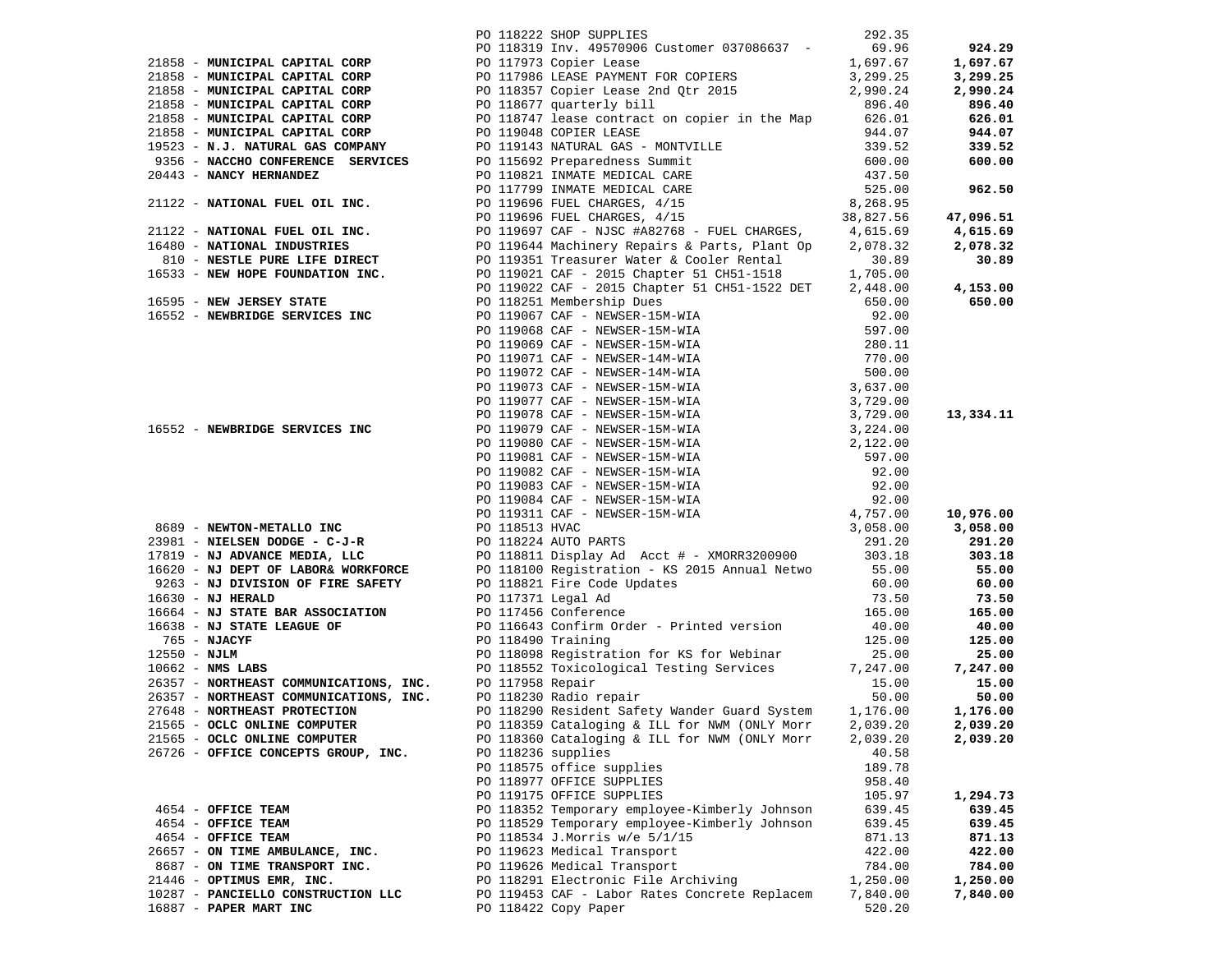|                                                              | PO 118491 paper for the map room 2,650.20<br>PO 118885 Office supplies 1,234.00                                                                                                                                                                                   |                    |                   |
|--------------------------------------------------------------|-------------------------------------------------------------------------------------------------------------------------------------------------------------------------------------------------------------------------------------------------------------------|--------------------|-------------------|
|                                                              | PO 119236 Treasurer's Office - Paper, 3/16/15 69.70                                                                                                                                                                                                               |                    | 4,474.10          |
|                                                              |                                                                                                                                                                                                                                                                   |                    | 167.68            |
|                                                              |                                                                                                                                                                                                                                                                   |                    | 416.62            |
|                                                              | 16899 - <b>PARK UNION BUILDING</b><br>9101 - <b>PATRICIA MARSH</b><br>9101 - <b>PATRICIA MARSH</b><br>9101 - <b>PATRICIA MARSH</b><br>92.015 Annual NRAAO Conference Portsm<br>92.015 Annual NRAAO Conference Portsm<br>92.015 Annual NRAAO Conference Portsm<br> |                    | 622.03            |
|                                                              |                                                                                                                                                                                                                                                                   |                    | 2,256.75          |
|                                                              |                                                                                                                                                                                                                                                                   |                    |                   |
|                                                              |                                                                                                                                                                                                                                                                   |                    | 2,232.55          |
|                                                              |                                                                                                                                                                                                                                                                   |                    | 4,449.50          |
|                                                              |                                                                                                                                                                                                                                                                   |                    | 1,690.85          |
|                                                              |                                                                                                                                                                                                                                                                   |                    |                   |
|                                                              |                                                                                                                                                                                                                                                                   |                    | 378.99            |
|                                                              | 19681 - <b>PITNEY BOWES CREDIT CORP</b><br>17066 - <b>PLAINSMAN AUTO SUPPLY</b> 18204 Purchase of Ink Cartridge, Tape Str 648.37<br>239.24 PO 118125 Battery<br>PO 118225 CAR PARTS 4,551.23                                                                      |                    | 648.37            |
|                                                              |                                                                                                                                                                                                                                                                   |                    |                   |
|                                                              |                                                                                                                                                                                                                                                                   |                    |                   |
| 17084 - POLAND SPRING WATER CO.                              | PO 118263 Battery                                                                                                                                                                                                                                                 | 109.18             | 4,899.65          |
|                                                              | PO 119348 Poland Spring Water/Rental Inv. 15D                                                                                                                                                                                                                     | 1.98               | 1.98              |
|                                                              |                                                                                                                                                                                                                                                                   |                    | 1,255.00          |
|                                                              |                                                                                                                                                                                                                                                                   |                    | 151.45            |
|                                                              |                                                                                                                                                                                                                                                                   |                    | 299.70            |
|                                                              |                                                                                                                                                                                                                                                                   |                    | 3,070.55          |
|                                                              |                                                                                                                                                                                                                                                                   |                    | 2,600.00          |
|                                                              |                                                                                                                                                                                                                                                                   |                    | 1,555.22          |
|                                                              |                                                                                                                                                                                                                                                                   |                    |                   |
|                                                              |                                                                                                                                                                                                                                                                   |                    |                   |
|                                                              |                                                                                                                                                                                                                                                                   |                    | 4,667.79          |
|                                                              |                                                                                                                                                                                                                                                                   |                    | 436.12            |
|                                                              |                                                                                                                                                                                                                                                                   |                    |                   |
|                                                              |                                                                                                                                                                                                                                                                   |                    |                   |
|                                                              |                                                                                                                                                                                                                                                                   |                    | 144.00            |
|                                                              | 17084 - POLAND SPRING WATER CO. FOR 1893 Battery Repairs & Parts 1991 1993 Batter (Rental Inv. 150<br>1991 - PRACTICE ASSOCIATES MEDICAL GROUP PO 117603 INMATE MELTICAL CARE<br>2653 - PRACTICE ASSOCIATES MEDICAL GROUP PO 1176                                 |                    |                   |
|                                                              |                                                                                                                                                                                                                                                                   |                    | 1,536.40          |
|                                                              |                                                                                                                                                                                                                                                                   |                    | 1,813.10          |
|                                                              |                                                                                                                                                                                                                                                                   |                    | 421.35            |
|                                                              |                                                                                                                                                                                                                                                                   |                    | 3,200.00<br>75.00 |
|                                                              |                                                                                                                                                                                                                                                                   |                    | 568.62            |
|                                                              |                                                                                                                                                                                                                                                                   |                    | 6.95              |
|                                                              |                                                                                                                                                                                                                                                                   |                    | 24.00             |
|                                                              |                                                                                                                                                                                                                                                                   |                    | 2,595.00          |
| 27101 - REDMANN ELECTRIC CO., INC.                           | PO 118897 CAF - Labor Rates Electrical and Re 1,499.94                                                                                                                                                                                                            |                    | 1,499.94          |
|                                                              | PO 119668 CAF - Replacement of County Bridge                                                                                                                                                                                                                      | 31,098.21          | 31,098.21         |
|                                                              | PO 119635 Machinery Repairs & Parts                                                                                                                                                                                                                               | 840.40             | 840.40            |
|                                                              |                                                                                                                                                                                                                                                                   |                    | 266.08            |
|                                                              |                                                                                                                                                                                                                                                                   | 266.08<br>6,255.00 | 6,255.00          |
| 27105 - RELIAS LEARNING LLC<br>12034 - RICCIARDI BROTHERS OF | 27101 - REDMANN ELECTRIC CORP<br>24300 - RELIABLE LIFT TRUCK SERVICES<br>24300 - RELIABLE LIFT TRUCK SERVICES<br>24300 - RELIABLE LIFT TRUCK SERVICES<br>24300 - RELIABLE LIFT TRUCK SERVICES<br>24300 - RELIABLE LIFT TRUCK SERVICES<br>2                        | 1,060.55           |                   |
|                                                              | PO 118279 PAINT                                                                                                                                                                                                                                                   |                    | 893.41 1,953.96   |
| 10730 - RICHARD GRUBB & ASSOC., INC.                         | PO 119152 CAF - Architects, Archaeologists, E 12,373.00                                                                                                                                                                                                           |                    | 12,373.00         |
| 7952 - RIOS' ENGRAVING                                       | PO 118250 Service Awards 2015                                                                                                                                                                                                                                     | 5,422.00           |                   |
|                                                              | PO 118719 Rubber Stampls Invoice                                                                                                                                                                                                                                  | 87.00              | 5,509.00          |
| 26509 - ROGER ARMSTRONG                                      | PO 119000 Reimb. for plants for pond                                                                                                                                                                                                                              | 25.59              | 25.59             |
| 25500 - ROSALIE LAMONTE                                      | PO 118922 Cell Phone Reimbursement - April 20                                                                                                                                                                                                                     | 33.59              | 33.59             |
| 7805 - ROSE DUMAPIT                                          | PO 119597 Nursing Services~Per Diem                                                                                                                                                                                                                               | 1,332.00           | 1,332.00          |
| 24397 - ROSEMARY BATANE COBCOBO                              | PO 119605 Nursing Services~Per Diem                                                                                                                                                                                                                               | 1,184.00           | 1,184.00          |
| 5345 - ROUTE 23 AUTOMALL LLC                                 | PO 118252 AUTO PARTS                                                                                                                                                                                                                                              | 4,755.35           | 4,755.35          |
| 25564 - RUG AND FLOOR STORE                                  | PO 118267 INSTALL CARPET                                                                                                                                                                                                                                          | 4,284.00           | 4,284.00          |
| 25564 - RUG AND FLOOR STORE                                  | PO 118501 INSTALL CARPET                                                                                                                                                                                                                                          | 1,667.15           | 1,667.15          |
| 9938 - RUTGERS CENTER FOR CONTINUING                         | PO 119134 CAF - 9938-1710                                                                                                                                                                                                                                         | 1,772.62           |                   |
|                                                              | PO 119135 CAF - 9938-1953                                                                                                                                                                                                                                         | 2,300.00           |                   |
|                                                              | PO 119136 CAF - 9938-2007                                                                                                                                                                                                                                         | 2,300.00           | 6,372.62          |
| 9325 - RUTGERS SCHOOL OF BUSINESS                            | PO 119379 CAF - 9325-2034                                                                                                                                                                                                                                         | 3,200.00           | 3,200.00          |
| 4327 - SAINT CLARE'S HOSPITAL                                | PO 118990 Subgrant GIA-1530 St Clare's Behavi                                                                                                                                                                                                                     | 82,556.00          |                   |
|                                                              | PO 118991 CAF - Grant in Aid Funding 2015 St                                                                                                                                                                                                                      | 16,018.00          |                   |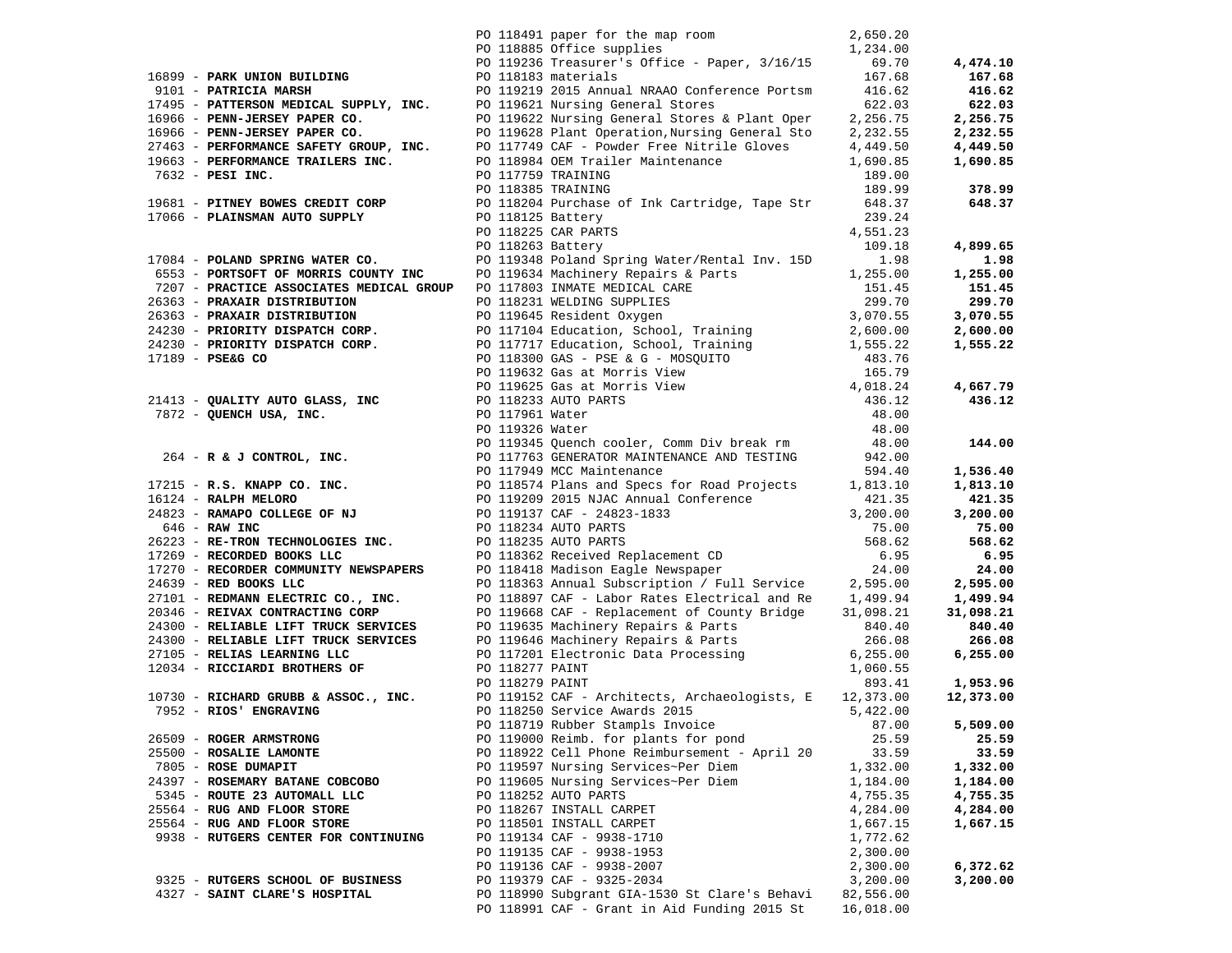|                                                                                                                                                                                                                                                                                                                                                                                                                                                                                                          | PO 118992 CAF - Grant in Aid Funding 2015 Beh 66,340.00 |          | 164,914.00            |
|----------------------------------------------------------------------------------------------------------------------------------------------------------------------------------------------------------------------------------------------------------------------------------------------------------------------------------------------------------------------------------------------------------------------------------------------------------------------------------------------------------|---------------------------------------------------------|----------|-----------------------|
|                                                                                                                                                                                                                                                                                                                                                                                                                                                                                                          |                                                         |          |                       |
|                                                                                                                                                                                                                                                                                                                                                                                                                                                                                                          |                                                         |          |                       |
|                                                                                                                                                                                                                                                                                                                                                                                                                                                                                                          |                                                         |          |                       |
|                                                                                                                                                                                                                                                                                                                                                                                                                                                                                                          |                                                         |          |                       |
|                                                                                                                                                                                                                                                                                                                                                                                                                                                                                                          |                                                         |          |                       |
|                                                                                                                                                                                                                                                                                                                                                                                                                                                                                                          |                                                         |          |                       |
|                                                                                                                                                                                                                                                                                                                                                                                                                                                                                                          |                                                         |          |                       |
|                                                                                                                                                                                                                                                                                                                                                                                                                                                                                                          |                                                         |          |                       |
|                                                                                                                                                                                                                                                                                                                                                                                                                                                                                                          |                                                         |          |                       |
|                                                                                                                                                                                                                                                                                                                                                                                                                                                                                                          |                                                         |          |                       |
|                                                                                                                                                                                                                                                                                                                                                                                                                                                                                                          |                                                         |          |                       |
|                                                                                                                                                                                                                                                                                                                                                                                                                                                                                                          |                                                         |          |                       |
|                                                                                                                                                                                                                                                                                                                                                                                                                                                                                                          |                                                         |          |                       |
|                                                                                                                                                                                                                                                                                                                                                                                                                                                                                                          |                                                         |          |                       |
|                                                                                                                                                                                                                                                                                                                                                                                                                                                                                                          |                                                         |          |                       |
|                                                                                                                                                                                                                                                                                                                                                                                                                                                                                                          |                                                         |          |                       |
|                                                                                                                                                                                                                                                                                                                                                                                                                                                                                                          |                                                         |          |                       |
|                                                                                                                                                                                                                                                                                                                                                                                                                                                                                                          |                                                         |          |                       |
|                                                                                                                                                                                                                                                                                                                                                                                                                                                                                                          |                                                         |          |                       |
|                                                                                                                                                                                                                                                                                                                                                                                                                                                                                                          |                                                         |          |                       |
|                                                                                                                                                                                                                                                                                                                                                                                                                                                                                                          |                                                         |          |                       |
|                                                                                                                                                                                                                                                                                                                                                                                                                                                                                                          |                                                         |          |                       |
|                                                                                                                                                                                                                                                                                                                                                                                                                                                                                                          |                                                         |          |                       |
|                                                                                                                                                                                                                                                                                                                                                                                                                                                                                                          |                                                         |          |                       |
|                                                                                                                                                                                                                                                                                                                                                                                                                                                                                                          |                                                         |          |                       |
|                                                                                                                                                                                                                                                                                                                                                                                                                                                                                                          |                                                         |          |                       |
|                                                                                                                                                                                                                                                                                                                                                                                                                                                                                                          |                                                         |          |                       |
|                                                                                                                                                                                                                                                                                                                                                                                                                                                                                                          |                                                         |          |                       |
|                                                                                                                                                                                                                                                                                                                                                                                                                                                                                                          |                                                         |          |                       |
|                                                                                                                                                                                                                                                                                                                                                                                                                                                                                                          |                                                         |          |                       |
|                                                                                                                                                                                                                                                                                                                                                                                                                                                                                                          |                                                         |          |                       |
|                                                                                                                                                                                                                                                                                                                                                                                                                                                                                                          |                                                         |          |                       |
|                                                                                                                                                                                                                                                                                                                                                                                                                                                                                                          |                                                         |          |                       |
|                                                                                                                                                                                                                                                                                                                                                                                                                                                                                                          |                                                         |          |                       |
|                                                                                                                                                                                                                                                                                                                                                                                                                                                                                                          |                                                         |          |                       |
|                                                                                                                                                                                                                                                                                                                                                                                                                                                                                                          |                                                         |          |                       |
|                                                                                                                                                                                                                                                                                                                                                                                                                                                                                                          |                                                         |          | $640.43$<br>$80.02$   |
|                                                                                                                                                                                                                                                                                                                                                                                                                                                                                                          |                                                         |          |                       |
|                                                                                                                                                                                                                                                                                                                                                                                                                                                                                                          |                                                         |          |                       |
|                                                                                                                                                                                                                                                                                                                                                                                                                                                                                                          |                                                         |          |                       |
|                                                                                                                                                                                                                                                                                                                                                                                                                                                                                                          |                                                         |          |                       |
|                                                                                                                                                                                                                                                                                                                                                                                                                                                                                                          |                                                         |          |                       |
|                                                                                                                                                                                                                                                                                                                                                                                                                                                                                                          |                                                         |          |                       |
| 2713) <b>CONDER EXERCIS 20 11952 CM</b> - CARRE IS AND PROPERTY (19752) <b>2013</b> 2013 2013<br>2713) <b>CONDER EXERCIS CONTINUES</b> TO 11952 CM - CARRE IS AND PROPERTY (19752)<br>2713) <b>CONDERN TREETY (1975)</b> 19752 (1975) (1975)<br>2723) <b></b><br>3021 - AEROFOND FINANCIAL INC.<br>PO 118835 CAF - Agreement STATSHOT-15M-JARC<br>PO 119830 CAF - Agreement STATSHOT-15M-JARC<br>PO 119830 CAF - Agreement STATSHOT-15M-JARC<br>PO 119459 CAF - Agreement STATSHOT-15M-JARC<br>PO 119459 |                                                         |          | 13,378.51<br>3,143.50 |
|                                                                                                                                                                                                                                                                                                                                                                                                                                                                                                          |                                                         |          | 212.31                |
|                                                                                                                                                                                                                                                                                                                                                                                                                                                                                                          |                                                         |          | 1,180.00              |
|                                                                                                                                                                                                                                                                                                                                                                                                                                                                                                          |                                                         |          | 400.94                |
|                                                                                                                                                                                                                                                                                                                                                                                                                                                                                                          |                                                         |          | 2,000.74              |
| 17901 - SUBURBAN CONSULTING 60 PO 119669 old Ref# CF08000826000                                                                                                                                                                                                                                                                                                                                                                                                                                          |                                                         |          | 4,206.89 4,206.89     |
| 8621 - SUBURBAN PROPANE -2347                                                                                                                                                                                                                                                                                                                                                                                                                                                                            | PO 118448 Propane Delivery                              | 1,063.44 | 1,063.44              |
| 25400 - SUZIE COLLIN                                                                                                                                                                                                                                                                                                                                                                                                                                                                                     | PO 119596 Nursing Services~Per Diem                     | 2,284.75 | 2,284.75              |
| 18067 - T J'S SPORTWIDE TROPHY                                                                                                                                                                                                                                                                                                                                                                                                                                                                           | PO 117743 ADHESIVE NUMBER SIGNS                         | 36.00    |                       |
|                                                                                                                                                                                                                                                                                                                                                                                                                                                                                                          | PO 117844 PLAQUE AND ENGRAVING                          | 50.30    | 86.30                 |
| 26030 - TABB INC.                                                                                                                                                                                                                                                                                                                                                                                                                                                                                        | PO 117980 Medical                                       | 272.00   | 272.00                |
| 21296 - TECTONIC ENGINEERING                                                                                                                                                                                                                                                                                                                                                                                                                                                                             | PO 116224 Roof Replacement at PSTA                      | 1,050.00 | 1,050.00              |
| 17990 - TELESEARCH INC                                                                                                                                                                                                                                                                                                                                                                                                                                                                                   | PO 118676 temporary staffing                            | 3,489.04 |                       |
|                                                                                                                                                                                                                                                                                                                                                                                                                                                                                                          | PO 118599 temporary staffing                            | 4,095.56 |                       |
|                                                                                                                                                                                                                                                                                                                                                                                                                                                                                                          | PO 118600 temporary staffing                            | 1,900.78 |                       |
|                                                                                                                                                                                                                                                                                                                                                                                                                                                                                                          | PO 118533 C.Kristiansen w/e 5/3/15                      | 492.38   |                       |
|                                                                                                                                                                                                                                                                                                                                                                                                                                                                                                          | PO 118829 C. Kristiansen w/e 5/10/15                    | 511.88   | 10,489.64             |
| 26677 - TEODORA O. DELEON                                                                                                                                                                                                                                                                                                                                                                                                                                                                                |                                                         |          |                       |
|                                                                                                                                                                                                                                                                                                                                                                                                                                                                                                          | PO 119595 Nursing Services~Per Diem                     | 1,665.00 | 1,665.00              |
| 27034 - TERESA OMWENGA                                                                                                                                                                                                                                                                                                                                                                                                                                                                                   | PO 119594 Nursing Services~Per Diem                     | 2,687.31 | 2,687.31              |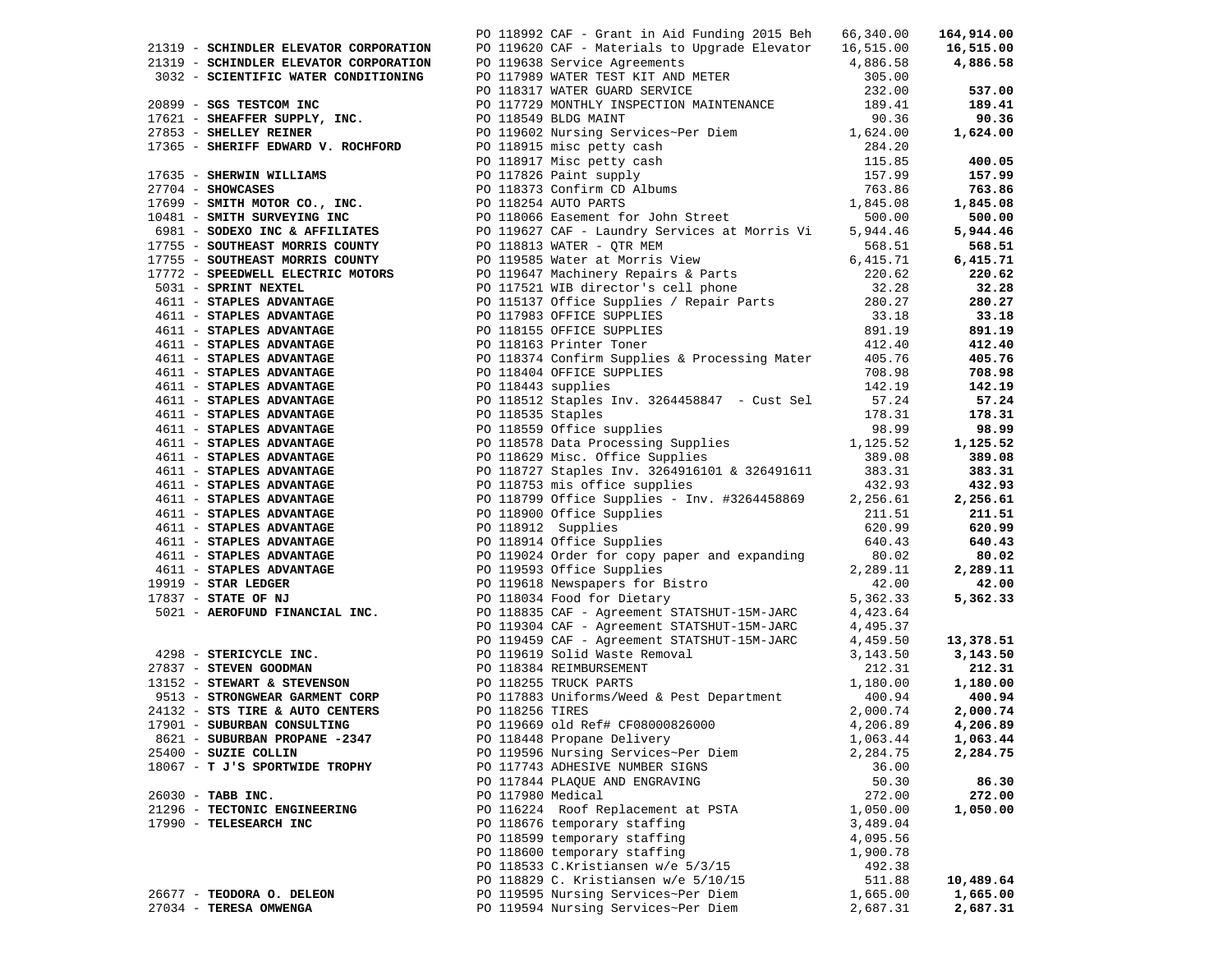|                                                                                                                                                                              |                                                                                                                                                                                                                                                |            | 10,027.50  |
|------------------------------------------------------------------------------------------------------------------------------------------------------------------------------|------------------------------------------------------------------------------------------------------------------------------------------------------------------------------------------------------------------------------------------------|------------|------------|
|                                                                                                                                                                              |                                                                                                                                                                                                                                                |            | 4,999.39   |
|                                                                                                                                                                              |                                                                                                                                                                                                                                                |            |            |
|                                                                                                                                                                              |                                                                                                                                                                                                                                                |            | 4,906.87   |
|                                                                                                                                                                              |                                                                                                                                                                                                                                                |            | 50.00      |
|                                                                                                                                                                              |                                                                                                                                                                                                                                                |            | 1,756.00   |
|                                                                                                                                                                              |                                                                                                                                                                                                                                                |            | 2,164.06   |
|                                                                                                                                                                              |                                                                                                                                                                                                                                                |            |            |
|                                                                                                                                                                              |                                                                                                                                                                                                                                                |            |            |
|                                                                                                                                                                              |                                                                                                                                                                                                                                                |            |            |
|                                                                                                                                                                              |                                                                                                                                                                                                                                                |            | 1,715.03   |
|                                                                                                                                                                              | 9234 - TOWNE PHARMACY & SURGICAL PO 117738 MEDICAL SUPPLIES 43.19<br>9670 - TOYOTA OF MORRISTOWN PO 118258 AUTO PARTS (673.00)<br>9670 - TOYOTA OF MORRISTOWN PO 118258 AUTO PARTS (673.00)<br>9670 - TOYOTA OF MORRISTOWN PO 11812            |            | 43.19      |
|                                                                                                                                                                              |                                                                                                                                                                                                                                                |            | 450.00     |
|                                                                                                                                                                              |                                                                                                                                                                                                                                                |            | 673.00     |
|                                                                                                                                                                              |                                                                                                                                                                                                                                                |            | 30.00      |
|                                                                                                                                                                              |                                                                                                                                                                                                                                                |            | 89.00      |
|                                                                                                                                                                              |                                                                                                                                                                                                                                                |            | 2,880.00   |
|                                                                                                                                                                              |                                                                                                                                                                                                                                                |            | 1,155.00   |
|                                                                                                                                                                              |                                                                                                                                                                                                                                                |            | 3,721.60   |
|                                                                                                                                                                              |                                                                                                                                                                                                                                                |            | 100.00     |
|                                                                                                                                                                              |                                                                                                                                                                                                                                                |            |            |
|                                                                                                                                                                              |                                                                                                                                                                                                                                                |            | 54,650.00  |
|                                                                                                                                                                              |                                                                                                                                                                                                                                                |            | 20.20      |
|                                                                                                                                                                              |                                                                                                                                                                                                                                                |            |            |
|                                                                                                                                                                              |                                                                                                                                                                                                                                                |            | 776.62     |
| 12739 - TURTLE & HUGHES, INC.<br>4144 - U-LINE SHIPPING SUPPLY<br>24658 - U.S. BANK OPERATIONS CENTER                                                                        | PO 118419 PLEASE ORDER - Supplies/Sgt. L. Fly 465.07                                                                                                                                                                                           |            |            |
|                                                                                                                                                                              | PO 119222 Administrative Expenses 87.50<br>PO 118415 CAF - Unarmed Security Guards 6,968.08<br>PO 118082 HazMat Awareness Course 90.00                                                                                                         |            | 87.50      |
| 9285 - U.S. SECURITY ASSOCIATES, INC.                                                                                                                                        |                                                                                                                                                                                                                                                |            | 6,968.08   |
| 478 - UCPO POLICE ACADEMY TRAINING                                                                                                                                           |                                                                                                                                                                                                                                                |            | 90.00      |
| 446 - UNITRONIX DATA SYSTEMS INC                                                                                                                                             |                                                                                                                                                                                                                                                |            | 5,682.60   |
| 15732 - UNIVERSAL UNIFORM SALES CO INC                                                                                                                                       |                                                                                                                                                                                                                                                |            | 184.97     |
| 15732 - UNIVERSAL UNIFORM SALES CO INC                                                                                                                                       |                                                                                                                                                                                                                                                |            | 288.00     |
| 15732 - UNIVERSAL UNIFORM SALES CO INC                                                                                                                                       |                                                                                                                                                                                                                                                |            | 119.98     |
| 15732 - UNIVERSAL UNIFORM SALES CO INC                                                                                                                                       | 90 118082 HazMat Awareness Course 190.00<br>PO 118741 CAF - 5/15 Proprietary Computer Sof 5,682.60<br>PO 117796 CAF - Contract Renewal uniforms 184.97<br>PO 118059 CAF - Custom Fitted Uniforms 288.00<br>PO 118059 CAF - Contract Re         |            | 1,271.94   |
| 15732 - UNIVERSAL UNIFORM SALES CO INC                                                                                                                                       |                                                                                                                                                                                                                                                |            | 2,182.40   |
| 20035 - UNIVERSAL UNIFORM SALES CO.INC                                                                                                                                       |                                                                                                                                                                                                                                                |            | 284.85     |
| 9996 - UNIVERSITY PHYSICIAN ASSOCIATES                                                                                                                                       |                                                                                                                                                                                                                                                |            | 3,217.00   |
| 3489 - US MUNICIPAL SUPPLY, INC                                                                                                                                              |                                                                                                                                                                                                                                                |            | 1,650.89   |
| 18290 - VAN METER & ASSOCIATES INC.                                                                                                                                          |                                                                                                                                                                                                                                                |            |            |
|                                                                                                                                                                              | PO 113203 Training<br>PO 118177 Management's Rights (Performance Di 320.00<br>PO 118377 Place Order from Quote#19652<br>PO 118545 Telephone pobox4833<br>PO 118947 TELEPHONE BILL<br>825.96<br>PO 119344 telephone - T1's<br>11,336.09<br>PO 1 |            | 470.00     |
|                                                                                                                                                                              |                                                                                                                                                                                                                                                |            | 219.97     |
|                                                                                                                                                                              |                                                                                                                                                                                                                                                |            | 355.96     |
|                                                                                                                                                                              |                                                                                                                                                                                                                                                |            | 825.96     |
|                                                                                                                                                                              |                                                                                                                                                                                                                                                |            | 11,336.09  |
|                                                                                                                                                                              |                                                                                                                                                                                                                                                |            | 30.49      |
|                                                                                                                                                                              |                                                                                                                                                                                                                                                |            |            |
|                                                                                                                                                                              |                                                                                                                                                                                                                                                |            | 267.84     |
| 10356 - VERNILL INDUSTRIES INC<br>1286 - VERIZON<br>10158 - VERIZON<br>1286 - VERIZON<br>1286 - VERIZON<br>1286 - VERIZON<br>10668 - VERIZON CABS<br>1348 - VERIZON WIRELESS | 30.49<br>PO 118227 Telephone Services - Tl American To<br>267.84<br>PO 118546 Telephone Services - 911 switch<br>PO 117740 GPS TRACKING SERVICE<br>PO 117742 CELL SERVICE<br>PO 117892 Cell Phones<br>PO 117898 Cell phones<br>PO 11898 Cell p |            |            |
|                                                                                                                                                                              |                                                                                                                                                                                                                                                |            | 3,073.00   |
|                                                                                                                                                                              |                                                                                                                                                                                                                                                |            |            |
|                                                                                                                                                                              |                                                                                                                                                                                                                                                |            |            |
|                                                                                                                                                                              |                                                                                                                                                                                                                                                |            |            |
|                                                                                                                                                                              |                                                                                                                                                                                                                                                |            |            |
|                                                                                                                                                                              |                                                                                                                                                                                                                                                |            |            |
|                                                                                                                                                                              | PO 118166 CELL SERVICE                                                                                                                                                                                                                         | 426.32     |            |
|                                                                                                                                                                              | PO 118413 Monthly Statement -                                                                                                                                                                                                                  | 762.24     |            |
|                                                                                                                                                                              | PO 118579 Cell Phones                                                                                                                                                                                                                          | 7,034.91   | 9,678.81   |
| 1348 - VERIZON WIRELESS                                                                                                                                                      | PO 119011 Wireless Service                                                                                                                                                                                                                     | 80.04      | 80.04      |
| 25832 - VOIANCE LANGUAGE SERVICES, LLC                                                                                                                                       | PO 118543 Interpreter fees                                                                                                                                                                                                                     | 475.56     | 475.56     |
| 25815 - VOLKER CRANE LLC                                                                                                                                                     | PO 118033 New Generator Project                                                                                                                                                                                                                | 2,780.00   | 2,780.00   |
| 6146 - W.B. MASON COMPANY INC                                                                                                                                                | PO 118378 Confirm Processing Materials & Supp                                                                                                                                                                                                  | 366.15     |            |
|                                                                                                                                                                              | PO 118447 Coolers and Office Supplies                                                                                                                                                                                                          | 163.39     |            |
|                                                                                                                                                                              | PO 118509 mis toner cartridges for the office                                                                                                                                                                                                  |            |            |
|                                                                                                                                                                              |                                                                                                                                                                                                                                                | 2,031.40   |            |
|                                                                                                                                                                              | PO 119334 Treasurer's Office - Toner                                                                                                                                                                                                           | 328.44     |            |
|                                                                                                                                                                              | PO 119353 Treasurer's Office Supplies, 12/12/                                                                                                                                                                                                  | 1,220.68   | 4,110.06   |
| 27401 - WALLKILL GROUP INC                                                                                                                                                   | PO 119557 CAF - Nursing Area Renovations                                                                                                                                                                                                       | 144,909.87 | 144,909.87 |
|                                                                                                                                                                              |                                                                                                                                                                                                                                                |            |            |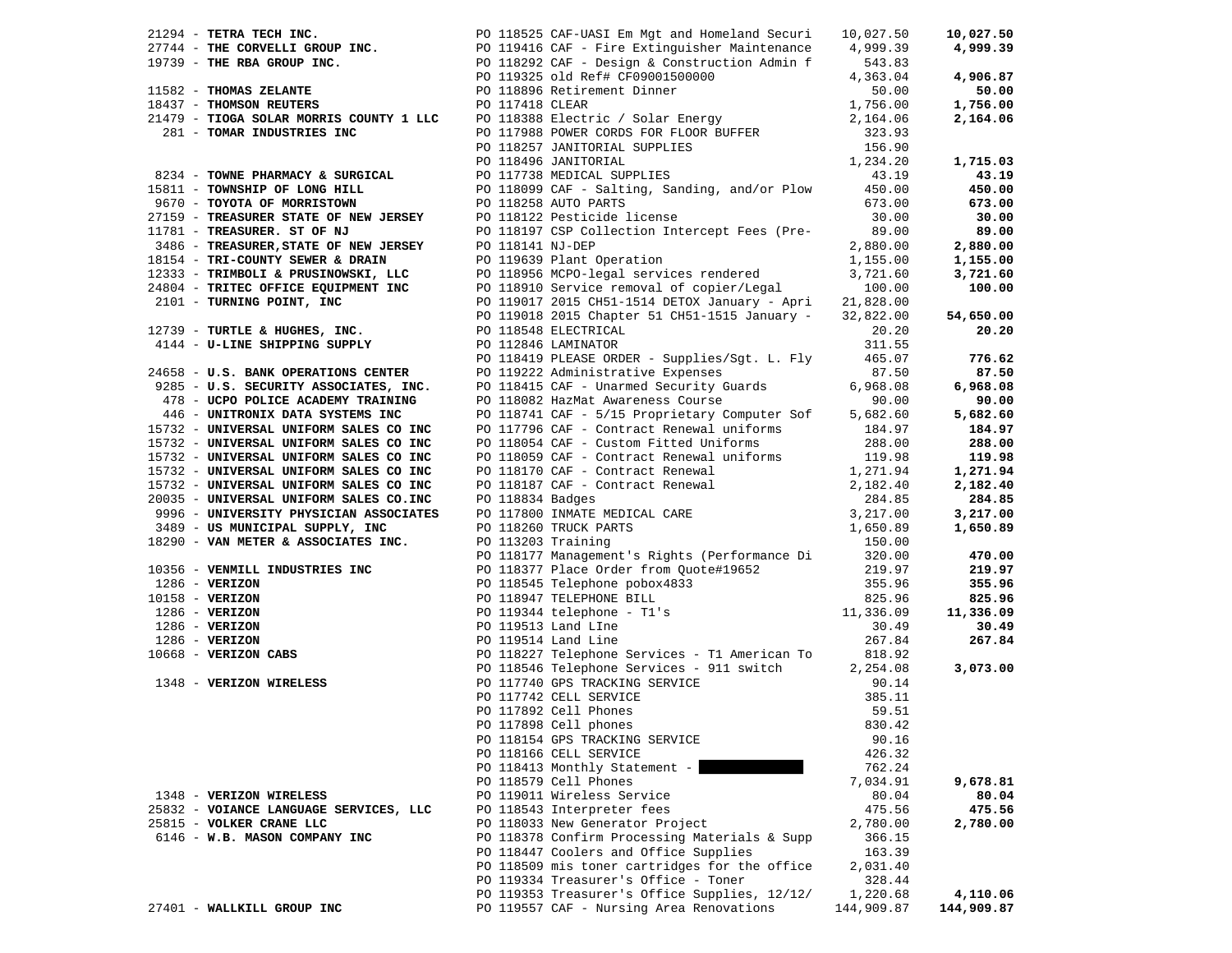| PO 117640 Badge                               | 84.00                                 | 84.00                                                                                                                                                                                                                                                                                                  |
|-----------------------------------------------|---------------------------------------|--------------------------------------------------------------------------------------------------------------------------------------------------------------------------------------------------------------------------------------------------------------------------------------------------------|
| PO 119126 CAF - 18388-1595                    | 3,200.00                              |                                                                                                                                                                                                                                                                                                        |
| PO 119138 CAF - 18388-1870                    | 2,536.00                              |                                                                                                                                                                                                                                                                                                        |
| PO 119139 CAF - 18388-1884                    | 2,536.00                              |                                                                                                                                                                                                                                                                                                        |
| PO 119013 CAF - 18388-1885                    | 2,536.00                              |                                                                                                                                                                                                                                                                                                        |
| PO 119014 CAF - 18388-1910                    | 2,536.00                              |                                                                                                                                                                                                                                                                                                        |
| PO 119408 CAF - 18388-1921                    | 2,536.00                              |                                                                                                                                                                                                                                                                                                        |
| PO 119419 CAF - 18388-1213                    | 800.00                                |                                                                                                                                                                                                                                                                                                        |
| PO 119452 CAF - 18388-1563                    | 2,536.00                              | 19,216.00                                                                                                                                                                                                                                                                                              |
| PO 119129 CAF - 18389-1601                    | 516.04                                |                                                                                                                                                                                                                                                                                                        |
| PO 119130 CAF - 18389-1482                    | 556.78                                |                                                                                                                                                                                                                                                                                                        |
| PO 119131 CAF - 18389-1780                    | 475.30                                |                                                                                                                                                                                                                                                                                                        |
| PO 119133 CAF - 18389-1609                    | 488.88                                |                                                                                                                                                                                                                                                                                                        |
| PO 119308 CAF - 18389-1568                    | 461.72                                | 2,498.72                                                                                                                                                                                                                                                                                               |
| PO 115497 SEWER DRAIN CLEARING                |                                       |                                                                                                                                                                                                                                                                                                        |
| PO 115759 Machinery Repairs & Parts           |                                       | 3,030.00                                                                                                                                                                                                                                                                                               |
|                                               |                                       | 976.40                                                                                                                                                                                                                                                                                                 |
| PO 118379 Confirm OnLine Service for March 01 |                                       | 861.24                                                                                                                                                                                                                                                                                                 |
|                                               |                                       | 861.24                                                                                                                                                                                                                                                                                                 |
|                                               | 543.29                                | 543.29                                                                                                                                                                                                                                                                                                 |
|                                               |                                       | 9,000.00                                                                                                                                                                                                                                                                                               |
|                                               | 1,158.92                              | 1,158.92                                                                                                                                                                                                                                                                                               |
| PO 119015 CAF - 8335-1876                     | 1,680.00                              |                                                                                                                                                                                                                                                                                                        |
| PO 119454 CAF - 8335-1895                     | 1,745.00                              | 3,425.00                                                                                                                                                                                                                                                                                               |
| PO 119124 CAF - 1621-1724                     | 3,200.00                              |                                                                                                                                                                                                                                                                                                        |
| PO 119125 CAF - 1621-1756                     | 3,200.00                              |                                                                                                                                                                                                                                                                                                        |
| PO 119128 CAF - 1621-1708                     | 3,200.00                              | 9,600.00                                                                                                                                                                                                                                                                                               |
| PO 117848 CHAIRS                              | 971.50                                | 971.50                                                                                                                                                                                                                                                                                                 |
| PO 119417 CAF - OJT-15M-11-DW                 | 1,642.13                              | 1,642.13                                                                                                                                                                                                                                                                                               |
|                                               |                                       | 5,292,236.66                                                                                                                                                                                                                                                                                           |
|                                               | 27719 - XCEL PLUMBING & HEATING, INC. | 1,327.60<br>1,702.40<br>PO 116731 Monthly Billing: Jan 05, 2015 thru 976.40<br>861.24<br>PO 118380 Confirm OnLine Service for April 1, 861.24<br>PO 118493 west information charges on accoun<br>PO 119456 CAF - Freeholder Special Projects 9,000.00<br>PO 119208 Continuing Education Course/Confere |

|  |  |  |  | Total to be paid from Fund 01 Current Fund    | 3,630,231.15 |
|--|--|--|--|-----------------------------------------------|--------------|
|  |  |  |  | Total to be paid from Fund 02 Grant Fund      | 555,247.68   |
|  |  |  |  | Total to be paid from Fund 04 County Capital  | 1,067,877.69 |
|  |  |  |  | Total to be paid from Fund 13 Dedicated Trust | 38,880.14    |
|  |  |  |  |                                               |              |
|  |  |  |  |                                               | 5,292,236.66 |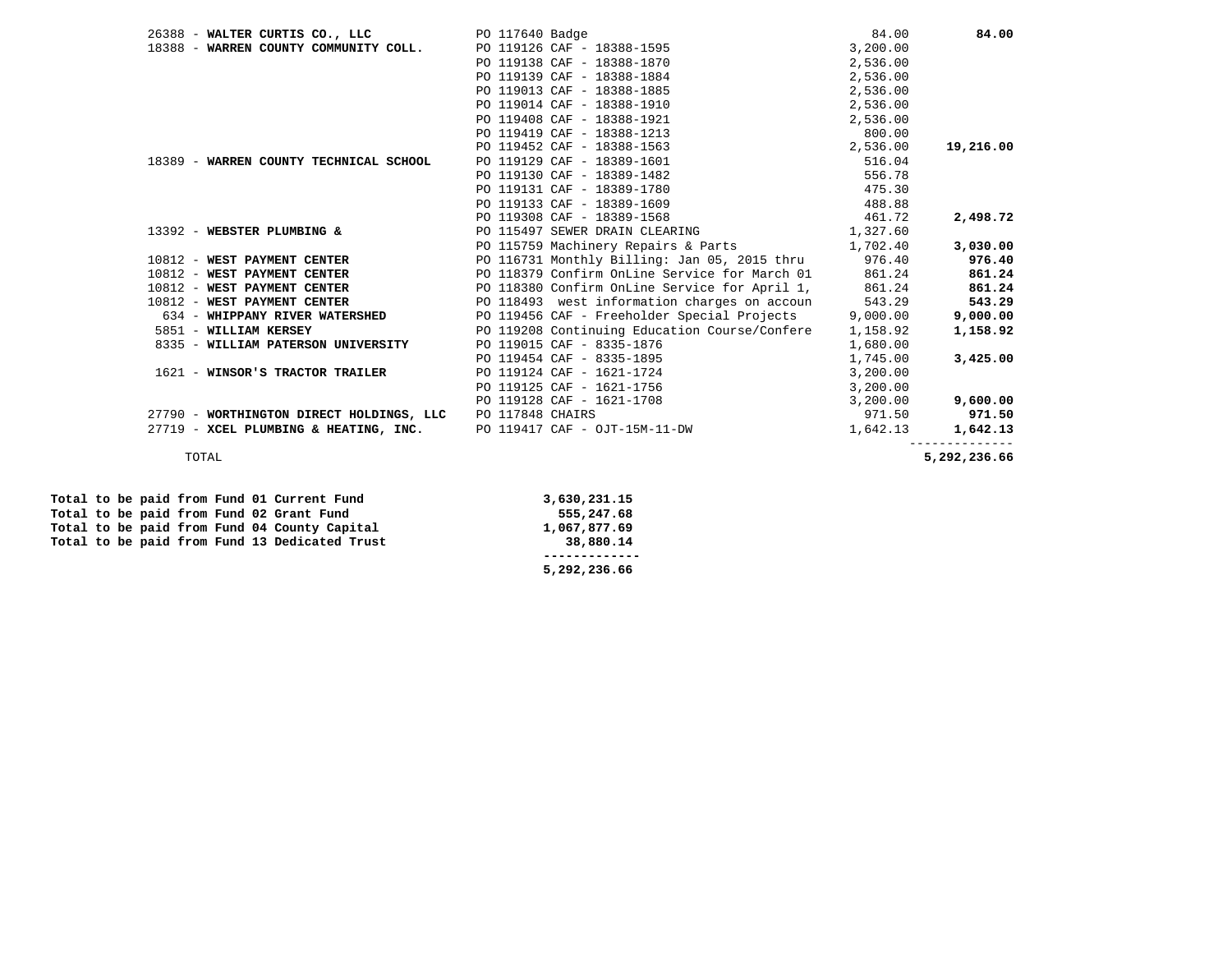## **List of Bills (Department/Account Detail) - CENTRALIZED DISBURSEMENT ACCOUNT**

| Account                            | P0 #                                                                       | Vendor                                                                                                                                             | Description                                                                                                                                             | Payment                                     | Account Total            |
|------------------------------------|----------------------------------------------------------------------------|----------------------------------------------------------------------------------------------------------------------------------------------------|---------------------------------------------------------------------------------------------------------------------------------------------------------|---------------------------------------------|--------------------------|
|                                    |                                                                            |                                                                                                                                                    | <b>Current Fund</b>                                                                                                                                     |                                             |                          |
| <b>County Administrator</b>        |                                                                            |                                                                                                                                                    |                                                                                                                                                         |                                             |                          |
| 01-201-20-100100-068               |                                                                            | 119658 COUNTY OF MORRIS<br>Postage & Metered Mail                                                                                                  | 2ND HALF 5/15 METERED MAIL<br>TOTAL FOR ACCOUNT                                                                                                         | 39.33                                       | 39.33                    |
| 01-201-20-100100-082               | Travel Expense                                                             | 118502 MC LEAGUE OF MUNICIPALITIES                                                                                                                 | Reservation for John Bonanni to attend t<br>TOTAL FOR ACCOUNT                                                                                           | 50.00                                       | 50.00                    |
| 01-201-20-100100-084               |                                                                            | 119457 COOL THREADS SCREEN PRINTNG<br>Other Outside Services                                                                                       | (2) Three season jackets with County Sea<br>TOTAL FOR ACCOUNT                                                                                           | 80.00                                       | 80.00                    |
|                                    |                                                                            | TOTAL for County Administrator                                                                                                                     |                                                                                                                                                         |                                             | ============<br>169.33   |
| <b>Personnel</b>                   |                                                                            |                                                                                                                                                    |                                                                                                                                                         |                                             |                          |
| 01-201-20-105100-028               |                                                                            | 117676 LEXIS NEXIS/MATTHEW BENDER<br>117676 LEXIS NEXIS/MATTHEW BENDER<br>117676 LEXIS NEXIS/MATTHEW BENDER<br>Books & Periodicals                 | Admin code title 4 a<br>Admin code title 4a<br>admin code title 17 Treasury<br>TOTAL FOR ACCOUNT                                                        | 72.27<br>72.27<br>72.27                     | 216.81                   |
| 01-201-20-105100-042               | 118250 RIOS' ENGRAVING<br>118250 RIOS' ENGRAVING<br>118250 RIOS' ENGRAVING | 118250 RIOS' ENGRAVING<br>Employee Service Awards                                                                                                  | 40 year clocks with engraving<br>Pen, Pencil, and Letter Opener Wood boxe<br>Red Mugs with Engraving<br>Jewlery Box with Engraving<br>TOTAL FOR ACCOUNT | 417.00<br>3,060.00<br>1,495.00<br>450.00    | 5,422.00                 |
| 01-201-20-105100-068               |                                                                            | 119658 COUNTY OF MORRIS<br>Postage & Metered Mail                                                                                                  | 2ND HALF 5/15 METERED MAIL<br>TOTAL FOR ACCOUNT                                                                                                         | 86.11                                       | 86.11                    |
|                                    | TOTAL for Personnel                                                        |                                                                                                                                                    |                                                                                                                                                         |                                             | ============<br>5,724.92 |
| <b>Board of Chosen Freeholders</b> |                                                                            |                                                                                                                                                    |                                                                                                                                                         |                                             |                          |
| 01-201-20-110100-023               |                                                                            | 118251 NEW JERSEY STATE<br>Associations and Memberships                                                                                            | membership dues for 2015<br>TOTAL FOR ACCOUNT                                                                                                           | 650.00                                      | 650.00                   |
| 01-201-20-110100-058               | 118719 RIOS' ENGRAVING                                                     | Office Supplies & Stationery                                                                                                                       | Rubber Stamps<br>TOTAL FOR ACCOUNT                                                                                                                      | 87.00                                       | 87.00                    |
| 01-201-20-110100-068               |                                                                            | 119658 COUNTY OF MORRIS<br>119658 COUNTY OF MORRIS<br>Postage & Metered Mail                                                                       | 2ND HALF 5/15 METERED MAIL<br>2ND HALF 5/15 METERED MAIL<br>TOTAL FOR ACCOUNT                                                                           | 63.78<br>188.17                             | 251.95                   |
|                                    |                                                                            | 118502 MC LEAGUE OF MUNICIPALITIES<br>119241 MORRIS MINUTEMEN FIRST AID<br>119383 LAKE MUSCONETCONG REG PLAN BD<br>119456 WHIPPANY RIVER WATERSHED | Reservations for freeholders Doug Cabana<br>2015 Funding<br>2015 Funding<br>2015 Funding                                                                | 450.00<br>26,000.00<br>4,883.00<br>9,000.00 |                          |
| 01-201-20-110100-079               |                                                                            | Special Projects                                                                                                                                   | TOTAL FOR ACCOUNT                                                                                                                                       |                                             | 40,333.00                |
| 01-201-20-110100-084               |                                                                            | 119693 MORRIS COUNTY IMPROVEMENT<br>Other Outside Services                                                                                         | Financial Advisory Svcs - Freeholders -<br>TOTAL FOR ACCOUNT                                                                                            | 2,367.50                                    | 2,367.50                 |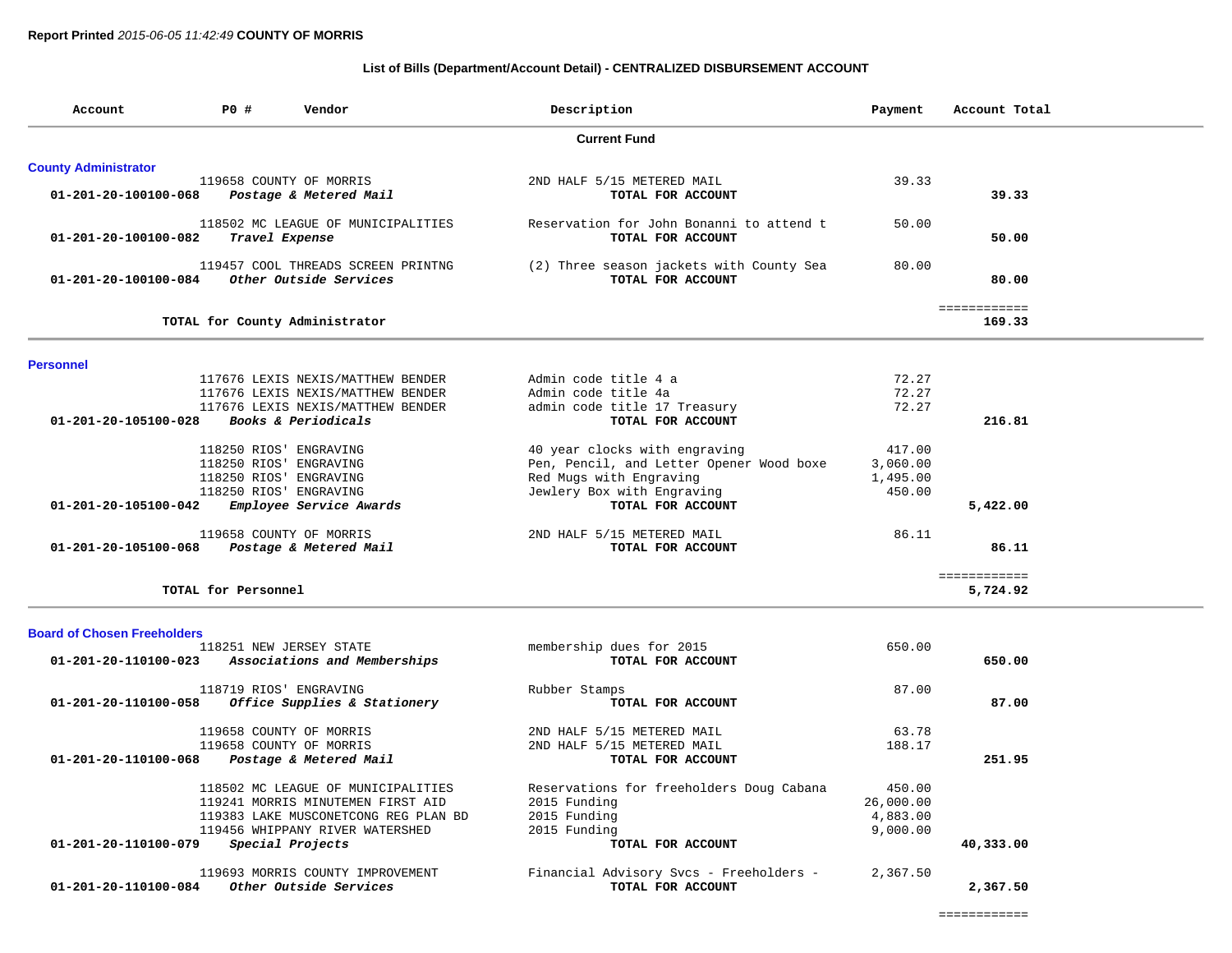| <b>County Clerk</b>       |                              |                                           |        |        |
|---------------------------|------------------------------|-------------------------------------------|--------|--------|
|                           | TOTAL for Clerk of the Board |                                           |        | 550.12 |
| 01-201-20-110105-022      | Advertising                  | TOTAL FOR ACCOUNT                         |        | 550.12 |
|                           | 119010 DAILY RECORD          | INTERSECTION IMPROVEMENTS 5/13/15         | 100.32 |        |
|                           | 118958 DAILY RECORD          | \$150,000 Capt. Improve Ord. Sheriff Secu | 63.16  |        |
|                           | 118958 DAILY RECORD          | \$144,000 Capt. Improve Ord. Sheriff Prot | 64.04  |        |
|                           | 118958 DAILY RECORD          | \$2,272,216 Bond Ord. Computer/Network Up | 65.36  |        |
|                           | 118958 DAILY RECORD          | \$486,000 Bond Ord. Sheriff Utility Vehic | 64.48  |        |
|                           | 118958 DAILY RECORD          | ASB-70021774 \$210,000 Bond Ord. Equipme  | 65.36  |        |
|                           | 119349 DAILY RECORD          | ASB-03668474 CH ROOF REPLACEMNT 2015 -    | 127.40 |        |
| <b>Clerk of the Board</b> |                              |                                           |        |        |

| 118493 WEST PAYMENT CENTER<br>01-201-20-120100-028<br>Books & Periodicals | montnly charges for database charges on<br>TOTAL FOR ACCOUNT | 543.49   | 543.29       |
|---------------------------------------------------------------------------|--------------------------------------------------------------|----------|--------------|
| 118753 STAPLES ADVANTAGE                                                  | mobile file cabinet w/top & hanging file                     | 148.45   |              |
| 118753 STAPLES ADVANTAGE                                                  | bic stic grip fine pt. pens                                  | 8.28     |              |
| Office Supplies & Stationery<br>01-201-20-120100-058                      | TOTAL FOR ACCOUNT                                            |          | 156.73       |
| 119658 COUNTY OF MORRIS                                                   | 2ND HALF 5/15 METERED MAIL                                   | 1,467.90 |              |
| 01-201-20-120100-068<br>Postage & Metered Mail                            | TOTAL FOR ACCOUNT                                            |          | 1,467.90     |
| 118491 PAPER MART INC                                                     | paper 8 1/2x11 20 cnts. 4 cnts. 8 1/2 X11                    | 953.30   |              |
| 118491 PAPER MART INC                                                     | open end 6 1/2x9 1/2 product#8920010 10x                     | 1,696.90 |              |
| 118509 W.B. MASON COMPANY INC                                             | toner cartridges for the map room batter                     | 1,101.64 |              |
| 118509 W.B. MASON COMPANY INC                                             | 635xtra hi cap ink cartridge, paper for                      | 929.76   |              |
| Printing<br>01-201-20-120100-069                                          | TOTAL FOR ACCOUNT                                            |          | 4,681.60     |
| 118753 STAPLES ADVANTAGE                                                  | sharp calculator QS2760 for Registry                         | 276.20   |              |
| <i><b>Office Machines</b></i><br>$01 - 201 - 20 - 120100 - 163$           | TOTAL FOR ACCOUNT                                            |          | 276.20       |
| 118747 MUNICIPAL CAPITAL CORP                                             | lease payment on the Ricoh MP4002SP copi                     | 626.01   |              |
| $01 - 201 - 20 - 120100 - 164$<br>Office Machines - Rental                | TOTAL FOR ACCOUNT                                            |          | 626.01       |
|                                                                           |                                                              |          | ============ |
| TOTAL for County Clerk                                                    |                                                              |          | 7,751.73     |

**County Board of Elections**

| 118512 STAPLES ADVANTAGE                             | Item 556355 Cust Self Inkstamp 9/16 x 1- | 57.24  |        |
|------------------------------------------------------|------------------------------------------|--------|--------|
| 118727 STAPLES ADVANTAGE                             | Item 614567 Toner Laser Hi YLD RET PRGM  | 314.51 |        |
| 118727 STAPLES ADVANTAGE                             | Item 323354 Dab N Seal 50ml 4\pack       | 8.08   |        |
| 118727 STAPLES ADVANTAGE                             | Item 642312 SANDISK CZ BLADE 8GB USB     | 60.72  |        |
| 01-201-20-121100-058<br>Office Supplies & Stationery | TOTAL FOR ACCOUNT                        |        | 440.55 |
| 119658 COUNTY OF MORRIS                              | 2ND HALF 5/15 METERED MAIL               | 183.08 |        |
| 01-201-20-121100-068<br>Postage & Metered Mail       | TOTAL FOR ACCOUNT                        |        | 183.08 |
| 118796 DIANA KRUG                                    | Monday-May 4, 2015 8:30AM-4:30PM (1/2hr  | 75.00  |        |
| 118796 DIANA KRUG                                    | Wednesday-May 6, 2015 8:30AM-4:30PM (1/2 | 75.00  |        |
| 118796 DIANA KRUG                                    | Thursday-May 7, 2015 8:30AM-4:30PM (1/2h | 75.00  |        |
| 118796 DIANA KRUG                                    | Friday-May 8, 2015 8:30AM-4:30PM (1/2hr  | 75.00  |        |
| 118796 DIANA KRUG                                    | Monday-May 11, 2015 8:30AM-4:30PM (1/2hr | 75.00  |        |
| 118796 DIANA KRUG                                    | Tuesday-May 12, 2015 8:30AM-4:30PM (1/2h | 75.00  |        |
| 118796 DIANA KRUG                                    | Wednesday-May 13, 2015 8:30AM-4:30PM (1/ | 75.00  |        |
| 118796 DIANA KRUG                                    | Thursday-May 14, 2015 8:30AM-4:30PM (1/2 | 75.00  |        |
| 118796 DIANA KRUG                                    | Friday-May 15, 2015 8:30AM-4:30PM (1/2hr | 75.00  |        |
|                                                      |                                          |        |        |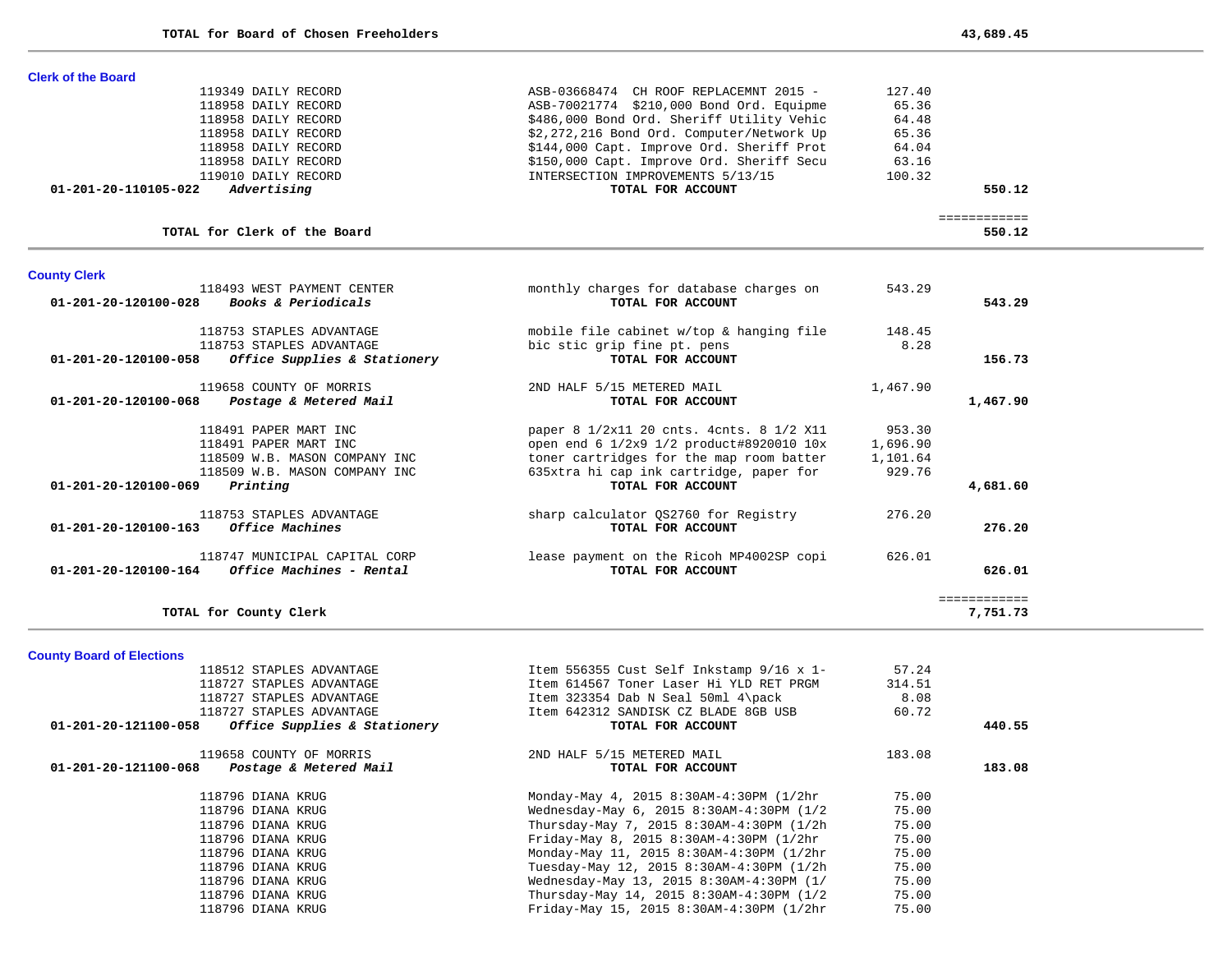675.00

============

**TOTAL for County Board of Elections 1,298.63** 

|  | ᅆ<br>. ت<br>43 | n |
|--|----------------|---|
|--|----------------|---|

| <b>Superintendent of Elections</b>             |                                  |                                          |              |          |
|------------------------------------------------|----------------------------------|------------------------------------------|--------------|----------|
| 119658 COUNTY OF MORRIS                        |                                  | 2ND HALF 5/15 METERED MAIL               | 148.30       |          |
| Postage & Metered Mail<br>01-201-20-121105-068 |                                  | TOTAL FOR ACCOUNT                        |              | 148.30   |
| 118320 D. C. EXPRESS INC                       |                                  | April 21, 2015 Annual School Board Elect | 30.00        |          |
| 118320 D. C. EXPRESS INC                       |                                  | April 21, 2015 Annual School Board Elect | 810.00       |          |
| $01-201-20-121105-076$ School Board Elections  |                                  | TOTAL FOR ACCOUNT                        |              | 840.00   |
| 119348 POLAND SPRING WATER CO.                 |                                  | 04277719620 Poland Spring Water/Rental f | 1.98         |          |
| 01-201-20-121105-095                           | Other Administrative Supplies    | TOTAL FOR ACCOUNT                        |              | 1.98     |
|                                                | 118319 MSC INDUSTRIAL SUPPLY CO. | MSC Item 06691034 AM-03 3/32" Hex Size 1 | 69.96        |          |
| 01-201-20-121105-104                           | Electronic Voting Machine        | TOTAL FOR ACCOUNT                        |              | 69.96    |
|                                                |                                  |                                          | ============ |          |
| TOTAL for Superintendent of Elections          |                                  |                                          |              | 1,060.24 |
| <b>County Elections (Cty Clerk)</b>            |                                  |                                          |              |          |
| 118750 DAILY RECORD                            |                                  | 51311074 display legal ad for the mail i | 2,578.94     |          |
| Advertising<br>01-201-20-121110-022            |                                  | TOTAL FOR ACCOUNT                        |              | 2,578.94 |
| 119658 COUNTY OF MORRIS                        |                                  | 2ND HALF 5/15 METERED MAIL               | 246.83       |          |
| 01-201-20-121110-068 Postage & Metered Mail    |                                  | TOTAL FOR ACCOUNT                        |              | 246.83   |
|                                                |                                  |                                          | ============ |          |
| TOTAL for County Elections (Cty Clerk)         |                                  |                                          |              | 2,825.77 |
|                                                |                                  |                                          |              |          |
| <b>County Treasurer</b>                        |                                  |                                          |              |          |

| Outside Salaries & Wages<br>01-201-20-130100-016            | TOTAL FOR ACCOUNT                                       |           | 871.13       |
|-------------------------------------------------------------|---------------------------------------------------------|-----------|--------------|
| 119334 W.B. MASON COMPANY INC                               | Toner, HP CP4025, bk                                    | 328.44    |              |
| 119236 PAPER MART INC                                       | Paperline Recycled L White, $8 \frac{1}{2} \times 14$ , | 69.70     |              |
| 01-201-20-130100-058<br>Office Supplies & Stationery        | TOTAL FOR ACCOUNT                                       |           | 398.14       |
| 119658 COUNTY OF MORRIS                                     | 2ND HALF 5/15 METERED MAIL                              | 219.01    |              |
| 01-201-20-130100-068<br>Postage & Metered Mail              | TOTAL FOR ACCOUNT                                       |           | 219.01       |
| 119222 U.S. BANK OPERATIONS CENTER                          | Administrative Expenses (Cty of Morris G                | 87.50     |              |
| 119351 NESTLE PURE LIFE DIRECT                              | 0441273851 4/15/15-5/14/15 Nestle Pure L                | 29.90     |              |
| 119351 NESTLE PURE LIFE DIRECT                              | Cooler Rental                                           | 0.99      |              |
| $01 - 201 - 20 - 130100 - 084$<br>Other Outside Services    | TOTAL FOR ACCOUNT                                       |           | 118.39       |
| 119353 W.B. MASON COMPANY INC                               | Treasurer's Office Supplies, 12/12/14                   | 1,713.17  |              |
| 119353 W.B. MASON COMPANY INC                               | Credit Memo - Toner Returned                            | $-336.00$ |              |
| 119353 W.B. MASON COMPANY INC                               | Credit Memo - Toner Returned                            | $-156.49$ |              |
| 01-203-20-130100-058<br>(2014) Office Supplies & Stationery | TOTAL FOR ACCOUNT                                       |           | 1,220.68     |
|                                                             |                                                         |           | ------------ |
| TOTAL for County Treasurer                                  |                                                         |           | 2,827.35     |

## **Purchasing Division**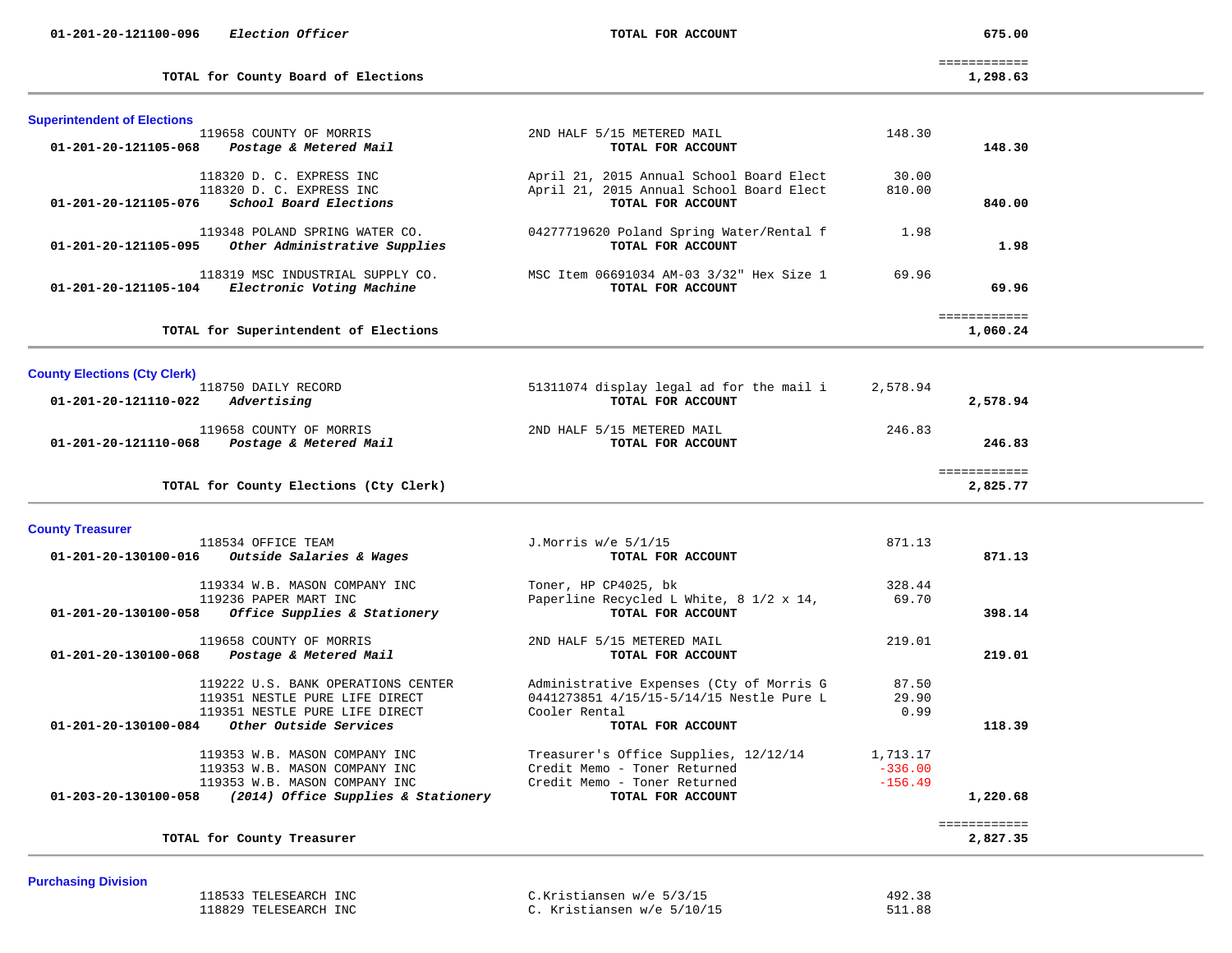| 01-201-20-130105-016              | Outside Salaries and Wages               | TOTAL FOR ACCOUNT                        |           | 1,004.26               |  |
|-----------------------------------|------------------------------------------|------------------------------------------|-----------|------------------------|--|
|                                   | 119658 COUNTY OF MORRIS                  | 2ND HALF 5/15 METERED MAIL               | 151.29    |                        |  |
| 01-201-20-130105-068              | Postage & Metered Mail                   | TOTAL FOR ACCOUNT                        |           | 151.29                 |  |
|                                   |                                          |                                          |           |                        |  |
|                                   | 119116 DEER PARK                         | 0434495552  04/15/15-05/14/15            | 21.92     |                        |  |
| 01-201-20-130105-095              | Other Administrative Supplies            | TOTAL FOR ACCOUNT                        |           | 21.92                  |  |
|                                   |                                          |                                          |           | ============           |  |
|                                   | TOTAL for Purchasing Division            |                                          |           | 1,177.47               |  |
| <b>Office Services</b>            |                                          |                                          |           |                        |  |
|                                   | 119355 DEER PARK                         | Water Cooler Rental                      | 0.99      |                        |  |
|                                   | 119355 DEER PARK                         | 5 Gallon Bottles of Drinking Water       | 26.91     |                        |  |
|                                   | 119355 DEER PARK                         | 2 Sleeves 9oz Plastic Drinking Cups      | 5.56      |                        |  |
|                                   | 119355 DEER PARK                         | Water Cooler Rental                      | 0.99      |                        |  |
| 01-201-20-130110-058              | Office Supplies & Stationery             | TOTAL FOR ACCOUNT                        |           | 34.45                  |  |
|                                   | 119340 MORRISTOWN POSTMASTER             | PO Box 900 Service Fee, 7/1/15-6/30/16   | 1,240.00  |                        |  |
| 01-201-20-130110-068              | Postage & Metered Mail                   | TOTAL FOR ACCOUNT                        |           | 1,240.00               |  |
|                                   |                                          |                                          |           |                        |  |
|                                   | 119220 COUNTY COLLEGE OF MORRIS          | Printing May 2015 as per Contract        | 15,914.00 |                        |  |
| 01-201-20-130110-069              | Printing                                 | TOTAL FOR ACCOUNT                        |           | 15,914.00              |  |
|                                   |                                          |                                          |           | ============           |  |
|                                   | TOTAL for Office Services                |                                          |           | 17,188.45              |  |
|                                   |                                          |                                          |           |                        |  |
| <b>Information Technology Div</b> |                                          |                                          |           |                        |  |
|                                   | 115137 STAPLES ADVANTAGE                 | HP 38A Black Original LaserJet Toner Car | 124.29    |                        |  |
| 01-201-20-140100-058              | Office Supplies & Stationery             | TOTAL FOR ACCOUNT                        |           | 124.29                 |  |
|                                   | 119658 COUNTY OF MORRIS                  | 2ND HALF 5/15 METERED MAIL               | 5.39      |                        |  |
| 01-201-20-140100-068              | Postage & Metered Mail                   | TOTAL FOR ACCOUNT                        |           | 5.39                   |  |
|                                   | 115137 STAPLES ADVANTAGE                 | GE 3' Ultra Pro HDMIâ"¢ Cable            | 9.29      |                        |  |
|                                   | 115137 STAPLES ADVANTAGE                 | C2G® DisplayPort to HDMI Adapter         | 15.69     |                        |  |
|                                   | 115137 STAPLES ADVANTAGE                 | USB A/B Device Cable A/BDSTP 10 Ft       | 62.28     |                        |  |
|                                   | 115137 STAPLES ADVANTAGE                 | QVS® 6.5' HDMI Male to DVI MaleDigital   | 68.72     |                        |  |
| 01-201-20-140100-098              | Other Operating&Repair Supply            | TOTAL FOR ACCOUNT                        |           | 155.98                 |  |
|                                   |                                          |                                          |           |                        |  |
|                                   | TOTAL for Information Technology Div     |                                          |           | ============<br>285.66 |  |
|                                   |                                          |                                          |           |                        |  |
| <b>County Board of Taxation</b>   |                                          |                                          |           |                        |  |
|                                   | 119658 COUNTY OF MORRIS                  | 2ND HALF 5/15 METERED MAIL               | 574.62    |                        |  |
| 01-201-20-150100-068              | Postage & Metered Mail                   | TOTAL FOR ACCOUNT                        |           | 574.62                 |  |
|                                   |                                          |                                          |           | ============           |  |
|                                   | TOTAL for County Board of Taxation       |                                          |           | 574.62                 |  |
|                                   |                                          |                                          |           |                        |  |
| <b>County Counsel</b>             | 119341 MCMANIMON, SCOTLAND & BAUMANN LLC | Professional Services - Tax Matter       | 567.00    |                        |  |
|                                   | 119341 MCMANIMON, SCOTLAND & BAUMANN LLC | Professional Services - Tax Matter       | 432.00    |                        |  |
|                                   | 119025 DECOTIIS, FITZPATRICK &           | Legal services                           | 2,964.00  |                        |  |
|                                   | 118957 INGLESINO, WEBSTER,               | MV Nursing Home legal services           | 2,713.60  |                        |  |
|                                   | 118956 TRIMBOLI & PRUSINOWSKI, LLC       | Drinkard, C.                             | 144.00    |                        |  |
|                                   | 118956 TRIMBOLI & PRUSINOWSKI, LLC       | General                                  | 24.00     |                        |  |
|                                   | 118956 TRIMBOLI & PRUSINOWSKI, LLC       | Fasano, W.                               | 36.00     |                        |  |
|                                   | 118956 TRIMBOLI & PRUSINOWSKI, LLC       | West, Glen Det.                          | 1,948.71  |                        |  |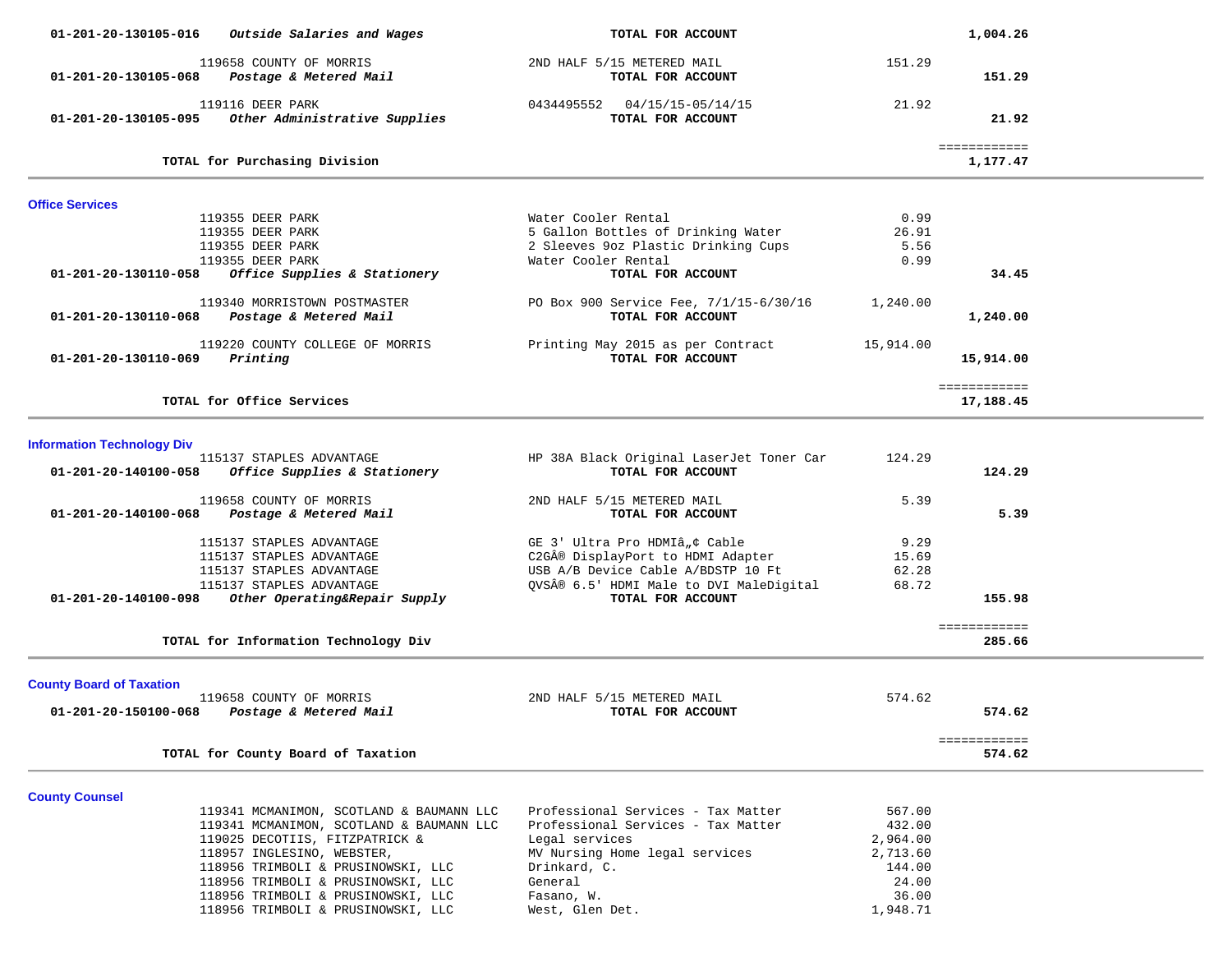| 118956 TRIMBOLI & PRUSINOWSKI, LLC<br>118956 TRIMBOLI & PRUSINOWSKI, LLC<br>118956 TRIMBOLI & PRUSINOWSKI, LLC                                                                                           | PBA327 -2015 contract neg.<br>PBA327-Admin./Personal days griev.<br>Patel, Biren                                                                                                                                                               | 552.00<br>708.00<br>308.89                          |  |
|----------------------------------------------------------------------------------------------------------------------------------------------------------------------------------------------------------|------------------------------------------------------------------------------------------------------------------------------------------------------------------------------------------------------------------------------------------------|-----------------------------------------------------|--|
| 01-201-20-155100-051<br>Legal                                                                                                                                                                            | TOTAL FOR ACCOUNT                                                                                                                                                                                                                              | 10,398.20                                           |  |
| 119024 STAPLES ADVANTAGE<br>Office Supplies & Stationery<br>01-201-20-155100-058                                                                                                                         | Order for copy paper and expanding walle<br>TOTAL FOR ACCOUNT                                                                                                                                                                                  | 80.02<br>80.02                                      |  |
| 119658 COUNTY OF MORRIS<br>01-201-20-155100-068<br>Postage & Metered Mail                                                                                                                                | 2ND HALF 5/15 METERED MAIL<br>TOTAL FOR ACCOUNT                                                                                                                                                                                                | 10.62<br>10.62                                      |  |
| TOTAL for County Counsel                                                                                                                                                                                 |                                                                                                                                                                                                                                                | ============<br>10,488.84                           |  |
| <b>County Surrogate</b>                                                                                                                                                                                  |                                                                                                                                                                                                                                                |                                                     |  |
| 119658 COUNTY OF MORRIS<br>$01 - 201 - 20 - 160100 - 068$ Postage & Metered Mail                                                                                                                         | 2ND HALF 5/15 METERED MAIL<br>TOTAL FOR ACCOUNT                                                                                                                                                                                                | 282.26<br>282.26                                    |  |
| TOTAL for County Surrogate                                                                                                                                                                               |                                                                                                                                                                                                                                                | ============<br>282.26                              |  |
| <b>Engineering</b>                                                                                                                                                                                       |                                                                                                                                                                                                                                                |                                                     |  |
| 118575 OFFICE CONCEPTS GROUP, INC.<br>$01-201-20-165100-058$ Office Supplies & Stationery                                                                                                                | Ink Cartridges, Tabs for hanging folders<br>TOTAL FOR ACCOUNT                                                                                                                                                                                  | 189.78<br>189.78                                    |  |
| 118236 OFFICE CONCEPTS GROUP, INC.<br>01-201-20-165100-059<br>Other General Expenses                                                                                                                     | SAF-3256BL Organizer, VRT, 5 SEC, BK<br>TOTAL FOR ACCOUNT                                                                                                                                                                                      | 40.58<br>40.58                                      |  |
| 119658 COUNTY OF MORRIS<br>119658 COUNTY OF MORRIS<br>119658 COUNTY OF MORRIS                                                                                                                            | 2ND HALF 5/15 METERED MAIL<br>2ND HALF 5/15 METERED MAIL<br>2ND HALF 5/15 METERED MAIL                                                                                                                                                         | 18.87<br>62.53<br>3.91                              |  |
| 01-201-20-165100-068 Postage & Metered Mail                                                                                                                                                              | TOTAL FOR ACCOUNT                                                                                                                                                                                                                              | 85.31                                               |  |
| 119282 CHRISTOPHER J. VITZ<br>Travel Expense<br>01-201-20-165100-082                                                                                                                                     | Atlantic City Transaction Conf. April 21s<br>TOTAL FOR ACCOUNT                                                                                                                                                                                 | 204.20<br>204.20                                    |  |
| 118066 SMITH SURVEYING INC<br>Other Outside Services<br>01-201-20-165100-084                                                                                                                             | SurveyCreate Easement with description a<br>TOTAL FOR ACCOUNT                                                                                                                                                                                  | 500.00<br>500.00                                    |  |
| 117883 STRONGWEAR GARMENT CORP<br>117883 STRONGWEAR GARMENT CORP<br>117883 STRONGWEAR GARMENT CORP<br>117883 STRONGWEAR GARMENT CORP<br>117883 STRONGWEAR GARMENT CORP<br>117883 STRONGWEAR GARMENT CORP | Jerzees Sport Shirts - 436P White L<br>Jerzees Sport Shirts - 436P True Red L<br>Jerzees Sport Shirts - 436P Navy M<br>Jerzees Fleece Crewnecks-4662 Oxford L<br>Jerzees Fleece Crewnecks - 4662 Oxford 2<br>Carhartt Work Pants - Tan 44 x 29 | 27.00<br>27.00<br>27.00<br>19.00<br>25.00<br>275.94 |  |
|                                                                                                                                                                                                          | TOTAL FOR ACCOUNT                                                                                                                                                                                                                              | 400.94                                              |  |
| Uniform & Clothing Allowance<br>01-201-20-165100-207                                                                                                                                                     |                                                                                                                                                                                                                                                |                                                     |  |
| 117880 ARBORCHEM PRODUCTS                                                                                                                                                                                | Accord XRT II                                                                                                                                                                                                                                  | 630.00                                              |  |
| 117880 ARBORCHEM PRODUCTS<br>01-201-20-165100-225<br>Chemicals & Sprays                                                                                                                                  | Freight<br>TOTAL FOR ACCOUNT                                                                                                                                                                                                                   | 85.00<br>715.00                                     |  |

 119658 COUNTY OF MORRIS 2ND HALF 5/15 METERED MAIL 2.45  **01-201-20-175100-068** *Postage & Metered Mail* **TOTAL FOR ACCOUNT 2.45**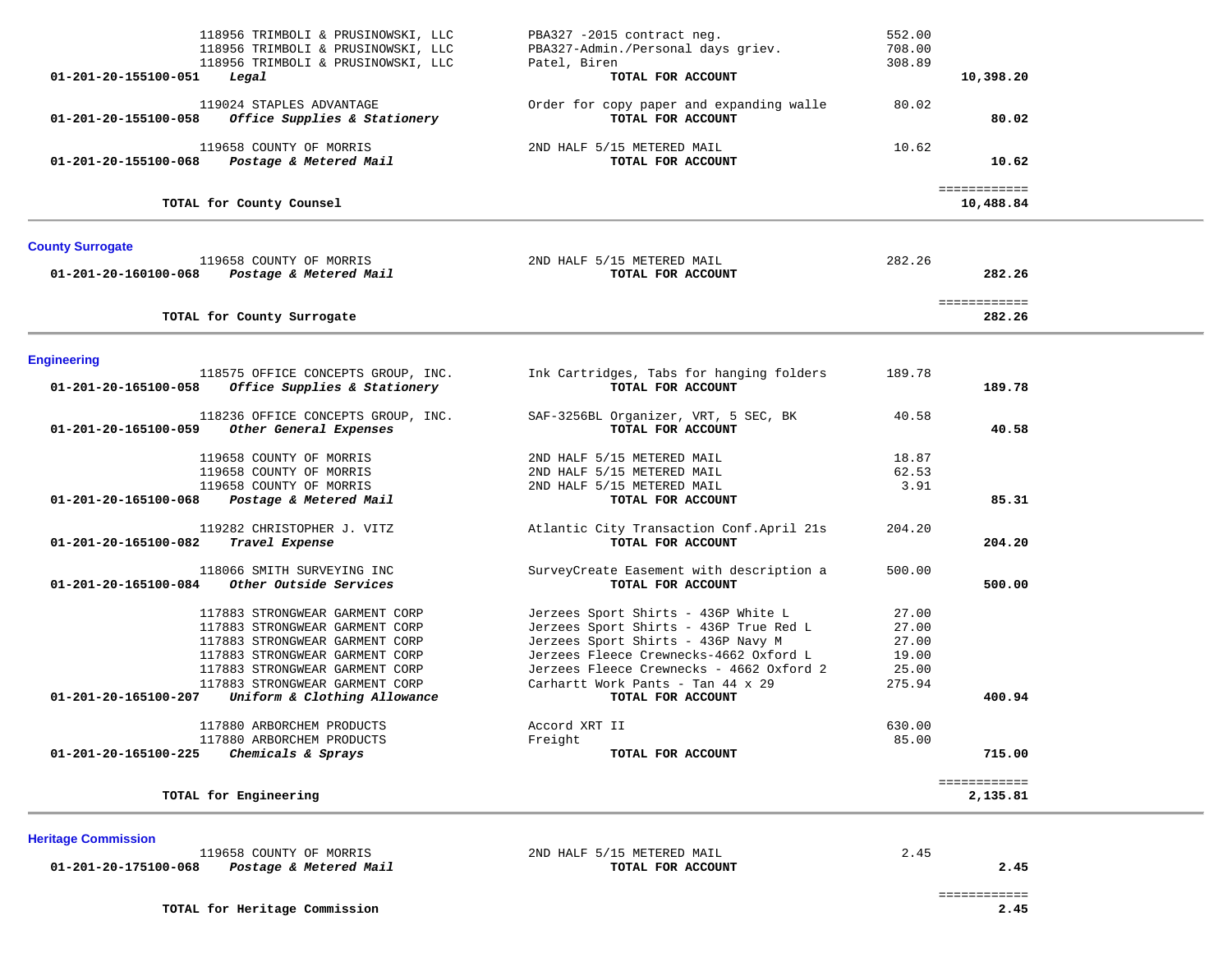| <b>Planning Board</b>                                                     |                                          |            |              |  |
|---------------------------------------------------------------------------|------------------------------------------|------------|--------------|--|
| 119155 CHRISTINE MARION                                                   | APA/AICP/NJ Chapter Annual Membership Fe | 597.00     |              |  |
| 01-201-20-180100-023<br>Associations and Memberships                      | TOTAL FOR ACCOUNT                        |            | 597.00       |  |
| 118100 NJ DEPT OF LABOR& WORKFORCE                                        | Registration for Kevin Sitlick to atten  | 55.00      |              |  |
| 118098 NJLM                                                               | Registration for Kevin Sitlick for the " | 25.00      |              |  |
| 119337 DEENA LEARY                                                        | Spring 2015 Semester at Rutgers Universi | 2,757.00   |              |  |
| Education Schools & Training<br>01-201-20-180100-039                      | TOTAL FOR ACCOUNT                        |            | 2,837.00     |  |
|                                                                           |                                          |            |              |  |
| 119155 CHRISTINE MARION                                                   | January 15, 2015 MCPB meeting expenses   | 53.84      |              |  |
| Other General Expenses<br>01-201-20-180100-059                            | TOTAL FOR ACCOUNT                        |            | 53.84        |  |
| 119658 COUNTY OF MORRIS                                                   | 2ND HALF 5/15 METERED MAIL               | 62.63      |              |  |
| 01-201-20-180100-068<br>Postage & Metered Mail                            | TOTAL FOR ACCOUNT                        |            | 62.63        |  |
|                                                                           |                                          |            |              |  |
| 117804 AMERICAN PLANNING ASSOCIATION                                      | Subscription Renewal for Planning Adviso | 1,090.00   |              |  |
| Publication & Subscriptions<br>01-201-20-180100-070                       | TOTAL FOR ACCOUNT                        |            | 1,090.00     |  |
|                                                                           |                                          |            |              |  |
| 119155 CHRISTINE MARION                                                   | Travel expenses for 4/17/15 NJ County Pl | 4.00       |              |  |
| 01-201-20-180100-082<br>Travel Expense                                    | TOTAL FOR ACCOUNT                        |            | 4.00         |  |
|                                                                           |                                          |            | ============ |  |
| TOTAL for Planning Board                                                  |                                          |            | 4,644.47     |  |
|                                                                           |                                          |            |              |  |
|                                                                           |                                          |            |              |  |
| <b>County Weights &amp; Measures</b>                                      |                                          |            |              |  |
| 119658 COUNTY OF MORRIS                                                   | 2ND HALF 5/15 METERED MAIL               | 0.48       |              |  |
| 01-201-22-201100-068<br>Postage & Metered Mail                            | TOTAL FOR ACCOUNT                        |            | 0.48         |  |
| 118433 MORRIS COUNTY MUNICIPAL                                            | CUSTOMER#: WEIGHTS & MEAS                | 350.00     |              |  |
| 01-201-22-201100-084<br>Other Outside Services                            | TOTAL FOR ACCOUNT                        |            | 350.00       |  |
|                                                                           |                                          |            |              |  |
| 119696 NATIONAL FUEL OIL INC.                                             | FUEL CHARGES, 4/15                       | 861.60     |              |  |
| Gas Purchases<br>01-201-22-201100-140                                     | TOTAL FOR ACCOUNT                        |            | 861.60       |  |
|                                                                           |                                          |            |              |  |
|                                                                           |                                          |            | ============ |  |
| TOTAL for County Weights & Measures                                       |                                          |            | 1,212.08     |  |
|                                                                           |                                          |            |              |  |
| <b>Employee Group Insurance</b>                                           |                                          |            |              |  |
| 118959 HORIZON BLUE CROSS BLUE SHIELD                                     | June 2015 PBA 151 Medical PPO/Medallion  | 336,591.28 |              |  |
| 118962 HORIZON BLUE CROSS BLUE SHIELD                                     | June 2015 PBA 151 Medical HMO #080063145 | 172,925.35 |              |  |
| 118960 HORIZON BLUE CROSS BLUE SHIELD                                     | June 2015 Mosquito Medical PPO/Medallion | 31,948.62  |              |  |
| 118827 HORIZON BLUE CROSS BLUE SHIELD                                     | April 2015 Mosquito Dental #050832323    | 687.22     |              |  |
| 118961 HORIZON BLUE CROSS BLUE SHIELD                                     | June 2015 Freeholder List Medical HMO #0 | 998,548.60 |              |  |
| 118963 HORIZON BLUE CROSS BLUE SHIELD                                     | June 2015 Main County & Morris View Dent | 39,823.80  |              |  |
| 118531 DISCOVERY BENEFITS INC.                                            | April 2015 COBRA Inv#0000539861-IN Acct# | 783.50     |              |  |
| 01-201-23-220100-090<br>Employee Group Insurance Expenditures             | TOTAL FOR ACCOUNT                        |            | 1,581,308.37 |  |
|                                                                           |                                          |            |              |  |
| 111382 DOUGLAS HINTON                                                     | Medicare B - July 2014 through December  | 629.40     |              |  |
| 01-203-23-220100-090<br>(2014) Employee Group Insurance Expendit          | TOTAL FOR ACCOUNT                        |            | 629.40       |  |
|                                                                           |                                          |            | ============ |  |
| TOTAL for Employee Group Insurance                                        |                                          |            | 1,581,937.77 |  |
|                                                                           |                                          |            |              |  |
|                                                                           |                                          |            |              |  |
| <b>Office of Emergency Management</b>                                     | Wireless Service - MCP                   | 80.04      |              |  |
| 119011 VERIZON WIRELESS<br>Cellular Phones/Pagers<br>01-201-25-252100-031 | TOTAL FOR ACCOUNT                        |            | 80.04        |  |
|                                                                           |                                          |            |              |  |

118086 COFFEE LOVERS COFFEE SERVICE EOC Supplies per inv dated 4/21/15 Acct 428.10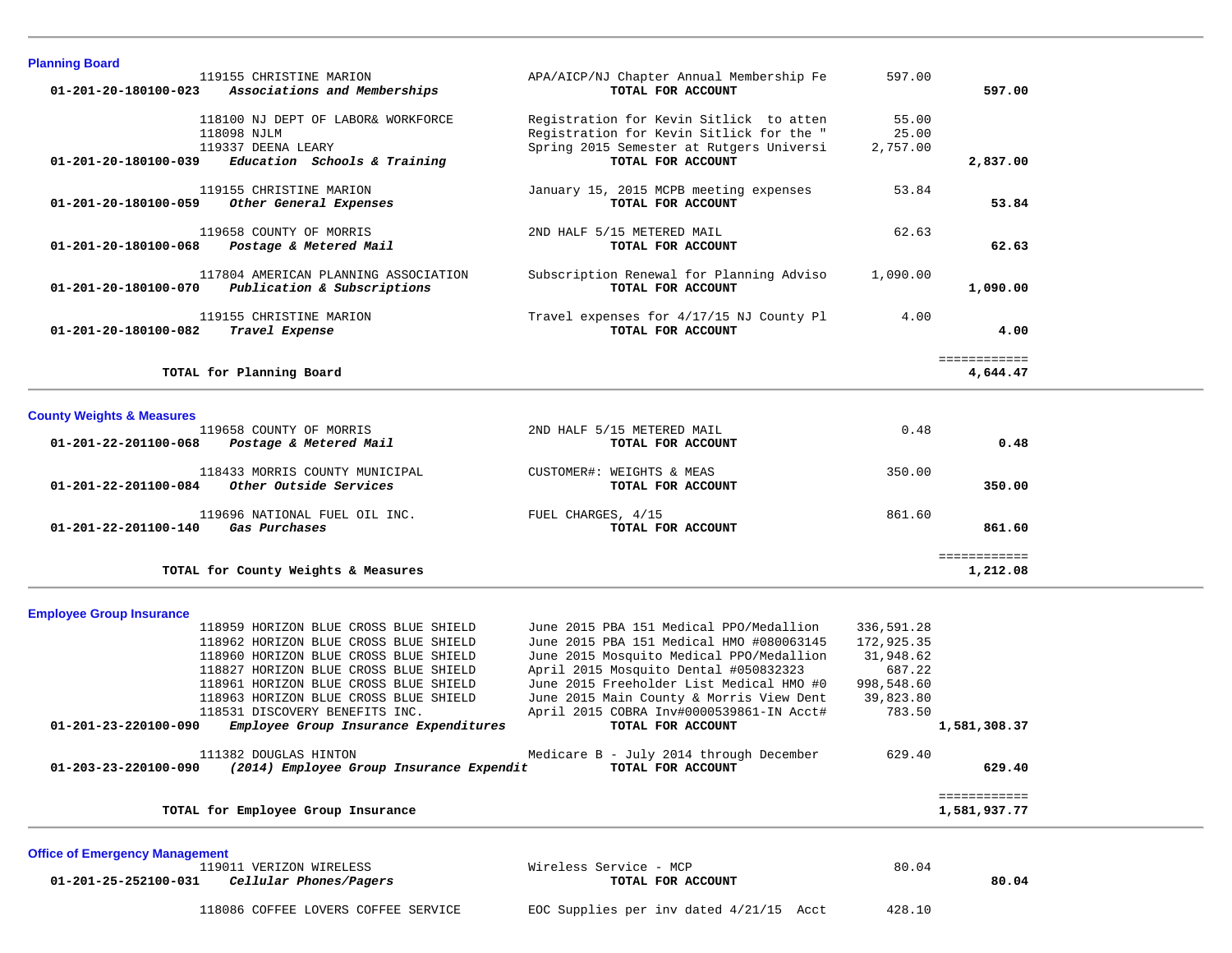| TOTAL for Office of Emergency Management              |                                          |          | ============<br>4,887.08 |
|-------------------------------------------------------|------------------------------------------|----------|--------------------------|
| $01 - 201 - 25 - 252100 - 258$<br>Equipment           | TOTAL FOR ACCOUNT                        |          | 164.50                   |
| 118286 LARRY PETERS                                   | OEM Awards per attached invoice dated 4/ | 164.50   |                          |
| 01-201-25-252100-164<br>Office Machines - Rental      | TOTAL FOR ACCOUNT                        |          | 1,697.67                 |
| 117973 MUNICIPAL CAPITAL CORP                         | OEM Copier Apr-Jun Payment 8/12          | 1,016.21 |                          |
| 117973 MUNICIPAL CAPITAL CORP                         | L&PS Copier Apr-Jun Payment 8/12         | 681.46   |                          |
| $01 - 201 - 25 - 252100 - 072$<br>Radio Repairs       | TOTAL FOR ACCOUNT                        |          | 15.00                    |
| 117958 NORTHEAST COMMUNICATIONS, INC.                 | Ignition Sense Cable                     | 15.00    |                          |
| $01 - 201 - 25 - 252100 - 068$ Postage & Metered Mail | TOTAL FOR ACCOUNT                        |          | 20.73                    |
| 119658 COUNTY OF MORRIS                               | 2ND HALF 5/15 METERED MAIL               | 4.76     |                          |
| 119658 COUNTY OF MORRIS                               | 2ND HALF 5/15 METERED MAIL               | 15.97    |                          |
| 01-201-25-252100-059<br>Other General Expenses        | TOTAL FOR ACCOUNT                        |          | 2,385.04                 |
| 118984 PERFORMANCE TRAILERS INC.                      | Trailer parts 5/19/15                    | 79.50    |                          |
| 118984 PERFORMANCE TRAILERS INC.                      | Date 5/19/15                             | 245.00   |                          |
| 118984 PERFORMANCE TRAILERS INC.                      | Date 5/7/15                              | 305.35   |                          |
| 118984 PERFORMANCE TRAILERS INC.                      | Date 3/17/15                             | 1,061.00 |                          |
| 119354 DIRECT TV INC                                  | Account 056856956 - Business, Local Chan | 58.99    |                          |
| 118985 ALL COUNTY RENTAL CENTER                       | Propane per attached invoice dated 5/5/1 | 40.80    |                          |
| 117949 R & J CONTROL, INC.                            | Work Order #215002813 4/29/15            | 594.40   |                          |
| Office Supplies & Stationery<br>01-201-25-252100-058  | TOTAL FOR ACCOUNT                        |          | 524.10                   |
| 119326 OUENCH USA, INC.                               | AC#D060587, 6/1/15, 066877/Breakroom     | 48.00    |                          |
| 117961 QUENCH USA, INC.                               | ck#D060587, 5/1/15, Q66877/Breakroom     | 48.00    |                          |

**Communications Center** 

| 117126 INTERNATIONAL ACADEMIES OF                   | 3/31/15, EMD-O retesting, J.Lezcano                                                    | 30.00    |            |
|-----------------------------------------------------|----------------------------------------------------------------------------------------|----------|------------|
| 117126 INTERNATIONAL ACADEMIES OF                   | $3/31/15$ , (1) EMD-Q retesting, (1) EPD-Q 60.00                                       |          |            |
| 118540 JOHN MCCONNELL                               | $4/13/15-4/15/15$ , NJ NENA conference, con                                            | 213.80   |            |
| 117718 LIFESAVERS INC                               | 4/2/15, Administration fee for CPR Cards                                               | 25.00    |            |
| 117104 PRIORITY DISPATCH CORP.                      | 3/27/15, Course 10296 Emergency Police D                                               | 1,300.00 |            |
|                                                     | 117104 PRIORITY DISPATCH CORP. 3/31/15, Course 10294 NJ Advanced EMD Ce                | 1,300.00 |            |
|                                                     | 117717 PRIORITY DISPATCH CORP. 4/13/15, Course 10295 NJ Emergency Fire                 | 1,300.00 |            |
|                                                     | 117717 PRIORITY DISPATCH CORP. 4/13/15, Course 10295 NJ Emergency Fire                 | 255.22   |            |
| 113817 AWARENESS PROTECTIVE                         | Ouote 1/22/15, Telecommunications Role i                                               | 3,000.00 |            |
| 119275 CURTIS JAMES                                 | $4/25/15-5/1/15$ , IAED PPDS Instructor Rec                                            | 1,690.77 |            |
| $01-201-25-252105-039$ Education Schools & Training | TOTAL FOR ACCOUNT                                                                      |          | 9,174.79   |
|                                                     | 118559 STAPLES ADVANTAGE 4/25/15, NYC1054187, Office supplies, or                      | 98.99    |            |
| 119345 QUENCH USA, INC.                             | D060586, 6/1/15, Chiller3-UV-U N00006297                                               | 48.00    |            |
| $01-201-25-252105-058$ Office Supplies & Stationery | TOTAL FOR ACCOUNT                                                                      |          | 146.99     |
| 119658 COUNTY OF MORRIS                             | 2ND HALF 5/15 METERED MAIL                                                             | 9.44     |            |
| 01-201-25-252105-068 Postage & Metered Mail         | TOTAL FOR ACCOUNT                                                                      |          | 9.44       |
|                                                     | 118230 NORTHEAST COMMUNICATIONS, INC. 4/30/15, MOT-2880376E84 Mini UHF connect         | 50.00    |            |
| 01-201-25-252105-072 Radio Repairs                  | TOTAL FOR ACCOUNT                                                                      |          | 50.00      |
|                                                     | 118560 KEYSTONE PUBLIC SAFETY INC. 1/1/15, Software maintenance 1/1/15-12/3 1,213.00   |          |            |
|                                                     | 118560 KEYSTONE PUBLIC SAFETY INC. 1/1/15, Software maintenance 1/1/15-12/3 225,342.00 |          |            |
|                                                     | 118560 KEYSTONE PUBLIC SAFETY INC. 1/1/15, Software maintenance 1/1/15-12/3 9,394.00   |          |            |
| $01-201-25-252105-078$ Software Maintenance         | TOTAL FOR ACCOUNT                                                                      |          | 235,949.00 |
| 118540 JOHN MCCONNELL                               | $4/13/15-4/15/15$ , NJ NENA conference, tra                                            | 98.05    |            |
| 01-201-25-252105-082 Travel Expense                 | TOTAL FOR ACCOUNT                                                                      |          | 98.05      |
|                                                     | 118543 VOIANCE LANGUAGE SERVICES, LLC Cust# CV45120, 4/30/15, Interpreter fees         | 475.56   |            |
|                                                     |                                                                                        |          |            |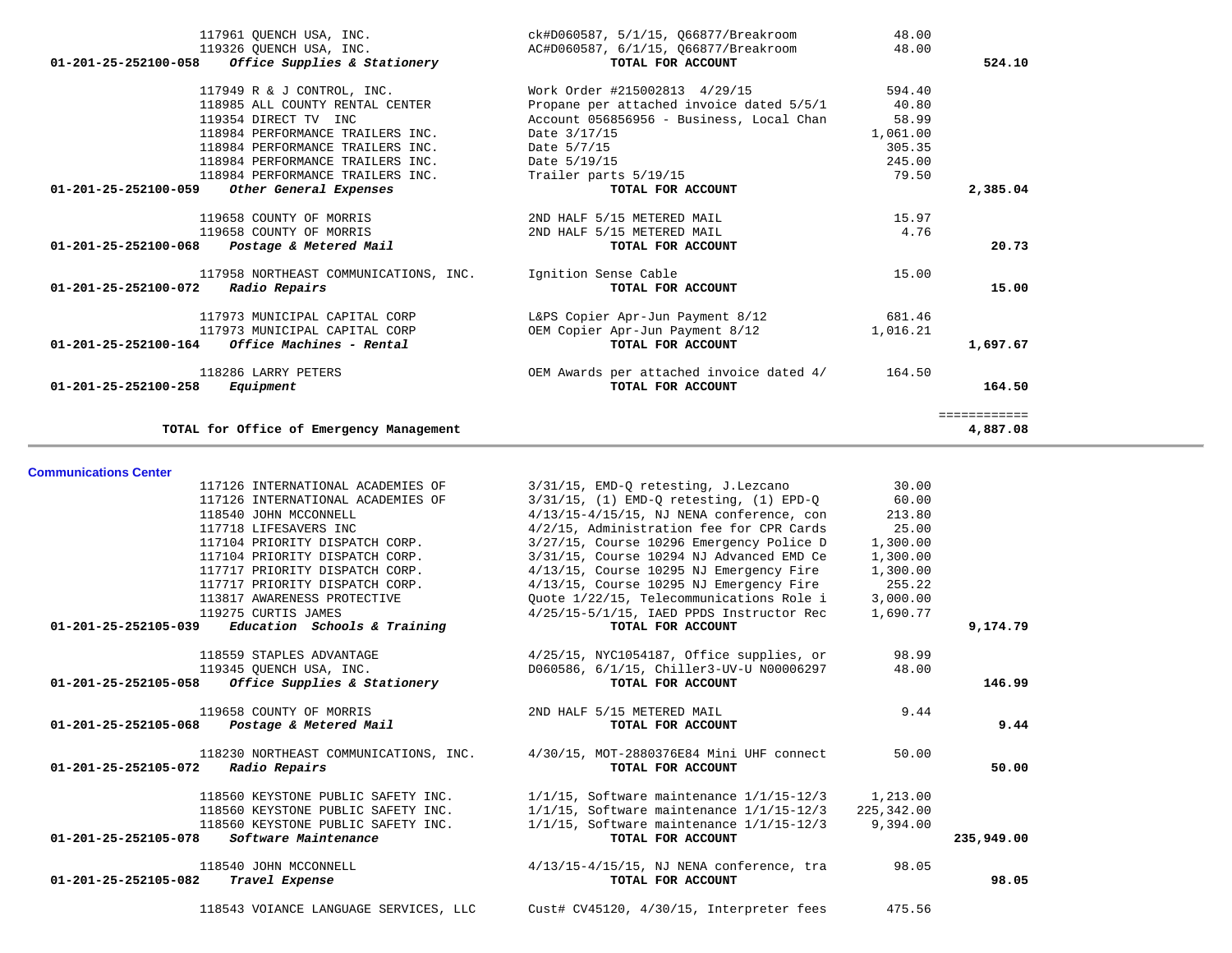| 01-201-25-252105-117<br>Interpretor Fees                                              | TOTAL FOR ACCOUNT                                             | 475.56               |
|---------------------------------------------------------------------------------------|---------------------------------------------------------------|----------------------|
| 118539 AMERICAN TOWER CORPORATION<br>County Wide Radio System<br>01-201-25-252105-131 | Tower rental for June 2015, Green Pond R<br>TOTAL FOR ACCOUNT | 1,872.72<br>1,872.72 |
| 118544 BOROUGH OF BUTLER<br>Electricity<br>01-201-25-252105-137                       | 3680-0, 5/5/15, Denise Drive cell tower<br>TOTAL FOR ACCOUNT  | 661.54<br>661.54     |
| 117980 TABB INC.                                                                      | $1/30/15$ , $\text{acct\# } 3059$ , (1) Pre-employment        | 59.00                |
| 117980 TABB INC.                                                                      | $2/27/15$ , $\text{acct\# } 3059$ , (3) Pre-employment        | 213.00               |
| Medical<br>01-201-25-252105-189                                                       | TOTAL FOR ACCOUNT                                             | 272.00               |
|                                                                                       |                                                               |                      |
| TOTAL for Communications Center                                                       |                                                               | 248,710.09           |

## **County Medical Examiner Office**

| 119145 MORRISTOWN MEMORIAL HOSPITAL<br>01-201-25-254100-055<br>Morgue Fees | 1st Qtr 2015 Morgue Use 47 Cases<br>TOTAL FOR ACCOUNT | 1,410.00 | 1,410.00    |
|----------------------------------------------------------------------------|-------------------------------------------------------|----------|-------------|
| 116438 FF1 PROFESSIONAL SAFETY SERVICES                                    | Quote#142776, State Contract #A81360, 3               | 154.50   |             |
| 119157 DEER PARK                                                           | AC#0434597878, 5/16/15                                | 11.25    |             |
| Office Supplies & Stationery<br>01-201-25-254100-058                       | TOTAL FOR ACCOUNT                                     |          | 165.75      |
| 118045 FEDEX                                                               | AC#164215938, 4/27/15 Case 21150058                   | 190.08   |             |
| 119658 COUNTY OF MORRIS                                                    | 2ND HALF 5/15 METERED MAIL                            | 19.31    |             |
| 119158 FEDEX                                                               | AC#164215938, 5/18/15, Case 14150318                  | 99.48    |             |
| 01-201-25-254100-068<br>Postage & Metered Mail                             | TOTAL FOR ACCOUNT                                     |          | 308.87      |
| 118552 NMS LABS                                                            | AC#10164, Morris 4/15 Toxicology                      | 3,020.00 |             |
| 118552 NMS LABS                                                            | AC#10251, Sussex 4/15 Toxicology                      | 3,237.00 |             |
| 118552 NMS LABS                                                            | AC#10344, Warren 4/15 Toxicology                      | 990.00   |             |
| 01-201-25-254100-084<br>Other Outside Services                             | TOTAL FOR ACCOUNT                                     |          | 7,247.00    |
| 118948 ATLANTIC CONSOLIDATED LABORATORY                                    | AC#A1509500367, 4/15, Case 21150058                   | 3,790.00 |             |
| 118948 ATLANTIC CONSOLIDATED LABORATORY                                    | AC#A1511702249, 4/15, Case 21150074                   | 1,728.00 |             |
| 01-201-25-254100-203<br>X-Ray & Medical Supplies                           | TOTAL FOR ACCOUNT                                     |          | 5,518.00    |
|                                                                            |                                                       |          | =========== |
| TOTAL for County Medical Examiner Office                                   |                                                       |          | 14,649.62   |

**TOTAL for County Medical Examiner Office 14,649.62**

# **County Sheriff's Department**

|                      | 118411 FBI NATIONAL ACADEMY        | New Jersey Chapter/\$20.00 & FBINAA Natio | 90.00  |        |
|----------------------|------------------------------------|-------------------------------------------|--------|--------|
| 01-201-25-270100-023 | Associations and Memberships       | TOTAL FOR ACCOUNT                         |        | 90.00  |
|                      | 118419 U-LINE SHIPPING SUPPLY      | Cust #1033573 Model#S-12916 - (Kraft Cla  | 120.00 |        |
|                      | 118419 U-LINE SHIPPING SUPPLY      | Model#S-13523 - (Paper Lawn/Leaf Bag) 30  | 246.00 |        |
|                      | 118419 U-LINE SHIPPING SUPPLY      | Frt/Hndling                               | 99.07  |        |
| 01-201-25-270100-047 | Identification Equip&Supplies      | TOTAL FOR ACCOUNT                         |        | 465.07 |
|                      | 118414 CASTLE PRINTING             | Gerald Pennino (500 Business Cards), Inv  | 45.00  |        |
|                      | 118914 STAPLES ADVANTAGE           | Desk Alarm Clock - K. Rogers/CIS, Order#  | 29.99  |        |
|                      | 118914 STAPLES ADVANTAGE           | Supplies - D. Blank/Legal, Order#7135066  | 610.44 |        |
| 01-201-25-270100-058 | Office Supplies & Stationery       | TOTAL FOR ACCOUNT                         |        | 685.43 |
|                      | 118917 SHERIFF EDWARD V. ROCHFORD  | Jamie Rae - certified mail                | 4.28   |        |
|                      | 118917 SHERIFF EDWARD V. ROCHFORD  | Aaron Tomasini - Kennel Cleaning supplie  | 60.58  |        |
|                      | 118917 SHERIFF EDWARD V. ROCHFORD  | Michael Puzio - Labels for warrants       | 50.99  |        |
|                      | 118910 TRITEC OFFICE EQUIPMENT INC | Moved RICOH Copier from 2nd floor to 1st  | 100.00 |        |
| 01-201-25-270100-059 | Other General Expenses             | TOTAL FOR ACCOUNT                         |        | 215.85 |
|                      | 119658 COUNTY OF MORRIS            | 2ND HALF 5/15 METERED MAIL                | 440.98 |        |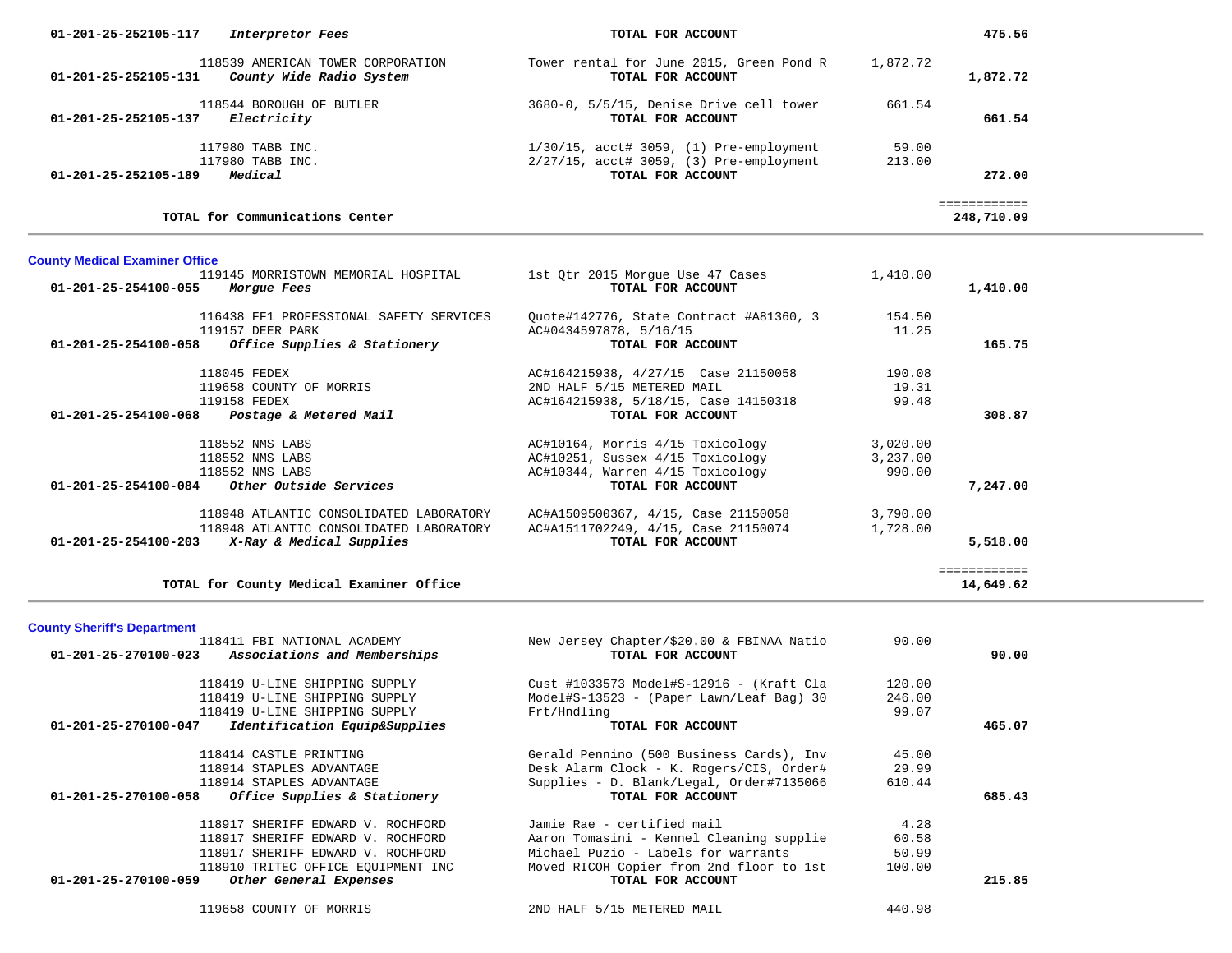| 01-201-25-270100-068 | Postage & Metered Mail                                                         | TOTAL FOR ACCOUNT                                                                              |                      | 440.98       |
|----------------------|--------------------------------------------------------------------------------|------------------------------------------------------------------------------------------------|----------------------|--------------|
| 01-201-25-270100-070 | 118418 RECORDER COMMUNITY NEWSPAPERS<br>Publication & Subscriptions            | 6 Months, Acct#32380, Exp dtd 6/4/15<br>TOTAL FOR ACCOUNT                                      | 24.00                | 24.00        |
|                      | 118915 SHERIFF EDWARD V. ROCHFORD<br>118915 SHERIFF EDWARD V. ROCHFORD         | Sarah Weiler - Tolls & Parking<br>Moire Reilly - Misc items for "Bring you                     | 57.00<br>80.61       |              |
| 01-201-25-270100-082 | 118915 SHERIFF EDWARD V. ROCHFORD<br>Travel Expense                            | Moire Reilly - Pizza for "bring your kid<br>TOTAL FOR ACCOUNT                                  | 146.59               | 284.20       |
|                      | 118415 U.S. SECURITY ASSOCIATES, INC.<br>118415 U.S. SECURITY ASSOCIATES, INC. | $573-1067-000$ GUARDS - $4/10/15$ - $4/16/15$<br>$573-1067-000$ GUARDS - $4/17/15$ - $4/23/15$ | 3,540.40<br>3,427.68 |              |
| 01-201-25-270100-084 | Other Outside Services                                                         | TOTAL FOR ACCOUNT                                                                              |                      | 6,968.08     |
|                      | 118912 STAPLES ADVANTAGE                                                       | Office Supplies - K.Rogers/CIS, Inv dtd                                                        | 26.59                |              |
| 01-201-25-270100-095 | 118912 STAPLES ADVANTAGE<br>Other Administrative Supplies                      | Office Supplies - K. Lehman/Admin, Order<br>TOTAL FOR ACCOUNT                                  | 594.40               | 620.99       |
|                      | 118413 VERIZON WIRELESS                                                        | $3/24/15 - 4/23/15, 4/23/15$                                                                   | 762.24               |              |
| 01-201-25-270100-161 | Communications Equipment                                                       | TOTAL FOR ACCOUNT                                                                              |                      | 762.24       |
| 01-201-25-270100-198 | 118412 METROPOLITAN CENTER FOR<br>Psychiatric Services                         | JUAN MUNOZ - 4/29/15, Inv dtd 4/29/15<br>TOTAL FOR ACCOUNT                                     | 1,400.00             | 1,400.00     |
|                      | 118170 UNIVERSAL UNIFORM SALES CO INC                                          | DIGAVERO - Pants/Shirts, POS#1-26714, In                                                       | 320.00               |              |
|                      | 118170 UNIVERSAL UNIFORM SALES CO INC<br>118170 UNIVERSAL UNIFORM SALES CO INC | DEPT/O'ROURKE - Gold Wreath, POS#2-18991<br>DIGAVERO - Shirts/Pants, POS#1-28719, In           | 232.00<br>265.00     |              |
|                      | 118170 UNIVERSAL UNIFORM SALES CO INC                                          | MCMAHON - Boots, POS#2-21008, Inv dtd 4/                                                       | 295.00               |              |
|                      | 118170 UNIVERSAL UNIFORM SALES CO INC                                          | SCHIEVELLA - Holster, POS#1-28911, Inv d                                                       | 49.95                |              |
|                      | 118170 UNIVERSAL UNIFORM SALES CO INC                                          | LEO - Boots, POS#2-21063, Inv dtd 4/1/15                                                       | 109.99               |              |
|                      | 118187 UNIVERSAL UNIFORM SALES CO INC                                          | O'ROURKE - Mace Spray Holder/Baton Holde                                                       | 42.90                |              |
|                      | 118187 UNIVERSAL UNIFORM SALES CO INC                                          | SZEKULA - Shirts/Loops/Hat/Clip for Ties                                                       | 900.00               |              |
|                      | 118187 UNIVERSAL UNIFORM SALES CO INC                                          | RAWA - Emblems/Alterations/Shirts/Loops,                                                       | 853.00               |              |
|                      | 118187 UNIVERSAL UNIFORM SALES CO INC                                          | TOMASINI - Emblems, Inv dtd 2/19/15                                                            | 80.00                |              |
|                      | 118187 UNIVERSAL UNIFORM SALES CO INC<br>118187 UNIVERSAL UNIFORM SALES CO INC | FLYNN - Alterations/Emblems, Inv dtd 2/2<br>MANGIAFRIDDA - Alterations & Emblems, In           | 130.50<br>34.00      |              |
|                      | 118187 UNIVERSAL UNIFORM SALES CO INC                                          | RAWA - Emblems & Alterationa, Inv dtd 2/                                                       | 30.00                |              |
|                      | 118187 UNIVERSAL UNIFORM SALES CO INC                                          | TOMASINI - Emblems, Inv dtd 3/9/15                                                             | 75.00                |              |
|                      | 118187 UNIVERSAL UNIFORM SALES CO INC                                          | DUNN - Alterations, Inv dtd 3/12/15                                                            | 37.00                |              |
| 01-201-25-270100-202 | 117640 WALTER CURTIS CO., LLC<br>Uniform And Accessories                       | Pocket Badge, Inv dtd 3/12/15<br>TOTAL FOR ACCOUNT                                             | 84.00                | 3,538.34     |
|                      | 117639 MIRION TECHNOLOGIES (GDS) INC                                           | TLD Badges, Inv dtd 3/31/15, Acct#11512S                                                       | 605.92               |              |
| 01-201-25-270100-203 | X-Ray & Medical Supplies                                                       | TOTAL FOR ACCOUNT                                                                              |                      | 605.92       |
|                      | 113835 AIRCLEAN SYSTEMS                                                        | Item#10-52010 Pump 50PSI Internal Bypass                                                       | 325.00               |              |
| 01-201-25-270100-262 | 113835 AIRCLEAN SYSTEMS<br>Machinery Repairs & Parts                           | Freight<br>TOTAL FOR ACCOUNT                                                                   | 12.80                | 337.80       |
|                      |                                                                                |                                                                                                |                      | ============ |
|                      |                                                                                |                                                                                                |                      | 16,438.90    |

**County Prosecutor's Office**

| 117892 VERIZON WIRELESS                        | Account #882249917-00001 (3/10-4/9/15)   | 59.51    |          |
|------------------------------------------------|------------------------------------------|----------|----------|
| 118579 VERIZON WIRELESS                        | Cell phones (3/24-4/23/15) Account #2420 | 7,034.91 |          |
| 117898 VERIZON WIRELESS                        | Account #982471570-00001 (3/13-4/12/15)  | 830.42   |          |
| Cellular Phones/Pagers<br>01-201-25-275100-031 | TOTAL FOR ACCOUNT                        |          | 7,924,84 |
| 118400 MEDIA SUPPLY, INC.                      | Ouote #1071 - Omnitower 1 DVD/CD, 1-1 Du | 954.00   |          |
| 118578 STAPLES ADVANTAGE                       | Account NYC1054187-Logitech Webcam C170  | 59.97    |          |
| 118578 STAPLES ADVANTAGE                       | 6 FT. USB Parallel Printer               | 57.96    |          |
| 118578 STAPLES ADVANTAGE                       | Ink and Toner                            | 1,007.59 |          |
|                                                |                                          |          |          |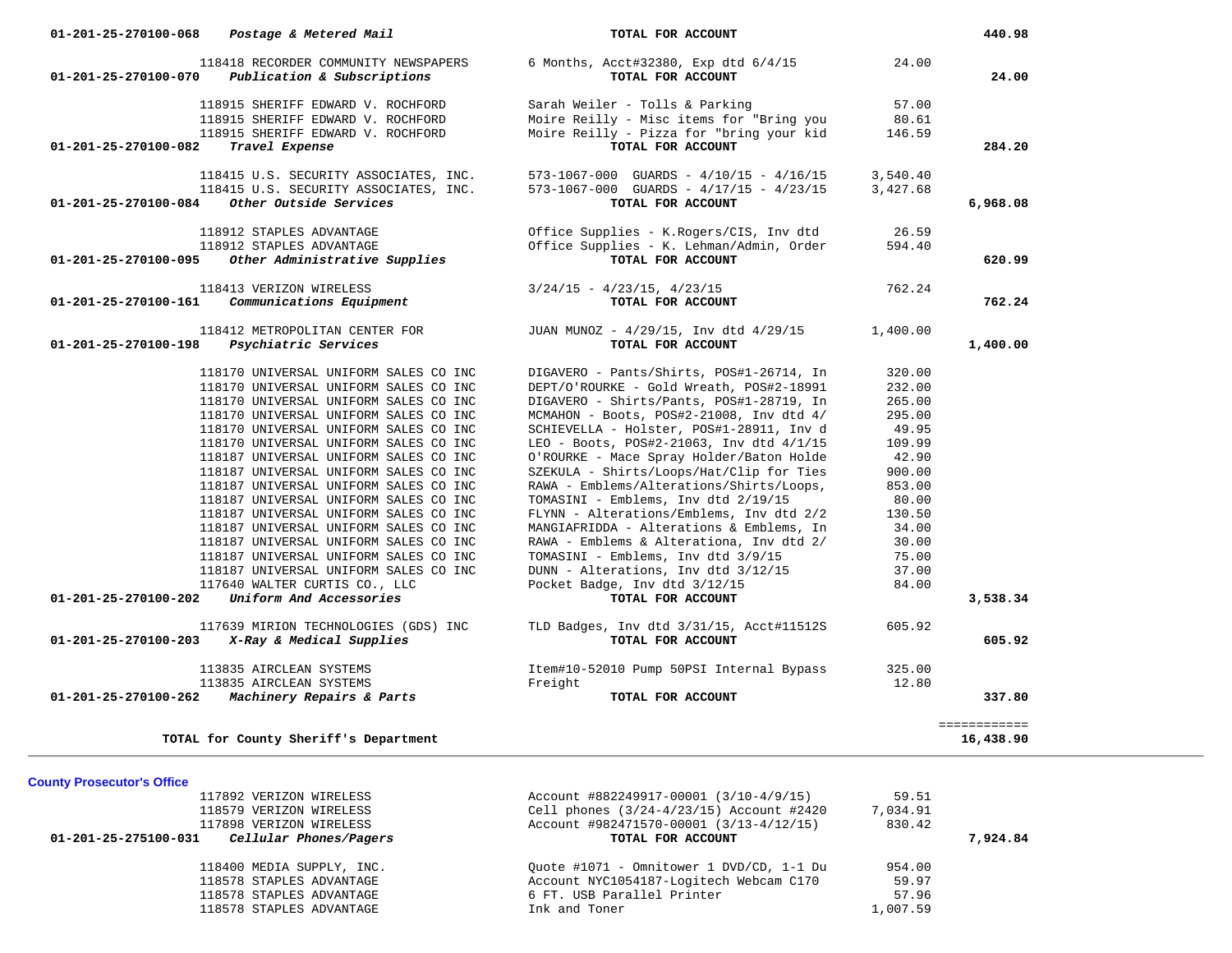| 118577 DEPOT INTERNATIONAL<br>117422 DEPOT INTERNATIONAL<br>118900 STAPLES ADVANTAGE<br>01-201-25-275100-037<br>Data Processing Supplies                | Fax Maintenance Kit- HP Laser Item #Q542<br>Account #131988-Item #RM1-0101-OEM (Fuse<br>Account #NYC1054187 - HP Black Toner<br>TOTAL FOR ACCOUNT                            | 215.86<br>206.88<br>146.63         | 2,648.89 |
|---------------------------------------------------------------------------------------------------------------------------------------------------------|------------------------------------------------------------------------------------------------------------------------------------------------------------------------------|------------------------------------|----------|
|                                                                                                                                                         |                                                                                                                                                                              |                                    |          |
| 117950 DIVISION OF CRIMINAL JUSTICE<br>117950 DIVISION OF CRIMINAL JUSTICE<br>117893 DIVISION OF CRIMINAL JUSTICE<br>113203 VAN METER & ASSOCIATES INC. | Det.Merced - MBCI-Criminal Procedures Up<br>Det.Merced-MBCI- Interview & Intertogati<br>MBCI- Investigator Safety & Security** D<br>First Line Supervision** Det./Sup. Krist | 50.00<br>100.00<br>50.00<br>150.00 |          |
| 117456 NJ STATE BAR ASSOCIATION                                                                                                                         | Prosecutor Fredric M.Knapp ** NJSBA Annu                                                                                                                                     | 165.00                             |          |
| Education Schools & Training<br>01-201-25-275100-039                                                                                                    | TOTAL FOR ACCOUNT                                                                                                                                                            |                                    | 515.00   |
| 118888 MINUTEMAN PRESS                                                                                                                                  | 500-Deputy Chief Arseneault & 500 Captai                                                                                                                                     | 198.80                             |          |
| 118885 PAPER MART INC                                                                                                                                   | Account #47130 - 8 $1/2 \times 11$                                                                                                                                           | 1,234.00                           |          |
| 118900 STAPLES ADVANTAGE                                                                                                                                | Account#NYC1054187 -Misc.Office Supplies                                                                                                                                     | 64.88                              |          |
| Office Supplies & Stationery<br>01-201-25-275100-058                                                                                                    | TOTAL FOR ACCOUNT                                                                                                                                                            |                                    | 1,497.68 |
|                                                                                                                                                         |                                                                                                                                                                              |                                    |          |
| 117897 FEDEX                                                                                                                                            | Account #105105762 4/13 & 4/14/15                                                                                                                                            | 69.73                              |          |
| 117951 FEDEX                                                                                                                                            | Account #105105762 (4/15-4/20/15)                                                                                                                                            | 198.71                             |          |
| 119658 COUNTY OF MORRIS                                                                                                                                 | 2ND HALF 5/15 METERED MAIL                                                                                                                                                   | 1,162.60                           |          |
| 01-201-25-275100-068<br>Postage & Metered Mail                                                                                                          | TOTAL FOR ACCOUNT                                                                                                                                                            |                                    | 1,431.04 |
| 119510 M.C. PROSECUTOR'S EMERGENT                                                                                                                       | Reimbursement of Expenditures for Februa                                                                                                                                     | 5,725.87                           |          |
| 01-201-25-275100-079<br>Special Projects                                                                                                                | TOTAL FOR ACCOUNT                                                                                                                                                            |                                    | 5,725.87 |
|                                                                                                                                                         |                                                                                                                                                                              |                                    |          |
| 119106 JAMES BRUNO                                                                                                                                      | FBI Crisis Negotiation Training (May 11-                                                                                                                                     | 388.00                             |          |
| 119106 JAMES BRUNO                                                                                                                                      | Meals (Lunch/Dinner)                                                                                                                                                         | 111.46                             |          |
| 119107 MARSHALL WANG                                                                                                                                    | Meal Reimbursement - FBI Crisis Negotiat                                                                                                                                     | 70.22                              |          |
| 118891 LEO VINCENT                                                                                                                                      | Travel for Training - Bergen County Law                                                                                                                                      | 42.70                              |          |
| 01-201-25-275100-082<br>Travel Expense                                                                                                                  | TOTAL FOR ACCOUNT                                                                                                                                                            |                                    | 612.38   |
| 118896 THOMAS ZELANTE                                                                                                                                   | Retirement Dinner-Chief Jonathan Bell 5/                                                                                                                                     | 50.00                              |          |
| 119511 JILL BINKOSKI                                                                                                                                    | Refreshments for Meeting- 5/26/15.                                                                                                                                           | 26.04                              |          |
| 01-201-25-275100-088 Meeting Exp Advisory Board Etc                                                                                                     | TOTAL FOR ACCOUNT                                                                                                                                                            |                                    | 76.04    |
|                                                                                                                                                         |                                                                                                                                                                              |                                    |          |
| 119526 MAGNET FORENSICS                                                                                                                                 | Quote #00015165 renewal of 3 licenses fo                                                                                                                                     | 4,400.00                           |          |
| 119513 VERIZON                                                                                                                                          | Account #973 285-5371 820 57Y - Land Lin                                                                                                                                     | 30.49                              |          |
| 118572 CABLEVISION                                                                                                                                      | Account #07876625785019- SEU May 2015                                                                                                                                        | 229.85                             |          |
| 118572 CABLEVISION                                                                                                                                      | Account #07876616338017- MCPO                                                                                                                                                | 189.90                             |          |
| 117418 THOMSON REUTERS                                                                                                                                  | Account #1000432248 -Feb. 2015 Clear Acco                                                                                                                                    | 939.46                             |          |
| 117418 THOMSON REUTERS                                                                                                                                  | Account#1000432248-March 2015 Clear Acco                                                                                                                                     | 939.46                             |          |
| 117418 THOMSON REUTERS                                                                                                                                  | Credit Adjustment                                                                                                                                                            | $-61.46$                           |          |
| 117418 THOMSON REUTERS                                                                                                                                  | Credit Adjustment                                                                                                                                                            | $-61.46$                           |          |
| 119514 VERIZON<br>01-201-25-275100-118                                                                                                                  | Account #973285439166950Y (5/14-6/13/15)                                                                                                                                     | 267.84                             |          |
| Investigation Expense                                                                                                                                   | TOTAL FOR ACCOUNT                                                                                                                                                            |                                    | 6,874.08 |
| 118886 LOUIS B SCHLESINGER                                                                                                                              | State v Yong Kim ** Requested by AP DiGi                                                                                                                                     | 1,562.50                           |          |
| 01-201-25-275100-121 Witness Fees And Mileage                                                                                                           | TOTAL FOR ACCOUNT                                                                                                                                                            |                                    | 1,562.50 |
|                                                                                                                                                         |                                                                                                                                                                              |                                    |          |
| 119108 GREGORY ROSSI                                                                                                                                    | State v Daquan Dollar/12-1429 (Fuel Purc                                                                                                                                     | 60.20                              |          |
| Court Expenses-Extradition<br>01-201-25-275100-126                                                                                                      | TOTAL FOR ACCOUNT                                                                                                                                                            |                                    | 60.20    |
|                                                                                                                                                         |                                                                                                                                                                              |                                    |          |
| 119113 DEER PARK                                                                                                                                        | Account #0434996856 04/15/15-05/14/15 0                                                                                                                                      | 380.85                             |          |
| 01-201-25-275100-147<br>Water                                                                                                                           | TOTAL FOR ACCOUNT                                                                                                                                                            |                                    | 380.85   |
| 118895 INSTITUTE FOR FORENSIC PSYCHOLOGY                                                                                                                | New Hire Psychological Exam for Detectiv                                                                                                                                     | 450.00                             |          |
| Medical<br>01-201-25-275100-189                                                                                                                         | TOTAL FOR ACCOUNT                                                                                                                                                            |                                    | 450.00   |
|                                                                                                                                                         |                                                                                                                                                                              |                                    |          |
| 117896 AGT BATTERY SUPPLY LLC                                                                                                                           | 3V Lithium, AAA Duracell & 9V Procell                                                                                                                                        | 446.88                             |          |
| 01-201-25-275100-258<br>Equipment                                                                                                                       | TOTAL FOR ACCOUNT                                                                                                                                                            |                                    | 446.88   |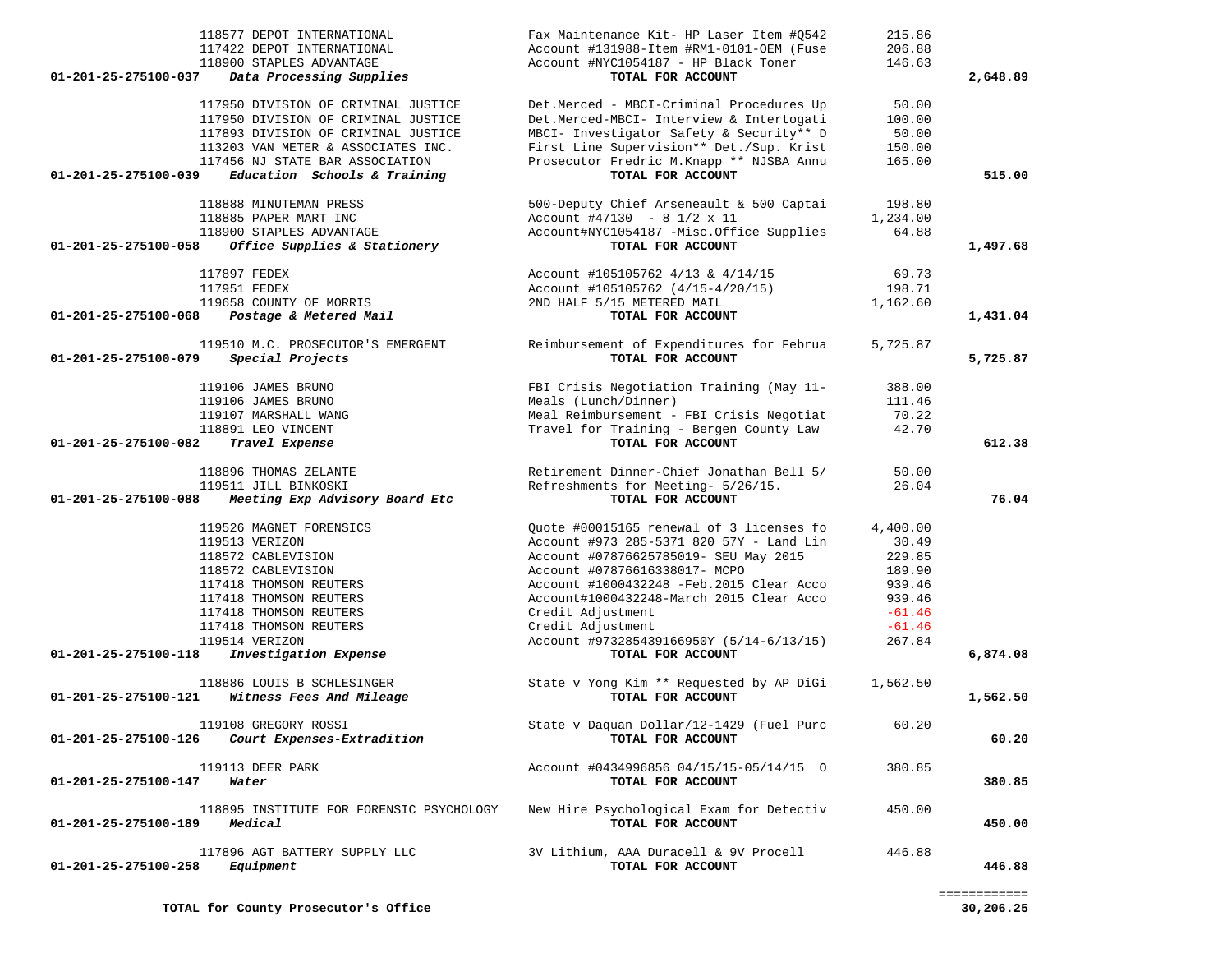|                                                                                                                                                                                                                                                                                                                                                                                                                                     |                                                                                                                                                                                                                                         | 385.11   |           |
|-------------------------------------------------------------------------------------------------------------------------------------------------------------------------------------------------------------------------------------------------------------------------------------------------------------------------------------------------------------------------------------------------------------------------------------|-----------------------------------------------------------------------------------------------------------------------------------------------------------------------------------------------------------------------------------------|----------|-----------|
|                                                                                                                                                                                                                                                                                                                                                                                                                                     |                                                                                                                                                                                                                                         | 426.32   |           |
|                                                                                                                                                                                                                                                                                                                                                                                                                                     |                                                                                                                                                                                                                                         |          | 811.43    |
|                                                                                                                                                                                                                                                                                                                                                                                                                                     |                                                                                                                                                                                                                                         | 212.31   |           |
|                                                                                                                                                                                                                                                                                                                                                                                                                                     |                                                                                                                                                                                                                                         | 200.00   |           |
|                                                                                                                                                                                                                                                                                                                                                                                                                                     |                                                                                                                                                                                                                                         | 80.00    |           |
|                                                                                                                                                                                                                                                                                                                                                                                                                                     |                                                                                                                                                                                                                                         | 256.20   |           |
|                                                                                                                                                                                                                                                                                                                                                                                                                                     |                                                                                                                                                                                                                                         | 11.02    |           |
|                                                                                                                                                                                                                                                                                                                                                                                                                                     |                                                                                                                                                                                                                                         | 432.40   |           |
|                                                                                                                                                                                                                                                                                                                                                                                                                                     |                                                                                                                                                                                                                                         | 20.00    |           |
|                                                                                                                                                                                                                                                                                                                                                                                                                                     |                                                                                                                                                                                                                                         | 37.37    |           |
|                                                                                                                                                                                                                                                                                                                                                                                                                                     |                                                                                                                                                                                                                                         | 189.00   |           |
|                                                                                                                                                                                                                                                                                                                                                                                                                                     |                                                                                                                                                                                                                                         | 189.99   |           |
| 11774 VERIZON WIRELESS CELL SERVICE DATED 1.5 CELL SERVICE DATED 1.5 CELL SERVICE DATED 118184 STEVEN GOODMAN<br>118184 STEVEN GOODMAN RELENSKO<br>118734 MICHAEL BLASKO RELIMBURSEMENT FOR TRAINING BOOKS DATED 4<br>118734 MICHAEL                                                                                                                                                                                                |                                                                                                                                                                                                                                         |          | 1,628.29  |
|                                                                                                                                                                                                                                                                                                                                                                                                                                     |                                                                                                                                                                                                                                         |          |           |
|                                                                                                                                                                                                                                                                                                                                                                                                                                     |                                                                                                                                                                                                                                         |          |           |
| 01-201-25-280100-044                                                                                                                                                                                                                                                                                                                                                                                                                | 115660 MILLER & CHITTY CO INC<br>118317 SCIENTIFIC WATER CONDITIONING WATER GUARD SERVICE FOR MAY.JUN.JUL.2015 232.00<br><b>4</b> Equipment Service Agreements <b>TOTAL FOR ACCOUNT</b>                                                 |          | 9,172.00  |
| 118318 ALL-STAR IDENTIFICATION TD SUPPLIES DATED 5.6.15                                                                                                                                                                                                                                                                                                                                                                             | S DATED 5.6.15<br><b>TOTAL FOR ACCOUNT</b>                                                                                                                                                                                              | 805.00   |           |
| <i>Identification Equip&amp;Supplies</i><br>01-201-25-280100-047                                                                                                                                                                                                                                                                                                                                                                    |                                                                                                                                                                                                                                         |          | 805.00    |
| $117983 STABLES ADVANTAGE\n11815 STABLES ADVANTAGE\n11815 STABLES ADVANTAGE\n11815 STABLES ADVANTAGE\n11815 STABLES ADVANTAGE\n11815 STABLES ADVANTAGE\n11815 STABLES ADVANTAGE\n11815 STABLES ADVANTAGE\n11815 STABLES ADVANTAGE\n11815 STABLES ADVANTAGE\n11815 STABLES ADVANTAGE\n11815 STABLES ADVANTAGE\n118404 STABLES ADVANTAGE\n118404 STABLES ADVANTAGE\n118404 ST$                                                        |                                                                                                                                                                                                                                         | 33.18    |           |
|                                                                                                                                                                                                                                                                                                                                                                                                                                     |                                                                                                                                                                                                                                         | 38.29    |           |
|                                                                                                                                                                                                                                                                                                                                                                                                                                     |                                                                                                                                                                                                                                         | 10.80    |           |
|                                                                                                                                                                                                                                                                                                                                                                                                                                     |                                                                                                                                                                                                                                         | 215.67   |           |
|                                                                                                                                                                                                                                                                                                                                                                                                                                     |                                                                                                                                                                                                                                         | 95.79    |           |
|                                                                                                                                                                                                                                                                                                                                                                                                                                     |                                                                                                                                                                                                                                         | 530.64   |           |
|                                                                                                                                                                                                                                                                                                                                                                                                                                     |                                                                                                                                                                                                                                         | 558.99   |           |
|                                                                                                                                                                                                                                                                                                                                                                                                                                     |                                                                                                                                                                                                                                         | 149.99   |           |
|                                                                                                                                                                                                                                                                                                                                                                                                                                     |                                                                                                                                                                                                                                         |          | 1,633.35  |
|                                                                                                                                                                                                                                                                                                                                                                                                                                     |                                                                                                                                                                                                                                         |          |           |
|                                                                                                                                                                                                                                                                                                                                                                                                                                     |                                                                                                                                                                                                                                         |          |           |
|                                                                                                                                                                                                                                                                                                                                                                                                                                     |                                                                                                                                                                                                                                         |          |           |
|                                                                                                                                                                                                                                                                                                                                                                                                                                     |                                                                                                                                                                                                                                         |          |           |
|                                                                                                                                                                                                                                                                                                                                                                                                                                     |                                                                                                                                                                                                                                         |          |           |
|                                                                                                                                                                                                                                                                                                                                                                                                                                     |                                                                                                                                                                                                                                         |          |           |
| $116755 HIPPO FACILITY MANAGEMENT INC.  \n   117989 SCIENTIFIC WATER COMPUTER PROGRAPHS\n   117989 SCIENTIFIC WATER COMPUTONING\n   117989 SCIENTIFIC WATER COMPUTONING\n   113989 SCIENTIFIC WATER COMPUTS\n   113989 SCIENTIFIC WATER COMPUTS\n   113989 CIENTIFIC WATER COMPUTS\n   113989 CIENTIFIC WATER COMPUTS\n   113989 CIENTIFIC WATER COMPUTS\n   113989 CIENTIFIC WATER COMPUTS\n   113980 I. 1311.55\n   113983 CIENT$ |                                                                                                                                                                                                                                         |          | 1,419.18  |
|                                                                                                                                                                                                                                                                                                                                                                                                                                     |                                                                                                                                                                                                                                         |          |           |
|                                                                                                                                                                                                                                                                                                                                                                                                                                     |                                                                                                                                                                                                                                         |          | 79.26     |
|                                                                                                                                                                                                                                                                                                                                                                                                                                     | 117844 T J'S SPORTWIDE TROPHY DE PLAQUE AND ENGRAVING DATED 4.24.15<br>117743 T J'S SPORTWIDE TROPHY ADHESIVE NUMBER SIGNS DATED 3.31.15<br>117765 ACME AMERICAN REPAIRS INC. LABOR CONTRACT BILLING FROM 4.1.15 TO 6.<br>117765 ACME A | 50.30    |           |
|                                                                                                                                                                                                                                                                                                                                                                                                                                     |                                                                                                                                                                                                                                         | 36.00    |           |
|                                                                                                                                                                                                                                                                                                                                                                                                                                     |                                                                                                                                                                                                                                         | 2,788.50 |           |
|                                                                                                                                                                                                                                                                                                                                                                                                                                     |                                                                                                                                                                                                                                         | 278.54   |           |
| 118312 ACME FIRE DOOR TESTING CORP.                                                                                                                                                                                                                                                                                                                                                                                                 | SERVICE ON FIRE DOORS DATED 4.29.15                                                                                                                                                                                                     | 1,530.00 |           |
| 117847 BAXTER'S FRAME WORKS                                                                                                                                                                                                                                                                                                                                                                                                         | ORGANIZATIONAL CHART DATED 3.23.15                                                                                                                                                                                                      | 1,928.23 |           |
| 118310 BINSKY SERVICE LLC                                                                                                                                                                                                                                                                                                                                                                                                           | FIELD LABOR DATED 4.27.15                                                                                                                                                                                                               | 350.00   |           |
| 118058 CLIFTON ELEVATOR SERVICE CO INC                                                                                                                                                                                                                                                                                                                                                                                              | ELEVATOR MAINTENANCE FOR MAY. 2015 DATED                                                                                                                                                                                                | 1,400.00 |           |
| 117748 JJS SERVICES, INC.                                                                                                                                                                                                                                                                                                                                                                                                           | SALT APPLICATIONS FOR PARKING LOT DATED                                                                                                                                                                                                 | 300.00   |           |
| 117814 MORRIS COUNTY M.U.A                                                                                                                                                                                                                                                                                                                                                                                                          | FACILITY GARBAGE TIPPING FE                                                                                                                                                                                                             | 737.72   |           |
| 117814 MORRIS COUNTY M.U.A                                                                                                                                                                                                                                                                                                                                                                                                          | FACILITY GARBAGE TIPPING FE                                                                                                                                                                                                             | 244.63   |           |
| 117814 MORRIS COUNTY M.U.A                                                                                                                                                                                                                                                                                                                                                                                                          | FACILITY GARBAGE TIPPING FE                                                                                                                                                                                                             | 272.34   |           |
| 117814 MORRIS COUNTY M.U.A                                                                                                                                                                                                                                                                                                                                                                                                          | FACILITY GARBAGE PULL FEE O                                                                                                                                                                                                             | 660.00   |           |
| 115497 WEBSTER PLUMBING &                                                                                                                                                                                                                                                                                                                                                                                                           | SEWER DRAIN CLEARING DATED 2.25.15                                                                                                                                                                                                      | 903.40   |           |
| 115497 WEBSTER PLUMBING &                                                                                                                                                                                                                                                                                                                                                                                                           | SEWER DRAIN CLEARING DATED 2.26.15                                                                                                                                                                                                      | 424.20   |           |
| Other Outside Services<br>01-201-25-280100-084                                                                                                                                                                                                                                                                                                                                                                                      | TOTAL FOR ACCOUNT                                                                                                                                                                                                                       |          | 11,903.86 |

**County Jail**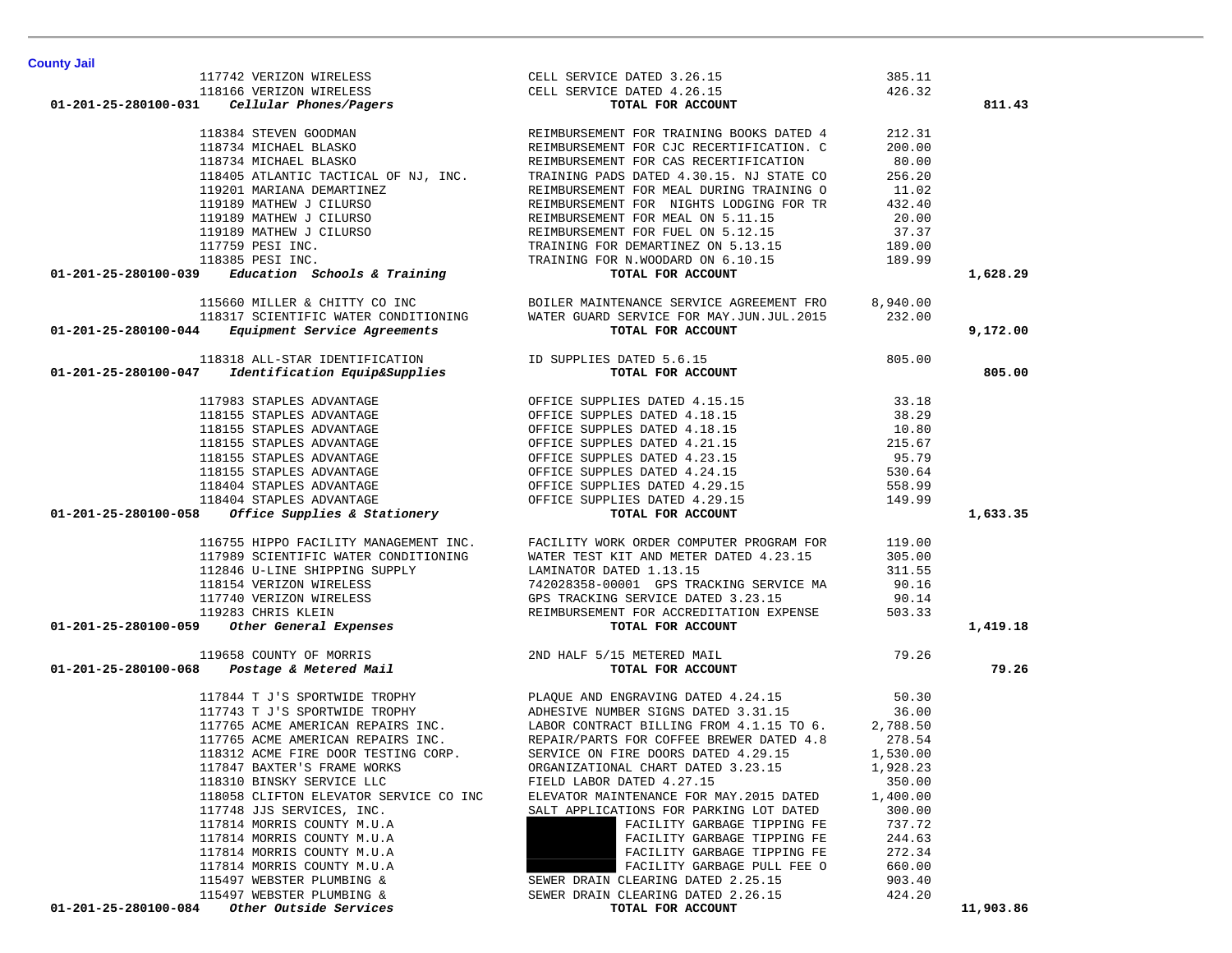|  | 1,415 |  |
|--|-------|--|
|  |       |  |
|  |       |  |

| 117741 ATLANTIC TACTICAL OF NJ, INC. AMMUNITION DATED $3.13.15$                | DATED $3.13.15$ 494.16<br>TOTAL FOR ACCOUNT                                                                                                                                                                                                                                  |                            |           |
|--------------------------------------------------------------------------------|------------------------------------------------------------------------------------------------------------------------------------------------------------------------------------------------------------------------------------------------------------------------------|----------------------------|-----------|
| 01-201-25-280100-115<br>Ammunition                                             |                                                                                                                                                                                                                                                                              |                            | 494.16    |
|                                                                                | 117737 CY DRAKE LOCKSMITHS, INC.<br>117990 BOSCH SECURITY SYSTEMS, INC.<br>118053 CY DRAKE LOCKSMITHS, INC.<br><b>118053 CY DRAKE LOCKSMITHS, INC.</b><br><b>118053 CY DRAKE LOCKSMITHS, INC.</b><br><b>118053 CY DRAKE LOCKSMITHS, INC.</b><br><b>18.20</b><br><b>18.20</b> |                            |           |
|                                                                                |                                                                                                                                                                                                                                                                              |                            |           |
|                                                                                |                                                                                                                                                                                                                                                                              |                            |           |
| $01-201-25-280100-128$ Security Equipment                                      |                                                                                                                                                                                                                                                                              |                            | 1,310.87  |
|                                                                                |                                                                                                                                                                                                                                                                              |                            |           |
|                                                                                |                                                                                                                                                                                                                                                                              |                            |           |
| 01-201-25-280100-162                                                           | 117990 BOSCH SECURITY SYSTEMS, INC. SECURITY SYSTEM SUPPLIES DAIED 4.23.15<br>118053 CY DRAKE LOCKSMITHS, INC. KEYS DATED 4.29.15<br><b>8 Security Equipment TOTAL FOR ACCOUNT</b><br>117848 WORTHINGTON DIRECT HOLDINGS, LLC CHAIRS DATED 4                                 |                            | 971.50    |
|                                                                                |                                                                                                                                                                                                                                                                              |                            |           |
| 01-201-25-280100-164                                                           | 117986 MUNICIPAL CAPITAL CORP COPIER LEASE PAYMENT FOR COPIERS IN RECO 3,299.25<br>4 Office Machines - Rental CORP TOTAL FOR ACCOUNT                                                                                                                                         |                            | 3,299.25  |
|                                                                                |                                                                                                                                                                                                                                                                              |                            |           |
|                                                                                | 118314 ARAMARK CHARLOTTE LOCKBOX STAFF & INMATE MEALS DATED $4.29.15$ 13,516.83<br>118314 ARAMARK CHARLOTTE LOCKBOX STAFF MEALS DATED $4.29.15$ 255.00<br>113622 ARAMARK CHARLOTTE LOCKBOX STAFF AND INMATE MEALS DATED 1.21.15 13,                                          |                            |           |
|                                                                                |                                                                                                                                                                                                                                                                              |                            |           |
|                                                                                |                                                                                                                                                                                                                                                                              |                            |           |
| 01-201-25-280100-185                                                           |                                                                                                                                                                                                                                                                              |                            | 27,550.85 |
| 117113 DENTRUST DENTAL INC.                                                    | INMATE DENTAL CARE FOR MAR. 2015 DATED 4. 5,640.00                                                                                                                                                                                                                           |                            |           |
| 116747 MORRIS COUNTY AFTER CARE CENTER                                         | MEDICAL CARE FOR A.SOTO FROM 3.26.15 TO                                                                                                                                                                                                                                      | 140.00                     |           |
| 116747 MORRIS COUNTY AFTER CARE CENTER                                         | MEDICAL CARE FOR A.SOTO FROM 3.12.15 TO 170.00                                                                                                                                                                                                                               |                            |           |
| 116747 MORRIS COUNTY AFTER CARE CENTER                                         | MEDICAL CARE FOR C. THOMPSON FROM 3.27.15                                                                                                                                                                                                                                    | 140.00                     |           |
| 117797 MORRIS COUNTY AFTER CARE CENTER                                         | MEDICAL CARE FOR C. THOMPSON FROM 3.20.15                                                                                                                                                                                                                                    | 420.00                     |           |
| 117797 MORRIS COUNTY AFTER CARE CENTER                                         | MEDICAL CARE FOR C. THOMPSON FROM 4.17.15                                                                                                                                                                                                                                    | 140.00                     |           |
| 117797 MORRIS COUNTY AFTER CARE CENTER                                         | MEDICAL CARE FOR A.SOTO FROM 3.19.15 TO                                                                                                                                                                                                                                      | 420.00                     |           |
| 117797 MORRIS COUNTY AFTER CARE CENTER                                         | MEDICAL CARE FOR A.SOTO FROM 4.16.15 TO                                                                                                                                                                                                                                      | 140.00<br>140.00<br>310.00 |           |
| 117797 MORRIS COUNTY AFTER CARE CENTER                                         | MEDICAL CARE FOR J.BRINK FROM 4.4.15 TO                                                                                                                                                                                                                                      |                            |           |
| 117797 MORRIS COUNTY AFTER CARE CENTER<br>117799 NANCY HERNANDEZ               | MEDICAL CARE FOR J.BRINK FROM 4.18.15 TO 140.00<br>MEDICAL CARE FOR J.BROWN DATED 3.8.15, 3 525.00                                                                                                                                                                           |                            |           |
| 117803 PRACTICE ASSOCIATES MEDICAL GROUP                                       | MEDICAL CARE FOR N.COLE DATED 3.13.15                                                                                                                                                                                                                                        | 151.45                     |           |
| 117738 TOWNE PHARMACY & SURGICAL                                               | MEDICAL SUPPLIES DATED 4.10.15                                                                                                                                                                                                                                               | 43.19                      |           |
| 117800 UNIVERSITY PHYSICIAN ASSOCIATES                                         |                                                                                                                                                                                                                                                                              |                            |           |
| 117800 UNIVERSITY PHYSICIAN ASSOCIATES                                         | MEDICAL CARE FOR C.KOTZ DATED 3.12.15 1,117.00<br>MEDICAL CARE FOR C.KOTZ DATED 3.17.15 2,100.00                                                                                                                                                                             |                            |           |
| 117747 HEALTH CARE LOGISTICS INC.                                              |                                                                                                                                                                                                                                                                              |                            |           |
| 117114 MOBILEX USA                                                             |                                                                                                                                                                                                                                                                              |                            |           |
| 01-201-25-280100-189 Medical                                                   | MEDICAL SUPPLIES DATED 4.2.15<br>INMATE XRAYS FOR MAR.2015 DATED 4.1.15 612.00<br>TOTAL FOR ACCOUNT                                                                                                                                                                          |                            | 12,328.35 |
|                                                                                |                                                                                                                                                                                                                                                                              |                            |           |
| 01-201-25-280100-198<br>Psychiatric Services                                   | 117860 INSTITUTE FOR FORENSIC PSYCHOLOGY PSYCH. EVALUATION DATED 4.21.15 1,500.00<br>TOTAL FOR ACCOUNT                                                                                                                                                                       |                            | 1,500.00  |
|                                                                                |                                                                                                                                                                                                                                                                              |                            |           |
| 117811 ATLANTIC TACTICAL OF NJ, INC.                                           |                                                                                                                                                                                                                                                                              |                            |           |
| 117796 UNIVERSAL UNIFORM SALES CO INC                                          |                                                                                                                                                                                                                                                                              |                            |           |
| 117796 UNIVERSAL UNIFORM SALES CO INC                                          |                                                                                                                                                                                                                                                                              |                            |           |
| 117796 UNIVERSAL UNIFORM SALES CO INC                                          |                                                                                                                                                                                                                                                                              |                            |           |
| 118059 UNIVERSAL UNIFORM SALES CO INC                                          |                                                                                                                                                                                                                                                                              |                            |           |
| 118059 UNIVERSAL UNIFORM SALES CO INC<br>118054 UNIVERSAL UNIFORM SALES CO INC |                                                                                                                                                                                                                                                                              |                            |           |
| 01-201-25-280100-202 Uniform And Accessories                                   | UNIFORMS FOR STOLL DATED 4.10.15<br>UNIFORMS FOR GRANT DATED 4.10.15                                                                                                                                                                                                         |                            | 715.95    |
|                                                                                |                                                                                                                                                                                                                                                                              |                            |           |
| 117766 GRAINGER                                                                | MAINTENANCE SUPPLIES DATED 4.2.15                                                                                                                                                                                                                                            | 102.72                     |           |
| 117766 GRAINGER                                                                | MAINTENANCE SUPPLIES DATED 3.31.15                                                                                                                                                                                                                                           | 64.75                      |           |
| 117766 GRAINGER                                                                | MAINTENANCE SUPPLIES DATED 4.3.15                                                                                                                                                                                                                                            | 163.76                     |           |
| 117766 GRAINGER                                                                | MAINTENANCE SUPPLIES DATED 4.14.15                                                                                                                                                                                                                                           | 44.50                      |           |
| 117766 GRAINGER                                                                | MAINTENANCE SUPPLIES DATED 4.13.15                                                                                                                                                                                                                                           | 638.40                     |           |
| 117850 MORRISTOWN LUMBER &<br>117849 GRAINGER                                  | MAINTENANCE SUPPLIES DATED 4.28.15<br>MAINTENANCE SUPPLIES DATED 4.20.15                                                                                                                                                                                                     | 12.98<br>108.24            |           |
| 117987 GRAINGER                                                                | WALL BINDER HOLDERS DATED 4.22.15                                                                                                                                                                                                                                            | 197.00                     |           |
| 117767 MORRISTOWN LUMBER &                                                     | MAINTENANCE SUPPLIES DATED 4.15.15                                                                                                                                                                                                                                           | 82.92                      |           |
| 01-201-25-280100-249<br>Bldg Maintenance Supplies                              | TOTAL FOR ACCOUNT                                                                                                                                                                                                                                                            |                            | 1,415.27  |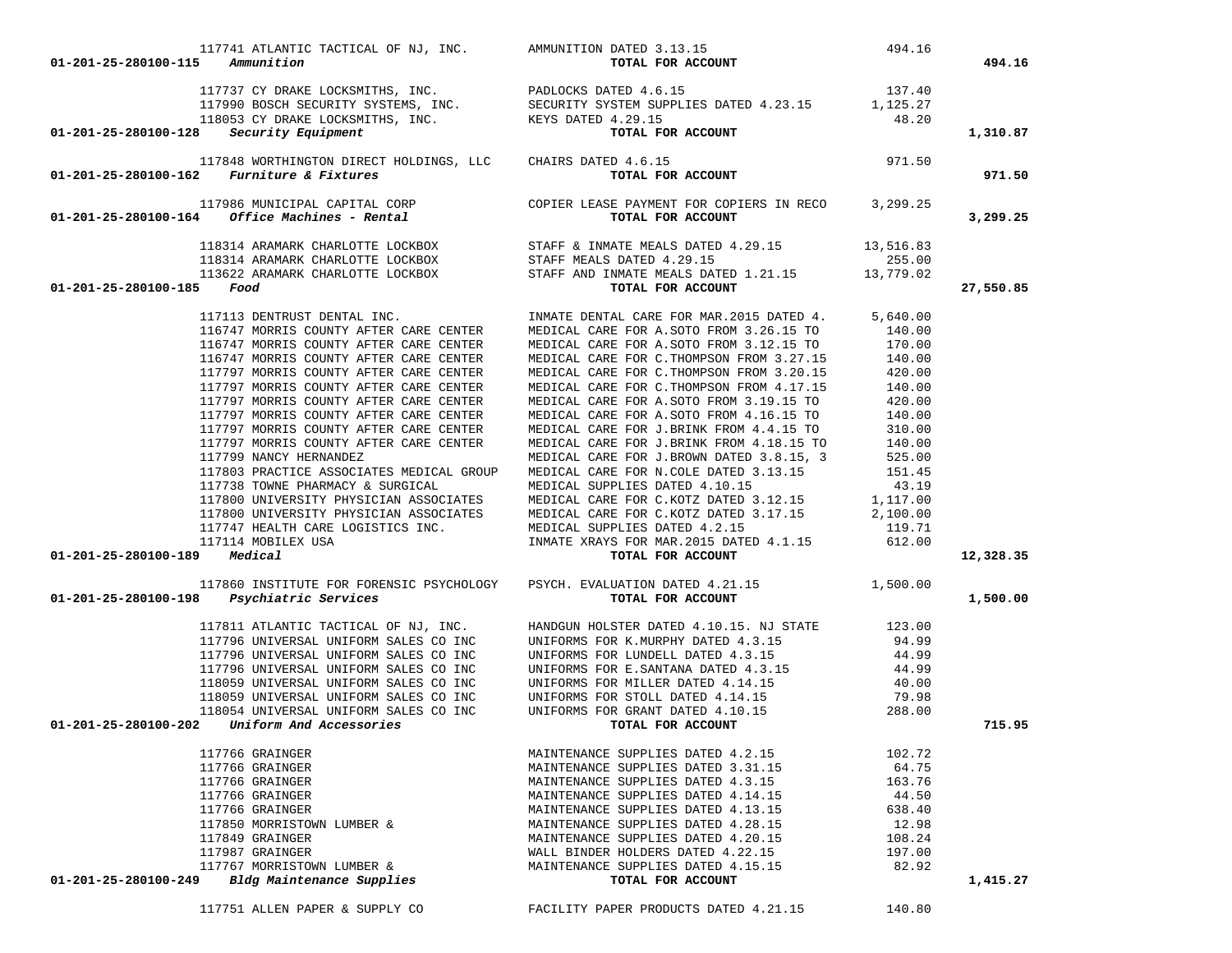| TOTAL for County Jail                                                             |                             |                                                                                                              |                    | 124, 177, 96           |
|-----------------------------------------------------------------------------------|-----------------------------|--------------------------------------------------------------------------------------------------------------|--------------------|------------------------|
| 01-203-25-280100-189<br>(2014) Medical                                            |                             | TOTAL FOR ACCOUNT                                                                                            |                    | 437.50<br>============ |
| 110821 NANCY HERNANDEZ                                                            |                             | MEDICAL CARE FOR S. KNEER DATED 8.1.14 437.50                                                                |                    |                        |
| 117752 JJS SERVICES, INC.<br>$01-203-25-280100-084$ (2014) Other Outside Services |                             | SALT APPLICATIONS FOR PARKING LOT DATED<br>TOTAL FOR ACCOUNT                                                 | 1,500.00           | 1,500.00               |
|                                                                                   |                             |                                                                                                              |                    |                        |
| $01-203-25-280100-044$ (2014) Equipment Service Agreements                        |                             | TOTAL FOR ACCOUNT                                                                                            |                    | 12,131.97              |
| 114495 CARRIER CORPORATION                                                        |                             | SERVICE AGREEMENT FROM 12.1.14 TO 2.28.1                                                                     | 6,543.00           |                        |
| 114495 CARRIER CORPORATION<br>114495 CARRIER CORPORATION                          |                             | REPAIR OF KITCHEN EXHAUST FANS DATED 11.<br>REPAIR OF KITCHEN REFRIGERATOR DATED 12.                         | 1,629.37<br>279.00 |                        |
| 114495 CARRIER CORPORATION                                                        |                             | REAPIR OF KICHEN REFRIGERATOR DATED 11.1                                                                     | 451.50             |                        |
| 114495 CARRIER CORPORATION                                                        |                             | REPAIR OF KITCHEN OFFICE AC UNIT DATED 1                                                                     | 2,696.45           |                        |
|                                                                                   | 114495 CARRIER CORPORATION  | REPAIR/PARTS OF KITCHEN REFRIGERATOR DAT                                                                     | 532.65             |                        |
|                                                                                   |                             |                                                                                                              |                    |                        |
| 01-201-25-280100-266<br>Safety Items                                              |                             | 117764 FIRE FIGHTERS EQUIPMENT CO INC 20 SCBA CYLINDERS AND VALVE ASSEMBLIES. 18,000.00<br>TOTAL FOR ACCOUNT |                    | 18,360.00              |
|                                                                                   |                             | 117746 FIRE FIGHTERS EQUIPMENT CO INC 2 SCBA HARNESSES DATED 4.6.15                                          | 360.00             |                        |
| 01-201-25-280100-262 Machinery Repairs & Parts                                    |                             | TOTAL FOR ACCOUNT                                                                                            |                    | 3,227.05               |
|                                                                                   | 117988 TOMAR INDUSTRIES INC | 3 POWER CORDS FOR FLOOR BUFFER DATED 4.2                                                                     | 323.93             |                        |
| 118311 GAR EOUIPMENT                                                              |                             | PARTS FOR LIFT MACHINE DATED 4.29.15                                                                         | 621.54             |                        |
| 117762 GAR EQUIPMENT                                                              |                             | PARTS FOR LIFT MACHINE DATED 3.31.15                                                                         | 411.39             |                        |
|                                                                                   | 117763 R & J CONTROL, INC.  | GENERATOR TEST DATED 4.6.15                                                                                  | 568.00             |                        |
|                                                                                   | 117763 R & J CONTROL, INC.  | GENERATOR MAINTENANCE DATED 4.20.15                                                                          | 374.00             |                        |
|                                                                                   | 117761 FOWLER EQUIP CO INC. | WASHER PART/REPAIR DATED 2.3.15                                                                              | 928.19             |                        |
| 01-201-25-280100-252<br>Janitorial Supplies                                       |                             | TOTAL FOR ACCOUNT                                                                                            |                    | 11,482.87              |
|                                                                                   |                             | 117749 PERFORMANCE SAFETY GROUP, INC. FACILITY GLOVES DATED 4.20.15                                          | 4,449.50           |                        |
| 117794 E.A. MORSE & CO. INC.                                                      |                             | JANITORIAL SUPPLIES DATED 4.14.15                                                                            | 27.22              |                        |
| 117794 E.A. MORSE & CO. INC.                                                      |                             | JANITORIAL SUPPLIES DATED 4.9.15                                                                             | 628.75             |                        |
| 117794 E.A. MORSE & CO. INC.                                                      |                             | JANITORIAL SUPPLIES DATED 4.9.15                                                                             | 1,251.62           |                        |
| 117794 E.A. MORSE & CO. INC.                                                      |                             | JANITORIAL SUPPLIES DATED 4.7.15                                                                             | 23.76              |                        |
| 117794 E.A. MORSE & CO. INC.                                                      |                             | JANITORIAL SUPPLIES DATED 4.7.15                                                                             | 1,176.82           |                        |
| 117794 E.A. MORSE & CO. INC.                                                      |                             | JANITORIAL SUPPLIES DATED 4.7.15                                                                             | 152.20             |                        |
| 117751 ALLEN PAPER & SUPPLY CO                                                    |                             | FACILITY PAPER PRODUCTS DATED 2.18.15                                                                        | 1,725.00           |                        |
| 117751 ALLEN PAPER & SUPPLY CO                                                    |                             | FACILITY PAPER PRODUCTS DATED 4.20.15                                                                        | 1,907.20           |                        |

**County Youth Detention Facilit**

|                      | 116248 DELL MARKETING L.P.               | Latitude 14 5000 Series, Windows 7       | 2,858.12 |          |
|----------------------|------------------------------------------|------------------------------------------|----------|----------|
|                      | 118177 VAN METER & ASSOCIATES INC.       | Lt. Anthony D'Alessio training date 5/13 | 170.00   |          |
|                      | 118177 VAN METER & ASSOCIATES INC.       | Lt. Kyle Dorr training date 5/13/15      | 150.00   |          |
| 01-201-25-281100-039 | Education Schools & Training             | TOTAL FOR ACCOUNT                        |          | 3,178.12 |
|                      | 119658 COUNTY OF MORRIS                  | 2ND HALF 5/15 METERED MAIL               | 41.00    |          |
| 01-201-25-281100-068 | Postage & Metered Mail                   | TOTAL FOR ACCOUNT                        |          | 41.00    |
|                      | 118176 AC & R, INC                       | First 1/2 hour                           | 98.00    |          |
|                      | 118176 AC & R, INC                       | Turbo-Air OEM Condenser Fan Motor w/ship | 126.75   |          |
|                      | 118176 AC & R, INC                       | Turbo-Air OEM Condenser Fan Blade w/ship | 38.75    |          |
|                      | 118176 AC & R, INC                       | First 1/2 hour                           | 98.00    |          |
| 01-201-25-281100-262 | Machinery Repairs & Parts                | TOTAL FOR ACCOUNT                        |          | 361.50   |
|                      |                                          |                                          |          |          |
|                      | TOTAL for County Youth Detention Facilit |                                          |          | 3,580.62 |

## **Road Repairs**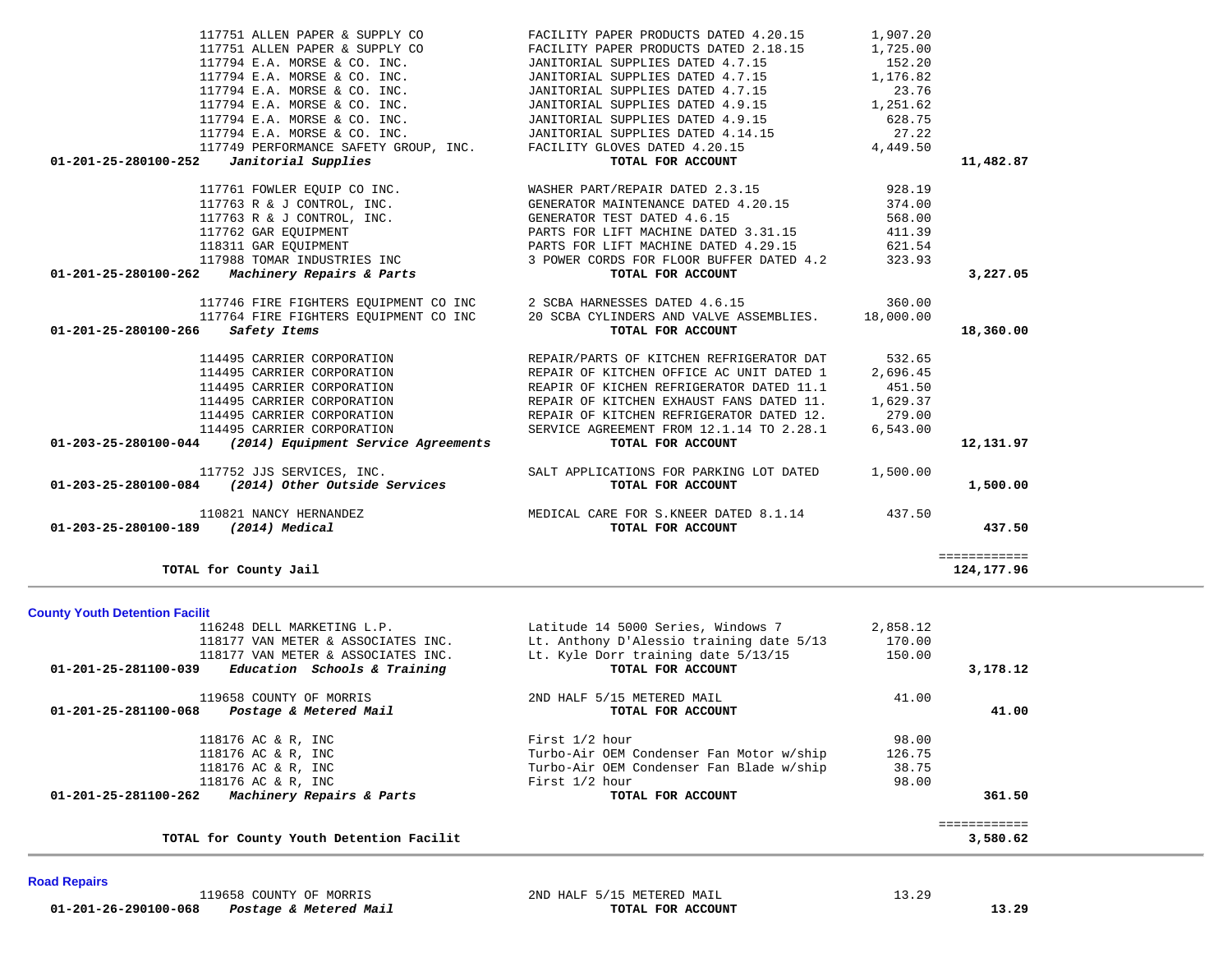| 119697 NATIONAL FUEL OIL INC.<br>01-201-26-290100-140<br>Gas Purchases | FUEL CHARGES, ROADS, MARCH 2015<br>TOTAL FOR ACCOUNT | 4,615.69<br>4,615.69 |
|------------------------------------------------------------------------|------------------------------------------------------|----------------------|
| 119394 GUY KOVALCIK                                                    | work boots per contract                              | 90.00                |
| Uniform & Clothing Allowance<br>$01 - 201 - 26 - 290100 - 207$         | TOTAL FOR ACCOUNT                                    | 90.00                |
| 118195 GREEN OUTLOOK LANDSCAPING &                                     | Vehicle Insurance Reimbursement                      | 2,000.00             |
| 118099 TOWNSHIP OF LONG HILL                                           | call outs for salting 3/20/2015                      | 450.00               |
| $01 - 201 - 26 - 290100 - 228$<br>Contracted Snow/Ice Removal          | TOTAL FOR ACCOUNT                                    | 2,450.00             |
| 116751 MORTON SALT, INC.                                               | Wharton Garage Order #5100705835                     | 28,704.52            |
| $01 - 201 - 26 - 290100 - 242$<br>Snow Removal & Ice Control           | TOTAL FOR ACCOUNT                                    | 28,704.52            |
|                                                                        |                                                      |                      |
| TOTAL for Road Repairs                                                 |                                                      | 35,873.50            |

# **Bridges and Culverts**

**Buildings & Grounds** 

| 118183 PARK UNION BUILDING                           | Drywall & Sheet Rock                     | 167.68   |          |
|------------------------------------------------------|------------------------------------------|----------|----------|
| 01-201-26-292100-233<br>Lumber                       | TOTAL FOR ACCOUNT                        |          | 167.68   |
| 117826 SHERWIN WILLIAMS                              | 1 Gallon B54W151 IND URE ALK EX WHT - Sl | 59.19    |          |
| 117826 SHERWIN WILLIAMS                              | brushes $\&$ Gloss blk                   | 22.70    |          |
| 117826 SHERWIN WILLIAMS                              | Gallon of B54W151 Slate Grey             | 59.19    |          |
| 117826 SHERWIN WILLIAMS                              | brushes & ltx paint                      | 16.91    |          |
| $01 - 201 - 26 - 292100 - 234$<br>Paint              | TOTAL FOR ACCOUNT                        |          | 157.99   |
| 117036 COUNTY WELDING SUPPLY CO                      | UN1072 Oxygen Compressed 2.2, CWS 251 CF | 21.50    |          |
| 117300 COUNTY WELDING SUPPLY CO                      | CWS 125 CF ArgonCWS 125 AR/CO2 75/25CWS  | 35.40    |          |
| 01-201-26-292100-248<br>Welding-Oxygen-Acetylene Etc | TOTAL FOR ACCOUNT                        |          | 56.90    |
| 118076 CABLEVISION                                   | Acct# 07876-592415-01-2 Cable Service fo | 1,061.20 |          |
| $01 - 201 - 26 - 292100 - 259$<br>Equipment Rental   | TOTAL FOR ACCOUNT                        |          | 1,061.20 |
|                                                      |                                          |          |          |
| TOTAL for Bridges and Culverts                       |                                          |          | 1,443.77 |

| 118324 AC & R, INC                                          | WO75060/ RE: A&R/ 04-30-15                    | 4,552.10 |           |
|-------------------------------------------------------------|-----------------------------------------------|----------|-----------|
| 117755 FOLEY, INC.                                          | RE: OEM - GENERATOR REPAIR/ 02-12-15          | 1,771.00 |           |
| 117755 FOLEY, INC.                                          | RE: OEM - GEN 1 OUARTERLY INSPECTION/ 03      | 213.50   |           |
| 117755 FOLEY, INC.                                          | RE: OEM - GEN 2 OUARTERLY INSPECTION/ 03      | 213.50   |           |
| 117757 FOLEY, INC.                                          | RE: OEM - REPAIR GEN 1 AND GEN 2 AS PER       | 3,538.04 |           |
| 01-201-26-310100-044<br><i>Equipment Service Agreements</i> | TOTAL FOR ACCOUNT                             |          | 10,288.14 |
| 119175 OFFICE CONCEPTS GROUP, INC. RE: B&G/ 05-20-15        |                                               | 105.97   |           |
| 118977 OFFICE CONCEPTS GROUP, INC. RE: B&G/ 05-04-15        |                                               | 224.90   |           |
| $01-201-26-310100-058$ Office Supplies & Stationery         | TOTAL FOR ACCOUNT                             |          | 330.87    |
| 118394 LAZ PARKING                                          | 590803109/ JUROR PKG - APRIL 2015/ DATED      | 5,756.50 |           |
| 01-201-26-310100-062 Parking Lot Rental                     | TOTAL FOR ACCOUNT                             |          | 5,756.50  |
| 118296 ALL COUNTY RENTAL CENTER                             | WO74979/ RE: B&G/ 04-13-15                    | 85.60    |           |
| 118296 ALL COUNTY RENTAL CENTER                             | WO75056/ RE: A&R/04-21-15                     | 124.63   |           |
| 117051 CLIFTON ELEVATOR SERVICE CO INC                      | $RE: A & R BLDG - COURT ST - (4) CAR(S)$      | 1,472.00 |           |
| 117051 CLIFTON ELEVATOR SERVICE CO INC                      | $RE: CH - ANN ST - (3) CAR(S)$                | 978.00   |           |
| 117051 CLIFTON ELEVATOR SERVICE CO INC                      | RE: SCHUYLER ANNEX - 30 SCHUYLER - (2) C      | 600.00   |           |
| 117051 CLIFTON ELEVATOR SERVICE CO INC                      | RE: LIBRARY - 30 E. HANOVER - $(1)$ CAR $(S)$ | 245.00   |           |
| 117051 CLIFTON ELEVATOR SERVICE CO INC                      | RE: CAC COMPLEX - 1 MEDICAL DR - (1) CA       | 245.00   |           |
| 117051 CLIFTON ELEVATOR SERVICE CO INC                      | $RE: SEU - 102 RAYNOR RD - (1) CAR(S)$        | 245.00   |           |
| 117051 CLIFTON ELEVATOR SERVICE CO INC                      | RE: HUMAN SERVICES - 340 W. HANOVER - (2)     | 580.00   |           |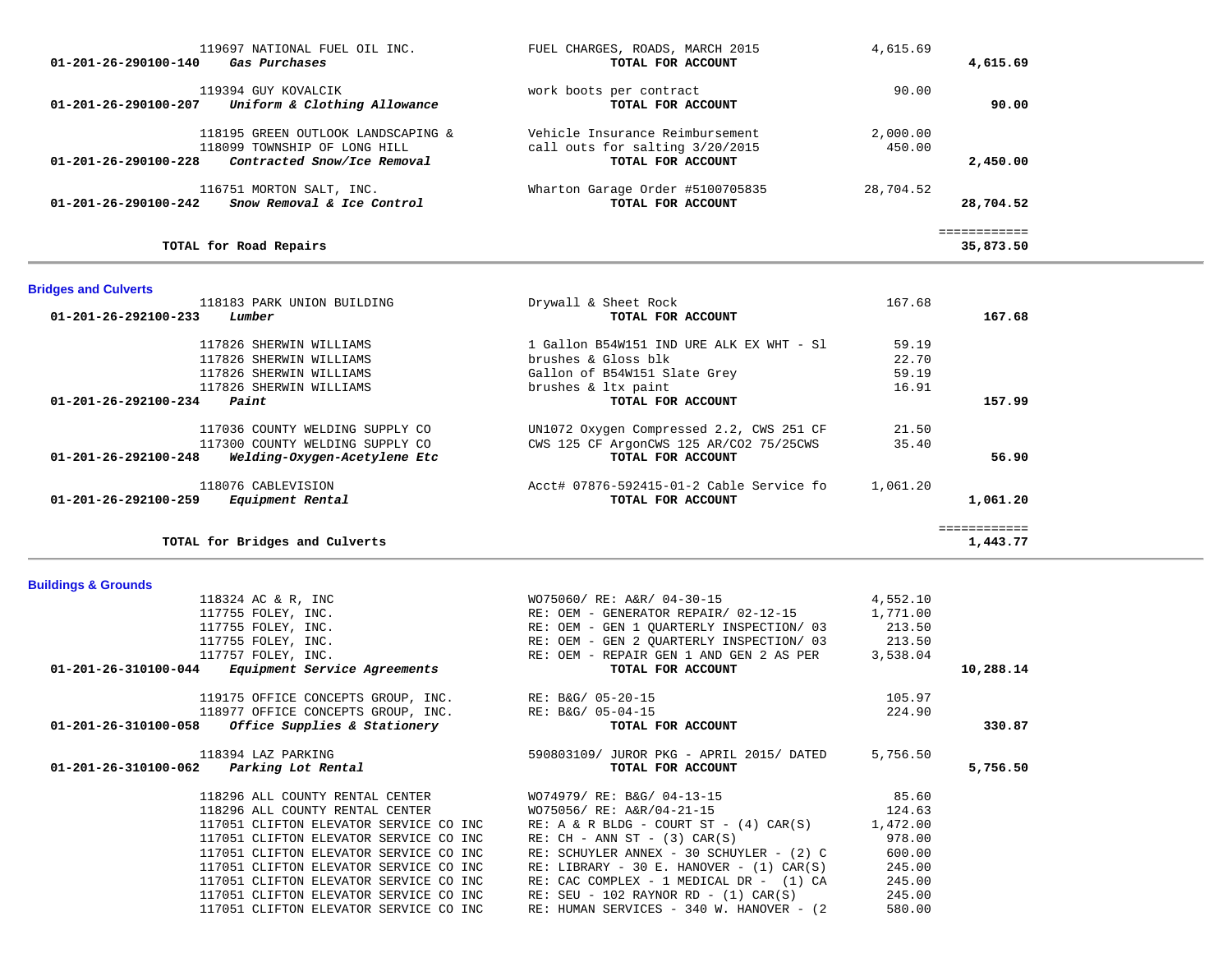| 117051 CLIFTON ELEVATOR SERVICE CO INC<br>117051 CLIFTON ELEVATOR SERVICE CO INC<br>117051 CLIFTON ELEVATOR SERVICE CO INC<br>117051 CLIFTON ELEVATOR SERVICE CO INC<br>117051 CLIFTON ELEVATOR SERVICE CO INC<br>118141 TREASURER, STAT |                                                                                                                                                                                                                                                                                                                                                                                                                 |                   | 8,505.23  |
|------------------------------------------------------------------------------------------------------------------------------------------------------------------------------------------------------------------------------------------|-----------------------------------------------------------------------------------------------------------------------------------------------------------------------------------------------------------------------------------------------------------------------------------------------------------------------------------------------------------------------------------------------------------------|-------------------|-----------|
|                                                                                                                                                                                                                                          |                                                                                                                                                                                                                                                                                                                                                                                                                 |                   | 137.51    |
|                                                                                                                                                                                                                                          |                                                                                                                                                                                                                                                                                                                                                                                                                 |                   | 95.00     |
| 118825 MORRIS COUNTY MUNICIPAL (100291/RE: REFUSE REMOVAL/APRIL 2015/ 600.11<br>115201 MORRIS COUNTY MUNICIPAL (100055/WASTE COLLECTION - FEBRUARY 2015 5,545.33<br>115201 MORRIS COUNTY MUNICIPAL (100055/TIPPING FEES - FEBRUARY       |                                                                                                                                                                                                                                                                                                                                                                                                                 |                   | 15,163.45 |
|                                                                                                                                                                                                                                          |                                                                                                                                                                                                                                                                                                                                                                                                                 |                   | 721.56    |
|                                                                                                                                                                                                                                          |                                                                                                                                                                                                                                                                                                                                                                                                                 |                   | 180.00    |
|                                                                                                                                                                                                                                          |                                                                                                                                                                                                                                                                                                                                                                                                                 |                   |           |
|                                                                                                                                                                                                                                          |                                                                                                                                                                                                                                                                                                                                                                                                                 |                   |           |
|                                                                                                                                                                                                                                          |                                                                                                                                                                                                                                                                                                                                                                                                                 |                   |           |
| $01 - 201 - 26 - 310100 - 223$ Building Repairs                                                                                                                                                                                          | $\begin{array}{lllllllllllllll} \text{118554 COUNTY CONCRETE CORP.} & \text{RE: CH/ 05-02-15} & & & & & 83.25 \\ \text{118554 COUNTY CONCRETE CORP.} & \text{RE: CH/ 05-02-15} & & & & -31.35 \\ \text{118396 MORRIS BRICK AND STONE CO.} & & & & & & \text{WO75070/ RE: RE: MAPS TRAILER/ 04-02-15} & & & & & 89.85 \\ \text{Building Repairs} & & & & & & & \text{TOTAL FOR ACCOUNT} & & & & & 89.85 \\ \end$ |                   | 141.75    |
|                                                                                                                                                                                                                                          |                                                                                                                                                                                                                                                                                                                                                                                                                 |                   |           |
|                                                                                                                                                                                                                                          |                                                                                                                                                                                                                                                                                                                                                                                                                 |                   |           |
|                                                                                                                                                                                                                                          |                                                                                                                                                                                                                                                                                                                                                                                                                 |                   |           |
|                                                                                                                                                                                                                                          |                                                                                                                                                                                                                                                                                                                                                                                                                 |                   |           |
|                                                                                                                                                                                                                                          |                                                                                                                                                                                                                                                                                                                                                                                                                 |                   |           |
|                                                                                                                                                                                                                                          |                                                                                                                                                                                                                                                                                                                                                                                                                 |                   |           |
|                                                                                                                                                                                                                                          |                                                                                                                                                                                                                                                                                                                                                                                                                 |                   |           |
|                                                                                                                                                                                                                                          |                                                                                                                                                                                                                                                                                                                                                                                                                 |                   |           |
|                                                                                                                                                                                                                                          |                                                                                                                                                                                                                                                                                                                                                                                                                 |                   |           |
|                                                                                                                                                                                                                                          |                                                                                                                                                                                                                                                                                                                                                                                                                 |                   |           |
|                                                                                                                                                                                                                                          |                                                                                                                                                                                                                                                                                                                                                                                                                 |                   |           |
|                                                                                                                                                                                                                                          |                                                                                                                                                                                                                                                                                                                                                                                                                 |                   |           |
|                                                                                                                                                                                                                                          |                                                                                                                                                                                                                                                                                                                                                                                                                 |                   |           |
|                                                                                                                                                                                                                                          |                                                                                                                                                                                                                                                                                                                                                                                                                 |                   |           |
|                                                                                                                                                                                                                                          |                                                                                                                                                                                                                                                                                                                                                                                                                 |                   |           |
|                                                                                                                                                                                                                                          |                                                                                                                                                                                                                                                                                                                                                                                                                 |                   |           |
| 118279 RICCIARDI BROTHERS OF<br>118279 RICCIARDI BROTHERS OF                                                                                                                                                                             | WO74987/ RE: B&G/ 04-28-15<br>WO74987/ RE: B&G/ 04-29-15                                                                                                                                                                                                                                                                                                                                                        | 29.99<br>72.60    |           |
| 118279 RICCIARDI BROTHERS OF                                                                                                                                                                                                             | WO74661/ RE: CREDIT MEMO/ 04-07-15                                                                                                                                                                                                                                                                                                                                                                              | $-87.40$          |           |
| 118279 RICCIARDI BROTHERS OF                                                                                                                                                                                                             | WO74288/ RE: B&G/ 01-06-15                                                                                                                                                                                                                                                                                                                                                                                      | 61.28             |           |
| 01-201-26-310100-234<br>Paint                                                                                                                                                                                                            | TOTAL FOR ACCOUNT                                                                                                                                                                                                                                                                                                                                                                                               |                   | 1,953.96  |
|                                                                                                                                                                                                                                          |                                                                                                                                                                                                                                                                                                                                                                                                                 |                   |           |
| 118397 GENERAL PLUMBING SUPPLY INC.                                                                                                                                                                                                      | WO74297/ RE: MED EXAMINER/ 04-23-15                                                                                                                                                                                                                                                                                                                                                                             | 931.73            |           |
| 118397 GENERAL PLUMBING SUPPLY INC.<br>118275 GENERAL PLUMBING SUPPLY INC.                                                                                                                                                               | WO74861/ RE: HEALTH MGMT/ 04-24-15<br>WO74861/ RE: HEALTH MGMT/ 04-14-15                                                                                                                                                                                                                                                                                                                                        | 47.01<br>2,870.07 |           |
| 118275 GENERAL PLUMBING SUPPLY INC.                                                                                                                                                                                                      | WO74964/ RE: SHERIFF/ 04-09-15                                                                                                                                                                                                                                                                                                                                                                                  | 140.65            |           |
| 118275 GENERAL PLUMBING SUPPLY INC.                                                                                                                                                                                                      | WO74922/ RE: B&G/ 04-13-15                                                                                                                                                                                                                                                                                                                                                                                      | 136.79            |           |
| 118275 GENERAL PLUMBING SUPPLY INC.                                                                                                                                                                                                      | WO74922/ RE: B&G/M 04-15-15                                                                                                                                                                                                                                                                                                                                                                                     | 72.50             |           |
| 118275 GENERAL PLUMBING SUPPLY INC.                                                                                                                                                                                                      | WO73166/ RE: B&G/ 04-21-15                                                                                                                                                                                                                                                                                                                                                                                      | 1,292.98          |           |
| 118275 GENERAL PLUMBING SUPPLY INC.                                                                                                                                                                                                      | WO74922/ RE: B&G/ 04-21-15                                                                                                                                                                                                                                                                                                                                                                                      | 62.27             |           |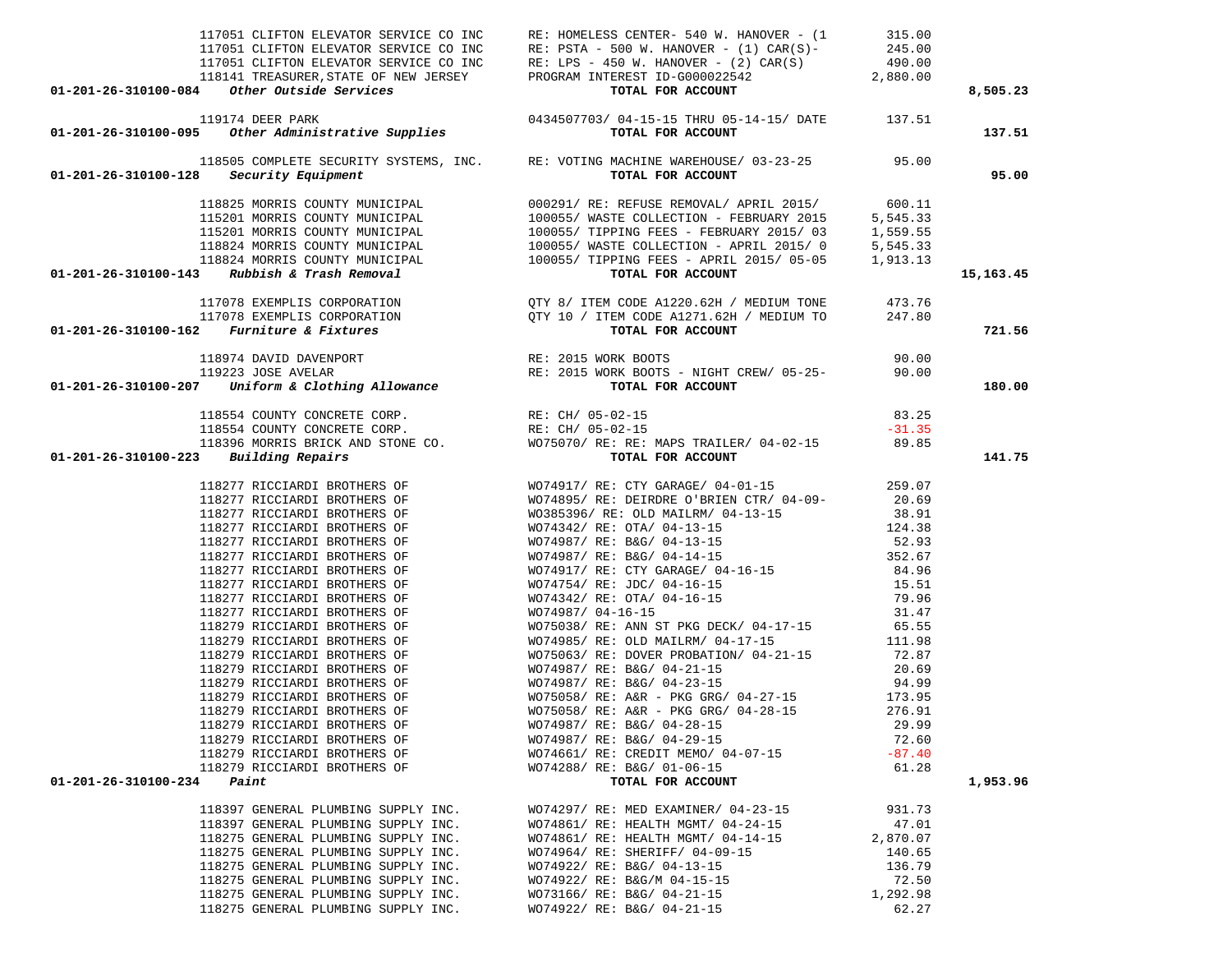| 118553 GRAINGER                                    | WO74859/ RE: B&G/ 05-05-15               | 468.91 |
|----------------------------------------------------|------------------------------------------|--------|
| 118325 GRAINGER                                    | WO75023/ RE: B&G/ 04-23-15               | 50.74  |
| 118325 GRAINGER                                    | WO74757/ RE: PSTA/ 04-27-15              | 107.92 |
| 118325 GRAINGER                                    | $WO75074/RE: BRIDGES/ 04-21-15$          | 270.38 |
| 118308 MORRISTOWN LUMBER &                         | WO74888/ RE: LAW & PUB SAFETY/ 04-01-15  | 29.98  |
| 118308 MORRISTOWN LUMBER &                         | WO74963/ RE: NEW MAIL RM/ 04-08-15       | 28.97  |
| 118308 MORRISTOWN LUMBER &                         | WO74963/ RE: NEW MAIL RM/ 04-22-15       | 6.99   |
| 118308 MORRISTOWN LUMBER &                         | WO74922/ RE: B&G/ 04-23-15               | 39.96  |
| 118308 MORRISTOWN LUMBER &                         | WO75102/ RE: CH/ 04-29-15                | 28.46  |
| 118308 MORRISTOWN LUMBER &                         | WO74963/ RE: NEW MAIL RM/ 04-21-15       | 147.12 |
| 118322 MOE DISTRIBUTORS INC.                       | WO74963/ RE: CH - OLD MAILROOM/ 04-22-15 | 11.44  |
| 118977 OFFICE CONCEPTS GROUP, INC.                 | RE: SHERIFF/ 05-11-15                    | 733.50 |
| 118549 SHEAFFER SUPPLY, INC.                       | WO75187/ RE: CH/ 5/6/15                  | 90.36  |
| Bldg Maintenance Supplies<br>01-201-26-310100-249  | TOTAL FOR ACCOUNT                        |        |
| 118325 GRAINGER                                    | WO75023/ RE: B&G/ 04-17-15               | 299.36 |
| 118295 HANOVER FLORAL CO.                          | WO751239/ RE: CH COMPLEX/ 04-29-15       | 288.75 |
| $01-201-26-310100-251$ Ground Maintenance Supplies | TOTAL FOR ACCOUNT                        |        |
|                                                    |                                          |        |

| 01-201-26-310100-242 | Snow Removal & Ice Control |  |
|----------------------|----------------------------|--|

|                                                        | 118308 MORRISTOWN LUMBER & |  |
|--------------------------------------------------------|----------------------------|--|
| $-26-310100-239$ Small Tools                           |                            |  |
|                                                        | 118883 JJS SERVICES, INC.  |  |
|                                                        | 118883 JJS SERVICES, INC.  |  |
|                                                        | 118883 JJS SERVICES, INC.  |  |
|                                                        | 118883 JJS SERVICES, INC.  |  |
|                                                        | 118883 JJS SERVICES, INC.  |  |
|                                                        | 118883 JJS SERVICES, INC.  |  |
|                                                        | 118882 JJS SERVICES, INC.  |  |
|                                                        | 118882 JJS SERVICES, INC.  |  |
|                                                        | 118882 JJS SERVICES, INC.  |  |
|                                                        | 118882 JJS SERVICES, INC.  |  |
|                                                        | 118882 JJS SERVICES, INC.  |  |
| 118882 JJS SERVICES, INC.                              |                            |  |
| 118854 JJS SERVICES, INC.<br>118854 JJS SERVICES, INC. |                            |  |
|                                                        |                            |  |
| 118854 JJS SERVICES, INC.<br>118854 JJS SERVICES, INC. |                            |  |
|                                                        | 118854 JJS SERVICES, INC.  |  |
|                                                        | 118854 JJS SERVICES, INC.  |  |
|                                                        | 118854 JJS SERVICES, INC.  |  |
|                                                        | 118854 JJS SERVICES, INC.  |  |
|                                                        | 118854 JJS SERVICES, INC.  |  |
|                                                        | 118854 JJS SERVICES, INC.  |  |
| 118854 JJS SERVICES, INC.                              |                            |  |
| -26-310100-242 Snow Removal & Ice Control              |                            |  |

|                      | TTACA MARTIN TAN |                    |
|----------------------|------------------|--------------------|
| 01-201-26-310100-239 |                  | <i>Small Tools</i> |

|  | 118325 GRAINGER            |  |  |
|--|----------------------------|--|--|
|  | 118325 GRAINGER            |  |  |
|  | 118325 GRAINGER            |  |  |
|  | 118308 MORRISTOWN LUMBER & |  |  |
|  | 118308 MORRISTOWN LUMBER   |  |  |

|                     |                       | 118728 KLEIZA ENTERPRISES INC | WO75 |
|---------------------|-----------------------|-------------------------------|------|
| 1-201-26-310100-235 | <i>Pipes - Others</i> |                               |      |

|                      | 118322 MOE DISTRIBUTORS INC.       | $WO74963/RE: CH - OLD MAILROOM/ 04-22-15$ | 11.44  |          |
|----------------------|------------------------------------|-------------------------------------------|--------|----------|
|                      | 118977 OFFICE CONCEPTS GROUP, INC. | RE: SHERIFF/ 05-11-15                     | 733.50 |          |
|                      | 118549 SHEAFFER SUPPLY, INC.       | WO75187/ RE: CH/ 5/6/15                   | 90.36  |          |
| 01-201-26-310100-249 | Bldg Maintenance Supplies          | TOTAL FOR ACCOUNT                         |        | 5,987.89 |
|                      | 118325 GRAINGER                    | WO75023/ RE: B&G/ 04-17-15                | 299.36 |          |
|                      | 118295 HANOVER FLORAL CO.          | WO751239/ RE: CH COMPLEX/ 04-29-15        | 288.75 |          |
| 01-201-26-310100-251 | Ground Maintenance Supplies        | TOTAL FOR ACCOUNT                         |        | 588.11   |
|                      |                                    |                                           |        |          |

| $01-201-26-310100-242$ Snow Removal & Ice Control | TOTAL FOR ACCOUNT                                                         | 169,644.62 |
|---------------------------------------------------|---------------------------------------------------------------------------|------------|
| 118282 BAYWAY LUMBER                              | WO75117/ RE: DAYTOP/ 04-29-15                                             | 856.52     |
|                                                   | 118944 CHEROKEE GLASS INC WO75249/ RE:CTY LIBRARY/ 05-18-15               | 560.00     |
| 118551 CHEROKEE GLASS INC                         | WO:75248 / ROAD DEPT/ 5/13/15                                             | 325.00     |
|                                                   | 118495 FASTENAL COMPANY 600 WOT5117/ RE: DAYTOP/ 04-27-15 208.00          |            |
| 118553 GRAINGER                                   | WO75178/ RE: VETERANS AFFAIRS/ 05-05-15 137.70                            |            |
| 118553 GRAINGER                                   |                                                                           |            |
| 118553 GRAINGER                                   | WO74859/ RE: B&G/ 05-05-15                                                |            |
| 118553 GRAINGER                                   | WO74859/ RE: B&G/ 05-05-15                                                | 28.24      |
| 118553 GRAINGER                                   | WO74859/ RE: B&G/ 05-05-15                                                | 468.91     |
| 118325 GRAINGER                                   | WO75023/ RE: B&G/ 04-23-15                                                | 50.74      |
| 118325 GRAINGER                                   | WO74757/ RE: PSTA/ 04-27-15                                               | 107.92     |
| 118325 GRAINGER                                   | WO75074/ RE: BRIDGES/ 04-21-15                                            | 270.38     |
|                                                   | 118308 MORRISTOWN LUMBER & WO74888/ RE: LAW & PUB SAFETY/ 04-01-15 29.98  |            |
|                                                   | 118308 MORRISTOWN LUMBER & WO74963/RE: NEW MAIL RM/04-08-15 28.97         |            |
|                                                   | 118308 MORRISTOWN LUMBER & WO74963/ RE: NEW MAIL RM/ 04-22-15 6.99        |            |
|                                                   | 118308 MORRISTOWN LUMBER & WO74922/ RE: B&G/ 04-23-15 39.96               |            |
|                                                   | 118308 MORRISTOWN LUMBER & WO75102/RE: CH/ 04-29-15 28.46                 |            |
|                                                   | 118308 MORRISTOWN LUMBER & WO74963/RE: NEW MAIL RM/ 04-21-15              | 147.12     |
|                                                   | 118322 MOE DISTRIBUTORS INC. WO74963/RE: CH - OLD MAILROOM/04-22-15 11.44 |            |
|                                                   | 118977 OFFICE CONCEPTS GROUP, INC. RE: SHERIFF/ 05-11-15                  | 733.50     |
|                                                   | 118549 SHEAFFER SUPPLY, INC. WO75187/ RE: CH/ 5/6/15                      | 90.36      |
| 01-201-26-310100-249 Bldg Maintenance Supplies    | TOTAL FOR ACCOUNT                                                         | 5,987.89   |

|                           | 118883 JJS SERVICES, INC. | RE: HILL - SNOW PLOWING & ICE REMOVAL/ 0 | 4,875.00  |
|---------------------------|---------------------------|------------------------------------------|-----------|
| 118883 JJS SERVICES, INC. |                           | RE: HILL - SNOW PLOWING & ICE REMOVAL/ 0 | 14,000.00 |
| 118883 JJS SERVICES, INC. |                           | RE: HILL - SNOW PLOWING & ICE REMOVAL/ 0 | 10,755.00 |
| 118883 JJS SERVICES, INC. |                           | RE: HILL - SNOW PLOWING & ICE REMOVAL/ 0 | 1,500.00  |
| 118883 JJS SERVICES, INC. |                           | RE: COURTHOUSE - SNOW PLOWING & ICE REMO | 6,477.32  |
| 118883 JJS SERVICES, INC. |                           | RE: COURTHOUSE - SNOW / 03-19-15/ DATED  | 2,762.30  |
| 118882 JJS SERVICES, INC. |                           | RE: LIBRARY - SNOW PLOWING & ICE REMOVAL | 23,790.00 |
| 118882 JJS SERVICES, INC. |                           | RE: LIBRARY - SNOW PLOWING & ICE REMOVAL | 14,730.00 |
| 118882 JJS SERVICES, INC. |                           | RE: LIBRARY - SNOW PLOWING & ICE REMOVAL | 10,590.00 |
|                           | 118882 JJS SERVICES, INC. | RE: LIBRARY - SNOW PLOWING & ICE REMOVAL | 7,850.00  |
| 118882 JJS SERVICES, INC. |                           | RE: LIBRARY - SNOW PLOWING & ICE REMOVAL | 4,592.50  |
| 118882 JJS SERVICES, INC. |                           | RE: LIBRARY - SNOW PLOWING & ICE REMOVAL | 1,475.00  |
|                           | 118854 JJS SERVICES, INC. | RE: CENTRAL AVE - SNOW PLOWING & ICE REM | 6,765.00  |
| 118854 JJS SERVICES, INC. |                           | RE: CENTRAL AVE - SNOW PLOWING & ICE REM | 15,125.00 |
| 118854 JJS SERVICES, INC. |                           | RE: CENTRAL AVE - SNOW PLOWING & ICE REM | 9,770.00  |
| 118854 JJS SERVICES, INC. |                           | RE: CENTRAL AVE - SNOW PLOWING & ICE REM | 10,097.50 |
| 118854 JJS SERVICES, INC. |                           | RE: CENTRAL AVE - SNOW PLOWING & ICE REM | 4,070.00  |
| 118854 JJS SERVICES, INC. |                           | RE: CENTRAL AVE - SNOW PLOWING & ICE REM | 720.00    |
| 118854 JJS SERVICES, INC. |                           | RE: COURTHOUSE - SNOW REMOVAL/ 01-24-15  | 3,250.00  |
| 118854 JJS SERVICES, INC. |                           | RE: COURTHOUSE - SNOW REMOVAL/ 02-02-15  | 7,675.00  |
| 118854 JJS SERVICES, INC. |                           | RE: COURTHOUSE - SNOW REMOVAL/ 02-22-15  | 4,875.00  |
| 118854 JJS SERVICES, INC. |                           | RE: COURTHOUSE - SNOW REMOVAL/ 03-03-15  | 3,900.00  |
|                           |                           |                                          |           |

| 118275 GENERAL PLUMBING SUPPLY INC.           | WO74861/ RE: HEALTH MGMT/ 03-03-15     | 201.39 |          |
|-----------------------------------------------|----------------------------------------|--------|----------|
| 118275 GENERAL PLUMBING SUPPLY INC.           | WO74922/ RE: B&G/ 04-22-15             | 40.05  |          |
| 118275 GENERAL PLUMBING SUPPLY INC.           | WO74922/ RE: B&G/ 04-29-15             | 255.60 |          |
| 118728 KLEIZA ENTERPRISES INC                 | WO75256/RE: YOUTH SHELTER & PSTA/04-28 | 300.00 |          |
| 01-201-26-310100-235<br><i>Pipes - Others</i> | TOTAL FOR ACCOUNT                      |        | 6,351.04 |
| 118325 GRAINGER                               | WO75037/ RE: SM TOOLS/ 04-29-15        | 481.26 |          |
| 118325 GRAINGER                               | WO75035/ RE: SM TOOLS/ 04-27-15        | 216.00 |          |
| 118325 GRAINGER                               | WO75035/ RE: SM TOOLS/ 04-27-15        | 242.60 |          |
| 118308 MORRISTOWN LUMBER &                    | WO75002/ RE: JDC/ 04-16-15             | 16.99  |          |
| 118308 MORRISTOWN LUMBER &                    | WO75144/ RE: PSTA/ 04-30-15            | 72.80  |          |
| <i>Small Tools</i><br>01-201-26-310100-239    | TOTAL FOR ACCOUNT                      |        | 1,029.65 |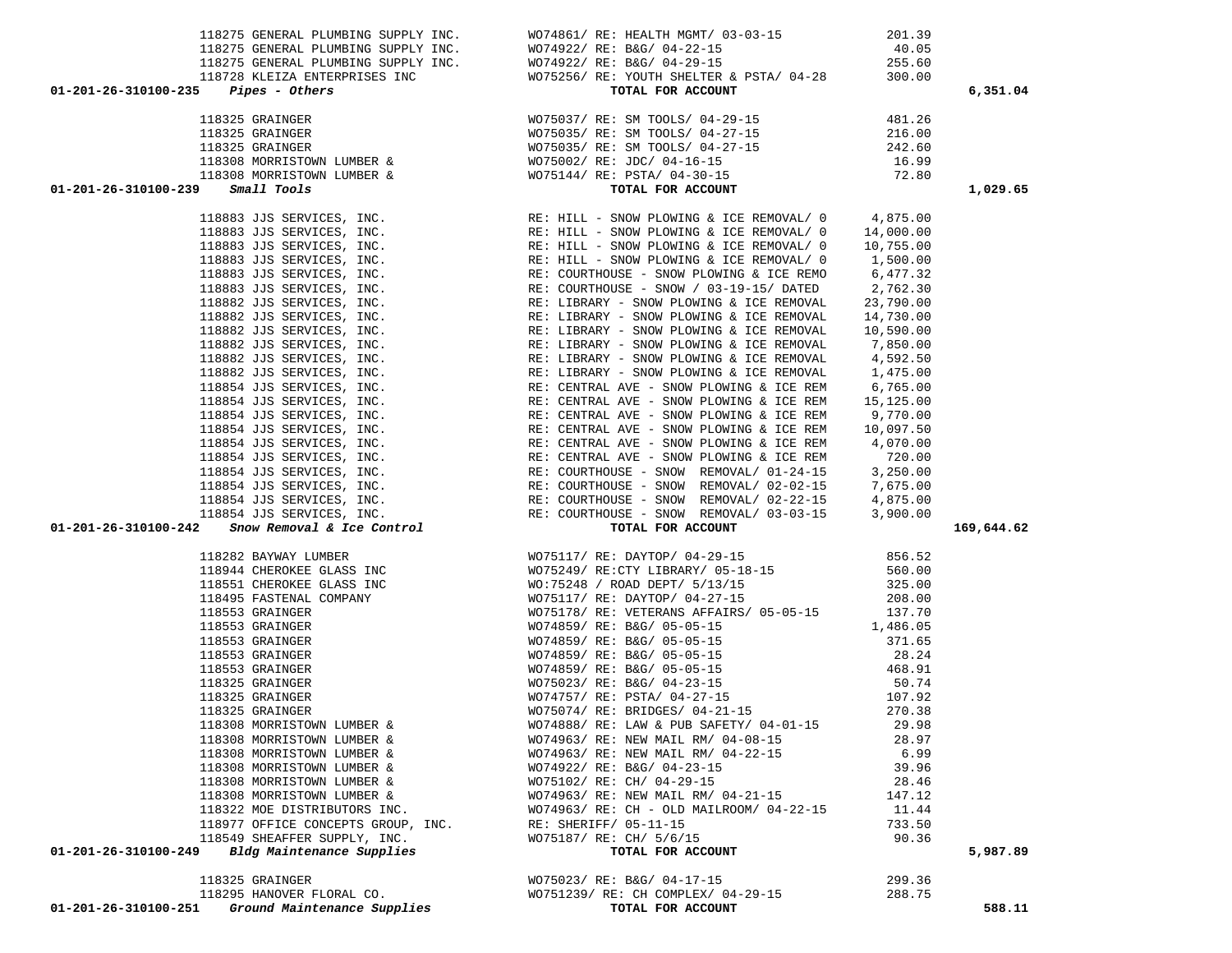| TOTAL for Buildings & Grounds                         |                                          |          | 234,085.12 |
|-------------------------------------------------------|------------------------------------------|----------|------------|
| <b>Motor Services Center</b>                          |                                          |          |            |
| 118210 BOONTON AUTO PARTS                             | SUPER FAST URET                          | 33.62    |            |
| 118210 BOONTON AUTO PARTS                             | SEAM SEALER, WSTRIP BLK                  | 92.55    |            |
| 118216 GRAINGER                                       | ENCLOSURE                                | 197.80   |            |
| 118222 MSC INDUSTRIAL SUPPLY CO.                      | MASK, HEX DRESSER                        | 85.07    |            |
| 118222 MSC INDUSTRIAL SUPPLY CO.                      | GATE LATCH                               | 24.22    |            |
| 118222 MSC INDUSTRIAL SUPPLY CO.                      | MISC TOOLS                               | 183.06   |            |
| 117722 MSC INDUSTRIAL SUPPLY CO.                      | CABINET                                  | 120.24   |            |
| 117722 MSC INDUSTRIAL SUPPLY CO.                      | BUMPER                                   | 23.19    |            |
| 117722 MSC INDUSTRIAL SUPPLY CO.                      | HEAT SHRINK                              | 100.85   |            |
| 117722 MSC INDUSTRIAL SUPPLY CO.                      | LKEY, DISC, LOCKNUT, CAP SCREW           | 317.70   |            |
| 119317 MARK CARTER                                    | NJ MOTOR VEHICLE COMMISSION - 2 TITLES   | 120.00   |            |
| 119317 MARK CARTER                                    | NJ EMISSIONS PROGRAM                     | 41.08    |            |
| 117729 SGS TESTCOM INC                                | MONTHLY INSPECTION MAINTENANCE - APRIL 2 | 189.41   |            |
| 119048 MUNICIPAL CAPITAL CORP                         | LEASE ON COPIER                          | 151.52   |            |
| 119048 MUNICIPAL CAPITAL CORP                         | LEASE ON COPIER                          | 792.55   |            |
| 01-201-26-315100-098<br>Other Operating&Repair Supply | TOTAL FOR ACCOUNT                        |          | 2,472.86   |
| 117693 AMERICAN WEAR INC.                             | Uniforms and Mat Rental                  | 230.39   |            |
| 117693 AMERICAN WEAR INC.                             | Uniforms and Mat Rental                  | 175.60   |            |
| 118206 AMERICAN WEAR INC.                             | Uniforms and Mat Rental                  | 502.38   |            |
| 118206 AMERICAN WEAR INC.                             | Uniforms and Mat Rental                  | 183.59   |            |
| 119316 DAN CARTER                                     | WORK BOOTS PER CONTRACT                  | 90.00    |            |
| 01-201-26-315100-207 Uniform & Clothing Allowance     | TOTAL FOR ACCOUNT                        |          | 1,181.96   |
| 118211 DAVID WEBER OIL COMPANY                        | MOBIL AERO HFA 5 GL PL                   | 84.00    |            |
| 118211 DAVID WEBER OIL COMPANY                        | 32 A/W HYDRAULIC OIL 55 GL DR            | 1,058.40 |            |
| 01-201-26-315100-232 Lubricants & Anti Freeze         | TOTAL FOR ACCOUNT                        |          | 1,142.40   |
| 118218 INTER CITY TIRE                                | TIRES                                    | 669.18   |            |
| 118256 STS TIRE & AUTO CENTERS                        | TIRES                                    | 248.68   |            |
| 118256 STS TIRE & AUTO CENTERS                        | TIRES                                    | 866.60   |            |
| 118256 STS TIRE & AUTO CENTERS                        | TIRES                                    | 233.70   |            |
| 118256 STS TIRE & AUTO CENTERS                        | TIRES                                    | 206.68   |            |
| 118256 STS TIRE & AUTO CENTERS                        | TIRES                                    | 445.08   |            |
| 01-201-26-315100-245<br>Tires                         | TOTAL FOR ACCOUNT                        |          | 2,669.92   |
| 118231 PRAXAIR DISTRIBUTION                           | CYLINDER RENTAL                          | 299.70   |            |
| 01-201-26-315100-248<br>Welding-Oxygen-Acetylene Etc  | TOTAL FOR ACCOUNT                        |          | 299.70     |
|                                                       |                                          |          |            |

| 119447 CALICO INDUSTRIES, INC.<br>118496 TOMAR INDUSTRIES INC<br>Janitorial Supplies<br>01-201-26-310100-252 | WO75280/ RE: B&G - HILL/ 05-21-15<br>WO75154/RE: JANITORIAL - PER QUOTE# Q01<br>TOTAL FOR ACCOUNT | 67.70<br>1,234.20 | 1,301.90 |
|--------------------------------------------------------------------------------------------------------------|---------------------------------------------------------------------------------------------------|-------------------|----------|
| 118897 REDMANN ELECTRIC CO., INC.<br>Machinery Repairs & Parts<br>01-201-26-310100-262                       | RE: HAZ MAT TRAILER/ 05-08-15<br>TOTAL FOR ACCOUNT                                                | 1,499.94          | 1,499.94 |
| 118266 BINSKY SERVICE LLC                                                                                    | RE: SCHUYLER/ 04-28-15                                                                            | 285.00            |          |
| 119176 JOHNSTONE SUPPLY                                                                                      | WO75200/ RE: LAW & PUB SAFETY/ 05-08-15                                                           | 648.00            |          |
| 119176 JOHNSTONE SUPPLY                                                                                      | WO75230/ RE: WARRANTS/ 05-12-15                                                                   | 34.95             |          |
| 119176 JOHNSTONE SUPPLY                                                                                      | WO75234/ RE: LEGAL SERV/ 05-12-15                                                                 | 94.82             |          |
| 119176 JOHNSTONE SUPPLY                                                                                      | WO74212/ RE: SCHUYLER/ -5-13-15                                                                   | 159.45            |          |
| 119176 JOHNSTONE SUPPLY                                                                                      | WO75244/ RE A&R/ 05-13-15                                                                         | 107.58            |          |
| 118513 NEWTON-METALLO INC                                                                                    | RE: ADMIN & RECORDS BLDG                                                                          | 3,058.00          |          |
| 01-201-26-310100-264 Heat & A/C                                                                              | TOTAL FOR ACCOUNT                                                                                 |                   | 4,387.80 |
| 118548 TURTLE & HUGHES, INC.                                                                                 | WO75184/ RE: SHERIFF'S OFFICE/ 04-14-15                                                           | 20.20             |          |
| $01 - 201 - 26 - 310100 - 265$<br>Electrical                                                                 | TOTAL FOR ACCOUNT                                                                                 |                   | 20.20    |
|                                                                                                              |                                                                                                   |                   |          |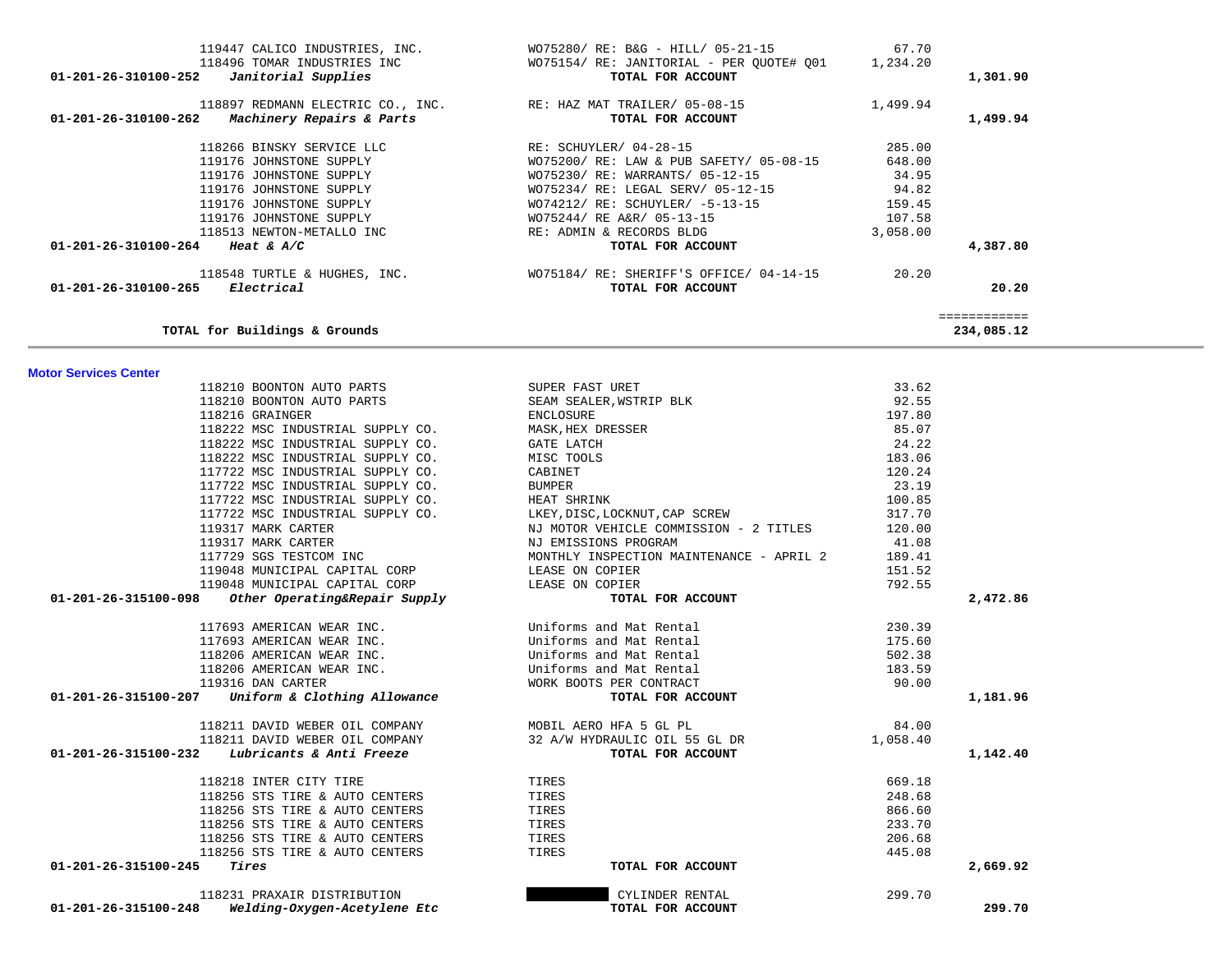|                      |                                                                                                                                                                                                                                              |                                                                                                                                                                                                                                                | 156.90 |           |
|----------------------|----------------------------------------------------------------------------------------------------------------------------------------------------------------------------------------------------------------------------------------------|------------------------------------------------------------------------------------------------------------------------------------------------------------------------------------------------------------------------------------------------|--------|-----------|
| 01-201-26-315100-252 | 118257 TOMAR INDUSTRIES INC<br>2 Janitorial Supplies<br>118205 AIR BRAKE & EQUIPMENT<br>118205 AIR BRAKE & EQUIPMENT<br>118205 AIR BRAKE & EQUIPMENT<br>118205 AIR BRAKE & EQUIPMENT<br>118205 AIR BRAKE & EQUIPMENT<br>118205 AIR BRAKE & E | X BAGS<br><b>TOTAL FOR ACCOUNT</b>                                                                                                                                                                                                             |        | 156.90    |
|                      |                                                                                                                                                                                                                                              |                                                                                                                                                                                                                                                |        |           |
|                      |                                                                                                                                                                                                                                              |                                                                                                                                                                                                                                                |        |           |
|                      |                                                                                                                                                                                                                                              |                                                                                                                                                                                                                                                |        |           |
|                      | 115562 DEJANA TRUCK EQUIPMENT OF                                                                                                                                                                                                             | CABLE 8 RVC                                                                                                                                                                                                                                    |        |           |
|                      | 118217 HOOVER TRUCK CENTERS INC                                                                                                                                                                                                              |                                                                                                                                                                                                                                                |        |           |
|                      | 118217 HOOVER TRUCK CENTERS INC                                                                                                                                                                                                              |                                                                                                                                                                                                                                                |        |           |
|                      | 118219 JESCO INC.                                                                                                                                                                                                                            |                                                                                                                                                                                                                                                |        |           |
|                      |                                                                                                                                                                                                                                              |                                                                                                                                                                                                                                                |        |           |
|                      |                                                                                                                                                                                                                                              |                                                                                                                                                                                                                                                |        |           |
|                      |                                                                                                                                                                                                                                              |                                                                                                                                                                                                                                                |        |           |
|                      |                                                                                                                                                                                                                                              |                                                                                                                                                                                                                                                |        |           |
|                      |                                                                                                                                                                                                                                              |                                                                                                                                                                                                                                                |        |           |
|                      |                                                                                                                                                                                                                                              |                                                                                                                                                                                                                                                |        |           |
|                      |                                                                                                                                                                                                                                              |                                                                                                                                                                                                                                                |        |           |
|                      |                                                                                                                                                                                                                                              |                                                                                                                                                                                                                                                |        |           |
|                      |                                                                                                                                                                                                                                              |                                                                                                                                                                                                                                                |        |           |
|                      |                                                                                                                                                                                                                                              |                                                                                                                                                                                                                                                |        |           |
|                      |                                                                                                                                                                                                                                              |                                                                                                                                                                                                                                                |        |           |
|                      |                                                                                                                                                                                                                                              |                                                                                                                                                                                                                                                |        |           |
|                      |                                                                                                                                                                                                                                              |                                                                                                                                                                                                                                                |        |           |
| 01-201-26-315100-261 |                                                                                                                                                                                                                                              | 11821) HOOPSE TRUCK CENTERS INC. (RED.), GOOD PERIMPTIC TRUCK (1971) 2012, 1972<br>118219 JESON INC., THE PROMESS CREW, ANNE PRODUCED AND THE SEARCH (1971) HONDA (494.99)<br>118279 JESON INC. ANTICHECK CENTER INC. (SPINTER PO              |        | 17,501.85 |
|                      |                                                                                                                                                                                                                                              |                                                                                                                                                                                                                                                |        |           |
|                      |                                                                                                                                                                                                                                              |                                                                                                                                                                                                                                                |        |           |
|                      |                                                                                                                                                                                                                                              |                                                                                                                                                                                                                                                |        |           |
|                      |                                                                                                                                                                                                                                              |                                                                                                                                                                                                                                                |        |           |
|                      |                                                                                                                                                                                                                                              |                                                                                                                                                                                                                                                |        |           |
|                      |                                                                                                                                                                                                                                              |                                                                                                                                                                                                                                                |        |           |
|                      |                                                                                                                                                                                                                                              |                                                                                                                                                                                                                                                |        |           |
|                      |                                                                                                                                                                                                                                              |                                                                                                                                                                                                                                                |        |           |
|                      |                                                                                                                                                                                                                                              |                                                                                                                                                                                                                                                |        |           |
|                      |                                                                                                                                                                                                                                              |                                                                                                                                                                                                                                                |        |           |
|                      |                                                                                                                                                                                                                                              |                                                                                                                                                                                                                                                |        |           |
|                      |                                                                                                                                                                                                                                              |                                                                                                                                                                                                                                                |        |           |
|                      |                                                                                                                                                                                                                                              |                                                                                                                                                                                                                                                |        |           |
|                      |                                                                                                                                                                                                                                              |                                                                                                                                                                                                                                                |        |           |
|                      |                                                                                                                                                                                                                                              |                                                                                                                                                                                                                                                |        |           |
|                      |                                                                                                                                                                                                                                              |                                                                                                                                                                                                                                                |        |           |
|                      |                                                                                                                                                                                                                                              |                                                                                                                                                                                                                                                |        |           |
|                      |                                                                                                                                                                                                                                              |                                                                                                                                                                                                                                                |        |           |
|                      |                                                                                                                                                                                                                                              | 118213 D&B AUTO SUPPLY<br>118213 D&B AUTO SUPPLY<br>118215 FLEMINGTON CHRYSLER<br>118215 FLEMINGTON CHRYSLER<br>118215 FLEMINGTON CHRYSLER<br>118215 FLEMINGTON CHRYSLER<br>118215 FLEMINGTON CHRYSLER<br>118215 FLEMINGTON CHRYSLER<br>118215 |        |           |
|                      |                                                                                                                                                                                                                                              |                                                                                                                                                                                                                                                |        |           |
|                      |                                                                                                                                                                                                                                              |                                                                                                                                                                                                                                                |        |           |
|                      |                                                                                                                                                                                                                                              |                                                                                                                                                                                                                                                |        |           |
|                      |                                                                                                                                                                                                                                              |                                                                                                                                                                                                                                                |        |           |
|                      | 118224 NIELSEN DODGE - C-J-R                                                                                                                                                                                                                 | BRAKE PADS, ROTOR                                                                                                                                                                                                                              | 291.20 |           |
|                      | 118225 PLAINSMAN AUTO SUPPLY                                                                                                                                                                                                                 | EXTRACTOR PICK, EXHAUST, PIPE, TIE ROD, FUEL                                                                                                                                                                                                   | 630.48 |           |
|                      | 118225 PLAINSMAN AUTO SUPPLY                                                                                                                                                                                                                 | RUGLYDE, CALIPER, SENSOR, BELT, EXTRACTOR PI                                                                                                                                                                                                   | 504.08 |           |
|                      | 118225 PLAINSMAN AUTO SUPPLY                                                                                                                                                                                                                 | FUEL FILTER, OIL FILTER, LUBE, SPARK PLUG, B                                                                                                                                                                                                   | 233.30 |           |
|                      | 118225 PLAINSMAN AUTO SUPPLY                                                                                                                                                                                                                 | NEW STARTER                                                                                                                                                                                                                                    | 88.29  |           |
|                      | 118225 PLAINSMAN AUTO SUPPLY                                                                                                                                                                                                                 | OIL SEAL, DISC BRAKES, PAD, TIE RODS, SHOES,                                                                                                                                                                                                   | 959.30 |           |
|                      | 118225 PLAINSMAN AUTO SUPPLY                                                                                                                                                                                                                 | BATTERY, MAXLIFE, HOOD CABLE, WASH, RIVETS, R                                                                                                                                                                                                  | 807.87 |           |
|                      | 118225 PLAINSMAN AUTO SUPPLY                                                                                                                                                                                                                 | MUD FLAP, WIPER TRANS, TENSIONER, BELT                                                                                                                                                                                                         | 113.96 |           |
|                      | 118225 PLAINSMAN AUTO SUPPLY                                                                                                                                                                                                                 | BRAKE CABLE                                                                                                                                                                                                                                    | 16.17  |           |
|                      | 118225 PLAINSMAN AUTO SUPPLY                                                                                                                                                                                                                 | BRAKE PADS, ROTOR, CALIPER, BALL JOINT, COIL                                                                                                                                                                                                   | 870.12 |           |
|                      | 118225 PLAINSMAN AUTO SUPPLY                                                                                                                                                                                                                 | FITTINGS, SHRINK TUBING                                                                                                                                                                                                                        | 42.94  |           |
|                      | 118225 PLAINSMAN AUTO SUPPLY                                                                                                                                                                                                                 | LAMP, ADAPTER, FUSE BLOCK                                                                                                                                                                                                                      | 75.36  |           |
|                      | 118225 PLAINSMAN AUTO SUPPLY                                                                                                                                                                                                                 | EXAUST GASKET                                                                                                                                                                                                                                  | 7.70   |           |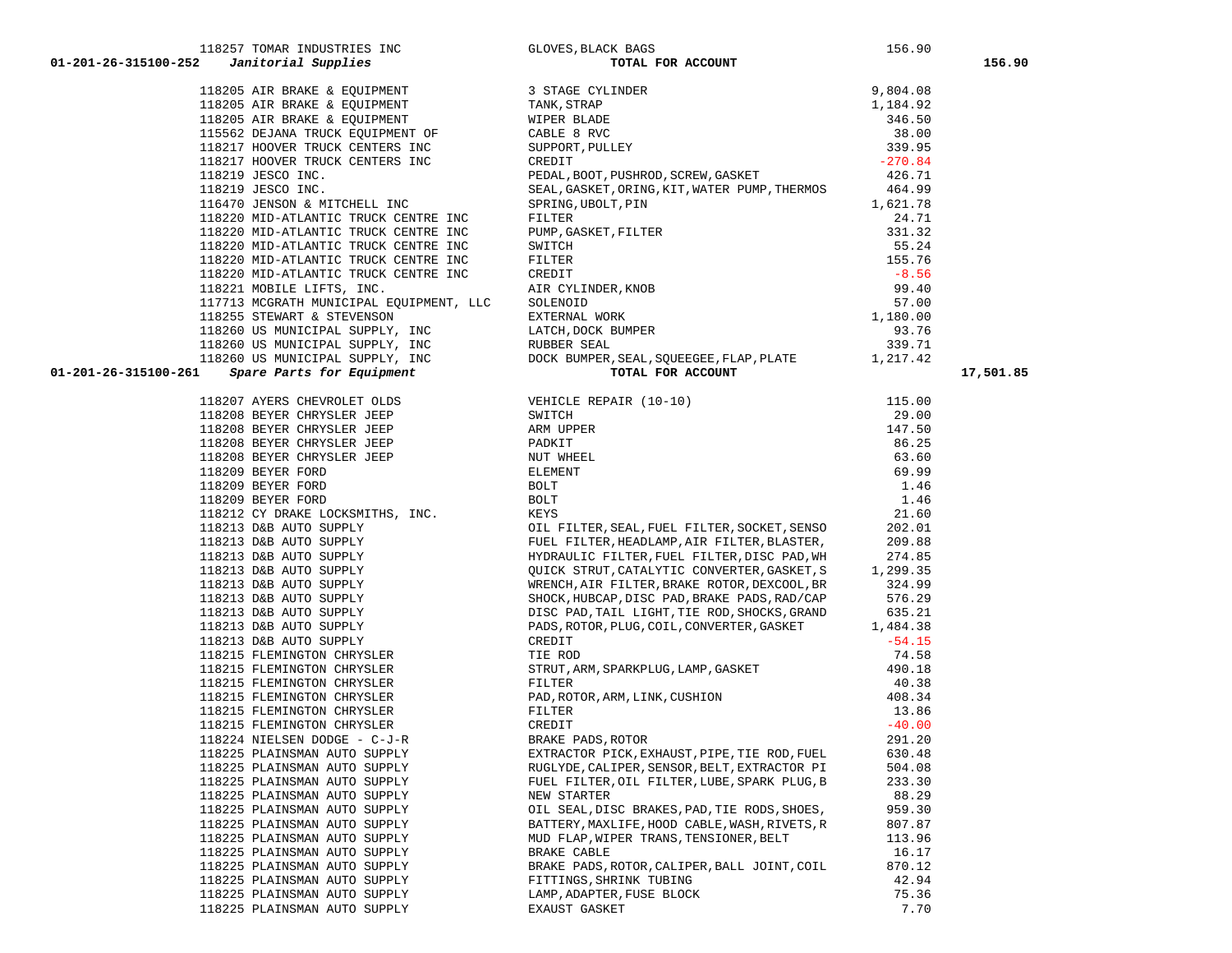| 118951 DAILY RECORD                                    | ASB-70021874 ULV Spray Notice - Insertio | 71.96    |        |
|--------------------------------------------------------|------------------------------------------|----------|--------|
| 118811 NJ ADVANCE MEDIA, LLC                           | ULV Spray Notice Insertion Date: 4-6-15  | 146.70   |        |
| 118811 NJ ADVANCE MEDIA, LLC                           | ULV Spray Notice Insertion Date 4-25-15  | 156.48   |        |
| 01-201-26-320100-051<br>Legal                          | TOTAL FOR ACCOUNT                        |          | 375.14 |
| 118629 STAPLES ADVANTAGE                               | Onyx Wall Rack 3 Hook                    | 15.80    |        |
| 118629 STAPLES ADVANTAGE                               | Apres Table Desk CHerry                  | 229.99   |        |
| 118629 STAPLES ADVANTAGE                               | P-touch tape 1/2in Blk/Clr               | 18.18    |        |
| 118629 STAPLES ADVANTAGE                               | Futura Cover Blk Ltr. size 25pk          | 21.39    |        |
| 118629 STAPLES ADVANTAGE                               | Crystal Cover Clear Ltr 25Pk             | 17.99    |        |
| 118629 STAPLES ADVANTAGE                               | HP 96 Black Ink                          | 21.19    |        |
| 118629 STAPLES ADVANTAGE                               | HP 97 Color Ink                          | 31.97    |        |
| 118629 STAPLES ADVANTAGE                               | HP 99 Photo Ink                          | 32.57    |        |
| $01-201-26-320100-058$ Office Supplies & Stationery    | TOTAL FOR ACCOUNT                        |          | 389.08 |
| 118265 FOLEY, INC.                                     | 124-2232 Coupling                        | 20.73    |        |
| 118265 FOLEY, INC.                                     | 256-3710 Coupling AS                     | 18.21    |        |
| 118265 FOLEY, INC.                                     | 122-6867 L/M Hose-IN                     | 13.95    |        |
| 118265 FOLEY, INC.                                     | 122-6867 L/M Hose-IN                     | 12.60    |        |
| 118265 FOLEY, INC.                                     | Hose A Labor                             | 30.00    |        |
| 118265 FOLEY, INC.                                     | Shipping & Handling                      | 18.47    |        |
| $01-201-26-320100-098$ Other Operating & Repair Supply | TOTAL FOR ACCOUNT                        |          | 113.96 |
| 118124 ADAPCO, INC.                                    | Altoside XR Briquets (220 briquettes per | 697.40   |        |
| 118124 ADAPCO, INC.                                    | Altoside Pellets (2X221b. case)          | 1,124.20 |        |

## **Mosquito Extermi**

| 118254 SMITH MOTOR CO., INC.                          | IGNITION TEST, SPARK PLUG                | 77.41  |             |
|-------------------------------------------------------|------------------------------------------|--------|-------------|
| 118258 TOYOTA OF MORRISTOWN                           | VEHICLE REPAIR (5-76)                    | 673.00 |             |
| <i><b>Vehicle Repairs</b></i><br>01-201-26-315100-291 | TOTAL FOR ACCOUNT                        |        | 19,671.61   |
|                                                       |                                          |        | =========== |
| TOTAL for Motor Services Center                       |                                          |        | 45,097.20   |
| <b>Mosquito Extermination</b>                         |                                          |        |             |
| 118951 DAILY RECORD                                   | ASB-70021874 ULV Spray Notice - Insertio | 71.96  |             |
| 118811 NJ ADVANCE MEDIA, LLC                          | ULV Spray Notice Insertion Date: 4-6-15  | 146.70 |             |
| 118811 NJ ADVANCE MEDIA, LLC                          | ULV Spray Notice Insertion Date 4-25-15  | 156.48 |             |
| 01-201-26-320100-051<br>Legal                         | TOTAL FOR ACCOUNT                        |        | 375.14      |
| 118629 STAPLES ADVANTAGE                              | Onyx Wall Rack 3 Hook                    | 15.80  |             |
| 118629 STAPLES ADVANTAGE                              | Apres Table Desk CHerry                  | 229.99 |             |

| 118225 PLAINSMAN AUTO SUPPLY     | ВI        |
|----------------------------------|-----------|
| 118225 PLAINSMAN AUTO SUPPLY     | <b>BZ</b> |
| 118225 PLAINSMAN AUTO SUPPLY     | GF        |
| 118233 QUALITY AUTO GLASS, INC   | W         |
| 118233 OUALITY AUTO GLASS, INC   | WI        |
| 118234 RAW INC                   | M         |
| 118235 RE-TRON TECHNOLOGIES INC. | BZ        |
| 118252 ROUTE 23 AUTOMALL LLC     | H         |
| 118252 ROUTE 23 AUTOMALL LLC     | Τl        |
| 118252 ROUTE 23 AUTOMALL LLC     | St        |
| 118252 ROUTE 23 AUTOMALL LLC     | P]        |
| 118252 ROUTE 23 AUTOMALL LLC     | WZ        |
| 118252 ROUTE 23 AUTOMALL LLC     | WZ        |
| 118252 ROUTE 23 AUTOMALL LLC     | ЕI        |
| 118252 ROUTE 23 AUTOMALL LLC     | ΝU        |
| 118252 ROUTE 23 AUTOMALL LLC     | Νl        |
| 118252 ROUTE 23 AUTOMALL LLC     | SE        |
| 118252 ROUTE 23 AUTOMALL LLC     | BF        |
| 118252 ROUTE 23 AUTOMALL LLC     | FI        |
| 118252 ROUTE 23 AUTOMALL LLC     | FI        |
| 118252 ROUTE 23 AUTOMALL LLC     | ΑI        |
| 118252 ROUTE 23 AUTOMALL LLC     | JC        |
| 118252 ROUTE 23 AUTOMALL LLC     | SI        |
| 118252 ROUTE 23 AUTOMALL LLC     | SF        |
| 118252 ROUTE 23 AUTOMALL LLC     | P]        |
| 118252 ROUTE 23 AUTOMALL LLC     | CF        |
| 118252 ROUTE 23 AUTOMALL LLC     | CF        |
| 118254 SMITH MOTOR CO., INC.     | M         |
| 118254 SMITH MOTOR CO., INC.     | SE        |
| 118254 SMITH MOTOR CO., INC.     | I         |
| 118258 TOYOTA OF MORRISTOWN      | VF        |

| 01-201-26-315100-291 | Vehicle Repairs                                                  | TOTAL FOR ACCOUNT                                                                                                                                                                               |                | 19,671.6 |
|----------------------|------------------------------------------------------------------|-------------------------------------------------------------------------------------------------------------------------------------------------------------------------------------------------|----------------|----------|
|                      | 118258 TOYOTA OF MORRISTOWN                                      | VEHICLE REPAIR (5-76)                                                                                                                                                                           | 673.00         |          |
|                      | 118254 SMITH MOTOR CO., INC.                                     | IGNITION TEST, SPARK PLUG                                                                                                                                                                       | 77.41          |          |
|                      | 118254 SMITH MOTOR CO., INC.                                     | SENSOR, HARDWARE, TURBOCHARGER                                                                                                                                                                  | 1,337.58       |          |
|                      | 118254 SMITH MOTOR CO., INC.                                     | MUFFLER AND PIPE                                                                                                                                                                                | 430.09         |          |
|                      | 118252 ROUTE 23 AUTOMALL LLC                                     | CREDIT                                                                                                                                                                                          | $-11.88$       |          |
|                      | 118252 ROUTE 23 AUTOMALL LLC                                     |                                                                                                                                                                                                 | $-14.22$       |          |
|                      | 118252 ROUTE 23 AUTOMALL LLC                                     |                                                                                                                                                                                                 | 57.64          |          |
|                      | 118252 ROUTE 23 AUTOMALL LLC                                     | SPARK PLUG, SENSOR, WIRE<br>SHIELD<br>PIN LOCKING<br>CREDIT                                                                                                                                     | 42.22          |          |
|                      | 118252 ROUTE 23 AUTOMALL LLC                                     |                                                                                                                                                                                                 | 456.32         |          |
|                      | 118252 ROUTE 23 AUTOMALL LLC                                     | JOINT                                                                                                                                                                                           | 136.38         |          |
|                      | 118252 ROUTE 23 AUTOMALL LLC                                     | ADAPTOR, GASKET, CATALYST, BOLT                                                                                                                                                                 | 525.16         |          |
|                      | 118252 ROUTE 23 AUTOMALL LLC                                     | FITLER                                                                                                                                                                                          | 28.86          |          |
|                      | 118252 ROUTE 23 AUTOMALL LLC                                     | FILTER                                                                                                                                                                                          | 28.86          |          |
|                      | 118252 ROUTE 23 AUTOMALL LLC                                     | BRAKE                                                                                                                                                                                           | 62.48          |          |
|                      | 118252 ROUTE 23 AUTOMALL LLC                                     | SENSOR                                                                                                                                                                                          | 17.45          |          |
|                      | 118252 ROUTE 23 AUTOMALL LLC                                     | NUT AND WASHER                                                                                                                                                                                  | 3.00           |          |
|                      | 118252 ROUTE 23 AUTOMALL LLC                                     | NUT, WASHER, HEAT SHIELD, STRAP, TANK, BRACKE 2, 363.59                                                                                                                                         |                |          |
|                      | 118252 ROUTE 23 AUTOMALL LLC                                     | ELBOW                                                                                                                                                                                           | 103.70         |          |
|                      | 118252 ROUTE 23 AUTOMALL LLC                                     | WASHER, GASKET                                                                                                                                                                                  | 49.32          |          |
|                      | 118252 ROUTE 23 AUTOMALL LLC                                     | PIN LOCKING<br>WASHER, BOLT, STUD, GASKET                                                                                                                                                       | 667.04         |          |
|                      | 118252 ROUTE 23 AUTOMALL LLC                                     |                                                                                                                                                                                                 | 28.82          |          |
|                      | 118252 ROUTE 23 AUTOMALL LLC                                     |                                                                                                                                                                                                 | 143.93         |          |
|                      | 118252 ROUTE 23 AUTOMALL LLC                                     |                                                                                                                                                                                                 | 24.23          |          |
|                      | 118252 ROUTE 23 AUTOMALL LLC                                     | BLOWER MOTOR, CONNECTOR<br>BATTERY<br>GREASE FITTING<br>WINDSHIELD (4-56)<br>WINDSHIELD (5-30)<br>MODULE<br>BATTERY<br>HOSE, TUBE<br>TUBE<br>SUPPORT<br>PIN LOCKING<br>NA LOCKING<br>NA LOCKING | 42.45          |          |
|                      | 118235 RE-TRON TECHNOLOGIES INC.                                 |                                                                                                                                                                                                 | 568.62         |          |
|                      | 118234 RAW INC                                                   |                                                                                                                                                                                                 | 75.00          |          |
|                      | 118233 QUALITY AUTO GLASS, INC<br>118233 OUALITY AUTO GLASS, INC |                                                                                                                                                                                                 | 212.38         |          |
|                      | 118225 PLAINSMAN AUTO SUPPLY                                     |                                                                                                                                                                                                 | 2.85<br>223.74 |          |
|                      | 118225 PLAINSMAN AUTO SUPPLY                                     |                                                                                                                                                                                                 | 129.88         |          |
|                      |                                                                  |                                                                                                                                                                                                 | 68.93          |          |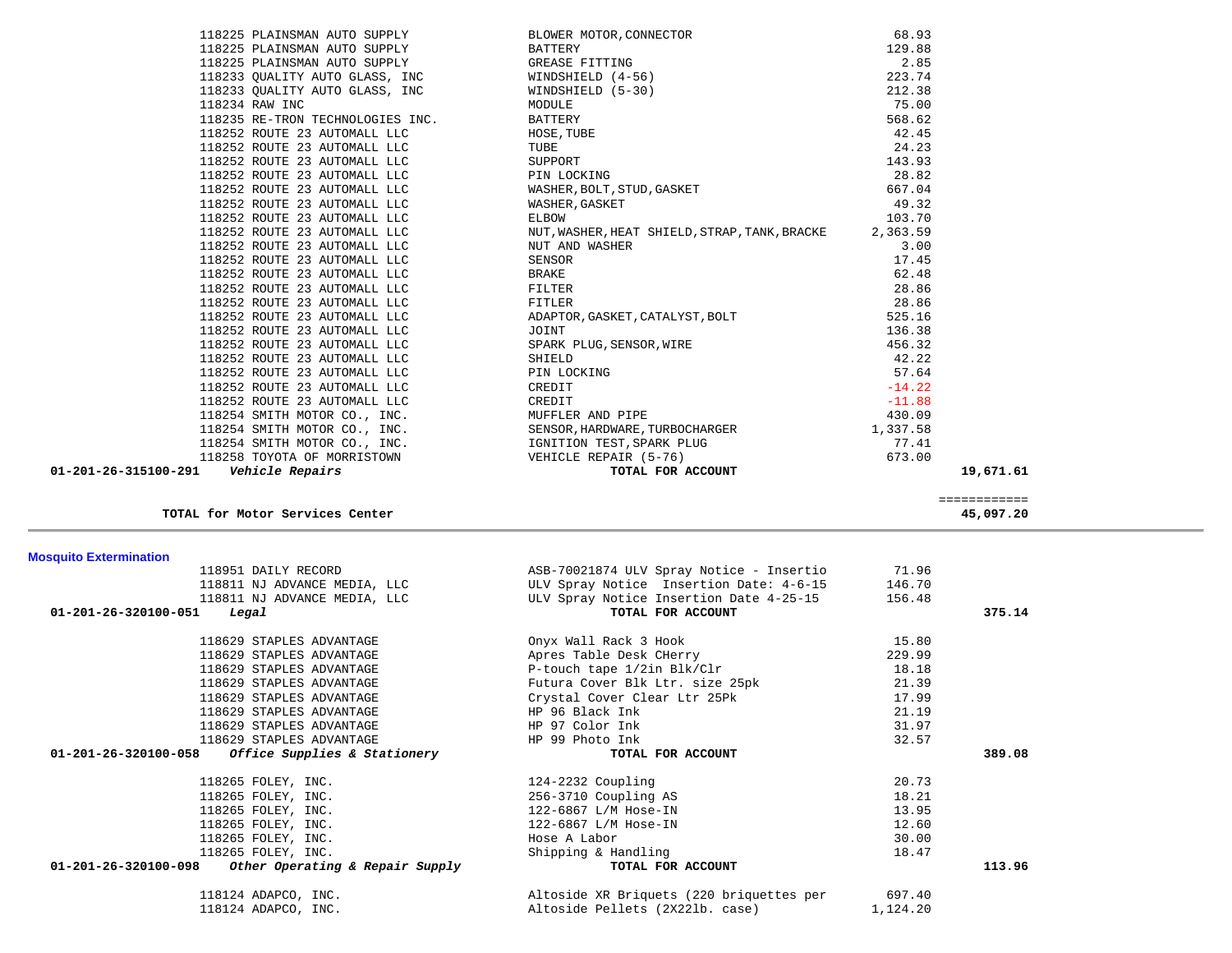| <b>Health Management</b><br>118082 UCPO POLICE ACADEMY TRAINING | HazMat Awareness/Environmental Offenses | 30.00  |        |  |
|-----------------------------------------------------------------|-----------------------------------------|--------|--------|--|
| Education Schools & Training<br>01-201-27-330100-039            | TOTAL FOR ACCOUNT                       |        | 30.00  |  |
| 118434 GRAINGER                                                 | Item 44278137                           | 144.60 |        |  |
| 118834 UNIVERSAL UNIFORM SALES CO.INC                           | Badges and cases                        | 284.85 |        |  |
| 118082 UCPO POLICE ACADEMY TRAINING                             | HazMat Awareness/Environmental Offenses | 60.00  |        |  |
| Environmental Compliance<br>$01 - 201 - 27 - 330100 - 210$      | TOTAL FOR ACCOUNT                       |        | 489.45 |  |
|                                                                 |                                         |        |        |  |

| 117946 AMERICAN WEAR INC.                             | Clean Uniforms 4/16/15                       | 45.65    |                          |  |
|-------------------------------------------------------|----------------------------------------------|----------|--------------------------|--|
| 117946 AMERICAN WEAR INC.                             | Clean Uniforms 4/23/15                       | 48.65    |                          |  |
| 117946 AMERICAN WEAR INC.                             | Clean Uniforms 4/30/15                       | 45.65    |                          |  |
| 118127 G.T.B.M INC                                    | 5Watt airband transceiver with large dis     | 295.69   |                          |  |
| 118127 G.T.B.M INC                                    | NIMH 7.2V 1650MAH Battery #BP210N            | 46.69    |                          |  |
| 118122 TREASURER STATE OF NEW JERSEY                  | Melissa Martin Pesticide Operator Licens     | 30.00    |                          |  |
| 01-201-26-320100-251<br>Ground Maintenance Supplies   | TOTAL FOR ACCOUNT                            |          | 621.63                   |  |
| 117946 AMERICAN WEAR INC.                             | Clean Uniforms 4/02/15                       | 45.65    |                          |  |
| 117946 AMERICAN WEAR INC.                             | Clean uniforms 4/09/15                       | 63.65    |                          |  |
| 117946 AMERICAN WEAR INC.                             | Clean Uniforms 4/16/15                       | 45.65    |                          |  |
| 117946 AMERICAN WEAR INC.                             | Clean Uniforms 4/23/15                       | 48.65    |                          |  |
| 117946 AMERICAN WEAR INC.                             | Clean Uniforms 4/30/15                       | 45.65    |                          |  |
| 117938 CLARKE MOSQUITO CONTROL                        | Dippers Box/10 #31696                        | 125.00   |                          |  |
| 117938 CLARKE MOSQUITO CONTROL                        | Shipping & Handling                          | 8.50     |                          |  |
| 118123 LEVITT'S LLC                                   | 5 Tine Fork w/F-Glass Hdle Truper #3032      | 53.50    |                          |  |
| 118123 LEVITT'S LLC                                   | Trupper 4 Tine Cult W/Fiberglass Handle      | 18.00    |                          |  |
| 118123 LEVITT'S LLC                                   | RZBK Hook Forged potato Lightweighttrefu     | 29.95    |                          |  |
| 117888 MCMASTER-CARR SUPPLY CO                        | Clear Plastic Jar, $6$ oz., 180 ml, 2- $3/4$ | 26.10    |                          |  |
| 117888 MCMASTER-CARR SUPPLY CO                        | Polyethylene-Top Table with Folding Legs     | 90.40    |                          |  |
| 117888 MCMASTER-CARR SUPPLY CO                        | Face Shield with Ratchet Adjustment, Cle     | 29.51    |                          |  |
| 117888 MCMASTER-CARR SUPPLY CO                        | 8" H X 15 1/2" W Clear Replacement Aceta     | 8.80     |                          |  |
| 117888 MCMASTER-CARR SUPPLY CO                        | Fit-Over Panoramic Welding Glasses, Lens     | 16.04    |                          |  |
| 117888 MCMASTER-CARR SUPPLY CO                        | Shipping and Handling                        | 15.10    |                          |  |
| 118263 PLAINSMAN AUTO SUPPLY                          | Battery #8301                                | 109.18   |                          |  |
| 118263 PLAINSMAN AUTO SUPPLY                          | Core Deposit #8301                           | 15.00    |                          |  |
| 118263 PLAINSMAN AUTO SUPPLY                          | Core Deposit #8301                           | $-15.00$ |                          |  |
| 01-201-26-320100-258<br>Equipment                     | TOTAL FOR ACCOUNT                            |          | 779.33                   |  |
| 118125 PLAINSMAN AUTO SUPPLY                          | Battery #7236                                | 239.24   |                          |  |
| 118125 PLAINSMAN AUTO SUPPLY                          | Core Deposit #7236                           | 45.00    |                          |  |
| 118125 PLAINSMAN AUTO SUPPLY                          | Core Deposit #7236                           | $-45.00$ |                          |  |
| 118612 HANOVER POWER SPORTS                           | YA Y HP Starter Assy #5GH-15710-21-00        | 200.98   |                          |  |
| 118612 HANOVER POWER SPORTS                           | YA Y HP Pipe, Fuel 1 #3C2-F4311-00-00        | 5.98     |                          |  |
| 118612 HANOVER POWER SPORTS                           | YA Y HP Lever, Cock #1NS-F4524-00-00         | 6.87     |                          |  |
| 118612 HANOVER POWER SPORTS                           | YA Y HP Screw, Flat Head #98707-04018-0      | 2.87     |                          |  |
| 118612 HANOVER POWER SPORTS                           | YA Y HP Fuel Cock Assy 1 #5GH-24500-10-      | 29.87    |                          |  |
| 01-201-26-320100-291<br><i><b>Vehicle Repairs</b></i> | TOTAL FOR ACCOUNT                            |          | 485.81                   |  |
| TOTAL for Mosquito Extermination                      |                                              |          | ============<br>5,132.96 |  |
|                                                       |                                              |          |                          |  |
| <b>Health Management</b>                              |                                              |          |                          |  |
| 118082 UCPO POLICE ACADEMY TRAINING                   | HazMat Awareness/Environmental Offenses      | 30.00    |                          |  |
|                                                       |                                              |          |                          |  |

| 118124 ADAPCO, INC.<br>Chemicals & Sprays<br>01-201-26-320100-225 | Altoside 30 Day briquettes (400 briquett<br>TOTAL FOR ACCOUNT | 440.00 | 2,261.60 |
|-------------------------------------------------------------------|---------------------------------------------------------------|--------|----------|
| 119000 ROGER ARMSTRONG                                            | Reimb. for plants for the mosquito fish                       | 25.59  |          |
| 118702 MORRISTOWN LUMBER &                                        | SS58075 5/8X75 Soft & Supple #6540868                         | 46.99  |          |
| 118702 MORRISTOWN LUMBER &                                        | MP100-1 Master Drain Plunger #1243551                         | 8.85   |          |
| 118702 MORRISTOWN LUMBER &                                        | 63005 Polyurethane S/Gloss #3193632                           | 12.99  |          |
| 118702 MORRISTOWN LUMBER &                                        | E91LP-16 AA Alkaline Battery #3044559                         | 11.99  |          |
| Bldg Maintenance Supplies<br>01-201-26-320100-249                 | TOTAL FOR ACCOUNT                                             |        | 106.41   |

 117946 AMERICAN WEAR INC. Clean Uniforms 4/2/15 45.65 117946 AMERICAN WEAR INC. Clean Uniforms 4/09/15 63.65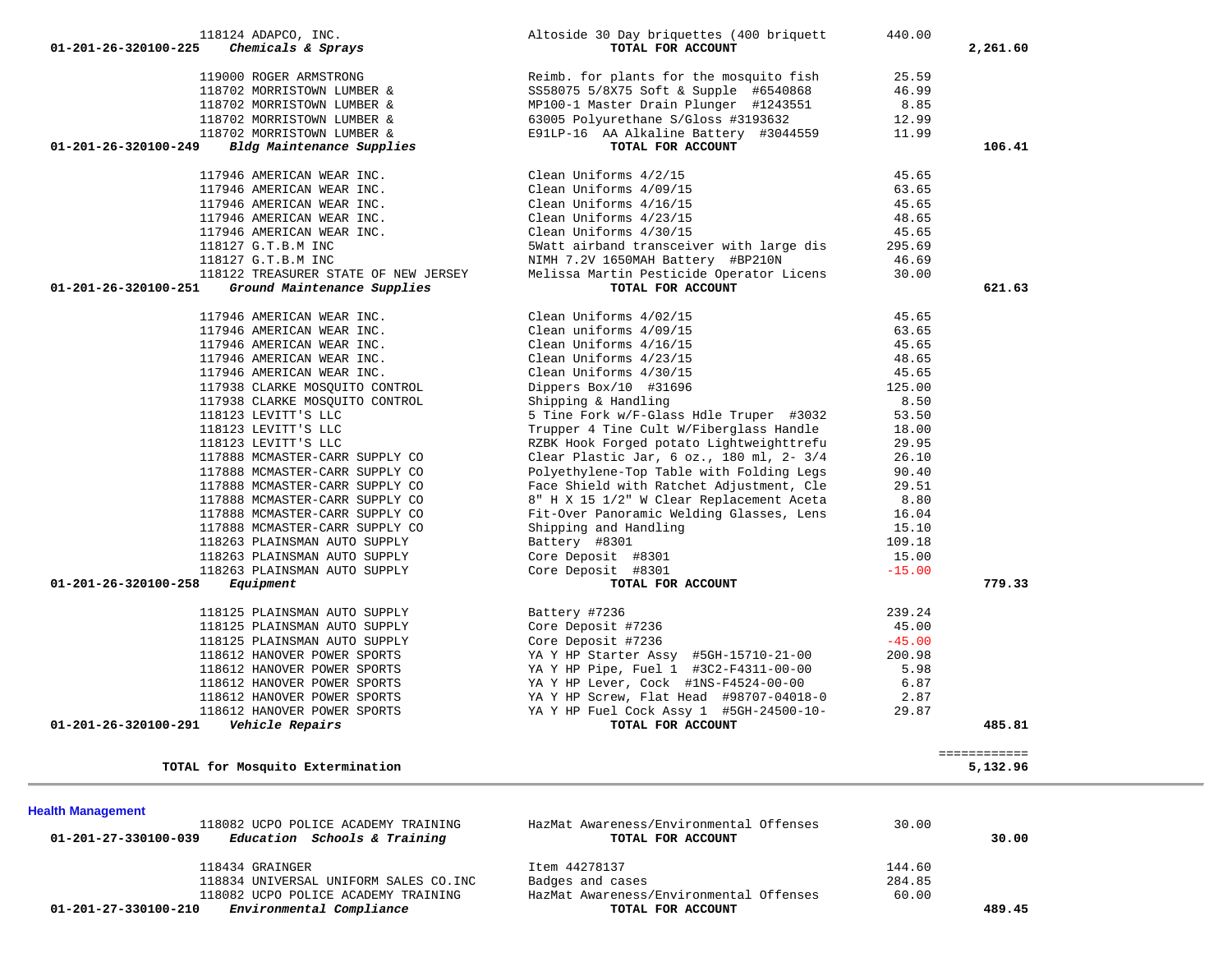|  |  |  | TOTAL for Health Management | 519.45 |  |
|--|--|--|-----------------------------|--------|--|
|--|--|--|-----------------------------|--------|--|

| <b>Human Services</b>                                                                      |                                                              |        |        |  |
|--------------------------------------------------------------------------------------------|--------------------------------------------------------------|--------|--------|--|
| 119658 COUNTY OF MORRIS                                                                    | 2ND HALF 5/15 METERED MAIL                                   | 48.44  |        |  |
| Postage & Metered Mail<br>01-201-27-331100-068                                             | TOTAL FOR ACCOUNT                                            |        | 48.44  |  |
| 118972 LONGFELLOWS SANDWICH DELI<br>Meeting Exp Advisory Board Etc<br>01-201-27-331100-088 | Food and Refreshments for HSAC Advisory<br>TOTAL FOR ACCOUNT | 137.99 | 137.99 |  |
| TOTAL for Human Services                                                                   |                                                              |        | 186.43 |  |

### **Youth Shelter**

| 118490 NJACYF<br>Education Schools & Training<br>01-201-27-331110-039 | NJACYF 2015 ANNUAL CONFERENCE CONNECT MA<br>TOTAL FOR ACCOUNT             | 125.00   | 125.00   |
|-----------------------------------------------------------------------|---------------------------------------------------------------------------|----------|----------|
| 118535 STAPLES ADVANTAGE                                              | item 321463 stpls notebooks                                               | 16.80    |          |
| 118535 STAPLES ADVANTAGE                                              | item 300981 multi temp glue sticks                                        | 28.17    |          |
| 118535 STAPLES ADVANTAGE                                              | item 831351 poster board                                                  | 68.97    |          |
| 118535 STAPLES ADVANTAGE                                              | item 941731 dual temp glue gun                                            | 24.38    |          |
| 118535 STAPLES ADVANTAGE                                              | item 132343 cork board                                                    | 39.99    |          |
| 01-201-27-331110-058<br>Office Supplies & Stationery                  | TOTAL FOR ACCOUNT                                                         |          | 178.31   |
| 117660 BOB BARKER COMPANY, INC.                                       | WISK DETERGENT LIQUID 4/16/2015 ITEM 950                                  | 259.50   |          |
| 117660 BOB BARKER COMPANY, INC.                                       | FREIGHT                                                                   | 63.18    |          |
| 118247 JERSEY'S FINEST BARBER SHOP                                    | prepaid hair cuts (Reqular). Barbershop                                   | 600.00   |          |
| 01-201-27-331110-059<br>Other General Expenses                        | TOTAL FOR ACCOUNT                                                         |          | 922.68   |
| 119658 COUNTY OF MORRIS                                               | 2ND HALF 5/15 METERED MAIL                                                | 4.51     |          |
| 01-201-27-331110-068 Postage and Metered Mail                         | TOTAL FOR ACCOUNT                                                         |          | 4.51     |
| 118181 LIFESAVERS INC                                                 | ADMIN FEE FOR CPR CARDS - 31986 ON $4/15/$                                | 15.00    |          |
| Medical<br>01-201-27-331110-189                                       | TOTAL FOR ACCOUNT                                                         |          | 15.00    |
| 118537 ALLEN PAPER & SUPPLY CO                                        | Coarse Paper and Household Supplies-Cust                                  | 25.89    |          |
| 118537 ALLEN PAPER & SUPPLY CO                                        | ROLLED TOWELS                                                             | 17.00    |          |
| 118537 ALLEN PAPER & SUPPLY CO                                        | GENERIC C FOLD TOWELS                                                     | 12.80    |          |
| 118537 ALLEN PAPER & SUPPLY CO                                        | TEASPOONS                                                                 | 6.10     |          |
| 118537 ALLEN PAPER & SUPPLY CO                                        | TOILET CLEANER                                                            | 70.00    |          |
| 118537 ALLEN PAPER & SUPPLY CO                                        | COMET                                                                     | 30.98    |          |
| 118537 ALLEN PAPER & SUPPLY CO                                        | SRUBBING PADS                                                             | 35.90    |          |
| 118537 ALLEN PAPER & SUPPLY CO                                        | WC 12 ALUM FOIL                                                           | 37.90    |          |
| 118537 ALLEN PAPER & SUPPLY CO                                        | SOFT SOFT ANTI BACTERIAL                                                  | 56.00    |          |
| 118537 ALLEN PAPER & SUPPLY CO                                        | POLYLINER                                                                 | 21.00    |          |
| 118489 ALLEN PAPER & SUPPLY CO                                        | Coarse Paper and Household Supplies                                       | 56.87    |          |
| Janitorial Supplies<br>01-201-27-331110-252                           | TOTAL FOR ACCOUNT                                                         |          | 370.44   |
|                                                                       | 116223 DELL MARKETING L.P.                 Latitude 14 5000 Series Laptop | 1,429.06 |          |
|                                                                       | TOTAL FOR ACCOUNT                                                         |          | 1,429.06 |
| Equipment<br>01-201-27-331110-258                                     |                                                                           |          |          |

# **Office on Aging**

|                      |  | 119154 CAROL STO |  |
|----------------------|--|------------------|--|
| 11-201-27-333100-048 |  | Tnsurance        |  |

119658 COUNTY OF MORRIS 2ND HALF 5/15 METERED MAIL 102.43

ILZ Car insurance reimbursment 01-201-27-333100-048 *Insurance* **The** *Insurance* **TOTAL FOR ACCOUNT**  12.00

12.00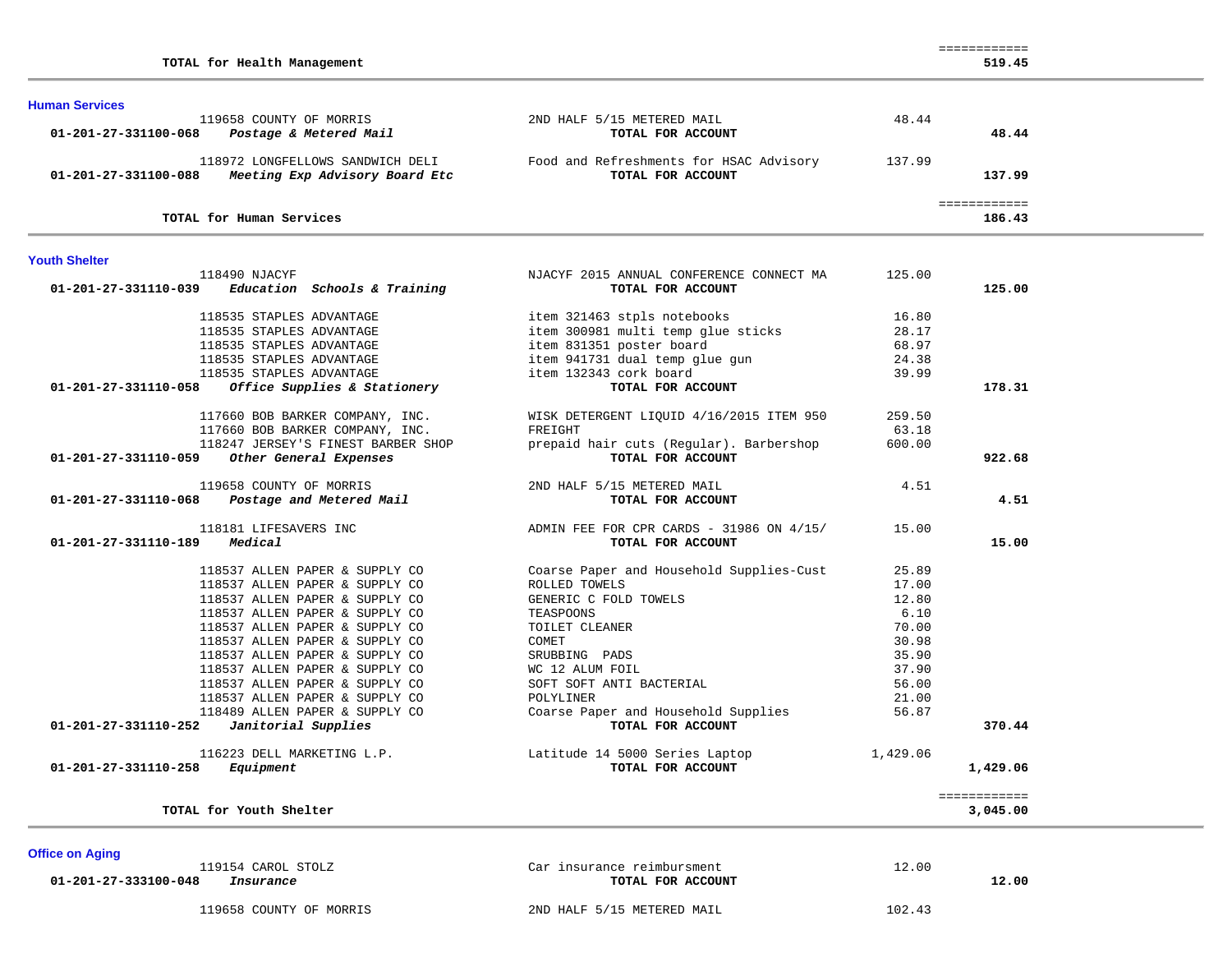| 01-201-27-333100-068                    | Postage & Metered Mail                                                                                     | TOTAL FOR ACCOUNT                                                                                         |                        | 102.43                     |  |
|-----------------------------------------|------------------------------------------------------------------------------------------------------------|-----------------------------------------------------------------------------------------------------------|------------------------|----------------------------|--|
|                                         | 119154 CAROL STOLZ                                                                                         | Miles                                                                                                     | 52.85                  |                            |  |
| 01-201-27-333100-082                    | Travel Expense                                                                                             | TOTAL FOR ACCOUNT                                                                                         |                        | 52.85                      |  |
| 01-201-27-333100-084                    | 118950 HUBER & ASSOCIATES<br>Other Outside Services                                                        | Competency Evaluation of APS client R.W.<br>TOTAL FOR ACCOUNT                                             | 400.00                 | 400.00                     |  |
|                                         | TOTAL for Office on Aging                                                                                  |                                                                                                           |                        | ============<br>567.28     |  |
|                                         |                                                                                                            |                                                                                                           |                        |                            |  |
| <b>Grant in Aid</b>                     | 118840 CFCS - HOPE HOUSE                                                                                   | Grant in Aid Funding 2015                                                                                 | 3,271.00               |                            |  |
|                                         | 118837 CFCS - HOPE HOUSE                                                                                   | Grant in Aid Funding 2015                                                                                 | 1,582.00               |                            |  |
| 01-201-27-342000-480                    | Grant in Aid GIA: HOPEHOUSEOPERTNFIXIT                                                                     | TOTAL FOR ACCOUNT                                                                                         |                        | 4,853.00                   |  |
| 01-201-27-342000-484                    | 118991 SAINT CLARE'S HOSPITAL<br>118990 SAINT CLARE'S HOSPITAL<br>Grant in Aid Aid Ment Hlth Cnt-St Clares | GIA 1518 Supported Community Living Q1 2<br>GIA-1530 Parsippany Core Services Q1 201<br>TOTAL FOR ACCOUNT | 16,018.00<br>82,556.00 | 98,574.00                  |  |
|                                         |                                                                                                            |                                                                                                           |                        |                            |  |
|                                         | TOTAL for Grant in Aid                                                                                     |                                                                                                           |                        | ============<br>103,427.00 |  |
|                                         |                                                                                                            |                                                                                                           |                        |                            |  |
| <b>Seniors, Disabled &amp; Veterans</b> |                                                                                                            |                                                                                                           |                        |                            |  |
| 01-201-27-343100-036                    | 118949 CORNERSTONE FAMILY PROGRAMS<br>Contracted Services - Adult Day Care                                 | Operation of Adult Day Care<br>TOTAL FOR ACCOUNT                                                          | 16,108.14              | 16,108.14                  |  |
|                                         |                                                                                                            |                                                                                                           |                        | ============               |  |
|                                         | TOTAL for Seniors, Disabled & Veterans                                                                     |                                                                                                           |                        | 16,108.14                  |  |
| <b>Morristown MemorHosp-SCS</b>         |                                                                                                            |                                                                                                           |                        |                            |  |
|                                         | 119464 ATLANTIC HEALTH SERVICES                                                                            | Case Management Services for SCHS                                                                         | 22,283.00              |                            |  |
| 01-201-27-343170-090                    | Expenditures                                                                                               | TOTAL FOR ACCOUNT                                                                                         |                        | 22,283.00                  |  |
|                                         |                                                                                                            |                                                                                                           |                        | ============               |  |
|                                         | TOTAL for Morristown MemorHosp-SCS                                                                         |                                                                                                           |                        | 22,283.00                  |  |
| <b>County Board of Social Service</b>   |                                                                                                            |                                                                                                           |                        |                            |  |
|                                         | 119686 CHRISTINE HELLYER                                                                                   | Spring 2015 tuition reimbursement                                                                         | 3,393.00               |                            |  |
| 01-201-27-345100-039                    | Education, Schools & Training                                                                              | TOTAL FOR ACCOUNT                                                                                         |                        | 3,393.00                   |  |
|                                         | 118799 STAPLES ADVANTAGE                                                                                   | Order no. 7135857973-000-001/04-29-15                                                                     | 2,217.02               |                            |  |
|                                         | 118799 STAPLES ADVANTAGE                                                                                   | Order no. 7135857973-000-006/04-29-15                                                                     | 39.59                  |                            |  |
| 01-201-27-345100-058                    | 118204 PITNEY BOWES CREDIT CORP<br>Office Supplies & Stationery                                            | Purchase of Ink Cartridge, Tape Strips &<br>TOTAL FOR ACCOUNT                                             | 648.37                 | 2,904.98                   |  |
|                                         |                                                                                                            |                                                                                                           |                        |                            |  |
|                                         | 119409 DEER PARK<br>01-201-27-345100-059 Other General Expenses                                            | Acct. no. 0434488383/04-15-15 to 05-14-1<br>TOTAL FOR ACCOUNT                                             | 545.35                 | 545.35                     |  |
|                                         | 118992 SAINT CLARE'S HOSPITAL<br>01-201-27-345100-084 Other Outside Services                               | GIA-1516 Counseling Services 01 2015<br>TOTAL FOR ACCOUNT                                                 | 66,340.00              | 66,340.00                  |  |
| 01-201-27-345100-325                    | 118741 UNITRONIX DATA SYSTEMS INC<br>Special Services                                                      | Software maintenance for the month of Ma<br>TOTAL FOR ACCOUNT                                             | 5,682.60               | 5,682.60                   |  |
| 01-201-27-345100-332                    | 119411 JAMES MCDANIEL                                                                                      | CSP - Mileage reimb. for February to May                                                                  | 181.65                 |                            |  |
|                                         | <i>Mileage</i>                                                                                             | TOTAL FOR ACCOUNT                                                                                         |                        | 181.65                     |  |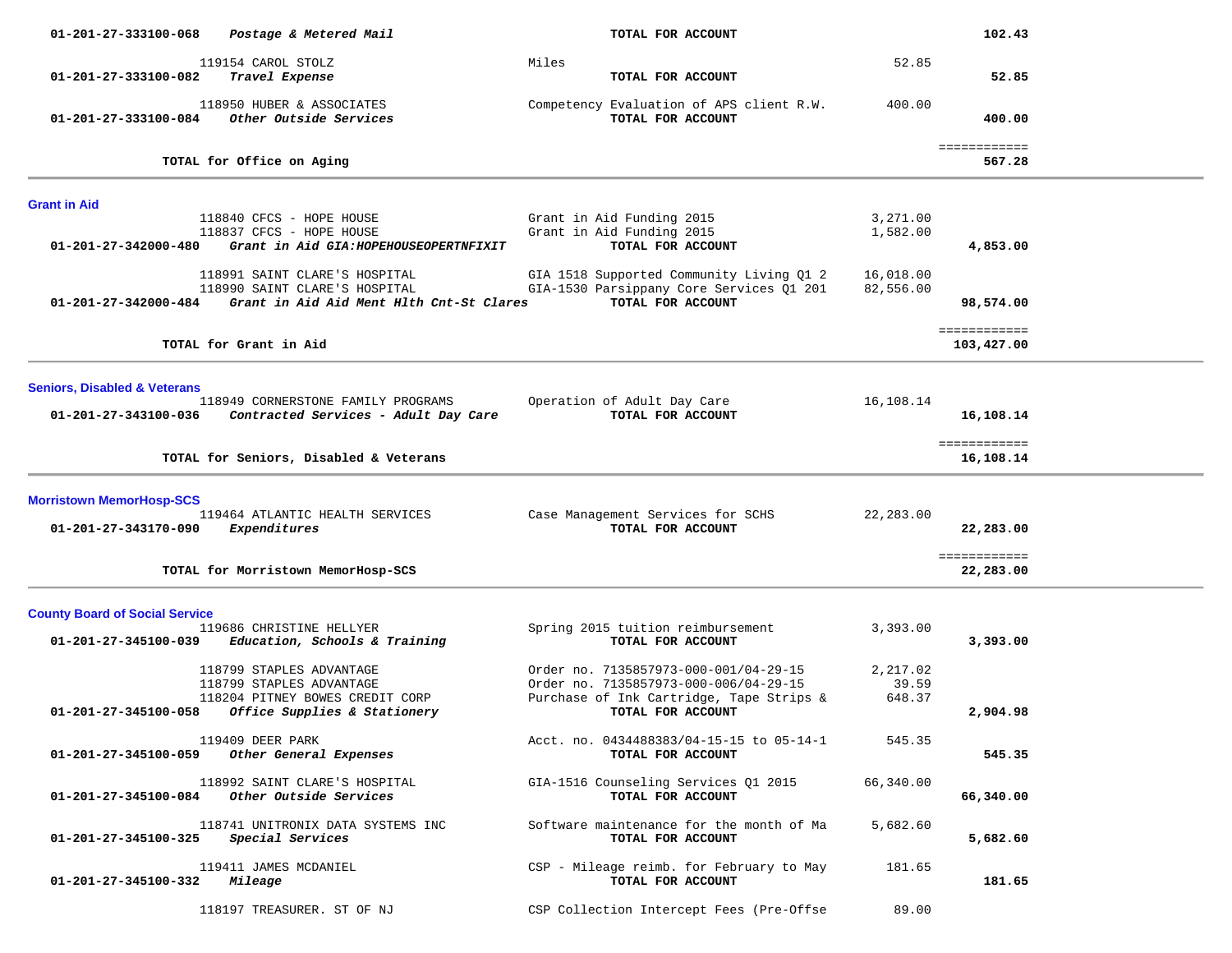| 01-201-27-345100-353                       | <i>Collection Service Fees</i>                                                        | TOTAL FOR ACCOUNT                                             |                    | 89.00                     |  |
|--------------------------------------------|---------------------------------------------------------------------------------------|---------------------------------------------------------------|--------------------|---------------------------|--|
|                                            | 119685 CHRISTINE HELLYER<br>01-203-27-345100-039 (2014) Education, Schools & Training | Tuition reimbursement<br>TOTAL FOR ACCOUNT                    | 3,393.00           | 3,393.00                  |  |
|                                            | TOTAL for County Board of Social Service                                              |                                                               |                    | ============<br>82,529.58 |  |
| <b>MV:Administration</b>                   |                                                                                       |                                                               |                    |                           |  |
|                                            | 119588 ARNEL P GARCIA                                                                 | LPN,5-17 thru 5-30-2015                                       | 2,317.10           |                           |  |
|                                            | 119590 BARKEL FLEMMING                                                                | LPN, 5-17 thru 5-30-2015                                      | 2,204.00           |                           |  |
|                                            | 119589 CARLO N DURAN                                                                  | RN, 5-17 thru 5-30-2015                                       | 925.00             |                           |  |
|                                            | 119606 COLLETE K NYANARO                                                              | RN, 5-17 thru 5-30-2015                                       | 291.56             |                           |  |
|                                            | 119617 CARRELLE L CALIXTE                                                             | LPN-17 thru 5-30-2015                                         | 2,943.50           |                           |  |
|                                            | 119607 DANILO LAPID                                                                   | RN,5-17 thru 5-31-2015                                        | 296.00             |                           |  |
|                                            | 119615 DAVID JEAN-LOUIS                                                               | LPN, 5-17 thru 5-31-2015                                      | 2,248.25           |                           |  |
|                                            | 119616 DAMACINA L. OKE                                                                | LPN, 5-17 thru 5-31-2015                                      | 819.25             |                           |  |
|                                            | 119611 ELIZABETH VILLASENOR                                                           | RN, 5-17 thru 5-31-2015                                       | 2,987.75           |                           |  |
|                                            | 119603 EVELYN TOLENTINO                                                               | RN,5-17 thru 5-31-2015                                        | 1,285.75           |                           |  |
|                                            | 119608 GEORGINA GRAY-HORSLEY                                                          | LPN,5-17 thru 5-31-2015                                       | 1,392.00           |                           |  |
|                                            | 119614 HARRIET VALLECER RN                                                            | RN,5-17 thru 5-31-2015                                        | 1,184.00           |                           |  |
|                                            | 119604 ILLIENE CHARLES, RN                                                            | RN,5-17 thru 5-31-2015                                        | 3,487.25           |                           |  |
|                                            | 119609 LOUISE R. MACCHIA                                                              | RN,5-17 thru 5-31-2015                                        | 2,026.49           |                           |  |
|                                            | 119612 MA. LIZA IMPERIAL                                                              | RN,5-17 thru 5-31-2015                                        | 2,250.34           |                           |  |
|                                            | 119600 MADUKWE IMO IBOKO, RN                                                          | RN,5-17 thru 5-31-2015                                        | 2,368.00           |                           |  |
|                                            | 119610 MARIA CARMELITA OBLINA                                                         | LPN,5-17 thru 5-31-2015                                       | 500.25             |                           |  |
|                                            | 119598 MARTHA YAGHI<br>119613 MELOJANE CELESTINO                                      | RN,5-17 thru 5-31-2015<br>RN,5-17 thru 5-30-2015              | 812.15<br>1,535.50 |                           |  |
|                                            | 119601 MICHELLE CAPILI                                                                | RN,5-17 thru 5-30-2015                                        | 1,332.00           |                           |  |
|                                            | 119599 MIRLENE ESTRIPLET                                                              | RN,5-17 thru 5-30-2015                                        | 2,830.50           |                           |  |
|                                            | 119597 ROSE DUMAPIT                                                                   | RN, 5-17 thru 5-30-2015                                       | 1,332.00           |                           |  |
|                                            | 119605 ROSEMARY BATANE COBCOBO                                                        | RN,5-17 thru 5-30-2015                                        | 1,184.00           |                           |  |
|                                            | 119596 SUZIE COLLIN                                                                   | RN, 5-17 thru 5-30-2015                                       | 2,284.75           |                           |  |
|                                            | 119595 TEODORA O. DELEON                                                              | RN,5-17 thru 5-30-2015                                        | 1,665.00           |                           |  |
|                                            | 119594 TERESA OMWENGA                                                                 | RN,5-17 thru 5-30-2015                                        | 2,687.31           |                           |  |
|                                            | 119602 SHELLEY REINER                                                                 | LPN, 5-17 thru 5-30-2015                                      | 1,624.00           |                           |  |
| 01-201-27-350100-013                       | Temporary Help - Per Diem Nurses                                                      | TOTAL FOR ACCOUNT                                             |                    | 46,813.70                 |  |
|                                            | 119586 AEQUOR HEALTHCARE SERVICES, LLC                                                | Agency Nursing, 5-3 > 5-9-2015                                | 8,921.86           |                           |  |
|                                            | 119586 AEQUOR HEALTHCARE SERVICES, LLC                                                | Agency Nursing, $5-10$ > $5-16-2015$                          | 5,553.46           |                           |  |
| 01-201-27-350100-016                       | Outside Salaries & Wages                                                              | TOTAL FOR ACCOUNT                                             |                    | 14,475.32                 |  |
|                                            | 119584 KATHY ANN KRISINSKI                                                            | Enhancements to Visitor Areas, 5-13-2015 173.93               |                    |                           |  |
| $01 - 201 - 27 - 350100 - 022$ Advertising |                                                                                       | TOTAL FOR ACCOUNT                                             |                    | 173.93                    |  |
|                                            | 118291 OPTIMUS EMR, INC.                                                              | 3200TT0095,2014~2015                                          | 1,250.00           |                           |  |
| 01-201-27-350100-040                       | Electronic Data Processing                                                            | TOTAL FOR ACCOUNT                                             |                    | 1,250.00                  |  |
|                                            | 118036 KILBOURNE & KILBOURNE                                                          | 128, Retirement Plaques, 4-13-2015                            | 151.40             |                           |  |
|                                            | 118035 KILBOURNE & KILBOURNE                                                          | 128, Retirement Plaques, 4-10-2015                            | 148.40             |                           |  |
| 01-201-27-350100-041                       | Employee Recognition Program                                                          | TOTAL FOR ACCOUNT                                             |                    | 299.80                    |  |
| 01-201-27-350100-046                       | 119633 JENNIFER CARPINTERI<br>General Stores                                          | Replacement of Mis-Appropriated Resident<br>TOTAL FOR ACCOUNT | 233.21             | 233.21                    |  |
|                                            |                                                                                       |                                                               |                    |                           |  |
|                                            | 119593 STAPLES ADVANTAGE                                                              | 1032198, 4-28-2015                                            | 1,896.89           |                           |  |
|                                            | 119593 STAPLES ADVANTAGE                                                              | 1032198, 4-28-2015                                            | 5.59               |                           |  |
|                                            | 119593 STAPLES ADVANTAGE                                                              | 1032198, 4-30-2015<br>1032198,5-06-2015                       | 154.76<br>23.99    |                           |  |
|                                            | 119593 STAPLES ADVANTAGE<br>119593 STAPLES ADVANTAGE                                  | 1032198, 4-22-2015                                            | 34.89              |                           |  |
|                                            | 119593 STAPLES ADVANTAGE                                                              | 1032198, 4-17-2015                                            | 172.99             |                           |  |
| 01-201-27-350100-058                       | Office Supplies & Stationery                                                          | TOTAL FOR ACCOUNT                                             |                    | 2,289.11                  |  |
|                                            |                                                                                       |                                                               |                    |                           |  |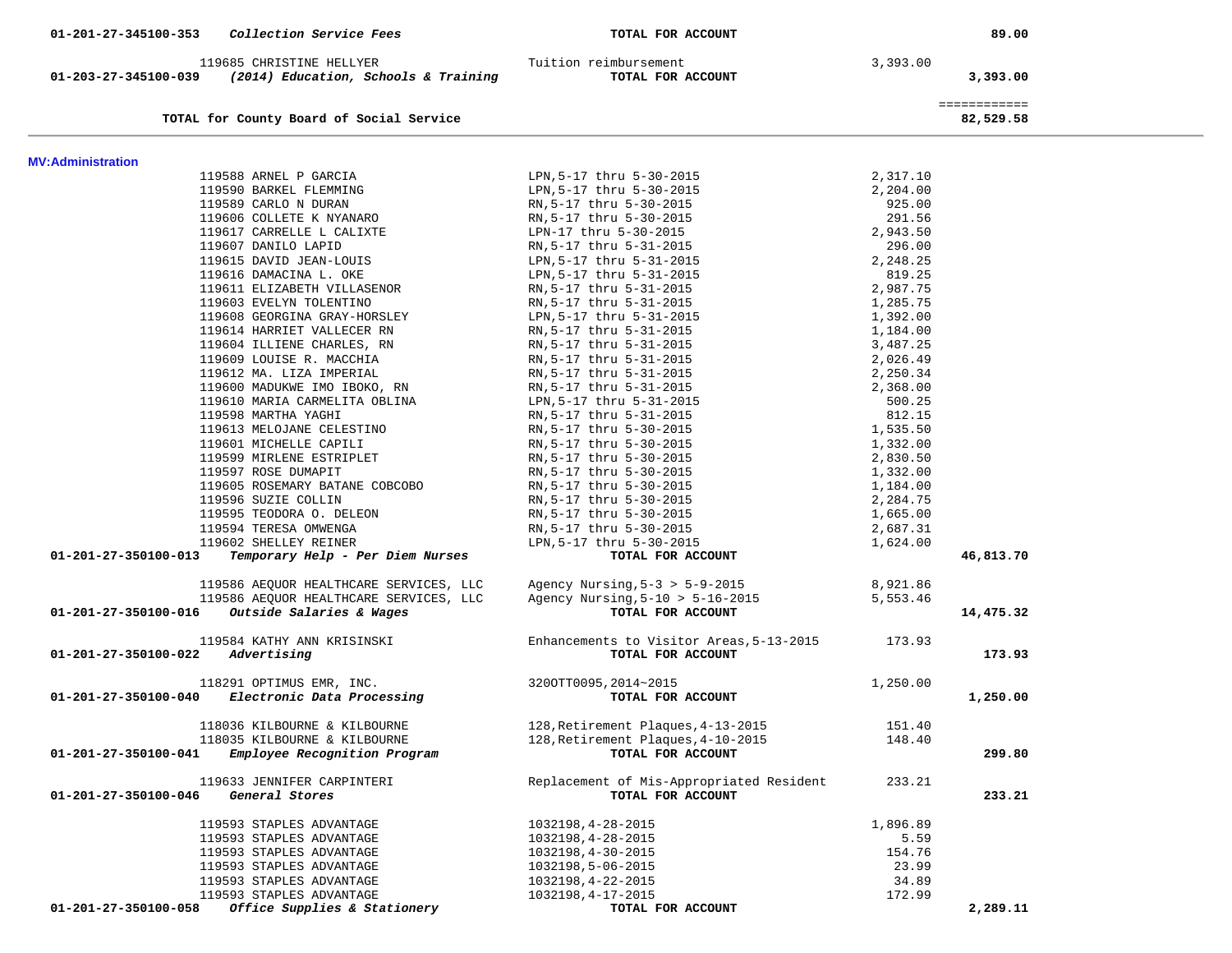| 119658 COUNTY OF MORRIS<br>119641 FEDEX<br>Postage & Metered Mail<br>01-201-27-350100-068                                                                                                                                                                                                                                                    | 2ND HALF 5/15 METERED MAIL<br>$3684 - 0206 - 0, 5 - 11 - 2015$<br>TOTAL FOR ACCOUNT                                                                                                                                   | 109.30<br>47.30                                                                    | 156.60                    |  |
|----------------------------------------------------------------------------------------------------------------------------------------------------------------------------------------------------------------------------------------------------------------------------------------------------------------------------------------------|-----------------------------------------------------------------------------------------------------------------------------------------------------------------------------------------------------------------------|------------------------------------------------------------------------------------|---------------------------|--|
| 119696 NATIONAL FUEL OIL INC.<br>Gas Purchases<br>$01 - 201 - 27 - 350100 - 140$                                                                                                                                                                                                                                                             | FUEL CHARGES, 4/15<br>TOTAL FOR ACCOUNT                                                                                                                                                                               | 111.84                                                                             | 111.84                    |  |
| 118290 NORTHEAST PROTECTION<br>01-201-27-350100-266<br>Safety Items                                                                                                                                                                                                                                                                          | RoamAlert Securaband Straps, 1-28-2015<br>TOTAL FOR ACCOUNT                                                                                                                                                           | 1,176.00                                                                           | 1,176.00                  |  |
| TOTAL for MV:Administration                                                                                                                                                                                                                                                                                                                  |                                                                                                                                                                                                                       |                                                                                    | ============<br>66,979.51 |  |
| <b>MV:Building Services</b>                                                                                                                                                                                                                                                                                                                  |                                                                                                                                                                                                                       |                                                                                    |                           |  |
| 119630 ACORN TERMITE AND PEST<br>Contracted Services<br>01-201-27-350110-036                                                                                                                                                                                                                                                                 | M.V. Pest Control Management, April-2015<br>TOTAL FOR ACCOUNT                                                                                                                                                         | 750.00                                                                             | 750.00                    |  |
| 119638 SCHINDLER ELEVATOR CORPORATION<br>119638 SCHINDLER ELEVATOR CORPORATION                                                                                                                                                                                                                                                               | 5000013604, April-2015<br>5000013604, May-2015                                                                                                                                                                        | 2,443.29<br>2,443.29                                                               |                           |  |
| 01-201-27-350110-044<br>Equipment Service Agreements                                                                                                                                                                                                                                                                                         | TOTAL FOR ACCOUNT                                                                                                                                                                                                     |                                                                                    | 4,886.58                  |  |
| 119642 DIRECT SUPPLY INC<br>119642 DIRECT SUPPLY INC<br>119644 NATIONAL INDUSTRIES<br>119628 PENN-JERSEY PAPER CO.<br>119622 PENN-JERSEY PAPER CO.<br>119639 TRI-COUNTY SEWER & DRAIN                                                                                                                                                        | $29406, 4 - 27 - 2015$<br>29406,5-8-2015 [credit memo]<br>MVNH065, 3-27-2015<br>$20955, 4 - 28 - 2015$<br>$20955, 5 - 14 - 2015$<br>Drain Maintenance, 2nd Qtr. 2015                                                  | 5,503.00<br>$-760.00$<br>250.32<br>481.50<br>481.50<br>1,155.00                    |                           |  |
| 01-201-27-350110-204<br>Plant Operation                                                                                                                                                                                                                                                                                                      | TOTAL FOR ACCOUNT                                                                                                                                                                                                     |                                                                                    | 7,111.32                  |  |
| 115759 WEBSTER PLUMBING &<br>119643 MARIDO SERVICES INC.<br>119644 NATIONAL INDUSTRIES<br>119634 PORTSOFT OF MORRIS COUNTY INC<br>119646 RELIABLE LIFT TRUCK SERVICES<br>119635 RELIABLE LIFT TRUCK SERVICES<br>119635 RELIABLE LIFT TRUCK SERVICES<br>119647 SPEEDWELL ELECTRIC MOTORS<br>01-201-27-350110-262<br>Machinery Repairs & Parts | Service on Hot Water Tanks, 1-21-2015<br>13518, 3-23-2015<br>MVNH065, 1-13-2015<br>17029, 3-11-2015<br>MOR2805, 4-2-2015<br>MOR2805, 4-30-2015<br>MOR2805, 4-30-2015<br>Pump Repair, $4-17-2015$<br>TOTAL FOR ACCOUNT | 1,702.40<br>882.23<br>1,828.00<br>1,255.00<br>266.08<br>289.25<br>551.15<br>220.62 | 6,994.73                  |  |
| TOTAL for MV: Building Services                                                                                                                                                                                                                                                                                                              |                                                                                                                                                                                                                       |                                                                                    | ============<br>19,742.63 |  |
|                                                                                                                                                                                                                                                                                                                                              |                                                                                                                                                                                                                       |                                                                                    |                           |  |
| <b>MV:Dietary</b><br>118034 STATE OF NJ<br>118034 STATE OF NJ<br>118034 STATE OF NJ<br>01-201-27-350115-185<br>Food                                                                                                                                                                                                                          | State Distribution Center Food for April<br>State Distribution Center Food for April<br>State Distribution Center Food for April<br>TOTAL FOR ACCOUNT                                                                 | 315.53<br>442.95<br>4,603.85                                                       | 5,362.33                  |  |
| 119618 STAR LEDGER<br>Coffee / Gift Shop<br>01-201-27-350115-186                                                                                                                                                                                                                                                                             | 947758, w/e 5-23-2015<br>TOTAL FOR ACCOUNT                                                                                                                                                                            | 42.00                                                                              | 42.00                     |  |
| TOTAL for MV: Dietary                                                                                                                                                                                                                                                                                                                        |                                                                                                                                                                                                                       |                                                                                    | ============<br>5,404.33  |  |
|                                                                                                                                                                                                                                                                                                                                              |                                                                                                                                                                                                                       |                                                                                    |                           |  |
| <b>MV:Laundry</b><br>119627 SODEXO INC & AFFILIATES<br>01-201-27-350125-036<br>Contracted Services                                                                                                                                                                                                                                           | 100011720, 1-1 & 1-2-2015<br>TOTAL FOR ACCOUNT                                                                                                                                                                        | 5,944.46                                                                           | 5,944.46                  |  |
| 119592 EMERALD PROFESSIONAL                                                                                                                                                                                                                                                                                                                  | 285632,5-8-2015                                                                                                                                                                                                       | 17,394.00                                                                          |                           |  |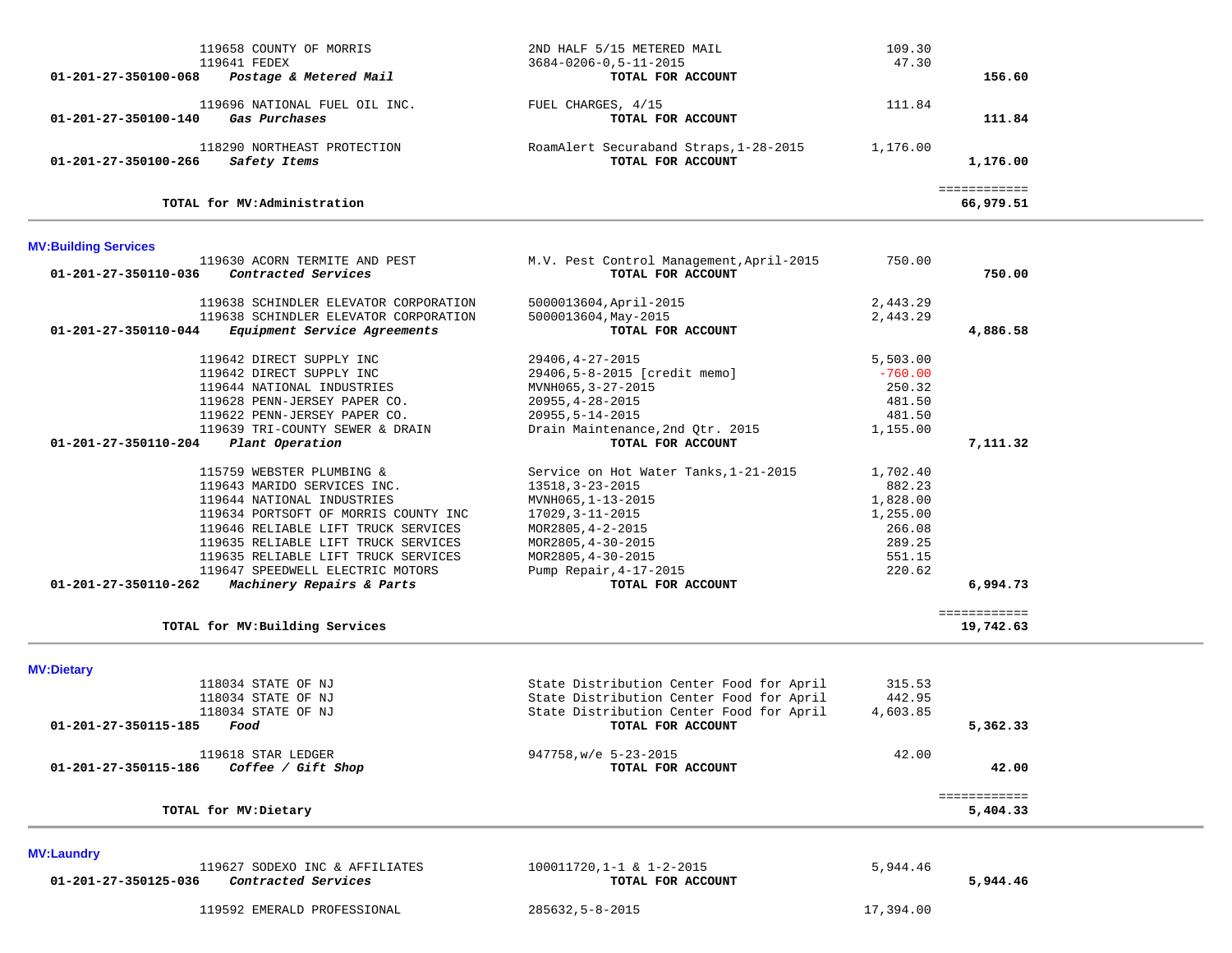| <b>MV:Nursing</b>                                                             |                                                          |          |              |
|-------------------------------------------------------------------------------|----------------------------------------------------------|----------|--------------|
| 113108 COLOPLAST CORP                                                         | 7304205, 1-8-2015                                        | 3,190.80 |              |
| 113108 COLOPLAST CORP                                                         | 7304205,12-05-2014                                       | $-75.00$ |              |
| 119624 JML MEDICAL INC.                                                       | 5MOC02, 4-23-2015                                        | 2,056.00 |              |
| 119624 JML MEDICAL INC.                                                       | $5MOCO2, 4-30-2015$                                      | 639.45   |              |
| 119624 JML MEDICAL INC.                                                       | 5MOC02, 5-06-2015                                        | 213.15   |              |
| 119624 JML MEDICAL INC.                                                       | $5MOCO2, 4-30-2015$                                      | 1,257.35 |              |
| 119624 JML MEDICAL INC.                                                       | $5MOCO2, 4-30-2015$                                      | 1,012.00 |              |
| 119624 JML MEDICAL INC.                                                       | 5MOC02, 5-06-2015                                        | 160.00   |              |
| 119624 JML MEDICAL INC.                                                       | 5MOC02,5-06-2015 [credit memo]                           | $-80.00$ |              |
| 119624 JML MEDICAL INC.                                                       | 5MOC02, 5-18-2015                                        | 1,012.00 |              |
| 119628 PENN-JERSEY PAPER CO.                                                  | $20955, 4 - 28 - 2015$                                   | 1,690.25 |              |
| 119621 PATTERSON MEDICAL SUPPLY, INC.                                         | 104022452,5-12-2015                                      | 622.03   |              |
| 119622 PENN-JERSEY PAPER CO.                                                  | $20955, 5 - 14 - 2015$                                   | 1,775.25 |              |
| 01-201-27-350130-046<br>General Stores                                        | TOTAL FOR ACCOUNT                                        |          | 13,473.28    |
|                                                                               |                                                          |          |              |
| 118283 BIO- REFERENCE LABORATORIES, INC.                                      | M8049 EG, March~2015                                     | 1,651.17 |              |
| 118283 BIO- REFERENCE LABORATORIES, INC.                                      | M8049 EG, April~2015                                     | 1,518.40 |              |
| 01-201-27-350130-049<br>Laboratory Services                                   | TOTAL FOR ACCOUNT                                        |          | 3,169.57     |
| 118038 GARDEN STATE UROLOGY LLC                                               | C520044K, Robert K., DOS-1-13-2015                       | 114.00   |              |
| 01-201-27-350130-189<br>Medical                                               | TOTAL FOR ACCOUNT                                        |          | 114.00       |
|                                                                               |                                                          |          |              |
| 119645 PRAXAIR DISTRIBUTION                                                   | LM714,4-24-2015                                          | 251.67   |              |
| 119645 PRAXAIR DISTRIBUTION                                                   | LM714, 4-27-2015                                         | 140.38   |              |
| 119645 PRAXAIR DISTRIBUTION                                                   | LM714,4-28-2015                                          | 251.67   |              |
| 119645 PRAXAIR DISTRIBUTION                                                   | LM714,5-05-2015                                          | 255.26   |              |
| 119645 PRAXAIR DISTRIBUTION                                                   | LM714,5-06-2015                                          | 222.58   |              |
| 119645 PRAXAIR DISTRIBUTION                                                   | LM714,5-06-2015                                          | 255.26   |              |
| 119645 PRAXAIR DISTRIBUTION                                                   | LM714,5-11-2015                                          | 255.26   |              |
| 119645 PRAXAIR DISTRIBUTION                                                   | LM714,5-18-2015                                          | 255.26   |              |
| 119645 PRAXAIR DISTRIBUTION                                                   | LM714,5-20-2015                                          | 1,183.21 |              |
| 01-201-27-350130-193<br>Oxygen                                                | TOTAL FOR ACCOUNT                                        |          | 3,070.55     |
| 119629 AGL WELDING SUPPLY CO INC                                              | 584500, April-2015                                       | 250.00   |              |
| 119629 AGL WELDING SUPPLY CO INC                                              | 584500, April-2015                                       | 250.00   |              |
| 119629 AGL WELDING SUPPLY CO INC                                              | 584500, April-2015                                       | 200.00   |              |
| 01-201-27-350130-258<br>Equipment                                             | TOTAL FOR ACCOUNT                                        |          | 700.00       |
| 119623 ON TIME AMBULANCE, INC.                                                | Resident Transport, 5-4-2015                             | 422.00   |              |
| 119626 ON TIME TRANSPORT INC.                                                 | Resident Transport, 5-6-2015                             | 106.00   |              |
| 119626 ON TIME TRANSPORT INC.                                                 | Resident Transport, 5-12-2015                            | 190.00   |              |
| 119626 ON TIME TRANSPORT INC.                                                 | Resident Transport, 5-08-2015                            | 100.00   |              |
| 119626 ON TIME TRANSPORT INC.                                                 | Resident Transport, 5-11-2015                            | 100.00   |              |
| 119626 ON TIME TRANSPORT INC.                                                 | Resident Transport, 5-13-2015                            | 94.00    |              |
| 119626 ON TIME TRANSPORT INC.                                                 | Resident Transport, 5-15-2015                            | 94.00    |              |
| 119626 ON TIME TRANSPORT INC.                                                 | Resident Transport, 5-18-2015                            | 100.00   |              |
| Transportation Services<br>01-201-27-350130-340                               | TOTAL FOR ACCOUNT                                        |          | 1,206.00     |
|                                                                               |                                                          |          |              |
| 118037 ADVANCED VASCULAR ASSOCIATES<br>(2014) Medical<br>01-203-27-350130-189 | 18426720, Michael S., DOS 5-12-2014<br>TOTAL FOR ACCOUNT | 125.84   | 125.84       |
|                                                                               |                                                          |          |              |
|                                                                               |                                                          |          | ============ |
| TOTAL for MV: Nursing                                                         |                                                          |          | 21,859.24    |

============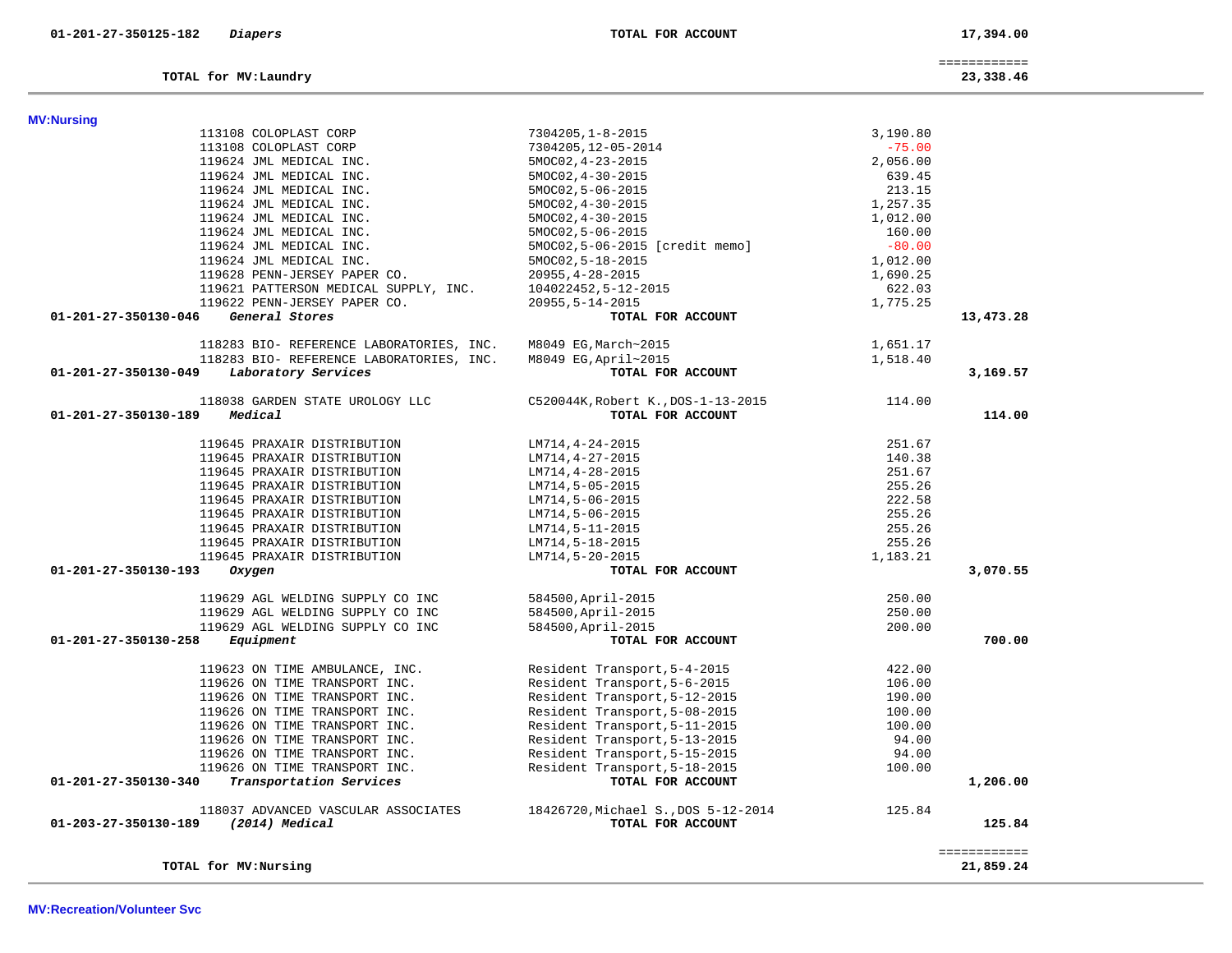|                                                   | 119587 CABLEVISION                                               | $07876 - 533982 - 01 - 2, 5 - 15 - 15 > 6 - 14 - 2015$     | 4,650.27       |                          |  |
|---------------------------------------------------|------------------------------------------------------------------|------------------------------------------------------------|----------------|--------------------------|--|
| 01-201-27-350135-036                              | Contracted Services                                              | TOTAL FOR ACCOUNT                                          |                | 4,650.27                 |  |
| 01-201-27-350135-070                              | 118288 CREATIVE FORECASTING INC.<br>Publication & Subscriptions  | Annual Subscription, $2015 \sim 2016$<br>TOTAL FOR ACCOUNT | 60.00          | 60.00                    |  |
|                                                   | 119636 ARTISTIC AQUARIA INC                                      | Aquarium Maintenance, April-2015                           | 635.00         |                          |  |
|                                                   | 119640 CREATING WITH CLAY LLC                                    | Pottery Class on 2D, 5-7-2015                              | 100.00         |                          |  |
|                                                   | 119640 CREATING WITH CLAY LLC                                    | Pottery Class in Atrium, 5-14-2015                         | 100.00         |                          |  |
|                                                   | 119633 JENNIFER CARPINTERI                                       | Resident Activities                                        | 20.97          |                          |  |
|                                                   | 119628 PENN-JERSEY PAPER CO.                                     | $20955, 4 - 15 - 2015$                                     | 25.65          |                          |  |
|                                                   | 119628 PENN-JERSEY PAPER CO.                                     | $20955, 4 - 21 - 2015$                                     | 35.15          |                          |  |
| $01 - 201 - 27 - 350135 - 194$ Patient Activities |                                                                  | TOTAL FOR ACCOUNT                                          |                | 916.77                   |  |
|                                                   | TOTAL for MV: Recreation/Volunteer Svc                           |                                                            |                | ============<br>5,627.04 |  |
|                                                   |                                                                  |                                                            |                |                          |  |
| <b>County Adjuster</b>                            | 119658 COUNTY OF MORRIS                                          | 2ND HALF 5/15 METERED MAIL                                 | 188.38         |                          |  |
| 01-201-27-357100-068                              | Postage & Metered Mail                                           | TOTAL FOR ACCOUNT                                          |                | 188.38                   |  |
|                                                   | TOTAL for County Adjuster                                        |                                                            |                | ============<br>188.38   |  |
|                                                   |                                                                  |                                                            |                |                          |  |
| <b>County Library</b>                             |                                                                  |                                                            |                |                          |  |
|                                                   | 118367 CENTER POINT LARGE PRINT                                  | Order#XCP15-4 dated 04/01/15                               | 100.31         |                          |  |
|                                                   | 118372 GALE                                                      | 116418 dated 03/12/15                                      | 425.70         |                          |  |
|                                                   | 118372 GALE                                                      | 116418 dated 03/18/15                                      | 27.99          |                          |  |
|                                                   | 118372 GALE                                                      | 116418 dated 03/19/15                                      | 51.18          |                          |  |
|                                                   | 118372 GALE                                                      | 116418 dated 03/25/15                                      | 54.97          |                          |  |
|                                                   | 118372 GALE                                                      | 116418 dated 03/26/15                                      | 143.95         |                          |  |
|                                                   | 118372 GALE                                                      | 116418 dated 04/03/15                                      | 51.18          |                          |  |
|                                                   | 118372 GALE                                                      | 116418 dated 04/06/15                                      | 86.37          |                          |  |
|                                                   | 118372 GALE                                                      | 116418 dated 04/17/15                                      | 76.77          |                          |  |
|                                                   | 119440 INGRAM LIBRARY SERVICES                                   | 20C083 dated 4/27/15                                       | 66.60          |                          |  |
|                                                   | 119440 INGRAM LIBRARY SERVICES                                   | 20C083 dated 05/07/15                                      | 11.90          |                          |  |
|                                                   | 119440 INGRAM LIBRARY SERVICES                                   | 20C083 dated 05/11/15                                      | 271.97         |                          |  |
|                                                   | 119440 INGRAM LIBRARY SERVICES                                   | 20C083 dated 05/13/15                                      | 1,054.77       |                          |  |
|                                                   | 119438 INGRAM LIBRARY SERVICES                                   | 20C0083 dated 04/24/15                                     | 748.87         |                          |  |
|                                                   | 119438 INGRAM LIBRARY SERVICES                                   | 20C0083 dated 04/24/15                                     | 89.97          |                          |  |
|                                                   | 119438 INGRAM LIBRARY SERVICES                                   | 20C0083 dated 04/27/15                                     | 89.66          |                          |  |
|                                                   | 119438 INGRAM LIBRARY SERVICES                                   | 20C0083 dated 04/28/15                                     | 623.50         |                          |  |
|                                                   | 119438 INGRAM LIBRARY SERVICES                                   | 20C0083 dated 04/28/15                                     | 4.79           |                          |  |
|                                                   | 119438 INGRAM LIBRARY SERVICES                                   | 20C0083 dated 04/30/15                                     | 652.88         |                          |  |
|                                                   | 119438 INGRAM LIBRARY SERVICES                                   | 20C0083 dated 04/30/15                                     | 11.90          |                          |  |
|                                                   | 119438 INGRAM LIBRARY SERVICES                                   | 20C0083 dated 04/30/15                                     | 12.90          |                          |  |
|                                                   | 119436 INGRAM LIBRARY SERVICES                                   | 20C0083 dated 04/09/15                                     | 11.90          |                          |  |
|                                                   | 119436 INGRAM LIBRARY SERVICES                                   | 20C0083 dated 04/13/15                                     | 936.22         |                          |  |
|                                                   | 119436 INGRAM LIBRARY SERVICES<br>119436 INGRAM LIBRARY SERVICES | 20C0083 dated 04/14/15                                     | 61.07<br>76.51 |                          |  |
|                                                   | 119436 INGRAM LIBRARY SERVICES                                   | 20C0083 dated 04/16/15                                     | 32.34          |                          |  |
|                                                   | 119436 INGRAM LIBRARY SERVICES                                   | 20C0083 dated 04/17/15<br>20C0083 dated 04/20/15           | 384.97         |                          |  |
|                                                   | 119436 INGRAM LIBRARY SERVICES                                   | 20C0083 dated 04/20/15                                     | 36.69          |                          |  |
|                                                   | 119436 INGRAM LIBRARY SERVICES                                   | 20C0083 dated 04/21/15                                     | 100.47         |                          |  |
|                                                   | 119436 INGRAM LIBRARY SERVICES                                   | 20C0083 dated 04/21/15 Split Object Code                   | 538.54         |                          |  |
|                                                   | 119436 INGRAM LIBRARY SERVICES                                   | 20C0083 dated 04/21/15                                     | 117.93         |                          |  |
|                                                   | 118354 LEXIS NEXIS                                               | 150KMG dated 03/31/15                                      | 174.00         |                          |  |
|                                                   | 119439 INGRAM LIBRARY SERVICES                                   | 20C0083 dated 05/01/15                                     | 99.64          |                          |  |
|                                                   | 119439 INGRAM LIBRARY SERVICES                                   | 20C0083 dated 05/04/15                                     | 661.42         |                          |  |
|                                                   | 119439 INGRAM LIBRARY SERVICES                                   | 20C0083 dated 05/04/15                                     | 10.85          |                          |  |
|                                                   | 119439 INGRAM LIBRARY SERVICES                                   | 20C0083 dated 05/05/15 Split Object Code                   | 279.14         |                          |  |
|                                                   |                                                                  |                                                            |                |                          |  |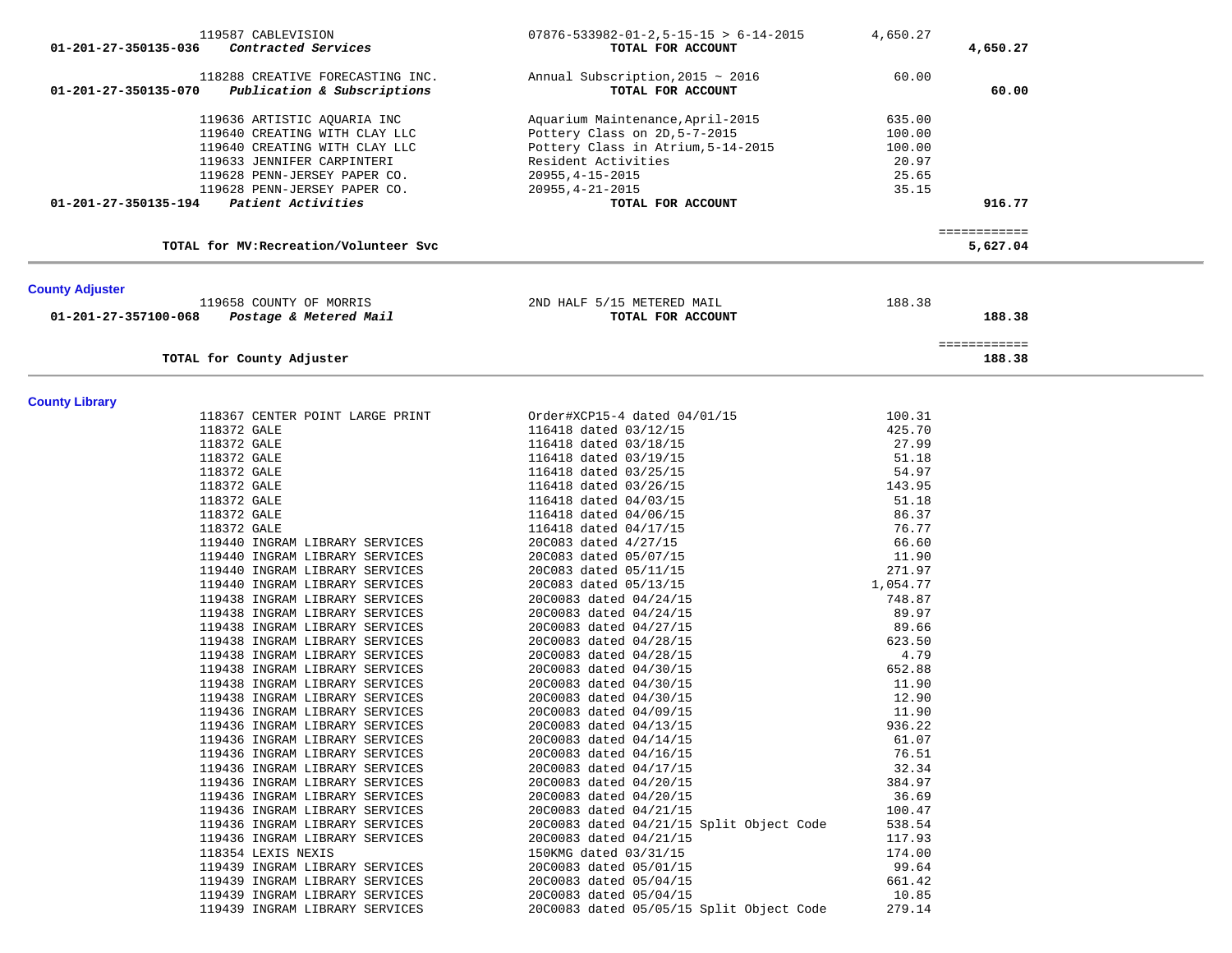|                                                                                                                                                                                                                                               |                                                                       |                 | 18,799.89 |
|-----------------------------------------------------------------------------------------------------------------------------------------------------------------------------------------------------------------------------------------------|-----------------------------------------------------------------------|-----------------|-----------|
| 119437 INGRAM LIBRARY SERVICES<br>19437 INGRAM LIBRARY SERVICES<br>19437 INGRAM LIBRARY SERVICES<br>1964, 61<br>19437 INGRAM LIBRARY SERVICES<br>1976 INGRAM LIBRARY SERVICES<br>1976 INGRAM LIBRARY SERVICES<br>200093 dated 04/23/15<br>197 |                                                                       |                 |           |
|                                                                                                                                                                                                                                               |                                                                       |                 |           |
|                                                                                                                                                                                                                                               |                                                                       |                 |           |
|                                                                                                                                                                                                                                               |                                                                       |                 |           |
|                                                                                                                                                                                                                                               |                                                                       |                 |           |
|                                                                                                                                                                                                                                               |                                                                       |                 |           |
|                                                                                                                                                                                                                                               |                                                                       |                 |           |
|                                                                                                                                                                                                                                               |                                                                       |                 | 1,767.37  |
|                                                                                                                                                                                                                                               |                                                                       |                 |           |
|                                                                                                                                                                                                                                               |                                                                       |                 |           |
|                                                                                                                                                                                                                                               |                                                                       |                 | 696.38    |
|                                                                                                                                                                                                                                               |                                                                       |                 |           |
|                                                                                                                                                                                                                                               |                                                                       |                 |           |
|                                                                                                                                                                                                                                               |                                                                       |                 |           |
|                                                                                                                                                                                                                                               |                                                                       |                 | 112.39    |
|                                                                                                                                                                                                                                               |                                                                       |                 |           |
|                                                                                                                                                                                                                                               |                                                                       |                 |           |
|                                                                                                                                                                                                                                               |                                                                       |                 |           |
|                                                                                                                                                                                                                                               |                                                                       |                 |           |
|                                                                                                                                                                                                                                               |                                                                       |                 |           |
|                                                                                                                                                                                                                                               |                                                                       |                 |           |
|                                                                                                                                                                                                                                               |                                                                       |                 |           |
|                                                                                                                                                                                                                                               |                                                                       |                 |           |
|                                                                                                                                                                                                                                               |                                                                       |                 |           |
|                                                                                                                                                                                                                                               |                                                                       |                 |           |
|                                                                                                                                                                                                                                               |                                                                       |                 |           |
|                                                                                                                                                                                                                                               |                                                                       |                 |           |
|                                                                                                                                                                                                                                               |                                                                       |                 |           |
|                                                                                                                                                                                                                                               |                                                                       |                 |           |
| $01-201-29-390100-083$ Video & Film Materials $0.201-201-29-390100-083$                                                                                                                                                                       |                                                                       |                 | 1,329.12  |
| 01-201-29-390100-058 Office Supplies & Stationery<br>101-201-29-390100-058 CONNT OF NORRIS<br>01-201-29-390100-068 Postage & Metered Mail<br>101953 JOANNE CRONNT (118.2 1991)<br>119433 JOANNE CRONNT (118.2 1991)<br>119433 JOANNE CR       |                                                                       |                 |           |
| 118356 MOTION PICTURE LICENSING CORP.                                                                                                                                                                                                         | MPLC Umbrella License March 01, 2015 - M                              | 284.76          |           |
| 118359 OCLC ONLINE COMPUTER                                                                                                                                                                                                                   | 010CLC2051 dated 02/28/15 - NWM Morris C                              | 2,039.20        |           |
| 118360 OCLC ONLINE COMPUTER                                                                                                                                                                                                                   | $010CLC2051$ dated $03/31/15$ - NWM Morris C                          | 2,039.20        |           |
| Other Outside Services<br>01-201-29-390100-084                                                                                                                                                                                                | TOTAL FOR ACCOUNT                                                     |                 | 4,363.16  |
|                                                                                                                                                                                                                                               |                                                                       |                 |           |
| 118374 STAPLES ADVANTAGE                                                                                                                                                                                                                      | NYC1054187 dated 04/23/15 Split Object C                              | 137.31          |           |
| 118374 STAPLES ADVANTAGE                                                                                                                                                                                                                      | NYC1054187 dated 04/23/15                                             | 60.90           |           |
| 118378 W.B. MASON COMPANY INC                                                                                                                                                                                                                 | C1033751 dated 04/01/15                                               | 102.86          |           |
| 118378 W.B. MASON COMPANY INC                                                                                                                                                                                                                 | C1033751 dated 04/23/15                                               | 162.37          |           |
| 118366 BRODART CO                                                                                                                                                                                                                             | 290667 dated 04/22/15                                                 | 33.95           |           |
| 118368 DEMCO<br>118377 VENMILL INDUSTRIES INC                                                                                                                                                                                                 | 290190055 dated 04/22/15<br>3 - PN70006 Combo kit for VMI Hybrid (\$6 | 44.31<br>209.97 |           |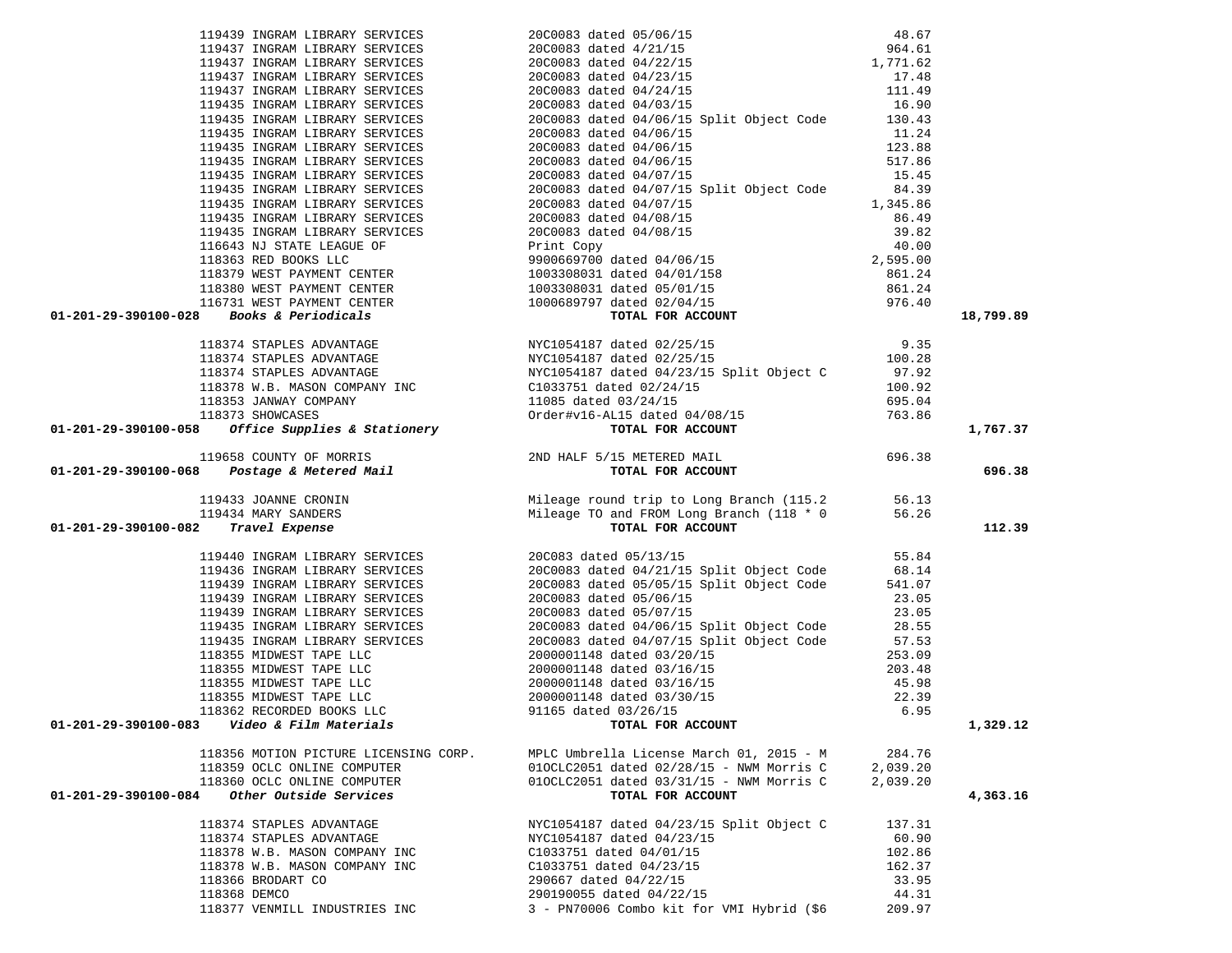|                                       | 118377 VENMILL INDUSTRIES INC            | SHIPPING                                   | 10.00      |                            |  |
|---------------------------------------|------------------------------------------|--------------------------------------------|------------|----------------------------|--|
| 01-201-29-390100-095                  | Other Administrative Supplies            | TOTAL FOR ACCOUNT                          |            | 761.67                     |  |
|                                       | 118357 MUNICIPAL CAPITAL CORP            | 9725 dated $04/02/15$ : Admin & Read Svc M | 1,333.12   |                            |  |
|                                       | 118357 MUNICIPAL CAPITAL CORP            | 9723 dated 04/02/15 : Ref & Tech Svc Mac   | 1,657.12   |                            |  |
| 01-201-29-390100-164                  | Office Machines - Rental                 | TOTAL FOR ACCOUNT                          |            | 2,990.24                   |  |
|                                       | 106324 CYBERPATROL LLC                   | License ID# 78878 Quote dated 09/22/14     | 267.00     |                            |  |
| 01-203-29-390100-078                  | (2014) Software Maintenance              | TOTAL FOR ACCOUNT                          |            | 267.00                     |  |
|                                       |                                          |                                            |            | ============               |  |
|                                       | TOTAL for County Library                 |                                            |            | 31,087.22                  |  |
| <b>County Superintendent of Schoo</b> |                                          |                                            |            |                            |  |
|                                       | 118922 ROSALIE LAMONTE                   | Cell Phone Charges: $3/14/15-4/13/15$      | 33.59      |                            |  |
| 01-201-29-392100-031                  | Cellular Phones/Pagers                   | TOTAL FOR ACCOUNT                          |            | 33.59                      |  |
|                                       | 119658 COUNTY OF MORRIS                  | 2ND HALF 5/15 METERED MAIL                 | 76.69      |                            |  |
| 01-201-29-392100-068                  | Postage & Metered Mail                   | TOTAL FOR ACCOUNT                          |            | 76.69                      |  |
|                                       |                                          |                                            |            | ============               |  |
|                                       | TOTAL for County Superintendent of Schoo |                                            |            | 110.28                     |  |
|                                       |                                          |                                            |            |                            |  |
| <b>Contribution to County College</b> | 119221 COUNTY COLLEGE OF MORRIS          | 1st Half 6/15 Operating Budget             | 568,256.75 |                            |  |
| 01-201-29-395100-090                  | Expenditures                             | TOTAL FOR ACCOUNT                          |            | 568,256.75                 |  |
|                                       |                                          |                                            |            |                            |  |
|                                       | TOTAL for Contribution to County College |                                            |            | ============<br>568,256.75 |  |
|                                       |                                          |                                            |            |                            |  |
| <b>Rutgers Extension Service</b>      |                                          |                                            |            |                            |  |
|                                       | 119658 COUNTY OF MORRIS                  | 2ND HALF 5/15 METERED MAIL                 | 39.43      |                            |  |
| 01-201-29-396100-068                  | Postage & Metered Mail                   | TOTAL FOR ACCOUNT                          |            | 39.43                      |  |
|                                       |                                          |                                            |            | ============               |  |
|                                       | TOTAL for Rutgers Extension Service      |                                            |            | 39.43                      |  |
| <b>Fire and Police Academy</b>        |                                          |                                            |            |                            |  |
|                                       | 118821 NJ DIVISION OF FIRE SAFETY        | Fire Code Updates                          | 60.00      |                            |  |
| 01-201-29-407100-028                  | Books & Periodicals                      | TOTAL FOR ACCOUNT                          |            | 60.00                      |  |
|                                       | 118422 PAPER MART INC                    | Copy Paper                                 | 520.20     |                            |  |
|                                       | 118447 W.B. MASON COMPANY INC            | Clip Boards                                | 14.40      |                            |  |
|                                       | 118447 W.B. MASON COMPANY INC            | Labels                                     | 20.99      |                            |  |
|                                       | 118447 W.B. MASON COMPANY INC            | Dater                                      | 4.90       |                            |  |
| 01-201-29-407100-058                  | Office Supplies & Stationery             | TOTAL FOR ACCOUNT                          |            | 560.49                     |  |
|                                       | 117926 ALLEN PAPER & SUPPLY CO           | Coffee Cups                                | 107.26     |                            |  |
|                                       | 118447 W.B. MASON COMPANY INC            | 5 GL Coolers                               | 123.10     |                            |  |
|                                       | 118449 CONROY'S                          | Flower Arrangement                         | 75.00      |                            |  |
|                                       | 118449 CONROY'S                          | Delivery Charge                            | 10.99      |                            |  |
| 01-201-29-407100-059                  | Other General Expenses                   | TOTAL FOR ACCOUNT                          |            | 316.35                     |  |
|                                       | 119658 COUNTY OF MORRIS                  | 2ND HALF 5/15 METERED MAIL                 | 55.05      |                            |  |
| 01-201-29-407100-068                  | Postage & Metered Mail                   | TOTAL FOR ACCOUNT                          |            | 55.05                      |  |
|                                       | 118157 KIDDE FIRE TRAINERS, INC.         | Smoke Fluid                                | 1,200.00   |                            |  |
|                                       | 118163 STAPLES ADVANTAGE                 | Magenta Toner                              | 206.36     |                            |  |
|                                       | 118163 STAPLES ADVANTAGE                 | Yellow Toner                               | 206.04     |                            |  |
|                                       |                                          |                                            |            |                            |  |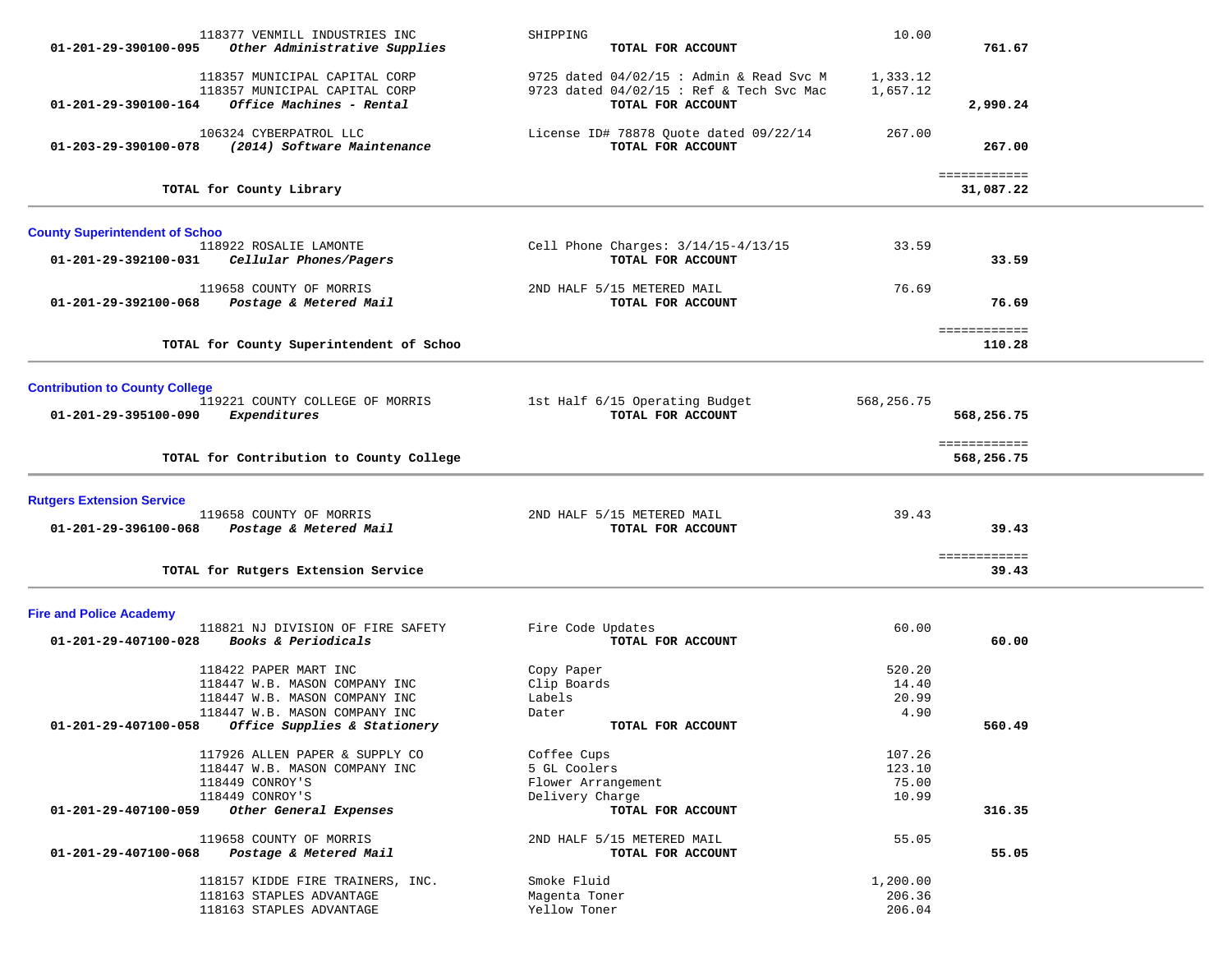| 118446 MORRIS COUNTY MUNICIPAL<br>$01 - 203 - 29 - 407100 - 143$ (2014) Rubbish & Trash Removal | Tipping Fees<br>TOTAL FOR ACCOUNT                  | 350.70    | 350.70                     |
|-------------------------------------------------------------------------------------------------|----------------------------------------------------|-----------|----------------------------|
| TOTAL for Fire and Police Academy                                                               |                                                    |           | ============<br>2,954.99   |
|                                                                                                 |                                                    |           |                            |
| <b>Utilities</b><br>119330 JERSEY CENTRAL POWER & LIGHT                                         | 100 102 459 516 - WARRANTS DATED 5/21/15           | 910.06    |                            |
| 119391 JERSEY CENTRAL POWER & LIGHT                                                             | 10-00-84-5137-1-0 Berkshire Valley Road            | 17.54     |                            |
| 118693 JERSEY CENTRAL POWER & LIGHT                                                             | 10-00-59-9968-9-0 Rt 15 & Dewey Ave. 5/1           | 64.30     |                            |
| 117832 JERSEY CENTRAL POWER & LIGHT                                                             | 100 105 119 190 4/22/2015 Rt 10 & Hillsi           | 46.07     |                            |
| 119564 AES-NJ COGEN CO INC                                                                      | M.V. Electric Co-Gen for March, 2015               | 3,148.67  |                            |
| 119564 AES-NJ COGEN CO INC                                                                      | M.V. Electric Co-Gen for April, 2015               | 2,983.67  |                            |
| 119565 JERSEY CENTRAL POWER & LIGHT                                                             | 100 004 803 738, March-2015                        | 45,673.63 |                            |
| 119563 JERSEY CENTRAL POWER & LIGHT                                                             | 100 004 803 738, April-2015                        | 48,127.03 |                            |
| 119329 JERSEY CENTRAL POWER & LIGHT                                                             | 100 102 601 695 - COMM CENTER DATED 5/22           | 16,036.70 |                            |
| 119415 JERSEY CENTRAL POWER & LIGHT                                                             | 10-00-05-8414-2-2 Street Lighting 5/19/2           | 327.46    |                            |
| 119414 JERSEY CENTRAL POWER & LIGHT                                                             | 10-00-44-7627-6-1 Rt 46 & Canfield Ave 5           | 27.76     |                            |
| 119413 JERSEY CENTRAL POWER & LIGHT                                                             | 10-00-01-6063-0-8 Street Lighting 5/19/2           | 624.75    |                            |
| 119392 JERSEY CENTRAL POWER & LIGHT                                                             | 10-00-84-5117-1-4 Berkshire Valley Road            | 17.43     |                            |
| 118388 TIOGA SOLAR MORRIS COUNTY 1 LLC                                                          | 136242003/ RE: VOTING TECH                         | 1,050.83  |                            |
| 118388 TIOGA SOLAR MORRIS COUNTY 1 LLC                                                          | 136242003/ RE: SCHUYLER BUILDING                   | 445.31    |                            |
| 118388 TIOGA SOLAR MORRIS COUNTY 1 LLC                                                          | 136242003/ RE: SCHYULER GARAGE                     | 667.92    |                            |
| 01-201-31-430100-137<br>Electricity                                                             | TOTAL FOR ACCOUNT                                  |           | 120,169.13                 |
|                                                                                                 |                                                    |           |                            |
| 119696 NATIONAL FUEL OIL INC.                                                                   | FUEL CHARGES, 4/15                                 | 35,095.67 |                            |
| 01-201-31-430100-140<br>Gas Purchases                                                           | TOTAL FOR ACCOUNT                                  |           | 35,095.67                  |
| 118864 ELIZABETHTOWN GAS COMPANY                                                                | 3333344641 / RE: LONG VALLEY/ 4-7-15 THR           | 258.64    |                            |
| 119143 N.J. NATURAL GAS COMPANY                                                                 | 22-0009-4999-6Y/ RE: MONTVILLE/ 4/16/15            | 339.52    |                            |
| 118300 PSE&G CO                                                                                 | REF # MOMBAG/ 66-254-142-04 - 18 HIGHVIE           | 483.76    |                            |
| 118448 SUBURBAN PROPANE -2347                                                                   | Propane                                            | 1,053.42  |                            |
| 118448 SUBURBAN PROPANE -2347                                                                   | Rounding                                           | 0.40      |                            |
| 118448 SUBURBAN PROPANE -2347                                                                   | Safety P&T Fee                                     | 9.62      |                            |
| 119625 PSE&G CO                                                                                 | 65 858 068 08, April-2015                          | 4,018.24  |                            |
| 119632 PSE&G CO                                                                                 | 66 472 055 00, April-2015                          | 165.79    |                            |
| Natural Gas<br>01-201-31-430100-141                                                             | TOTAL FOR ACCOUNT                                  |           | 6,329.39                   |
| 119619 STERICYCLE INC.                                                                          | 8074425,March thru May-2015                        | 2,308.11  |                            |
| 119619 STERICYCLE INC.                                                                          | 8074425, June-2015                                 | 835.39    |                            |
| 01-201-31-430100-145<br>Solid Waste Cost                                                        | TOTAL FOR ACCOUNT                                  |           | 3,143.50                   |
|                                                                                                 |                                                    |           |                            |
| 118545 VERIZON                                                                                  | 973-838-8083 446 48Y, 4/28/15, Kinnelon            | 32.26     |                            |
| 118545 VERIZON                                                                                  | 973-361-0398 892 16Y, 5/1/15, Randolph T           | 124.46    |                            |
| 118545 VERIZON                                                                                  | 973-455-1700 480 36Y, Emerg NonCentrex (           | 100.56    |                            |
| 118545 VERIZON                                                                                  | 973-328-3165 445 58Y, 5/4/15, Dover WT (           | 32.19     |                            |
| 118545 VERIZON                                                                                  | 973-829-0312 882 15Y, 5/4/15, Randolph O           | 66.49     |                            |
| 119344 VERIZON                                                                                  | 201 V03-7261 127 66Y, 5/16/15, 911 Switc 11,336.09 |           |                            |
| 118227 VERIZON CABS                                                                             | 201 M55-4914 825, 4/25/15, T1 American T           | 818.92    |                            |
| 118546 VERIZON CABS                                                                             | 201 M55-5534 968, 4/25/15, E911 fiber li           | 2,254.08  |                            |
| 01-201-31-430100-146<br>Telephone                                                               | TOTAL FOR ACCOUNT                                  |           | 14,765.05                  |
| 118813 SOUTHEAST MORRIS COUNTY                                                                  | 3423203530.00/ JDC/ 02--5-15 THRU 05-040           | 568.51    |                            |
| 119585 SOUTHEAST MORRIS COUNTY                                                                  | 2120000537.00, 3-10-2015 thru 4-13-2015            | 6,415.71  |                            |
| 01-201-31-430100-147<br>Water                                                                   | TOTAL FOR ACCOUNT                                  |           | 6,984.22                   |
|                                                                                                 |                                                    |           |                            |
| TOTAL for Utilities                                                                             |                                                    |           | ============<br>186,486.96 |
|                                                                                                 |                                                    |           |                            |

 **01-201-29-407100-258** *Equipment* **TOTAL FOR ACCOUNT 1,612.40**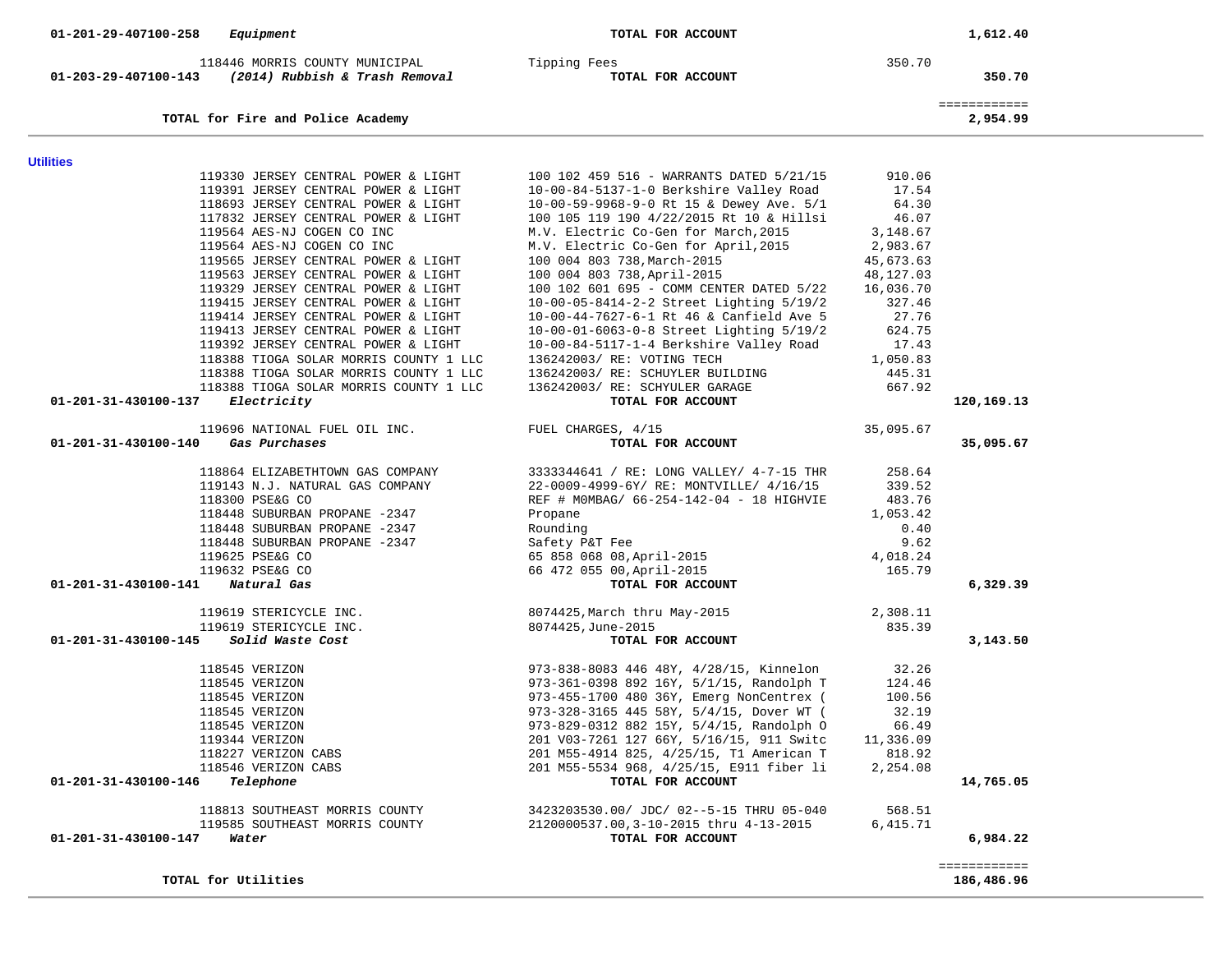| Pension 1015                             | 673.25                                                                                                                                                                                                                                                                                                                                                                      |                                                                               |                                                                       |
|------------------------------------------|-----------------------------------------------------------------------------------------------------------------------------------------------------------------------------------------------------------------------------------------------------------------------------------------------------------------------------------------------------------------------------|-------------------------------------------------------------------------------|-----------------------------------------------------------------------|
| Contributory Insurance 1015              | 48.65                                                                                                                                                                                                                                                                                                                                                                       |                                                                               |                                                                       |
| TOTAL FOR ACCOUNT                        |                                                                                                                                                                                                                                                                                                                                                                             | 721.90                                                                        |                                                                       |
| Pension 3014                             | 112.22                                                                                                                                                                                                                                                                                                                                                                      |                                                                               |                                                                       |
| Contributory Insurance 3014              | $-8.11$                                                                                                                                                                                                                                                                                                                                                                     |                                                                               |                                                                       |
| Pension 4014                             | 673.25                                                                                                                                                                                                                                                                                                                                                                      |                                                                               |                                                                       |
| Contributory Insurance 4Q14              | 48.65                                                                                                                                                                                                                                                                                                                                                                       |                                                                               |                                                                       |
| TOTAL FOR ACCOUNT                        |                                                                                                                                                                                                                                                                                                                                                                             | 826.01                                                                        |                                                                       |
|                                          |                                                                                                                                                                                                                                                                                                                                                                             | 1,547.91                                                                      |                                                                       |
|                                          |                                                                                                                                                                                                                                                                                                                                                                             |                                                                               |                                                                       |
|                                          |                                                                                                                                                                                                                                                                                                                                                                             |                                                                               |                                                                       |
|                                          |                                                                                                                                                                                                                                                                                                                                                                             |                                                                               |                                                                       |
| TOTAL FOR ACCOUNT                        |                                                                                                                                                                                                                                                                                                                                                                             | 128.00                                                                        |                                                                       |
|                                          |                                                                                                                                                                                                                                                                                                                                                                             |                                                                               |                                                                       |
|                                          |                                                                                                                                                                                                                                                                                                                                                                             |                                                                               |                                                                       |
|                                          |                                                                                                                                                                                                                                                                                                                                                                             |                                                                               |                                                                       |
| TOTAL FOR ACCOUNT                        |                                                                                                                                                                                                                                                                                                                                                                             | 141.24                                                                        |                                                                       |
| FUEL CHARGES, 4/15                       | 2,758.45                                                                                                                                                                                                                                                                                                                                                                    |                                                                               |                                                                       |
| TOTAL FOR ACCOUNT                        |                                                                                                                                                                                                                                                                                                                                                                             | 2,758.45                                                                      |                                                                       |
| Monthly service charge MAY 01, 2015 Act# | 825.96                                                                                                                                                                                                                                                                                                                                                                      |                                                                               |                                                                       |
| TOTAL FOR ACCOUNT                        |                                                                                                                                                                                                                                                                                                                                                                             | 825.96                                                                        |                                                                       |
|                                          |                                                                                                                                                                                                                                                                                                                                                                             |                                                                               |                                                                       |
|                                          |                                                                                                                                                                                                                                                                                                                                                                             |                                                                               |                                                                       |
|                                          |                                                                                                                                                                                                                                                                                                                                                                             |                                                                               |                                                                       |
|                                          | 2,464.00                                                                                                                                                                                                                                                                                                                                                                    |                                                                               |                                                                       |
|                                          |                                                                                                                                                                                                                                                                                                                                                                             |                                                                               |                                                                       |
|                                          |                                                                                                                                                                                                                                                                                                                                                                             |                                                                               |                                                                       |
|                                          |                                                                                                                                                                                                                                                                                                                                                                             |                                                                               |                                                                       |
|                                          |                                                                                                                                                                                                                                                                                                                                                                             |                                                                               |                                                                       |
|                                          |                                                                                                                                                                                                                                                                                                                                                                             | 10,367.00                                                                     |                                                                       |
|                                          | Edwin Guevara Excel training 4/29/15 2 d<br>Edwin Guevara Excel training 4/30/15 2 d<br>2 Thunder Dolly<br>Dust 44 Gallon Grey Brute Round<br>PH Test Strips 200 count<br>2015 Funding through the Older Americans<br>2015 Funding through the Older Americans<br>2015 Funding through the Older Americans<br>2015 Funding through the Older Americans<br>TOTAL FOR ACCOUNT | 79.00<br>49.00<br>30.67<br>97.02<br>13.55<br>2,300.00<br>2,990.00<br>2,613.00 | ============<br>============<br>3,853.65<br>10,367.00<br>============ |

| 118839 CFCS - HOPE HOUSE<br>01-201-41-759000-063<br>ALPN Peer Grouping | 2015 Funding through the Peer Grouping I<br>TOTAL FOR ACCOUNT | 3,611.00<br>3,611.00 |
|------------------------------------------------------------------------|---------------------------------------------------------------|----------------------|
| TOTAL for ALPN                                                         |                                                               | 3,611.00             |

#### **Grant Fund**

### 117874 CHANNING BETE CO INC Quote 30696274 Customer # 12185329 SQ I 3,340.00 117874 CHANNING BETE CO INC Item 90596 860.00 117874 CHANNING BETE CO INC 51439 116374 DELL MARKETING L.P. Quote 1013769634850 dated 3/30/2015 lapt 4,818.78

**Bio-Terrorism Grant**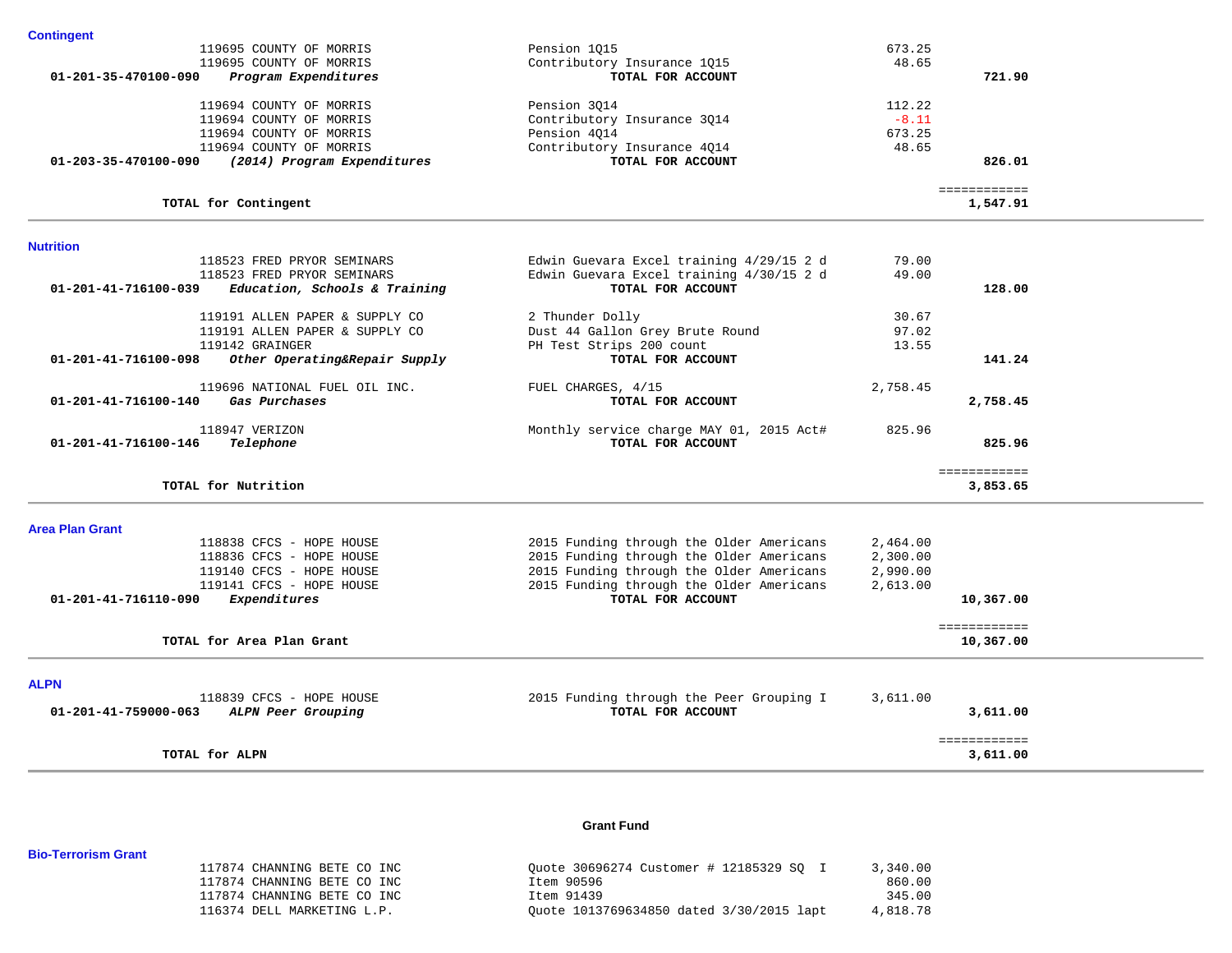|                          | 115356 FF1 PROFESSIONAL SAFETY SERVICES     | Quote 142445 dated 1/21/2015            | 605.98    |                           |  |
|--------------------------|---------------------------------------------|-----------------------------------------|-----------|---------------------------|--|
|                          | 112279 FF1 PROFESSIONAL SAFETY SERVICES     | OUOTE # 141450                          | 197.72    |                           |  |
|                          | 119661 COUNTY OF MORRIS                     | 2ND HALF 5/15 METERED MAIL              | 46.83     |                           |  |
|                          | 118704 BRIGHT WHITE PAPER CO.               | Ouote 2875 dated 5/8/2015               | 3,472.91  |                           |  |
|                          | 118443 STAPLES ADVANTAGE                    | Customer NYC 1054187 Supplies           | 29.00     |                           |  |
|                          | 118443 STAPLES ADVANTAGE                    |                                         | 113.19    |                           |  |
| 02-213-41-718505-391     | Public Health Emer Grant $(7/1/14-6/30/15)$ | TOTAL FOR ACCOUNT                       |           | 13,829.41                 |  |
|                          |                                             |                                         |           | ============              |  |
|                          | TOTAL for Bio-Terrorism Grant               |                                         |           | 13,829.41                 |  |
| <b>DEPARTMENT 741515</b> |                                             |                                         |           |                           |  |
|                          | 117520 AT&T                                 |                                         | 1.92      |                           |  |
|                          | 118677 MUNICIPAL CAPITAL CORP               |                                         | 35.86     |                           |  |
|                          | 117521 SPRINT NEXTEL                        |                                         | 1.29      |                           |  |
|                          | 118676 TELESEARCH INC                       |                                         | 40.52     |                           |  |
|                          | 118676 TELESEARCH INC                       |                                         | 30.90     |                           |  |
|                          | 118676 TELESEARCH INC                       |                                         | 26.27     |                           |  |
|                          | 117522 AT&T                                 |                                         | 0.66      |                           |  |
|                          | 119445 COUNTY OF MORRIS                     |                                         | 18,517.31 |                           |  |
|                          | 119444 COUNTY OF MORRIS                     |                                         | 19,991.79 |                           |  |
|                          | 119089 DENTAL & MEDICAL CAREER              | Debra D.                                | 767.00    |                           |  |
|                          | 119319 ERIN DARVALICS                       | Travel from 7/10/14 to 8/29/14.         | 48.33     |                           |  |
|                          | 119304 AEROFUND FINANCIAL INC.              | Transportation from 5/11/15 to 5/15/15. | 3,596.29  |                           |  |
|                          | 118835 AEROFUND FINANCIAL INC.              | Transportation from 5/4/15 to 5/8/15.   | 3,538.91  |                           |  |
|                          | 119459 AEROFUND FINANCIAL INC.              | Transportation from 5/18/15.            | 3,567.60  |                           |  |
|                          | 118600 TELESEARCH INC                       |                                         | 25.26     |                           |  |
|                          | 118600 TELESEARCH INC                       |                                         | 9.09      |                           |  |
|                          | 118600 TELESEARCH INC                       |                                         | 27.92     |                           |  |
|                          | 119419 WARREN COUNTY COMMUNITY COLL.        | Alyssa P.                               | 800.00    |                           |  |
| 02-213-41-741515-392     | WFNJ-TANF (7/1/14-12/31/15)                 | TOTAL FOR ACCOUNT                       |           | 51,026.92                 |  |
|                          | TOTAL for DEPARTMENT 741515                 |                                         |           | ============<br>51,026.92 |  |
|                          |                                             |                                         |           |                           |  |
| <b>DEPARTMENT 741520</b> |                                             |                                         |           |                           |  |
|                          | 117520 AT&T                                 |                                         | 1.44      |                           |  |
|                          | 118677 MUNICIPAL CAPITAL CORP               |                                         | 26.89     |                           |  |
|                          | 117521 SPRINT NEXTEL                        |                                         | 0.97      |                           |  |
|                          | 118676 TELESEARCH INC                       |                                         | 30.39     |                           |  |

| $02-213-41-741520-392$ WFNJ-General Assistance(7/1/14-12/31/15) | TOTAL FOR ACCOUNT        |           | 27,404.16 |
|-----------------------------------------------------------------|--------------------------|-----------|-----------|
| 118600 TELESEARCH INC                                           | Teresa S.                | 344.10    |           |
| 118600 TELESEARCH INC                                           |                          | 20.94     |           |
| 118600 TELESEARCH INC                                           |                          | 6.82      |           |
| 118600 TELESEARCH INC                                           |                          | 18.95     |           |
| 119459 AEROFUND FINANCIAL INC.                                  |                          | 891.90    |           |
| 118835 AEROFUND FINANCIAL INC.                                  |                          | 884.73    |           |
| 119304 AEROFUND FINANCIAL INC.                                  |                          | 899.08    |           |
| 119305 EDWARDS LEARNING CENTER                                  | Patience R.              | 444.00    |           |
| 119444 COUNTY OF MORRIS                                         |                          | 5,918.96  |           |
| 119445 COUNTY OF MORRIS                                         |                          | 11,593.00 |           |
| 119380 ACE HEALTHCARE TRAINING                                  | Shinese B.               | 3,200.00  |           |
| 117522 AT&T                                                     |                          | 0.50      |           |
| 118599 TELESEARCH INC                                           | Abigail P., W/E 5/3/15.  | 1,016.05  |           |
| 118599 TELESEARCH INC                                           | Abigail P.; W/E 4/26/15. | 1,016.05  |           |
| 118676 TELESEARCH INC                                           |                          | 19.70     |           |
| 118676 TELESEARCH INC                                           | Teresa S.; W/E 4/26/15.  | 1,046.50  |           |
| 118676 TELESEARCH INC                                           |                          | 23.19     |           |
| 118676 TELESEARCH INC                                           |                          | 30.39     |           |
| 117521 SPRINT NEXTEL                                            |                          | 0.97      |           |

============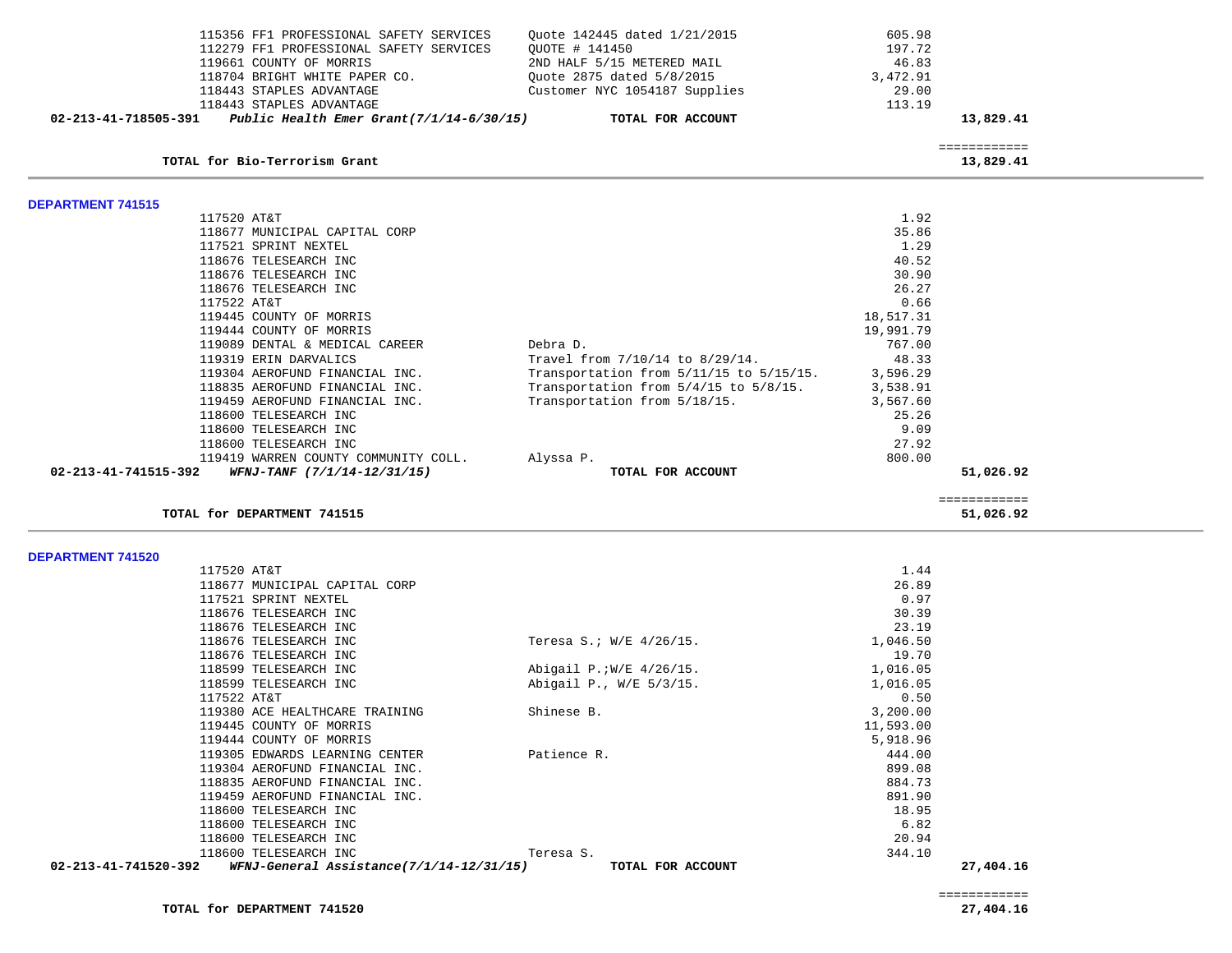| DEPARTMENT 741530                                                         |                                          |                       |                           |
|---------------------------------------------------------------------------|------------------------------------------|-----------------------|---------------------------|
| 118599 TELESEARCH INC                                                     | Kevin M., W/E 4/26/15                    | 1,024.31              |                           |
| 118599 TELESEARCH INC                                                     | Kevin M., W/E 5/3/15.                    | 1,039.15              |                           |
| 119445 COUNTY OF MORRIS<br>119444 COUNTY OF MORRIS                        |                                          | 6,543.70<br>7,611.26  |                           |
| WFNJ-WLLP (7/1/14-12/31/15)<br>02-213-41-741530-392                       | TOTAL FOR ACCOUNT                        |                       | 16,218.42                 |
|                                                                           |                                          |                       |                           |
| TOTAL for DEPARTMENT 741530                                               |                                          |                       | ============<br>16,218.42 |
| <b>DEPARTMENT 742505</b>                                                  |                                          |                       |                           |
| 117520 AT&T                                                               |                                          | 12.02                 |                           |
| 118677 MUNICIPAL CAPITAL CORP                                             |                                          | 224.10                |                           |
| 117521 SPRINT NEXTEL                                                      |                                          | 8.07                  |                           |
| 118676 TELESEARCH INC                                                     |                                          | 193.23                |                           |
| 118676 TELESEARCH INC                                                     |                                          | 164.16                |                           |
| 117522 AT&T                                                               |                                          | 4.15                  |                           |
| 119444 COUNTY OF MORRIS                                                   | 4th Qtr. Fringe benefits                 | 20,991.83             |                           |
| 119407 MADELEINE LACZHAZY<br>118600 TELESEARCH INC                        |                                          | 59.87<br>157.90       |                           |
| 118600 TELESEARCH INC                                                     |                                          | 174.48                |                           |
| 02-213-41-742505-391<br>WIA Adult (7/1/13-6/30/15)                        | TOTAL FOR ACCOUNT                        |                       | 21,989.81                 |
| TOTAL for DEPARTMENT 742505                                               |                                          |                       | ============              |
|                                                                           |                                          |                       | 21,989.81                 |
| DEPARTMENT 742510                                                         |                                          |                       |                           |
| 117520 AT&T                                                               | 030 515 8956 001 Newton phone March 27th | 26.44                 |                           |
| 119661 COUNTY OF MORRIS                                                   | 2ND HALF 5/15 METERED MAIL               | 212.51                |                           |
| 117521 SPRINT NEXTEL                                                      | 564861630 - 973-765-3723; March 30th b   | 17.75                 |                           |
| 117522 AT&T                                                               | Acct #1001-196-9846 Bill Dated: 4/1/15 9 | 9.14                  |                           |
| 119444 COUNTY OF MORRIS<br>119455 INSTITUTE FOR THERAPEUTIC               | Stephen G.                               | 19,813.53<br>3,200.00 |                           |
| 119407 MADELEINE LACZHAZY                                                 | Travel from $10/30/14 - 5/18/2015$ .     | 127.22                |                           |
| $02 - 213 - 41 - 742510 - 391$ WIA Dislocated Worker $(7/1/13 - 6/30/15)$ | TOTAL FOR ACCOUNT                        |                       | 23,406.59                 |
|                                                                           |                                          |                       | ============              |
| TOTAL for DEPARTMENT 742510                                               |                                          |                       | 23,406.59                 |
| <b>DEPARTMENT 742520</b>                                                  |                                          |                       |                           |
| 117520 AT&T                                                               |                                          | 6.25                  |                           |
| 118677 MUNICIPAL CAPITAL CORP                                             |                                          | 116.53                |                           |
| 117521 SPRINT NEXTEL                                                      |                                          | 4.20                  |                           |
| 118676 TELESEARCH INC                                                     |                                          | 131.69                |                           |
| 118676 TELESEARCH INC                                                     |                                          | 100.48                |                           |
| 118676 TELESEARCH INC                                                     |                                          | 85.36                 |                           |
| 117522 AT&T<br>119444 COUNTY OF MORRIS                                    |                                          | 2.16<br>11,244.10     |                           |
| 117371 NJ HERALD                                                          | ADV5733 OD#5639 Legal Ad/Out of School Y | 73.50                 |                           |
| 119072 NEWBRIDGE SERVICES INC                                             | Daniela G.                               | 500.00                |                           |
| 119071 NEWBRIDGE SERVICES INC                                             | Michael L.                               | 770.00                |                           |
| 118600 TELESEARCH INC                                                     |                                          | 82.11                 |                           |
| 118600 TELESEARCH INC                                                     |                                          | 90.73                 |                           |
| 02-213-41-742520-391<br>WIA Youth (7/1/13-6/30/15)                        | TOTAL FOR ACCOUNT                        |                       | 13,207.11                 |
| TOTAL for DEPARTMENT 742520                                               |                                          |                       | ============<br>13,207.11 |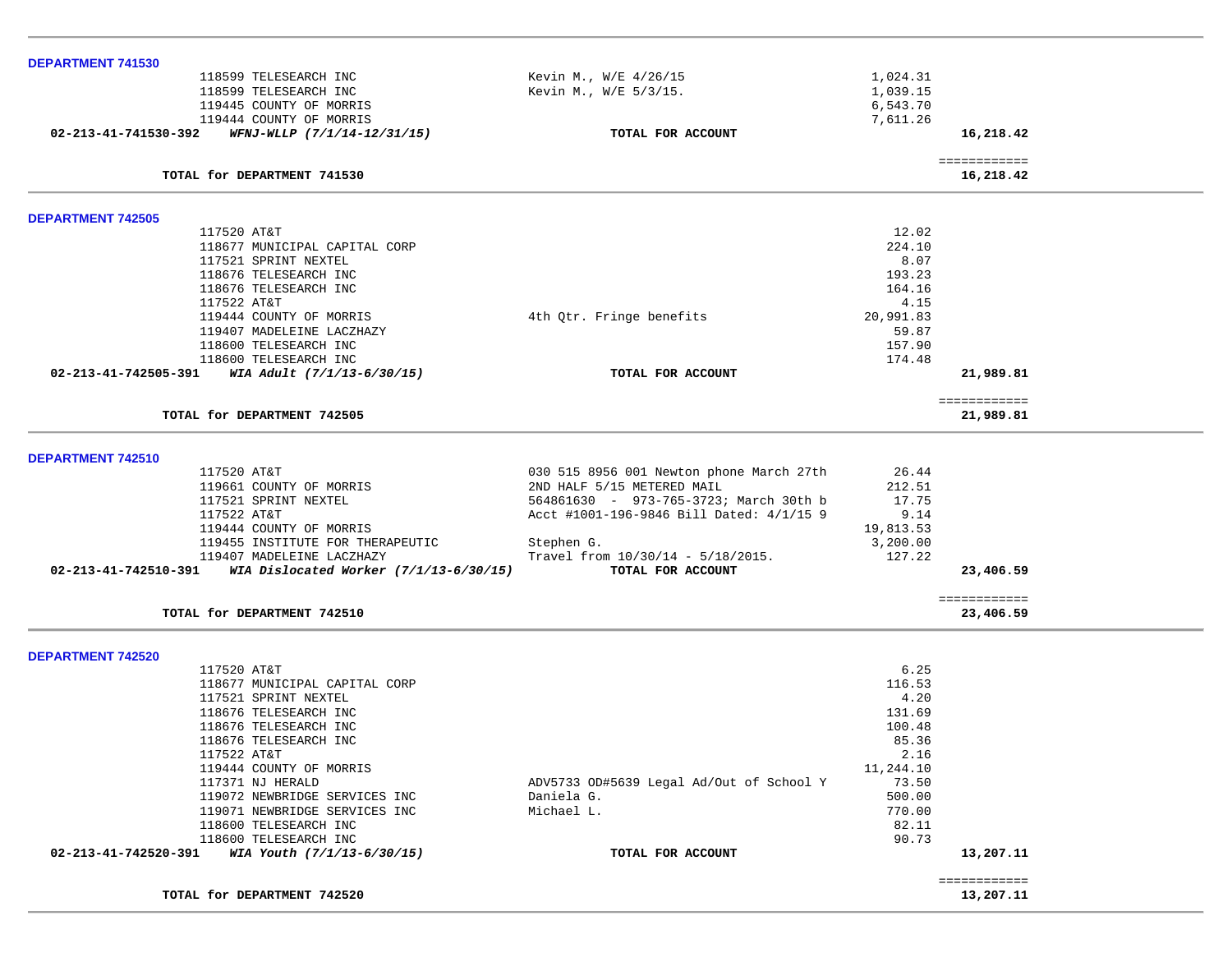| <b>DEPARTMENT 742605</b>       |                                       |                      |           |
|--------------------------------|---------------------------------------|----------------------|-----------|
|                                | 118676 TELESEARCH INC                 | Robert G W/E 4/26/15 | 253.25    |
|                                | 119309 ACE HEALTHCARE TRAINING        | Jayme C.             | 1,760.00  |
|                                | 119445 COUNTY OF MORRIS               | 1st Qtr. Fringe      | 21,993.26 |
|                                | 119088 DENTAL & MEDICAL CAREER        | Stephanie D.         | 2,820.00  |
|                                | 119122 INFORMATION & TECHNOLOGY       | Lillian C.           | 1,110.00  |
|                                | 119119 INFORMATION & TECHNOLOGY       | Leydi H.             | 570.00    |
|                                | 119120 INFORMATION & TECHNOLOGY       | Khuong N.            | 1,170.00  |
|                                | 119095 INFORMATION & TECHNOLOGY       | Brenda V.            | 150.00    |
|                                | 119096 INFORMATION & TECHNOLOGY       | Julia G.             | 180.00    |
|                                | 119098 INFORMATION & TECHNOLOGY       | Jennifer C.          | 120.00    |
|                                | 119117 INFORMATION & TECHNOLOGY       | Bruce C.             | 1,707.04  |
|                                | 119074 MEDICAL & DENTAL INSTITUTE     | Matthew Z.           | 3,200.00  |
|                                | 119137 RAMAPO COLLEGE OF NJ           | Angelita M.          | 3,200.00  |
|                                | 118600 TELESEARCH INC                 |                      | 56.80     |
|                                | 119131 WARREN COUNTY TECHNICAL SCHOOL | Kristi M.            | 475.30    |
|                                | 119130 WARREN COUNTY TECHNICAL SCHOOL | Linda H.             | 556.78    |
|                                | 119129 WARREN COUNTY TECHNICAL SCHOOL | Tiffany S.           | 516.04    |
|                                | 119308 WARREN COUNTY TECHNICAL SCHOOL | Brandi S.            | 461.72    |
|                                | 119013 WARREN COUNTY COMMUNITY COLL.  | Amy M.               | 2,536.00  |
|                                | 119014 WARREN COUNTY COMMUNITY COLL.  | Kristine T.          | 2,536.00  |
|                                | 119124 WINSOR'S TRACTOR TRAILER       | Vonetta H.           | 3,200.00  |
|                                | 119128 WINSOR'S TRACTOR TRAILER       | Tawayne G.           | 3,200.00  |
|                                | 119126 WARREN COUNTY COMMUNITY COLL.  | Dawn S.              | 3,200.00  |
|                                | 119452 WARREN COUNTY COMMUNITY COLL.  | Theresa D.           | 2,536.00  |
|                                | 119408 WARREN COUNTY COMMUNITY COLL.  | Kelly J.             | 2,536.00  |
|                                | 119696 NATIONAL FUEL OIL INC.         | FUEL CHARGES, 4/15   | 69.37     |
| $02 - 213 - 41 - 742605 - 391$ | WIA Adult (7/1/14-6/30/16)            | TOTAL FOR ACCOUNT    | 60,113.56 |
|                                |                                       |                      |           |

### **TOTAL for DEPARTMENT 742605 60,113.56**

============

**DEPARTMENT 742610** 

| 119075 JERSEY TRACTOR-TRAILER         | Terry E.                                 | 800.00    |
|---------------------------------------|------------------------------------------|-----------|
| 118677 MUNICIPAL CAPITAL CORP         | May, June, July MP5002SP digital copier. | 493.02    |
| 119076 MR. DRIVING SCHOOL INC.        | Enrique C.                               | 778.00    |
| 118676 TELESEARCH INC                 | Lilly H., W/E 4/26/15                    | 425.10    |
| 118676 TELESEARCH INC                 | Linda B., W/E 4/26/15                    | 361.15    |
| 118676 TELESEARCH INC                 | Robert G., W/E 4/26/15                   | 557.15    |
| 119445 COUNTY OF MORRIS               |                                          | 47,771.76 |
| 119444 COUNTY OF MORRIS               |                                          | 22,377.52 |
| 119416 THE CORVELLI GROUP INC.        | Susan B.                                 | 4,999.39  |
| 119087 DENTAL & MEDICAL CAREER        | Shirley W.                               | 1,917.75  |
| 119085 DENTAL & MEDICAL CAREER        | Cecelia O.                               | 785.00    |
| 119363 DENTAL & MEDICAL CAREER        | Mark A.                                  | 799.00    |
| 119306 FORTIS INSTITUTE               | Ina R.                                   | 1,306.62  |
| 119086 FAIRLEIGH DICKINSON UNIVERSITY | Debra O.                                 | 544.17    |
| 119092 INFORMATION & TECHNOLOGY       | Claudia R.                               | 2,000.00  |
| 119091 INFORMATION & TECHNOLOGY       | Natalie S.                               | 1,067.84  |
| 119118 INFORMATION & TECHNOLOGY       | Mauricio P.                              | 1,140.00  |
| 119090 INFORMATION & TECHNOLOGY       | Francis K.                               | 828.17    |
| 119093 INFORMATION & TECHNOLOGY       | Olajide O.                               | 1,173.84  |
| 119097 INFORMATION & TECHNOLOGY       | Gabriela G.                              | 1,140.00  |
| 119094 INFORMATION & TECHNOLOGY       | Maria M.                                 | 1,110.00  |
| 119099 INFORMATION & TECHNOLOGY       | Maria R.                                 | 990.00    |
| 119100 INFORMATION & TECHNOLOGY       | Luz G.                                   | 1,110.00  |
| 119312 JERSEY TRACTOR-TRAILER         | Frank D.                                 | 800.00    |
| 119465 JERSEY TRACTOR-TRAILER         | Donald M.                                | 800.00    |
| 119310 MR. DRIVING SCHOOL INC.        | Carmine C.                               | 2,316.00  |
| 119134 RUTGERS CENTER FOR CONTINUING  | John J.                                  | 1,772.62  |
| 119136 RUTGERS CENTER FOR CONTINUING  | Gina P.                                  | 2,300.00  |
|                                       |                                          |           |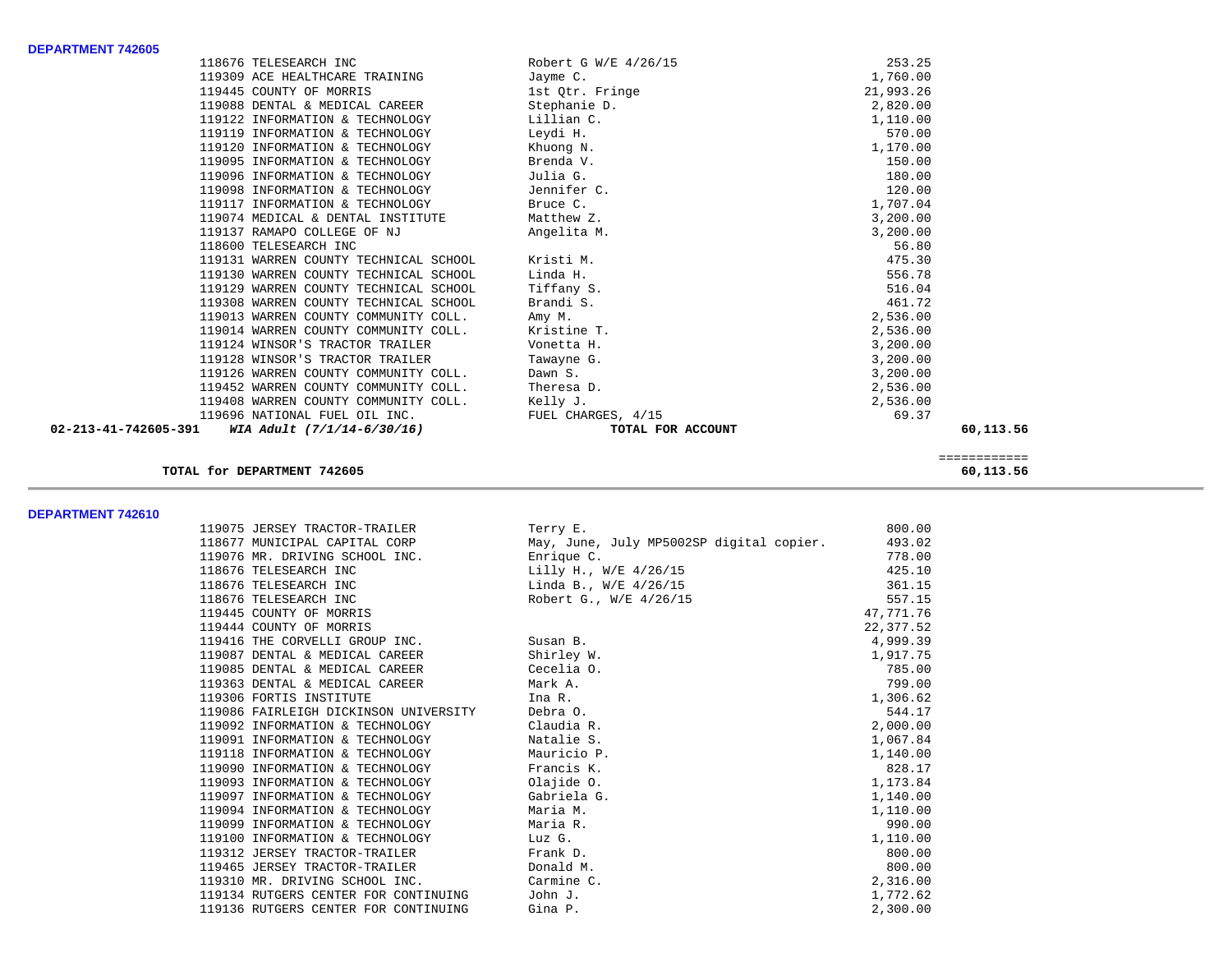| 119135 RUTGERS CENTER FOR CONTINUING                                                                | Omar G.                                  | 2,300.00     |                            |  |
|-----------------------------------------------------------------------------------------------------|------------------------------------------|--------------|----------------------------|--|
|                                                                                                     |                                          |              |                            |  |
| 119379 RUTGERS SCHOOL OF BUSINESS                                                                   | Rajesh S.                                | 3,200.00     |                            |  |
| 118600 TELESEARCH INC<br>118600 TELESEARCH INC                                                      | Linda B., $W/E = 5/3/15$ .               | 347.36       |                            |  |
|                                                                                                     | Rob G.                                   | 124.95       |                            |  |
| 118600 TELESEARCH INC<br>119133 WARREN COUNTY TECHNICAL SCHOOL                                      | Lilly H.<br>Elizabeth F.                 | 383.83       |                            |  |
|                                                                                                     | Jodi L.                                  | 488.88       |                            |  |
| 119138 WARREN COUNTY COMMUNITY COLL.                                                                |                                          | 2,536.00     |                            |  |
| 119139 WARREN COUNTY COMMUNITY COLL.                                                                | Julie H.                                 | 2,536.00     |                            |  |
| 119125 WINSOR'S TRACTOR TRAILER                                                                     | Eddie W.                                 | 3,200.00     |                            |  |
| 119015 WILLIAM PATERSON UNIVERSITY                                                                  | Ruth P.<br>Labib F.                      | 1,680.00     |                            |  |
| 119454 WILLIAM PATERSON UNIVERSITY                                                                  |                                          | 1,745.00     |                            |  |
| 119417 XCEL PLUMBING & HEATING, INC.                                                                | Ramona U. Dates: 3/30/15 to 4/26/15.     | 1,642.13     |                            |  |
| 119121 INFORMATION & TECHNOLOGY<br>02-213-41-742610-391<br>WIA Dislocated Worker $(7/1/14-6/30/16)$ | Mercy V.<br>TOTAL FOR ACCOUNT            | 1,110.00     | 123,758.25                 |  |
|                                                                                                     |                                          |              |                            |  |
| TOTAL for DEPARTMENT 742610                                                                         |                                          |              | ============<br>123,758.25 |  |
| <b>DEPARTMENT 742620</b>                                                                            |                                          |              |                            |  |
| 119445 COUNTY OF MORRIS                                                                             |                                          | 14,842.26    |                            |  |
| 119067 NEWBRIDGE SERVICES INC                                                                       | Alan V.                                  | 92.00        |                            |  |
| 119311 NEWBRIDGE SERVICES INC                                                                       | Laura R.                                 | 4,757.00     |                            |  |
| 119073 NEWBRIDGE SERVICES INC                                                                       | Tiffany S.                               | 3,637.00     |                            |  |
| 119084 NEWBRIDGE SERVICES INC                                                                       | Skyler D.                                | 92.00        |                            |  |
| 119083 NEWBRIDGE SERVICES INC                                                                       | Liz C.                                   | 92.00        |                            |  |
| 119082 NEWBRIDGE SERVICES INC                                                                       | Kyle F.                                  | 92.00        |                            |  |
| 119081 NEWBRIDGE SERVICES INC                                                                       | Karen V.                                 | 597.00       |                            |  |
| 119077 NEWBRIDGE SERVICES INC                                                                       | Ricardo C.                               | 3,729.00     |                            |  |
| 119078 NEWBRIDGE SERVICES INC                                                                       | Nicole B.                                | 3,729.00     |                            |  |
| 119079 NEWBRIDGE SERVICES INC                                                                       | Jessica E.                               | 3,224.00     |                            |  |
| 119080 NEWBRIDGE SERVICES INC                                                                       | Mackensie S.                             | 2,122.00     |                            |  |
| 119068 NEWBRIDGE SERVICES INC                                                                       | Emily D.                                 | 597.00       |                            |  |
| 119069 NEWBRIDGE SERVICES INC                                                                       | Food purchases for enrolled youth.       | 280.11       |                            |  |
| 118600 TELESEARCH INC                                                                               |                                          | 29.54        |                            |  |
| 02-213-41-742620-391<br>WIA Youth (7/1/14-6/30/16)                                                  | TOTAL FOR ACCOUNT                        |              | 37,911.91                  |  |
|                                                                                                     |                                          |              | ============               |  |
| TOTAL for DEPARTMENT 742620                                                                         |                                          |              | 37,911.91                  |  |
| <b>Reach-FIPZ4N</b>                                                                                 |                                          |              |                            |  |
| 119445 COUNTY OF MORRIS                                                                             |                                          | 19,251.50    |                            |  |
| 119444 COUNTY OF MORRIS                                                                             |                                          | 16,591.10    |                            |  |
| 02-213-41-751505-392<br>Reach Program (7/1/14-6/30/15)                                              | TOTAL FOR ACCOUNT                        |              | 35,842.60                  |  |
|                                                                                                     |                                          |              | ============               |  |
| TOTAL for Reach-FIPZ4N                                                                              |                                          |              | 35,842.60                  |  |
| <b>Chapter 51</b>                                                                                   |                                          |              |                            |  |
| 119016 ALFRE INC.                                                                                   | Halfway House bed days                   | 6,570.00     |                            |  |
| 119020 CORNERSTONE FAMILY PROGRAMS                                                                  | Social work hours                        | 6,716.10     |                            |  |
| 119020 CORNERSTONE FAMILY PROGRAMS                                                                  | Client transportation costs              | 98.00        |                            |  |
| 119019 FREEDOM HOUSE INC.                                                                           | HWH bed days                             | 7,740.00     |                            |  |
| 119019 FREEDOM HOUSE INC.                                                                           | Less Client contributions                | $-1, 127.00$ |                            |  |
| 119022 NEW HOPE FOUNDATION INC.                                                                     | Detox Bed days                           | 2,448.00     |                            |  |
| 119021 NEW HOPE FOUNDATION INC.                                                                     | Client bed days - HWH                    | 1,705.00     |                            |  |
| 119018 TURNING POINT, INC                                                                           | Residential bed days - January           | 5,145.00     |                            |  |
| 119018 TURNING POINT, INC                                                                           | Co-Occurring residential bed days - Janu | 8,360.00     |                            |  |
| 119018 TURNING POINT, INC                                                                           | Residential bed days - February          | 6,909.00     |                            |  |
| 119018 TURNING POINT, INC                                                                           | Co-Occurring residential bed days - Febr | 3,300.00     |                            |  |
| 119018 TURNING POINT, INC                                                                           | Residential bed days - March             | 9,408.00     |                            |  |

٠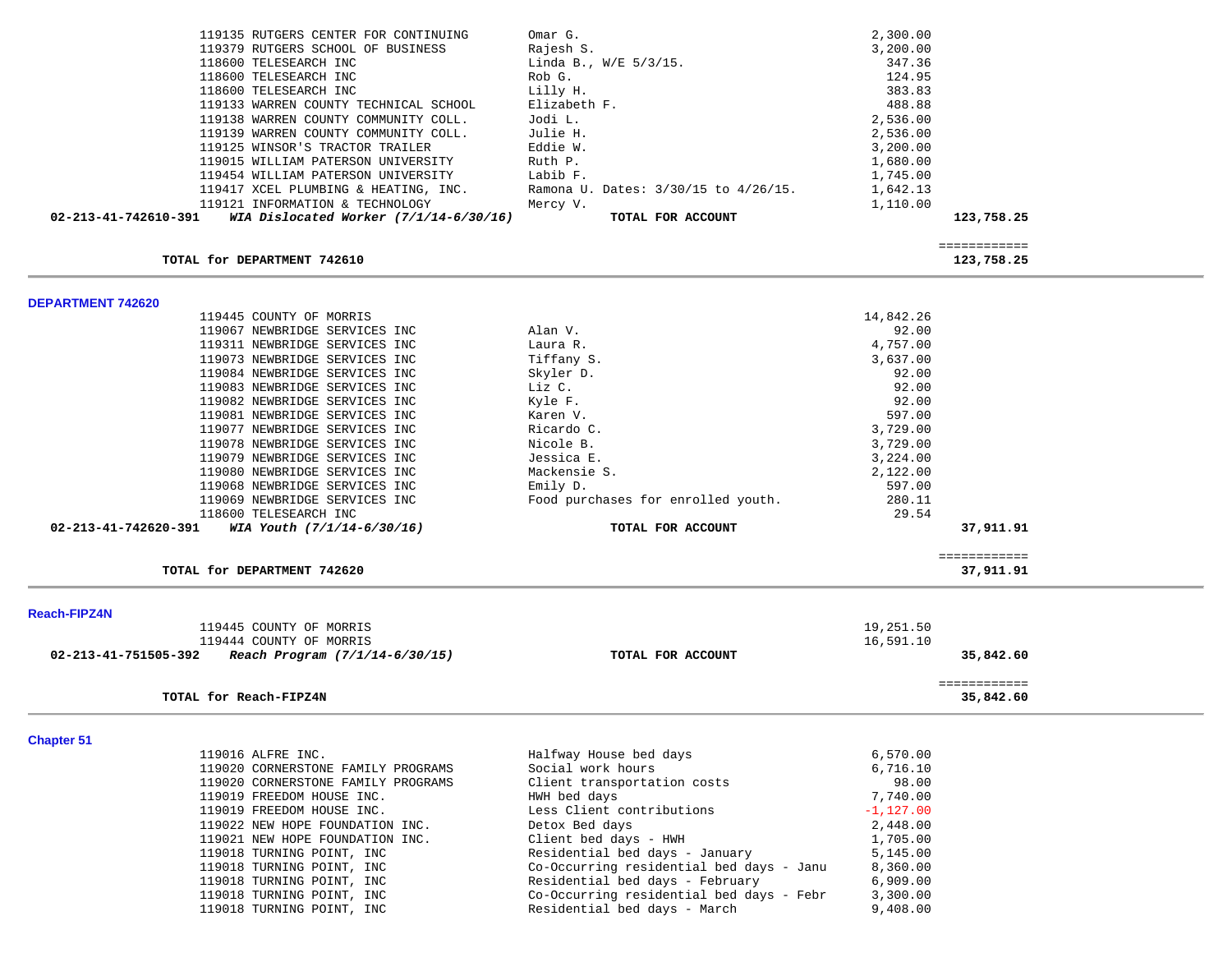| 119018 TURNING POINT, INC                                             | Less deficiency in CAF                   | $-300.00$ |                           |  |
|-----------------------------------------------------------------------|------------------------------------------|-----------|---------------------------|--|
| 119017 TURNING POINT, INC                                             | Detox Bed Days - January                 | 4,284.00  |                           |  |
| 119017 TURNING POINT, INC                                             | Detox Bed Days - February                | 7,548.00  |                           |  |
| 119017 TURNING POINT, INC                                             | Detox Bed Days - March                   | 4,284.00  |                           |  |
| 119017 TURNING POINT, INC                                             | Detox Bed Days - April                   | 5,712.00  |                           |  |
| Chapter 51 (1/1/15-12/31/15)<br>02-213-41-757505-392                  | TOTAL FOR ACCOUNT                        |           | 78,800.10                 |  |
| TOTAL for Chapter 51                                                  |                                          |           | ============<br>78,800.10 |  |
|                                                                       |                                          |           |                           |  |
| DEPARTMENT 771510<br>118403 ACE COM                                   | 2 piece radio installation & 1/4 wave an | 160.00    |                           |  |
| Multi-Jurisdc Task Force(7/1/14-6/30/15)<br>02-213-41-771510-391      | TOTAL FOR ACCOUNT                        |           | 160.00                    |  |
|                                                                       |                                          |           |                           |  |
| TOTAL for DEPARTMENT 771510                                           |                                          |           | ============<br>160.00    |  |
| <b>Safe Communities Construction</b>                                  |                                          |           |                           |  |
| 119509 MORRISTOWN MEDICAL CENTER                                      | SAFE COMMUNITIES QUARTER 2 JAN - MARCH 2 | 27,388.72 |                           |  |
| 02-213-41-773505-391<br>Safe Communities (10/1/14-9/30/15)            | TOTAL FOR ACCOUNT                        |           | 27,388.72                 |  |
|                                                                       |                                          |           | ============              |  |
| TOTAL for Safe Communities Construction                               |                                          |           | 27,388.72                 |  |
|                                                                       |                                          |           |                           |  |
| <b>Urban Areas Security Initiativ</b><br>118525 TETRA TECH INC.       | Inv Date $5/6/15$                        | 10,027.50 |                           |  |
| 02-213-41-784530-391<br>FFY13 UASI (9/1/13-8/31/15)                   | TOTAL FOR ACCOUNT                        |           | 10,027.50                 |  |
|                                                                       |                                          |           | ============              |  |
| TOTAL for Urban Areas Security Initiativ                              |                                          |           | 10,027.50                 |  |
| <b>MAPS</b>                                                           |                                          |           |                           |  |
| 119696 NATIONAL FUEL OIL INC.                                         | FUEL CHARGES, 4/15                       | 8,199.58  |                           |  |
| 02-213-41-786505-392<br>MAPS (1/1/15-12/31/15)                        | TOTAL FOR ACCOUNT                        |           | 8,199.58                  |  |
| 118690 MORRISTOWN CAR WASH                                            | Full Service Car Wash Ticket Books       | 1,000.00  |                           |  |
| 02-213-41-786505-394<br>MAPS (1/1/15-12/31/15)                        | TOTAL FOR ACCOUNT                        |           | 1,000.00                  |  |
|                                                                       |                                          |           |                           |  |
| TOTAL for MAPS                                                        |                                          |           | ============<br>9,199.58  |  |
|                                                                       |                                          |           |                           |  |
| <b>NYS&amp;W Bicycle/Pedestrian Path</b><br>119325 THE RBA GROUP INC. | Professional Svcs. concerningthe New Yor | 4,363.04  |                           |  |
| 02-213-41-790015-391<br>NYS&W Bicycle/Ped Path 9/16/09-xt4/30/16      | TOTAL FOR ACCOUNT                        |           | 4,363.04                  |  |
|                                                                       |                                          |           |                           |  |
| TOTAL for NYS&W Bicycle/Pedestrian Path                               |                                          |           | ============<br>4,363.04  |  |
|                                                                       |                                          |           |                           |  |
| <b>NACCHO Grant</b>                                                   |                                          |           |                           |  |
| 115692 NACCHO CONFERENCE SERVICES                                     | 2015 Preparedness Summit-Cindie Bella    | 600.00    |                           |  |
| 02-213-41-862705-391<br>NACCHO Grant Federal Share                    | TOTAL FOR ACCOUNT                        |           | 600.00                    |  |
|                                                                       |                                          |           | ============              |  |
| TOTAL for NACCHO Grant                                                |                                          |           | 600.00                    |  |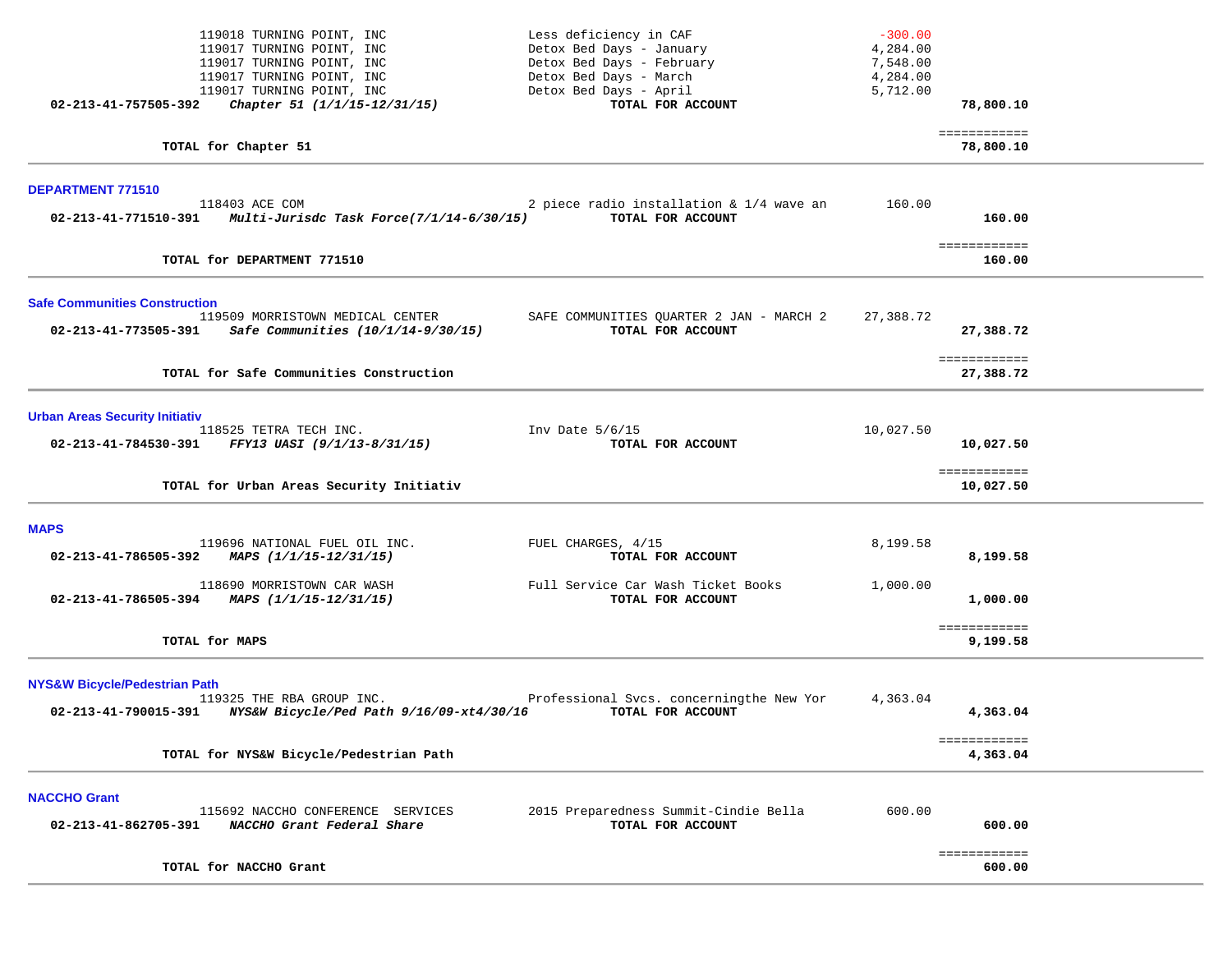## **County Capital**

| <b>Roof Rplmnt at Var Cty Fac</b>     |                                                                        |                                                               |             |                            |
|---------------------------------------|------------------------------------------------------------------------|---------------------------------------------------------------|-------------|----------------------------|
| 04-216-55-953076-951                  | 119558 INTEGRITY ROOFING, INC.<br>Building & Improvements              | ROOF REPLACEMENT AT SAFETY TRAINING ACAD<br>TOTAL FOR ACCOUNT | 55,500.00   | 55,500.00                  |
|                                       | TOTAL for Roof Rplmnt at Var Cty Fac                                   |                                                               |             | ============<br>55,500.00  |
| <b>Bridge Design/Const Var Cty Br</b> |                                                                        |                                                               |             |                            |
| 04-216-55-953089-909                  | 119290 CHERRY WEBER & ASSOC. PC<br>Miscellaneous - Other               | Engineering Services for the Replacement<br>TOTAL FOR ACCOUNT | 1,492.58    | 1,492.58                   |
|                                       | TOTAL for Bridge Design/Const Var Cty Br                               |                                                               |             | ============<br>1,492.58   |
| <b>Roof Replacement Various Facil</b> |                                                                        |                                                               |             |                            |
| 04-216-55-953172-951                  | 119558 INTEGRITY ROOFING, INC.<br>Building & Improvements              | APPLICATION #1<br>TOTAL FOR ACCOUNT                           | 173,000.00  | 173,000.00                 |
|                                       | TOTAL for Roof Replacement Various Facil                               |                                                               |             | ============<br>173,000.00 |
| <b>Bridge DesignConst varCty Loc</b>  |                                                                        |                                                               |             |                            |
| 04-216-55-953184-951                  | 119668 REIVAX CONTRACTING CORP<br>Building & Improvements              | Replacement of Bridge No. 1000 on Canal<br>TOTAL FOR ACCOUNT  | 31,098.21   | 31,098.21                  |
|                                       | TOTAL for Bridge DesignConst varCty Loc                                |                                                               |             | ============<br>31,098.21  |
| <b>DEPARTMENT 953224</b>              |                                                                        |                                                               |             |                            |
| 04-216-55-953224-951                  | 119558 INTEGRITY ROOFING, INC.<br>Roof Replacmnt - Various Facilities  | TOTAL FOR ACCOUNT                                             | 219,428.60  | 219,428.60                 |
|                                       | TOTAL for DEPARTMENT 953224                                            |                                                               |             | ============<br>219,428.60 |
| <b>DEPARTMENT 953225</b>              |                                                                        |                                                               |             |                            |
| 04-216-55-953225-909                  | 119669 SUBURBAN CONSULTING<br>Bridge Design, Renov, Construc - Var Loc | Morris Twp. Replacement of County Bridge<br>TOTAL FOR ACCOUNT | 4,206.89    | 4,206.89                   |
|                                       | TOTAL for DEPARTMENT 953225                                            |                                                               |             | ============<br>4,206.89   |
| <b>DEPARTMENT 953265</b>              |                                                                        |                                                               |             |                            |
| 04-216-55-953265-951                  | 118494 HIGH GRADE CONTRACTING<br>Roof Replacement - Public Works       | RE: ROOF REPAIRS - OTA/ 05-11-15<br>TOTAL FOR ACCOUNT         | 900.00      | 900.00                     |
|                                       | TOTAL for DEPARTMENT 953265                                            |                                                               |             | ============<br>900.00     |
| <b>DEPARTMENT 953269</b>              |                                                                        |                                                               |             |                            |
|                                       | 119278 CHEPPY WERER S. ACCOC DC                                        | Fraineering Design Services for Frosion                       | 4 0 6 5 3 0 |                            |

| 04-216-55-953269-909 | Bridge Design/Constr - var locations | TOTAL FOR ACCOUNT                        |          | 5,001.30 |
|----------------------|--------------------------------------|------------------------------------------|----------|----------|
|                      | 119289 KELLER & KIRKPATRICK          | Construction Inspection-Clerk of Works.F | 936.00   |          |
|                      | 119278 CHERRY WEBER & ASSOC. PC      | Engineering Design Services for Erosion  | 4,065.30 |          |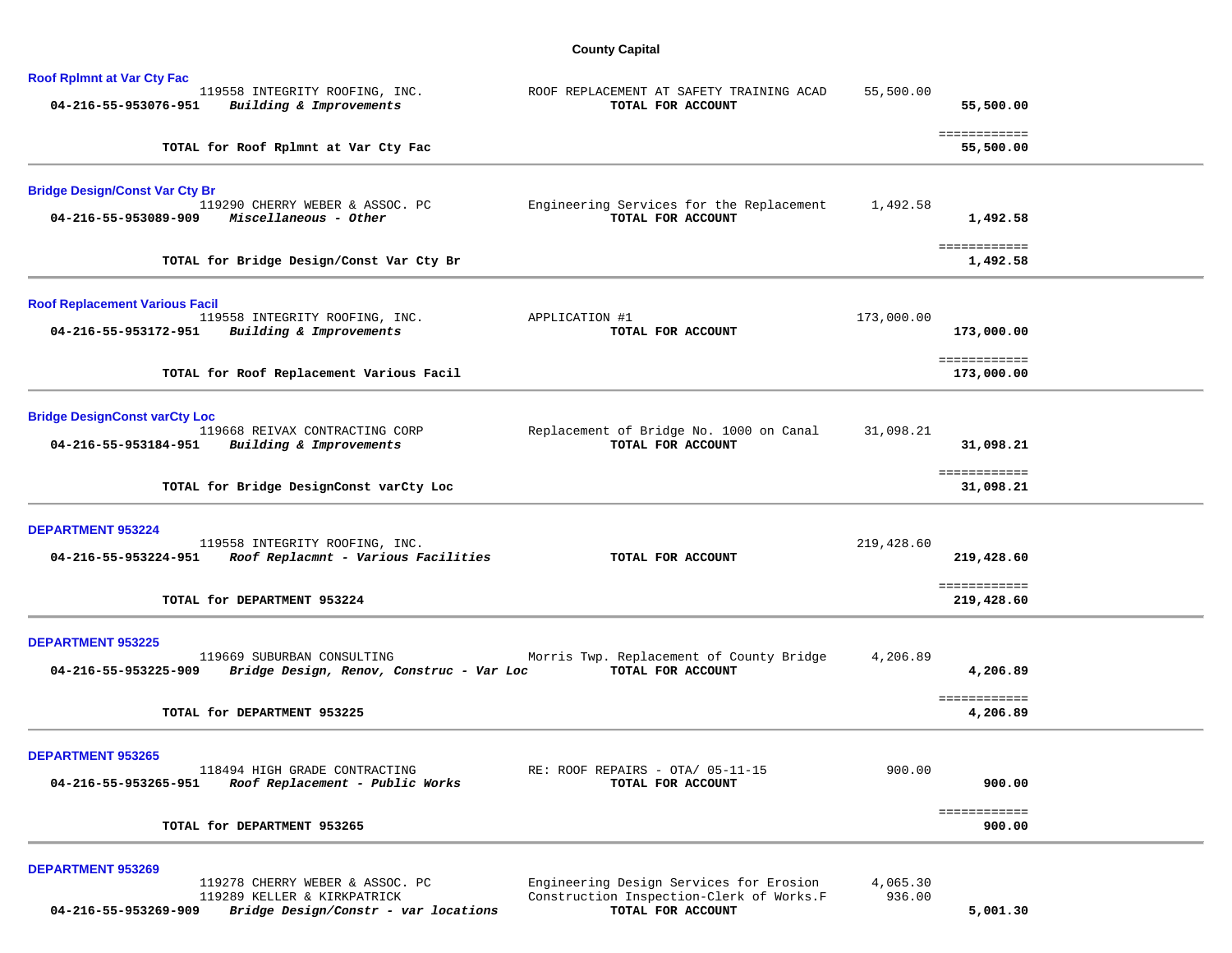| TOTAL for DEPARTMENT 953269                                                                                                                                                                                                                                                                                                                          | ============<br>5,001.30                                                 |
|------------------------------------------------------------------------------------------------------------------------------------------------------------------------------------------------------------------------------------------------------------------------------------------------------------------------------------------------------|--------------------------------------------------------------------------|
| <b>DEPARTMENT 953270</b><br>118955 IZENBERG APPRAISAL ASSOCIATES<br>Eminent domain-appraisal testimony<br>TOTAL FOR ACCOUNT<br>Road Design/Construc - var locations<br>04-216-55-953270-909                                                                                                                                                          | 900.00<br>900.00                                                         |
| TOTAL for DEPARTMENT 953270                                                                                                                                                                                                                                                                                                                          | ============<br>900.00                                                   |
| <b>DEPARTMENT 953291</b><br>119288 D.R. JOHNSON & ASSOCIATES, LLC General Engineering Services for the per<br>TOTAL FOR ACCOUNT<br>04-216-55-953291-909 Var Roadway Drainage Proj - Public Works                                                                                                                                                     | 2,786.25<br>2,786.25                                                     |
| TOTAL for DEPARTMENT 953291                                                                                                                                                                                                                                                                                                                          | ============<br>2,786.25                                                 |
| <b>DEPARTMENT 953294</b><br>115344 CONSOLIDATED STEEL<br>RE: CH - REPAIR SLIDE GATE/ 02-28-15<br>04-216-55-953294-951 Replace Lighting/Ceilings/etc-Bldg&Grnds TOTAL FOR ACCOUNT                                                                                                                                                                     | 1,450.00<br>1,450.00                                                     |
| TOTAL for DEPARTMENT 953294                                                                                                                                                                                                                                                                                                                          | ============<br>1,450.00                                                 |
| <b>DEPARTMENT 953312</b><br>118499 CAPOZZI OVERHEAD DOORS, INC. RE: A&R - P2 GARAGE/ 04-29-15<br>04-216-55-953312-951 Rplc Pedestrian/Overhd Doors-BldgsGrnds TOTAL FOR ACCOUNT<br>TOTAL for DEPARTMENT 953312                                                                                                                                       | 1,226.80<br>1,226.80<br>============<br>1,226.80                         |
| DEPARTMENT 953314                                                                                                                                                                                                                                                                                                                                    |                                                                          |
| 116224 TECTONIC ENGINEERING<br>RE: PROFESSIONAL SERVICES - RE: PSTA<br>Repair/Rplcment/Upgrd VarEquip-BldgGrnds<br>04-216-55-953314-909<br>TOTAL FOR ACCOUNT                                                                                                                                                                                         | 1,050.00<br>1,050.00                                                     |
| 119333 EACM CORP.<br>MAIN AIR HANDLER UPGRADE<br>119453 PANCIELLO CONSTRUCTION LLC<br>RE: HILL - REMOVE AND REPLACE SIDEWALKS/<br>04-216-55-953314-951 Repair/Rplcment/Upgrd VarEquip-BldgGrnds TOTAL FOR ACCOUNT                                                                                                                                    | 27,072.01<br>7,840.00<br>34,912.01                                       |
| TOTAL for DEPARTMENT 953314                                                                                                                                                                                                                                                                                                                          | ============<br>35,962.01                                                |
| <b>DEPARTMENT 953352</b><br>WO75050/ RE: CH/ 05-07-15<br>118501 RUG AND FLOOR STORE<br>118267 RUG AND FLOOR STORE<br>WO75051. RE: A&R - NEW MAIL ROOM/ 04-28-<br>WO75049/ RE: SHERIFF/ 04-28-15<br>118267 RUG AND FLOOR STORE<br>04-216-55-953352-951 Replace-Carpet, Flooring, etc Various Bldg<br>TOTAL FOR ACCOUNT<br>TOTAL for DEPARTMENT 953352 | 1,667.15<br>1,349.00<br>2,935.00<br>5,951.15<br>============<br>5,951.15 |
| <b>DEPARTMENT 953353</b>                                                                                                                                                                                                                                                                                                                             |                                                                          |
| 119476 GMT CONTRACTING CORP.<br>RE: ASBESTOS ABATEMENT AT MORRIS COUNTY<br>04-216-55-953353-951    Various Improvements at Courthouse<br>TOTAL FOR ACCOUNT                                                                                                                                                                                           | 62,685.75<br>62,685.75                                                   |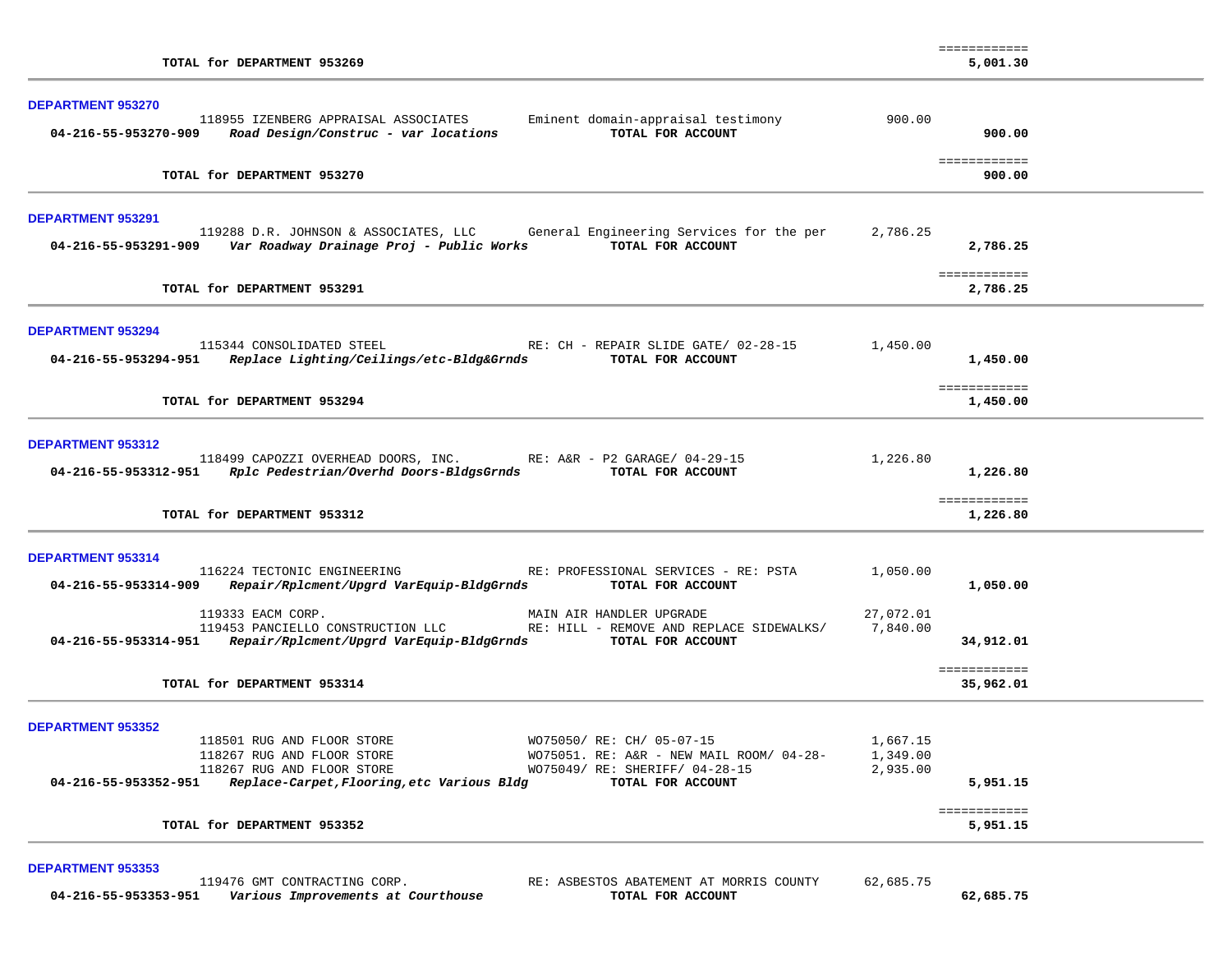|                                                                                   |                                                               |            | ============             |  |
|-----------------------------------------------------------------------------------|---------------------------------------------------------------|------------|--------------------------|--|
| TOTAL for DEPARTMENT 953353                                                       |                                                               |            | 62,685.75                |  |
|                                                                                   |                                                               |            |                          |  |
| <b>DEPARTMENT 953362</b>                                                          |                                                               |            |                          |  |
| 118556 COMPLETE SECURITY SYSTEMS, INC.<br>Security Improvement AR Bldg/Courthouse | WARRANT SQUAD OFFICE, ACCESS CONTROL ADD<br>TOTAL FOR ACCOUNT | 3,895.00   |                          |  |
| 04-216-55-953362-951                                                              |                                                               |            | 3,895.00                 |  |
|                                                                                   |                                                               |            | ============             |  |
| TOTAL for DEPARTMENT 953362                                                       |                                                               |            | 3,895.00                 |  |
|                                                                                   |                                                               |            |                          |  |
|                                                                                   |                                                               |            |                          |  |
| <b>Rd Resurface &amp; Recon Var Roads</b>                                         |                                                               |            |                          |  |
| 118574 R.S. KNAPP CO. INC.                                                        | Plans and Specs for Four (4) Road Proj                        | 725.45     |                          |  |
| 118574 R.S. KNAPP CO. INC.                                                        |                                                               | 1,087.65   |                          |  |
| $04 - 216 - 55 - 953861 - 909$ Miscellaneous - Other                              | TOTAL FOR ACCOUNT                                             |            | 1,813.10                 |  |
|                                                                                   |                                                               |            | ============             |  |
| TOTAL for Rd Resurface & Recon Var Roads                                          |                                                               |            | 1,813.10                 |  |
|                                                                                   |                                                               |            |                          |  |
| <b>DEPARTMENT 955268</b>                                                          |                                                               |            |                          |  |
| 119557 WALLKILL GROUP INC                                                         | Kitchen Renovation at Morris View, EG 699                     | 144,909.87 |                          |  |
| 04-216-55-955268-951<br>Various Health/Life Safety Upgrades-MV                    | TOTAL FOR ACCOUNT                                             |            | 144,909.87               |  |
|                                                                                   |                                                               |            |                          |  |
|                                                                                   |                                                               |            | ============             |  |
| TOTAL for DEPARTMENT 955268                                                       |                                                               |            | 144,909.87               |  |
|                                                                                   |                                                               |            |                          |  |
| <b>DEPARTMENT 955306</b>                                                          |                                                               |            |                          |  |
| 118292 THE RBA GROUP INC.                                                         | Project#A4517.00, 3-12-2015                                   | 543.83     |                          |  |
| 04-216-55-955306-951<br>Renovate Resident Tub/Shower Area-MV                      | TOTAL FOR ACCOUNT                                             |            | 543.83                   |  |
|                                                                                   |                                                               |            | ============             |  |
| TOTAL for DEPARTMENT 955306                                                       |                                                               |            | 543.83                   |  |
|                                                                                   |                                                               |            |                          |  |
| <b>DEPARTMENT 955345</b>                                                          |                                                               |            |                          |  |
| 118033 VOLKER CRANE LLC                                                           | VCMC 1403, Morris View Generator, March-2                     | 2,780.00   |                          |  |
| 04-216-55-955345-909<br>Various Projects - Morris View                            | TOTAL FOR ACCOUNT                                             |            | 2,780.00                 |  |
|                                                                                   |                                                               |            |                          |  |
| 111448 DELL MARKETING L.P.                                                        | Dell M6800 Mobile Workstations and Base,                      | 7,750.35   |                          |  |
| 119620 SCHINDLER ELEVATOR CORPORATION                                             | Upgrade/Refurbish of Elevator#2,5-19-201                      | 16,515.00  |                          |  |
| 117201 RELIAS LEARNING LLC<br>04-216-55-955345-940 Various Projects - Morris View | Subscriptoin to Nursing Feedback System,<br>TOTAL FOR ACCOUNT | 6, 255.00  | 30,520.35                |  |
|                                                                                   |                                                               |            |                          |  |
|                                                                                   |                                                               |            | ============             |  |
| TOTAL for DEPARTMENT 955345                                                       |                                                               |            | 33,300.35                |  |
|                                                                                   |                                                               |            |                          |  |
| <b>DEPARTMENT 964333</b>                                                          |                                                               |            |                          |  |
| 115294 JASPER SEATING CO.                                                         | RG8293- Regal Three Seat Bench/Wood Leg                       | 5,254.80   |                          |  |
| 04-216-55-964333-953<br>Replace Office Furniture - Prosecutor                     | TOTAL FOR ACCOUNT                                             |            | 5,254.80                 |  |
|                                                                                   |                                                               |            |                          |  |
| TOTAL for DEPARTMENT 964333                                                       |                                                               |            | ============<br>5,254.80 |  |
|                                                                                   |                                                               |            |                          |  |
|                                                                                   |                                                               |            |                          |  |
| <b>DEPARTMENT 964371</b>                                                          |                                                               |            |                          |  |
| 108373 HERTRICH FLEET SERVICES INC<br>108373 HERTRICH FLEET SERVICES INC          | 2015 CHEVROLET IMPALA LIMITED PER STATE                       | 35,798.00  |                          |  |
| 04-216-55-964371-957 Replace MAPS Vehicle-Human Srvs                              | EXTRA KEY FOB<br>TOTAL FOR ACCOUNT                            | 330.00     | 36,128.00                |  |
|                                                                                   |                                                               |            |                          |  |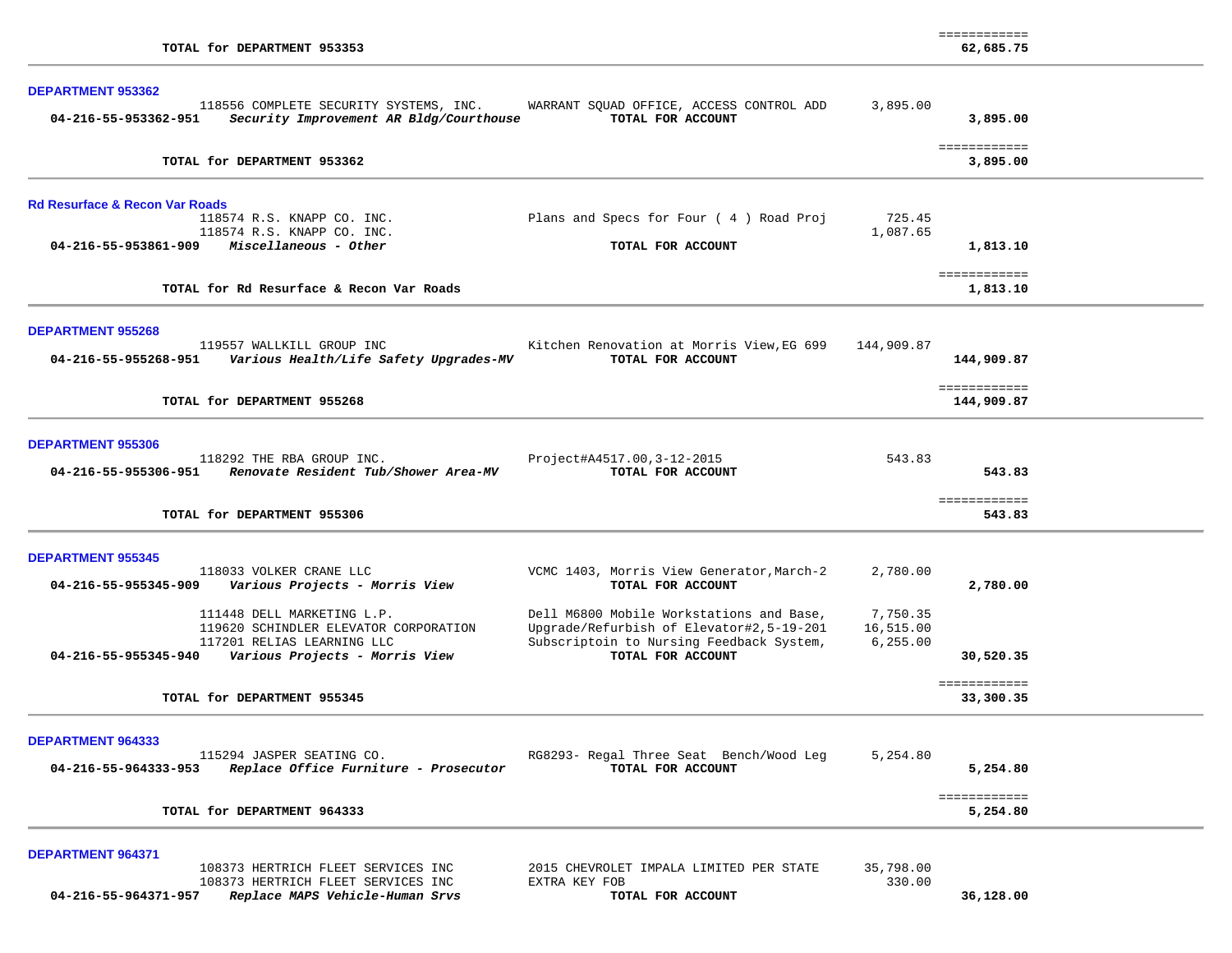| TOTAL for DEPARTMENT 964371                                                                                                                                                       | ============<br>36,128.00  |
|-----------------------------------------------------------------------------------------------------------------------------------------------------------------------------------|----------------------------|
| <b>DEPARTMENT 969332</b><br>Benjamin R. Harvey Co., Inc.<br>119556 COUNTY COLLEGE OF MORRIS<br>Expansion/Renovation Various Facil - CCM TOTAL FOR ACCOUNT<br>04-216-55-969332-951 | 231,449.96<br>231,449.96   |
| TOTAL for DEPARTMENT 969332                                                                                                                                                       | ============<br>231,449.96 |
| <b>DEPARTMENT 969336</b><br>119556 COUNTY COLLEGE OF MORRIS<br>ML Inc.<br>04-216-55-969336-951<br>Various Projects at CCM-Hard Costs<br>TOTAL FOR ACCOUNT                         | 8,993.24<br>8,993.24       |
| TOTAL for DEPARTMENT 969336                                                                                                                                                       | ============<br>8,993.24   |

#### **Dedicated Trust**

|          | 639.45 | Professional services w/e 4/24/15         | 118352 OFFICE TEAM                |
|----------|--------|-------------------------------------------|-----------------------------------|
|          | 346.62 | Sheraton Portsmouth Harborside Hotel 5/1  | 119219 PATRICIA MARSH             |
|          | 10.00  | Tips housekeeping bellman                 | 119219 PATRICIA MARSH             |
|          | 20.00  | $5/17/15$ Dinner                          | 119219 PATRICIA MARSH             |
|          | 20.00  | $5/18/15$ Dinner                          | 119219 PATRICIA MARSH             |
|          | 20.00  | $5/19/15$ Dinner                          | 119219 PATRICIA MARSH             |
|          | 91.70  | Caesars Atlantic City                     | 119209 RALPH MELORO               |
|          | 262.92 | Check in $5/5/15$ Check out $5/8/15$      | 119209 RALPH MELORO               |
|          | 12.00  | Parking                                   | 119209 RALPH MELORO               |
|          | 7.50   | Tolls                                     | 119209 RALPH MELORO               |
|          | 8.00   | Tips-Valet, Bellman, Housekeeping         | 119209 RALPH MELORO               |
|          | 9.67   | Dinner 5/5/15                             | 119209 RALPH MELORO               |
|          | 29.56  | 5/6/15 Breakfast lunch dinner             | 119209 RALPH MELORO               |
|          | 639.45 | Professional services w/e 5/1/15          | 118529 OFFICE TEAM                |
|          | 33.84  | County Tax Admin. Course New Brunswick 4  | 119208 WILLIAM KERSEY             |
|          | 33.84  | County Tax Admin. Course New Brunswick 4  | 119208 WILLIAM KERSEY             |
|          | 33.84  | County Tax Admin. Course New Brunswick 4  | 119208 WILLIAM KERSEY             |
|          | 33.84  | County Tax Admin. Course New Brunswick 5  | 119208 WILLIAM KERSEY             |
|          | 28.00  | Parking 4/11, 4/18, 4/25 & 5/2/15         | 119208 WILLIAM KERSEY             |
|          | 80.00  | Lunch $4/11$ , $4/18$ , $4/25$ & $5/2/15$ | 119208 WILLIAM KERSEY             |
|          | 214.30 | 2015 Annual NRAAO Conference Portsmouth   | 119208 WILLIAM KERSEY             |
|          | 7.50   | Tolls                                     | 119208 WILLIAM KERSEY             |
|          | 546.16 | Sheraton Portsmouth Harborside Hotel 5/1  | 119208 WILLIAM KERSEY             |
|          | 15.00  | Tips Housekeeping, Bellman                | 119208 WILLIAM KERSEY             |
|          | 40.00  | Breakfast, Lunch, Dinner 5/17/15          | 119208 WILLIAM KERSEY             |
|          | 20.00  | Dinner 5/18/15                            | 119208 WILLIAM KERSEY             |
|          | 20.00  | Dinner 5/19/15                            | 119208 WILLIAM KERSEY             |
|          | 20.00  | Lunch 5/20/15                             | 119208 WILLIAM KERSEY             |
|          | 32.60  | Breakfast, Lunch 5/21/15                  | 119208 WILLIAM KERSEY             |
| 3,275.79 |        | TOTAL FOR ACCOUNT                         | 13-290-56-577101-888<br>Tax Board |

**TOTAL for Tax Board 3,275.79**

3,275.79

## **Environ Quality & Enforcement**

**Tax Board** 

| 118906 LUM, DRASCO & POSITAN LLC | 144.00 |
|----------------------------------|--------|
| 118906 LUM, DRASCO & POSITAN LLC | 72.00  |